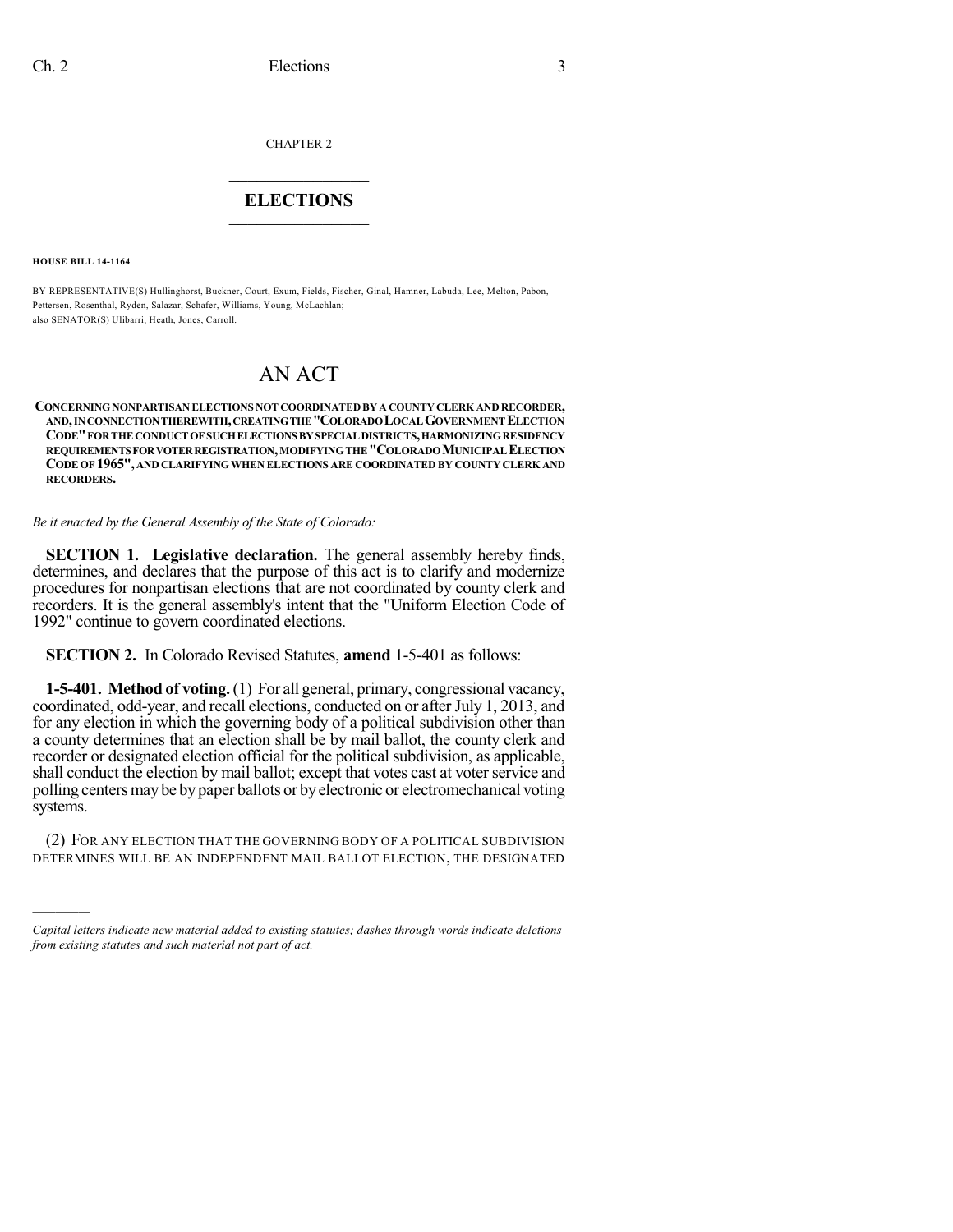ELECTION OFFICIAL FOR THAT POLITICAL SUBDIVISION SHALL CONDUCT THE ELECTION BY MAIL BALLOT IN ACCORDANCE WITH ARTICLE 13.5 OF THIS TITLE.

**SECTION 3.** In Colorado Revised Statutes, 1-7-116, **amend** (1) and (5) as follows:

**1-7-116. Coordinated elections- definitions.** (1) (a) If more than one political subdivision holds an election on the same day in November and the eligible electors for each such election are the same or the boundaries overlap, the county clerk and recorder is the coordinated election official and, pursuant to section 1-5-401, shall conduct the elections on behalf of all politicalsubdivisions WHOSE ELECTIONS ARE PART OF THE COORDINATED ELECTION, utilizing the mail ballot procedure set forth in article 7.5 of this title. As used in this subsection (1), "political subdivision" includes the state, counties, municipalities, school districts, and special districts formed pursuant to title 32, C.R.S.

(b) PARAGRAPH (a) OF THIS SUBSECTION (1) DOES NOT APPLY TO ANY POLITICAL SUBDIVISION THAT CONDUCTS A MAIL BALLOT ELECTION OR AN INDEPENDENT MAIL BALLOT ELECTION, AS DEFINED IN SECTION 1-13.5-1102, USING MAIL BALLOT PROCEDURES SET FORTH IN ARTICLE 7.5 OR 13.5 OF THIS TITLE OR THE "COLORADO MUNICIPAL ELECTION CODE OF 1965", ARTICLE 10 OF TITLE 31, C.R.S., AS APPROPRIATE. AS USED IN THIS PARAGRAPH (b), "POLITICAL SUBDIVISION" MEANS A MUNICIPALITY AS DEFINED IN SECTION  $31$ -1- $101$ , C.R.S., or a special district as DEFINED IN SECTION 1-13.5-103.

(c) A COUNTY CLERK AND RECORDER IS NOT REQUIRED TO CONDUCT ANY ELECTION USING THE PROCEDURES SET FORTH IN ARTICLE 13.5 OF THIS TITLE.

(5) If, by one hundred days before the election, a political subdivision has taken formal action to participate in  $a$  general election or other AN election that will be coordinated by the county clerk and recorder, the political subdivision shall notify the county clerk and recorder in writing. FAILURE TO RECEIVE SUCH NOTICE IN A TIMELY MANNER DOES NOT PROHIBIT THE COUNTY CLERK AND RECORDER FROM ENTERING INTO AND PERFORMING AN INTERGOVERNMENTAL AGREEMENT TO CONDUCT THE COORDINATED ELECTION ON BEHALF OF THE POLITICAL SUBDIVISION.

**SECTION 4.** In Colorado Revised Statutes, **amend** 1-7.5-102 as follows:

**1-7.5-102. Legislative declaration.** (1) The general assembly hereby finds, determines, and declares that self-government by election is more legitimate and better accepted as voter participation increases. By enacting this article, the general assembly hereby concludes that it is appropriate to provide for mail ballot elections under specified circumstances.

(2) Recognizing the continued need for in-person voting options through early voting and on election day, the general assembly finds that mail ballot elections CONDUCTED BY THE COUNTY CLERK AND RECORDER must include voterservice and polling centers so voters can register to vote, update voter registration information, and vote in person.

(3) NOTHING IN THIS CODE PREVENTS A POLITICAL SUBDIVISION FROM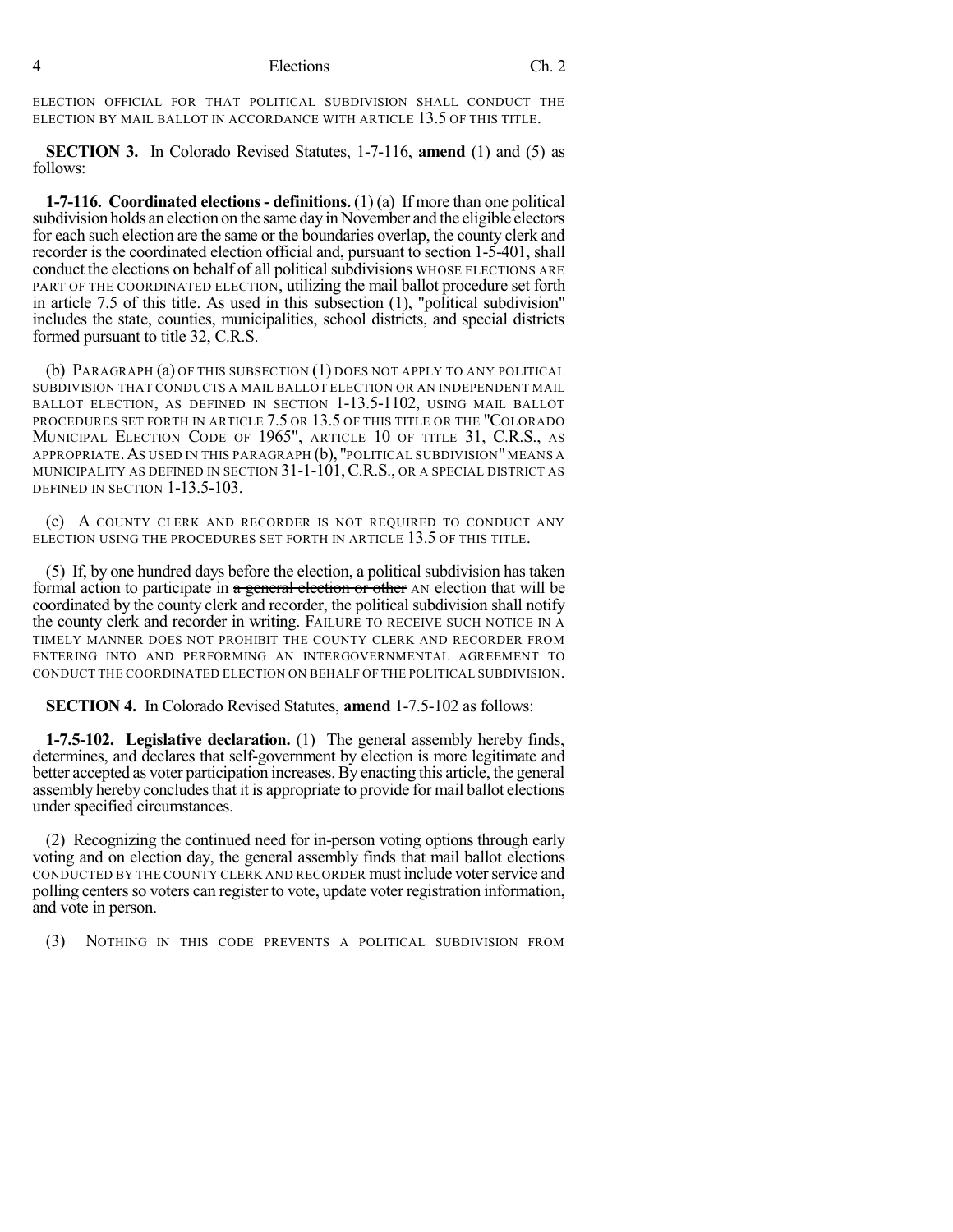CONDUCTING AN INDEPENDENT MAIL BALLOT ELECTION IN ACCORDANCE WITH ARTICLE 13.5 OF THIS TITLE.

**SECTION 5.** In Colorado Revised Statutes, 1-7.5-103, **amend** (4), (5), and (8); and **add** (3.5) as follows:

**1-7.5-103. Definitions.** As used in this article, unless the context otherwise requires:

(3.5) "INDEPENDENT MAIL BALLOT ELECTION" HAS THE MEANING SET FORTH IN SECTION 1-13.5-1102.

(4) "Mail ballot election" means an election for which eligible electors receive ballots by mail and vote by mailing those ballots, depositing the ballots at, AS APPLICABLE, drop-off locations or voter service and polling centers, or, AS APPLICABLE, by voting at a voter service and polling center. THE TERM DOES NOT INCLUDE AN INDEPENDENT MAIL BALLOT ELECTION.

(5) "Mail ballot packet" means the packet of information provided by the designated election official to eligible electors in the mail ballot election and to persons preregistered to vote pursuant to section 1-2-101 (2) who will be eighteen years of age on the date of the mail ballot election. The packet includes the ballot, instructions for completing the ballot, a secrecy envelope OR SLEEVE, and a return envelope.

(8) "Secrecy envelope" means the envelope OR SLEEVE used for a mail ballot election that contains the eligible elector's ballot for the election, and that is designed to conceal and maintain the confidentiality of the elector's vote until the counting of votes for that particular election.

**SECTION 6.** In Colorado Revised Statutes, **add** article 13.5 to title 1 as follows:

## **ARTICLE 13.5 Colorado Local Government Election Code**

#### PART 1 DEFINITIONS AND GENERAL PROVISIONS

**1-13.5-101. Short title.** THIS ARTICLE SHALL BE KNOWN AND MAY BE CITED AS THE "COLORADO LOCAL GOVERNMENT ELECTION CODE".

**1-13.5-102. Applicability of article - legislative intent.** (1) THIS ARTICLE APPLIES ONLY TO NONPARTISAN ELECTIONS NOT COORDINATED BY COUNTY CLERK AND RECORDERS THAT ARE CONDUCTED BY A LOCAL GOVERNMENT; EXCEPT THAT NOTHING PROHIBITS THE GOVERNING BODY OF A LOCAL GOVERNMENT FROM UTILIZING ANY REQUIREMENTS AND PROCEDURES OFTHE "UNIFORM ELECTION CODE OF 1992", ARTICLES 1 TO 13 OF THIS TITLE, IN ACCORDANCE WITH SECTION 1-13.5-106.

(2) IT IS THE GENERAL ASSEMBLY'S INTENT THAT THE "UNIFORM ELECTION CODE OF 1992" CONTINUE TO GOVERN COORDINATED ELECTIONS.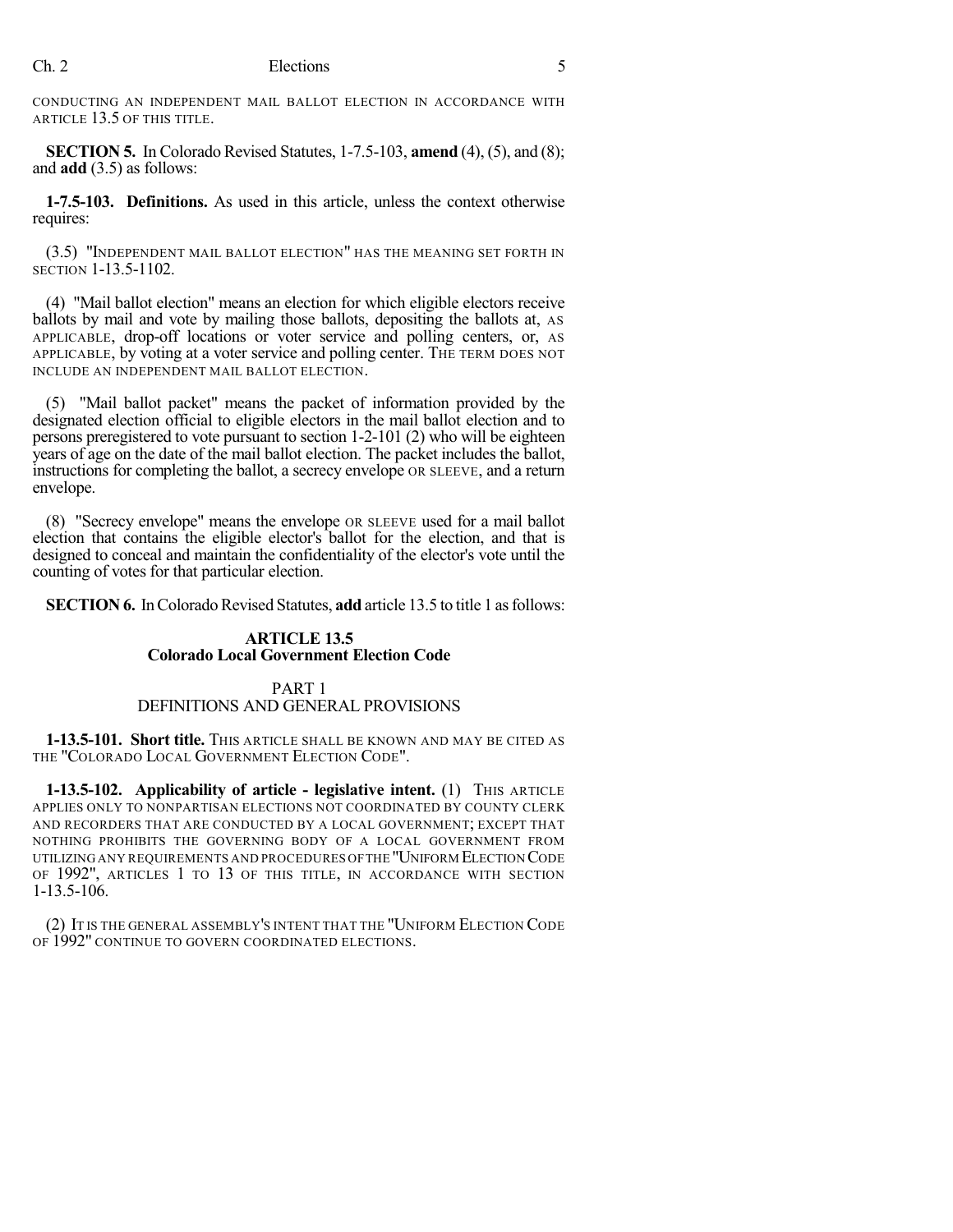**1-13.5-103. Definitions.** AS USED IN THIS ARTICLE, UNLESS THE CONTEXT OTHERWISE REQUIRES:

(1) "ABSENTEE VOTER"MEANS AN ELIGIBLE ELECTOR WHO REQUESTS IN WRITING THAT THE DESIGNATED ELECTION OFFICIAL MAIL A BALLOT TO EITHER THE ELECTOR'S DELIVERABLE MAILING ADDRESS OR TO ANOTHER ADDRESS DESIGNATED BY THE ELECTOR FOR THE PURPOSE OF VOTING BY MAIL.

(2) "DESIGNATED ELECTION OFFICIAL" MEANS THE PERSON DESIGNATED BY THE GOVERNING BODY OF A LOCAL GOVERNMENT OR BY COURT ORDER TO SUPERVISE ELECTION DUTIES.

(3) "ELECTRONIC VOTING SYSTEM" MEANS A SYSTEM IN WHICH AN ELECTOR VOTES USING A DEVICE BY WHICH VOTES ARE RECORDED ELECTRONICALLY, INCLUDING A TOUCHSCREEN SYSTEM.

(4) "ELIGIBLE ELECTOR" MEANS A PERSON WHO MEETS THE SPECIFIC REQUIREMENTS FOR VOTING AT A SPECIFIC ELECTION CONDUCTED UNDER THIS ARTICLE OR FOR A SPECIFIC CANDIDATE, BALLOT QUESTION, OR BALLOT ISSUE.

(5) "ISSUE COMMITTEE" HAS THE MEANING SET FORTH IN SECTION 1-45-103.

(6) "LOCAL GOVERNMENT" MEANS ANY DISTRICT, BUSINESS IMPROVEMENT DISTRICT, SPECIAL DISTRICT CREATED PURSUANT TO TITLE 32, C.R.S., AUTHORITY, OR POLITICAL SUBDIVISION OF THE STATE, AUTHORIZED BY LAW TO CONDUCT AN ELECTION."LOCAL GOVERNMENT"DOES NOT INCLUDE A COUNTY,SCHOOL DISTRICT, REGIONAL TRANSPORTATION DISTRICT, OR MUNICIPALITY AS DEFINED IN SECTION 31-1-101 (6), C.R.S.

(7) "POLLBOOK" MEANS THE LIST OF ELIGIBLE ELECTORS WHO ARE PERMITTED TO VOTE AT A POLLING PLACE OR BY MAIL BALLOT AT AN ELECTION CONDUCTED PURSUANT TO THIS ARTICLE.

(8) "POLLING PLACE" MEANS A PLACE ESTABLISHED FOR HOLDING ELECTIONS CONDUCTED UNDER THIS ARTICLE.

(9) "PROPERTY OWNERS LIST" MEANS THE LIST OF PROPERTY OWNER NAMES AND ADDRESSES PREPARED BY THE COUNTY ASSESSOR IN ACCORDANCE WITH SECTION 1-13.5-204.

(10) "REGISTRATION LIST" MEANS THE LIST OF REGISTERED ELECTORS OF EACH LOCAL GOVERNMENT,AS PREPARED BY THE COUNTY CLERK AND RECORDER FOR THE COUNTY IN WHICH THE LOCAL GOVERNMENT IS LOCATED OR AS OBTAINED THROUGH STATE REGISTRATION RECORDS IN ACCORDANCE WITH SECTION 1-13.5-203.

(11) "SPECIAL DISTRICT" MEANS ANY PUBLIC ENTITY, AS DEFINED IN SECTION 24-10-103, C.R.S., THAT IS AUTHORIZED BY LAW TO HOLD AN ELECTION; EXCEPT THAT THE TERM DOES NOT INCLUDE A COUNTY, A MUNICIPALITY AS DEFINED IN SECTION 31-1-101, C.R.S., OR A SCHOOL DISTRICT AS DEFINED IN SECTION 22-30-103, C.R.S.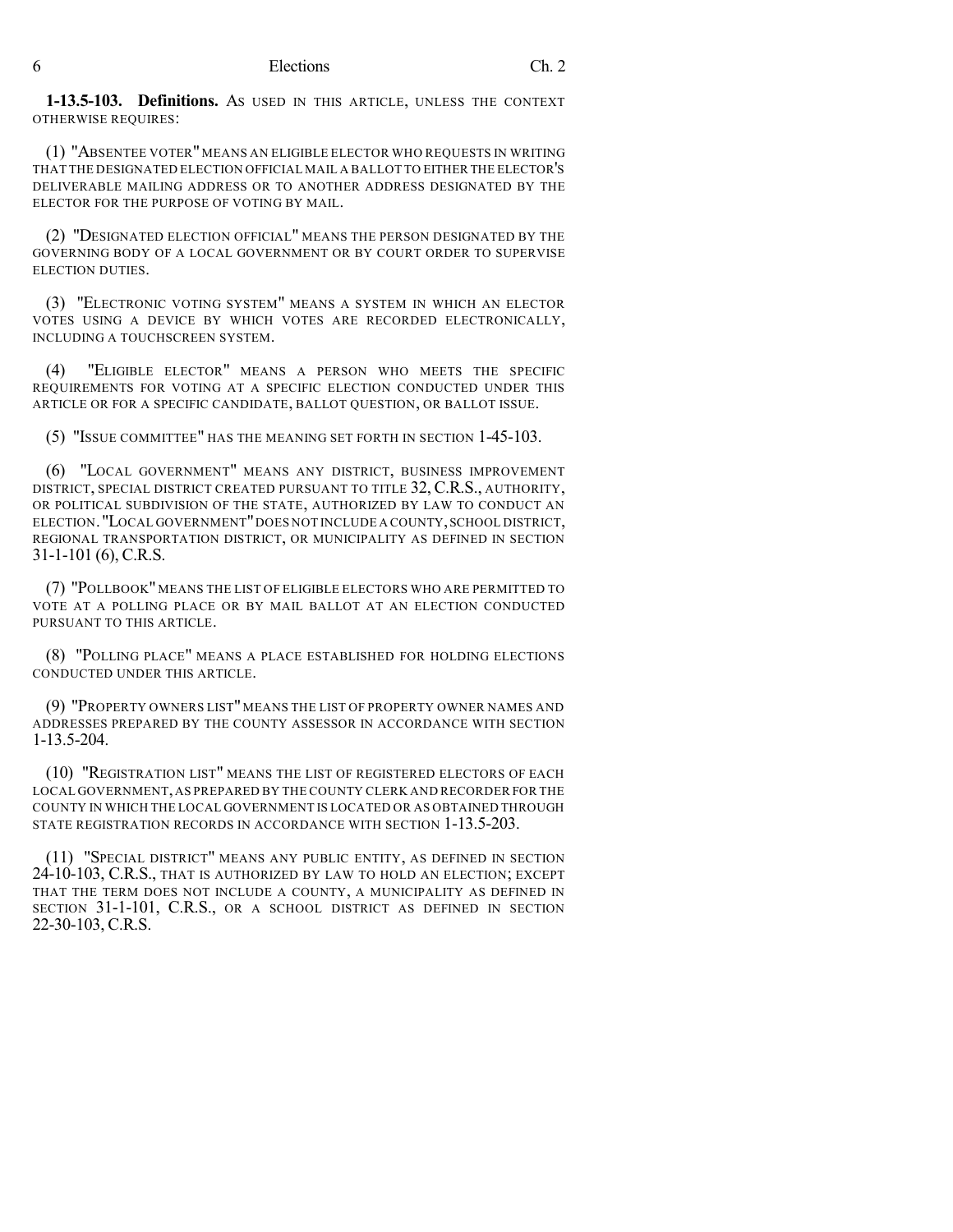(12) "VOTER" MEANS AN ELIGIBLE ELECTOR WHO VOTED IN THE MOST RECENT ELECTION CONDUCTED PURSUANT TO THIS ARTICLE.

(13) "VOTING MACHINE"MEANS ANY DEVICE FULFILLING THE REQUIREMENTS FOR VOTING MACHINES SET FORTH IN PART 4 OF ARTICLE 7 OF THIS TITLE REGARDING ITS USE, CONSTRUCTION, PROCUREMENT, AND TRIAL.

(14) "WATCHER" MEANS A REGISTERED ELECTOR OF THE LOCAL GOVERNMENT WHOSE NAME IS SUBMITTED TO THE DESIGNATED ELECTION OFFICIAL AND CERTIFIED BY THE DESIGNATED ELECTION OFFICIAL TO THE APPROPRIATE ELECTION JUDGES PURSUANT TO SECTION 1-13.5-602.

**1-13.5-104. Acts and elections conducted pursuant to provisions that refer toqualifiedelectors.**ANY ELECTIONS,AND ANY ACTS RELATING THERETO,CARRIED OUT UNDER LAW THAT WERE CONDUCTED PRIOR TO JULY 1, 1987, PURSUANT TO PROVISIONS THAT REFERRED TO A QUALIFIED ELECTOR RATHER THAN AN ELIGIBLE ELECTOR AND THAT WERE VALID WHEN CONDUCTED ARE DEEMED AND HELD TO BE LEGAL AND VALID IN ALL RESPECTS.

**1-13.5-105. Actslegal and valid.** ACTS AND ELECTIONS CONDUCTED PURSUANT TO PROVISIONS THAT REFER TO REGISTERED ELECTORS, ANY ELECTIONS, AND ANY ACTS RELATING TO THOSE ELECTIONS CARRIED OUT UNDER LAW THAT WERE CONDUCTED PRIOR TO JULY 1,1992, AND THAT WERE VALID WHEN CONDUCTED ARE HELD TO BE LEGAL AND VALID IN ALL RESPECTS.

**1-13.5-106. Applicability of the "Uniform Election Code of 1992".** (1) ANY LOCAL GOVERNMENT MAY PROVIDE BY RESOLUTION THAT IT WILL UTILIZE ALL OR PART OF THE REQUIREMENTS AND PROCEDURES OF THE "UNIFORM ELECTION CODE OF 1992", ARTICLES 1 TO 13 OF THIS TITLE, IN LIEU OF ALL OR PORTIONS OF THIS ARTICLE WITH RESPECT TO ANY ELECTION. ABSENT SUCH RESOLUTION, THIS ARTICLE APPLIES.

(2) ALL PROVISIONS OF THE "UNIFORM ELECTION CODE OF 1992" NOT IN CONFLICT WITH THIS ARTICLE APPLY TO LOCAL GOVERNMENT ELECTIONS; EXCEPT THAT ELECTIONS OFFENSES AND PENALTIES PROSCRIBED BY PARTS 2 AND 3 OF ARTICLE 13 OF THIS TITLE DO NOT APPLY TO ELECTIONS AUTHORIZED UNDER THIS ARTICLE.

(3) IT IS THE INTENT OF THE GENERAL ASSEMBLY THAT THE GENERAL PROVISIONS OF THIS ARTICLE NOT SUPERSEDE OR SUPPLANT SPECIFIC PROVISIONS OF LAW.

**1-13.5-107. Computation of time.** (1) CALENDAR DAYS SHALL BE USED IN ALL COMPUTATIONS OF TIME MADE UNDER THIS ARTICLE.

(2) IN COMPUTING TIME FOR ANY ACT TO BE DONE BEFORE ANY LOCAL GOVERNMENT ELECTION, THE FIRST DAY IS INCLUDED, AND THE LAST, OR ELECTION, DAY IS EXCLUDED. SATURDAYS, SUNDAYS, AND LEGAL HOLIDAYS ARE INCLUDED, BUT, IF THE TIME FOR ANY ACT TO BE DONE OR THE LAST DAY OF ANY PERIOD IS A SATURDAY, SUNDAY, OR A LEGAL HOLIDAY, THE PERIOD IS EXTENDED TO INCLUDE THE NEXT DAY THAT IS NOT A SATURDAY, SUNDAY, OR LEGAL HOLIDAY.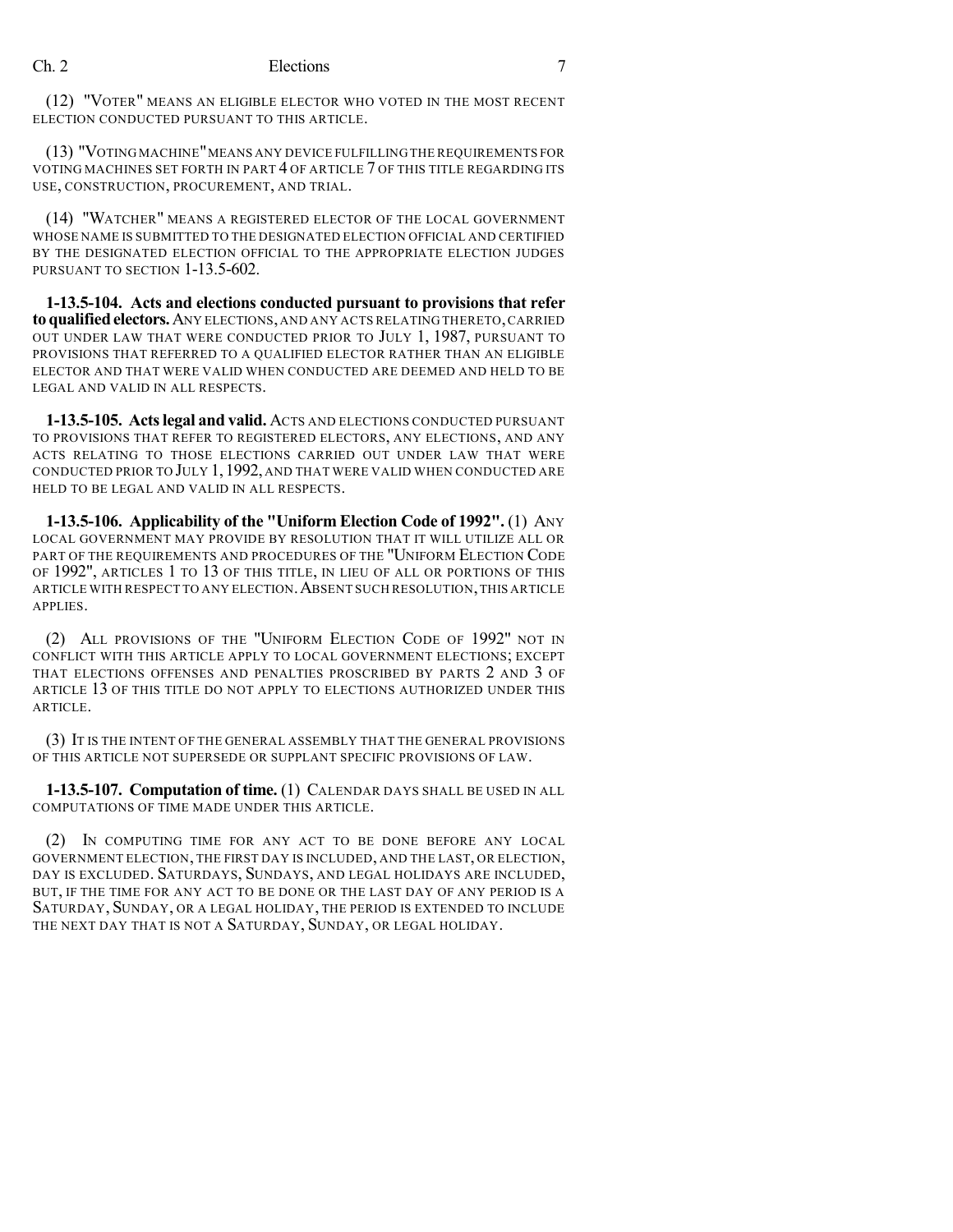**1-13.5-108. Powers of designated election official.** (1) EXCEPT AS OTHERWISE PROVIDED IN THIS ARTICLE, THE DESIGNATED ELECTION OFFICIAL SHALL RENDER ALL INTERPRETATIONS AND SHALL MAKE ALL INITIAL DECISIONS AS TO CONTROVERSIES OR OTHER MATTERS ARISING IN THE OPERATION OF THIS ARTICLE.

(2) ALL POWERS AND AUTHORITY GRANTED TO THE DESIGNATED ELECTION OFFICIAL BY THIS ARTICLE MAY BE EXERCISED BY A DEPUTY DESIGNATED ELECTION OFFICIAL IN THE ABSENCE OF THE DESIGNATED ELECTION OFFICIAL OR IN THE EVENT THE DESIGNATED ELECTION OFFICIAL IS UNABLE TO PERFORM THE DUTIES.

**1-13.5-109. Construction.**SUBSTANTIAL COMPLIANCE WITH THE PROVISIONS OR INTENT OF THIS ARTICLE IS ALL THAT IS REQUIRED FOR THE PROPER CONDUCT OF AN ELECTION TO WHICH THIS ARTICLE APPLIES.

**1-13.5-110. Special elections.** SPECIAL ELECTIONS MUST BE HELD ON SUCH DATE AS MAY BE PROVIDED BY LAW BY THE LOCAL GOVERNMENT CALLING THE SPECIAL ELECTION.

**1-13.5-111. Time for holding elections for special districts - type of election -manner of election- notice.**(1) EXCEPT AS OTHERWISE PROVIDED IN SUBSECTION (4) OF THIS SECTION, REGULAR SPECIAL DISTRICT ELECTIONS MUST BE HELD ON THE TUESDAY SUCCEEDING THE FIRST MONDAY OF MAY IN EVERY EVEN-NUMBERED YEAR.

(2) SPECIAL ELECTIONS MAY BE HELD ONLY ON THE FIRST TUESDAY AFTER THE FIRST MONDAY IN FEBRUARY, MAY, OCTOBER, OR DECEMBER OF ANY YEAR; EXCEPT THAT BALLOT ISSUE ELECTIONS MAY BE HELD ONLY ON THE DATE OFA STATE GENERAL ELECTION,BIENNIAL LOCAL DISTRICT ELECTION,OR ON THE FIRST TUESDAY IN NOVEMBER OF ODD-NUMBERED YEARS. A BALLOT ISSUE ELECTION THAT IS NOT PART OF AN ORGANIZATIONAL ELECTION MUST BE CONDUCTED EITHER AS PART OF A COORDINATED ELECTION OR IN ACCORDANCE WITH PART 11 OF THIS ARTICLE.

(3) ANY SPECIAL DISTRICT ELECTION ORDERED PURSUANT TO ARTICLE 1 OF TITLE 32,C.R.S., BY THE DISTRICT COURT HAVING JURISDICTION OVER SUCH EXISTING OR PROPOSED SPECIAL DISTRICT MUST BE HELD ON THE DATE ORDERED BY THE COURT AND CONDUCTED IN ACCORDANCE WITH THIS ARTICLE.

(4) WHENEVER THE DATE OF A REGULAR SPECIAL DISTRICT ELECTION IS IDENTICAL TO THE DATE SET FOR A MUNICIPAL OR ANOTHER SPECIAL DISTRICT ELECTION IN ANY MUNICIPALITY OR OTHER SPECIAL DISTRICT HAVING BOUNDARIES COTERMINOUS WITH THE SPECIAL DISTRICT, THE ELECTION MAY BE HELD JOINTLY WITH THE MUNICIPAL OR OTHER SPECIAL DISTRICT ELECTION. AN ELECTION HELD JOINTLY PURSUANT TO THIS SUBSECTION (4) IS NOT A COORDINATED ELECTION.

(5) ANY ELECTION FOR THE ORGANIZATION OF A NEW HEALTH ASSURANCE OR HEALTH SERVICE DISTRICT MUST BE HELD ON THE DATE OF THE GENERAL ELECTION OR ON THE FIRST TUESDAY IN NOVEMBER OF AN ODD-NUMBERED YEAR. ANY ELECTION ON THE PROPOSAL OF A HEALTH ASSURANCE OR HEALTH SERVICE DISTRICT MUST BE CONDUCTED BY THE COUNTY CLERK AND RECORDER IN WHICH THE PROPOSED DISTRICT WILL BE LOCATED AS PART OF A COORDINATED ELECTION IN ACCORDANCE WITH SECTION 1-7-116.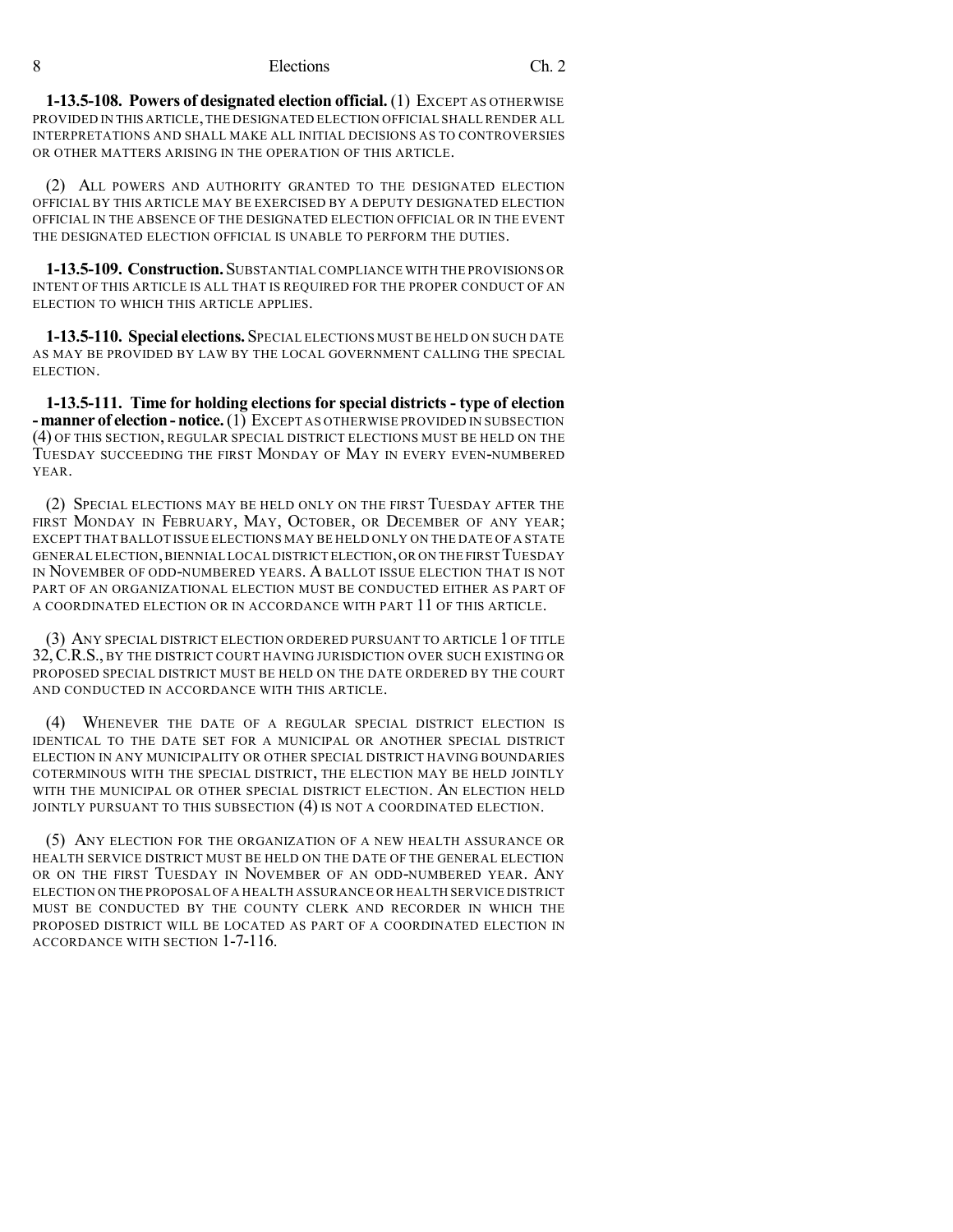**1-13.5-112. Commencement of terms - nonpartisan officers.** (1) UNLESS OTHERWISE PROVIDED BY LAW, THE REGULAR TERM OF OFFICE OF A NONPARTISAN OFFICER ELECTED AT A REGULAR ELECTION COMMENCES THE EARLIER OF THE FOLLOWING:

(a) NO LATER THAN THIRTY DAYS FOLLOWING THE SURVEY OF RETURNS AND UPON THE SIGNING OF AN OATH AND POSTING OF A BOND, WHERE REQUIRED; OR

(b) AT THE NEXT MEETING OF THE GOVERNING BODY OF THE LOCAL GOVERNMENT FOLLOWING THE DATE OF THE ELECTION.

(2) UNLESS OTHERWISE PROVIDED BY LAW, IF THE ELECTION IS CANCELED IN WHOLE OR IN PART PURSUANT TO SECTION 1-13.5-513, THE REGULAR TERM OF OFFICE OF A NONPARTISAN OFFICER COMMENCES AT:

(a) THE NEXT MEETING OF THE GOVERNING BODY FOLLOWING THE DATE OF THE REGULAR ELECTION, BUT NO LATER THAN THIRTY DAYS FOLLOWING THE DATE OF THE REGULAR ELECTION AND UPON THE SIGNING OF AN OATH AND POSTING OF A BOND, WHERE REQUIRED; OR

(b) IF THE NONPARTISAN OFFICER WAS ELECTED AT AN ELECTION OTHER THAN A REGULAR ELECTION, THE NEXT MEETING OF THE GOVERNING BODY OF THE LOCAL GOVERNMENT FOLLOWING THE DATE OF THE ELECTION.

#### PART 2 QUALIFICATIONS AND REGISTRATION OF ELECTORS

**1-13.5-201. Registration required.** EXCEPT WHERE A STATUTE SPECIFICALLY PROVIDES OTHERWISE, NO PERSON IS PERMITTED TO VOTE AT ANY LOCAL GOVERNMENT ELECTION WITHOUT FIRST HAVINGREGISTERED TO VOTE IN COLORADO IN ACCORDANCE WITH THE "UNIFORM ELECTION CODE OF 1992", ARTICLES 1 TO 13 OF THIS TITLE.

**1-13.5-202. Persons entitled to vote at special district elections.** NO PERSON IS PERMITTED TO VOTE IN ANY SPECIAL DISTRICT ELECTION UNLESS THAT PERSON IS AN ELIGIBLE ELECTOR AS DEFINED IN SECTION 32-1-103 (5), C.R.S.

**1-13.5-203. Registration records for local government elections - costs.** (1) NO LATER THAN THE FORTIETH DAY PRECEDING THE DATE OF A SCHEDULED LOCAL GOVERNMENT ELECTION,THE DESIGNATED ELECTION OFFICIAL SHALL ORDER THE REGISTRATION RECORDS FROM THE COUNTY CLERK AND RECORDER. THE DESIGNATED ELECTION OFFICIAL SHALL ORDER EITHER:

(a) AN INITIAL LIST OF THE REGISTERED ELECTORS AS OF THE THIRTIETH DAY PRIOR TO THE ELECTION, WITH A SUPPLEMENTAL LIST TO BE PROVIDED ON THE TWENTIETH DAY; OR

(b) A COMPLETE LIST OF REGISTERED ELECTORS AS OF THE SIXTH DAY PRIOR TO THE ELECTION.

(2) THE COUNTY CLERK AND RECORDER SHALL CERTIFY AND MAKE AVAILABLE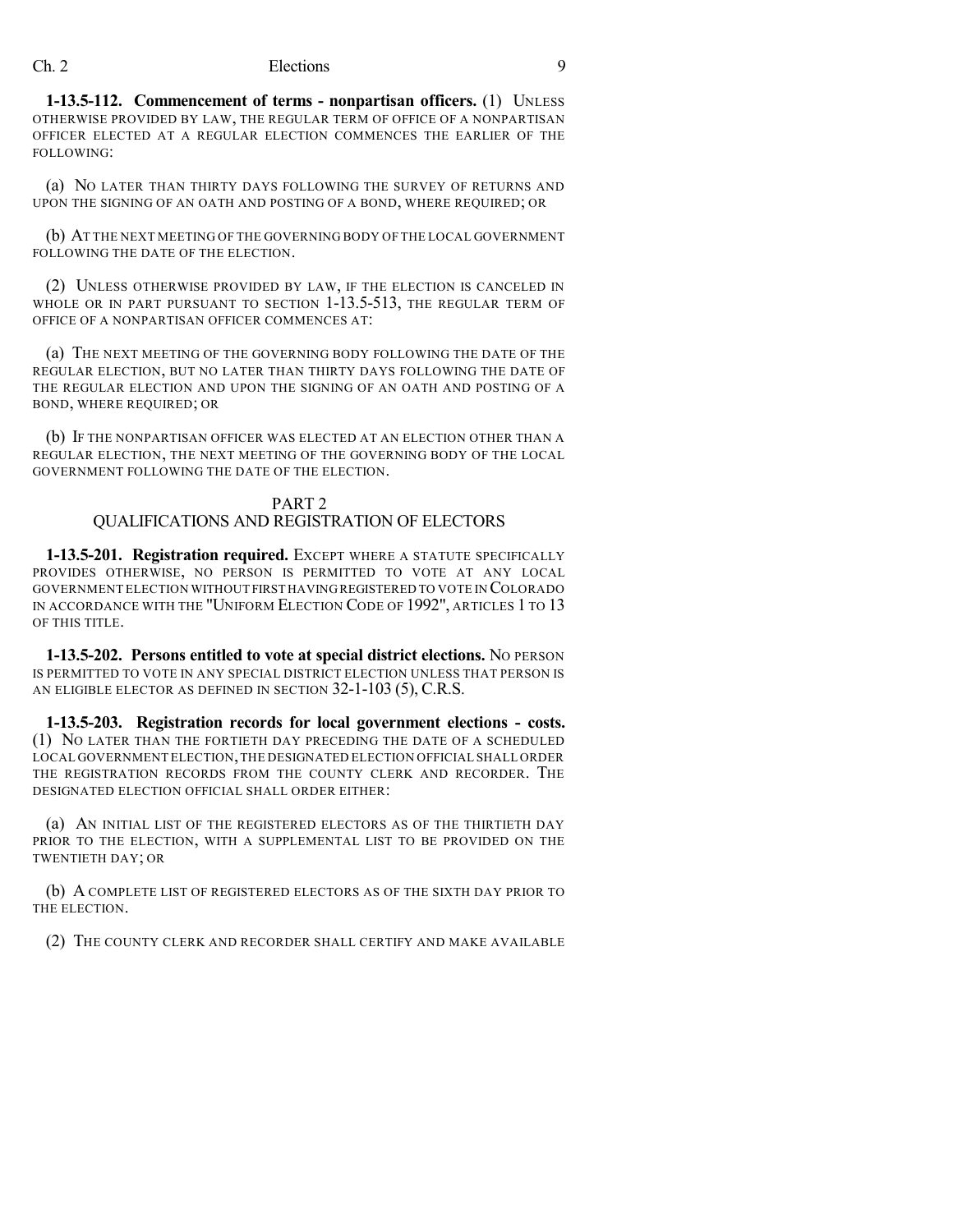TO THE DESIGNATED ELECTION OFFICIAL A COMPLETE COPY OF THE LIST OF THE REGISTERED ELECTORS OF THE LOCAL GOVERNMENT THAT HAS TERRITORIAL BOUNDARIES LOCATED WITHIN THE COUNTY AND IS INVOLVED IN THE ELECTION. IF A SUPPLEMENTAL LIST IS PROVIDED PURSUANT TO PARAGRAPH (a) OF SUBSECTION (1) OF THIS SECTION,THE COUNTY CLERK AND RECORDER SHALL CERTIFY AND MAKE AVAILABLE TO THE DESIGNATED ELECTION OFFICIAL THE SUPPLEMENTAL LIST OF ELIGIBLE ELECTORS WHO BECAME ELIGIBLE SINCE THE EARLIER LIST WAS CERTIFIED. THESE LISTS SUBSTITUTE FOR THE ORIGINAL REGISTRATION RECORD.

(3) THE REGISTRATION LIST THAT IS CERTIFIED THIRTY DAYS BEFORE THE ELECTION PURSUANT TO PARAGRAPH  $(a)$  of subsection  $(1)$  of this section must CONTAIN THE NAMES AND ADDRESSES OF ALL REGISTERED ELECTORS RESIDING WITHIN THE LOCAL GOVERNMENT AT THE CLOSE OF BUSINESS ON THE FORTIETH DAY PRECEDING THE ELECTION.THE SUPPLEMENTAL REGISTRATION LIST FOR EACH LOCAL GOVERNMENT THAT IS CERTIFIED NO LATER THAN TWENTY DAYS BEFORE THE ELECTION MUST CONTAIN THE NAMES AND ADDRESSES OF ALL ELIGIBLE ELECTORS RESIDING WITHIN THE LOCAL GOVERNMENT AT THE CLOSE OF BUSINESS ON THE TWENTY-SECOND DAY PRIOR TO THE ELECTION. IF A SUPPLEMENTAL LIST IS PROVIDED, IT MUST CONTAIN THE NAMES AND ADDRESSES OF ALL ELIGIBLE ELECTORS WHO BECAME ELIGIBLE DURING THE PERIOD SINCE THE INITIAL REGISTRATION LIST WAS CERTIFIED THROUGH THE CLOSE OF BUSINESS ON THE TWENTY-SECOND DAY PRECEDING THE ELECTION.

(4) COSTS FOR THE LISTS REQUIRED TO BE OBTAINED UNDER THIS SECTION MUST BE ASSESSED BY THE COUNTY CLERK AND RECORDER AND PAID BY THE LOCAL GOVERNMENT HOLDING THE ELECTION. THE FEE FOR FURNISHING THE LISTS SHALL BE NO LESS THAN TWENTY-FIVE DOLLARS FOR THE ENTIRE LIST OR NO MORE THAN ONE CENT FOR EACH NAME CONTAINED ON THE REGISTRATION LIST, WHICHEVER IS GREATER.

(5) THE DESIGNATED ELECTION OFFICIAL MAY CANCEL AN ORDER FOR THE LIST IF THE ELECTION IS CANCELED PURSUANT TO SECTION 1-13.5-513 AND THE COUNTY CLERK AND RECORDER HAS NOT ALREADY PREPARED THE LIST.

**1-13.5-204. Lists of property owners - costs.** (1) FOR ELECTIONS WHERE OWNING PROPERTY IN THE LOCAL GOVERNMENT IS A REQUIREMENT FOR VOTING IN THE ELECTION, NO LATER THAN THE FORTIETH DAY PRECEDING THE DATE OF THE ELECTION,THE DESIGNATED ELECTION OFFICIAL SHALL ORDER THE LIST OF PROPERTY OWNERS FROM THE COUNTY ASSESSOR. EXCEPT AS OTHERWISE REQUIRED UNDER SUBSECTION (2) OF THIS SECTION, THE COUNTY ASSESSOR SHALL CERTIFY AND DELIVER AN INITIAL LIST OF ALL RECORDED OWNERS OF TAXABLE REAL AND PERSONAL PROPERTY WITHIN THE LOCAL GOVERNMENT NO LATER THAN THIRTY DAYS BEFORE THE ELECTION. THE SUPPLEMENTAL LIST FOR THE LOCAL GOVERNMENT SHALL BE PROVIDED NO LATER THAN TWENTY DAYS BEFORE THE ELECTION AND SHALL CONTAIN THE NAMES AND ADDRESSES OF ALL RECORDED OWNERS WHO BECAME OWNERS NO LATER THAN TWENTY-TWO DAYS PRIOR TO THE ELECTION AND AFTER THE INITIAL LIST OF PROPERTY OWNERS WAS PROVIDED. THE COUNTY ASSESSORS SHALL ASSESS THE COST FOR THE LISTS, WHICH MUST BE PAID BY THE LOCAL GOVERNMENT HOLDING THE ELECTION. THE FEE FOR FURNISHING THE LISTS IS NO LESS THAN TWENTY-FIVE DOLLARS FOR BOTH LISTS OR NO MORE THAN ONE CENT FOR EACH NAME CONTAINED ON THE LISTS, WHICHEVER IS GREATER.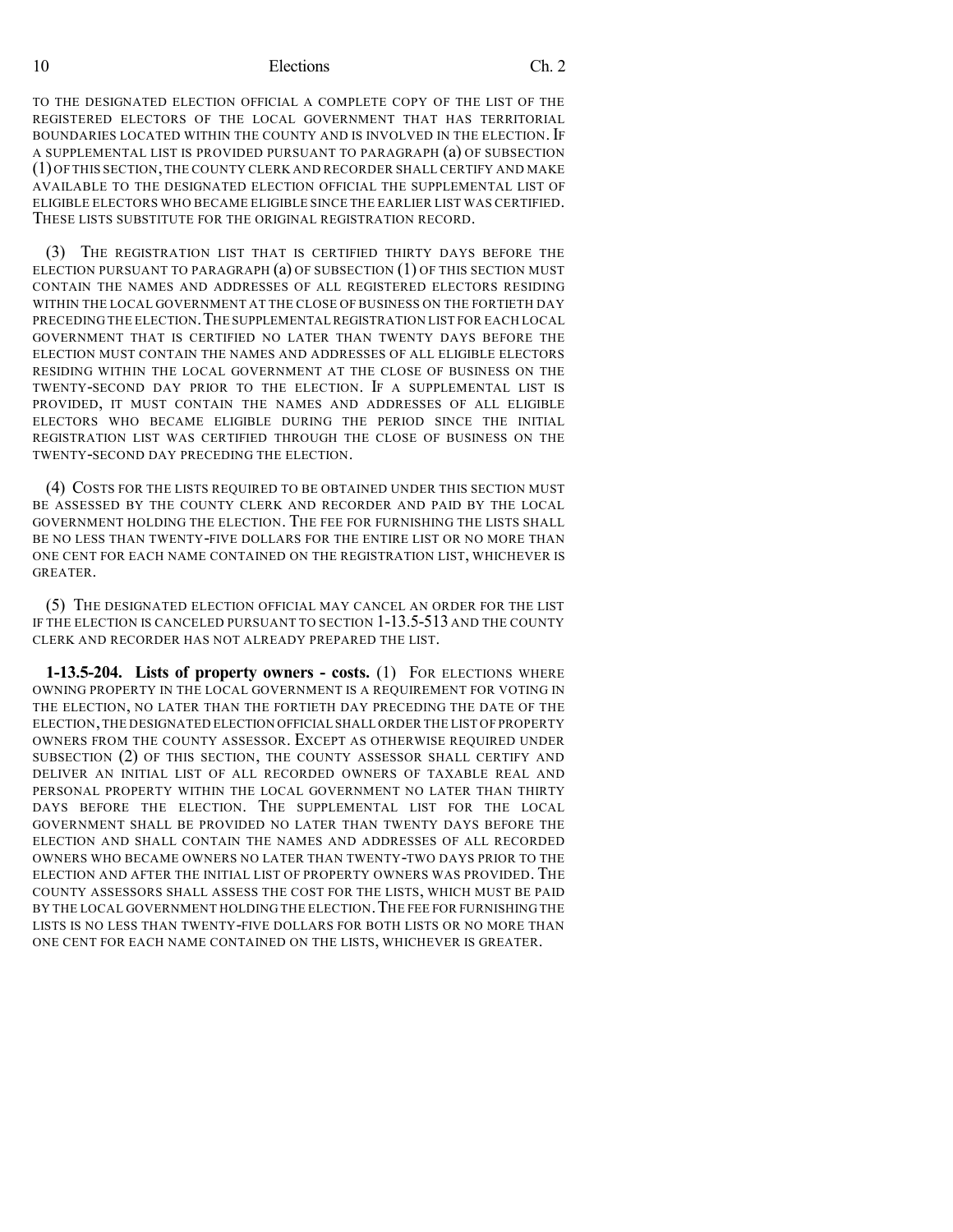(2) THE DESIGNATED ELECTION OFFICIAL OF A LOCAL GOVERNMENT MAY ORDER THE LIST DESCRIBED IN SUBSECTION (1) OF THIS SECTION OF ALL RECORDED OWNERS OF TAXABLE REAL AND PERSONAL PROPERTY WITHIN THE LOCAL GOVERNMENT AS OF THE THIRTIETH DAY BEFORE THE ELECTION, WITH A SUPPLEMENTAL LIST TO BE PROVIDED ON THE TWENTIETH DAY BEFORE THE ELECTION, OR THE DESIGNATED ELECTION OFFICIAL MAY ORDER A COMPLETE LIST AS OF THE SIXTH DAY BEFORE THE ELECTION.

**1-13.5-205. Delivery andcustody of registration list and property owner list.** AT SUCH TIME AS MAY BE SET BY THE DESIGNATED ELECTION OFFICIAL, BUT AT LEAST ONE DAY PRIOR TO THE ELECTION, ONE OF THE ELECTION JUDGES FROM EACH PRECINCT MAY APPEAR IN PERSON AT THE OFFICE OF THE DESIGNATED ELECTION OFFICIAL FOR THE PURPOSE OF RECEIVING THE REGISTRATION LIST AND, AS APPLICABLE, PROPERTY OWNERS LIST, ELECTION SUPPLIES, OR THE DESIGNATED ELECTION OFFICIAL MAY DELIVER THE SAME TO ONE OF THE JUDGES. THE JUDGES SHALL HAVE CUSTODY OF THE REGISTRATION LIST AND PROPERTY OWNERS LIST AND SHALL GIVE HIS OR HER RECEIPT FOR THE LIST. AFTER THE CLOSING OF THE POLLS ON THE DAY OF ELECTION, THE ELECTION JUDGE SELECTED PURSUANT TO SECTION 1-13.5-410 TO DELIVER THE ELECTION PAPERS AND SUPPLIES SHALL DELIVER THE REGISTRATION LIST AND PROPERTY OWNERS LIST TO THE OFFICE OF THE DESIGNATED ELECTION OFFICIAL OR TO SUCH OTHER PLACE AS THE DESIGNATED ELECTION OFFICIAL MAY DESIGNATE AS THE COUNTING CENTER.

#### PART 3 NOMINATIONS

**1-13.5-301. Eligibility for office - prohibitions - exceptions - challenges.** (1)(a) NO PERSON EXCEPT AN ELIGIBLE ELECTOR WHO IS AT LEAST EIGHTEEN YEARS OF AGE, UNLESS ANOTHER AGE IS REQUIRED BY LAW, IS ELIGIBLE TO HOLD ANY OFFICE IN THIS STATE. NO PERSON IS ELIGIBLE TO BE A CANDIDATE FOR OFFICE UNLESS THAT PERSON FULLY MEETS THE QUALIFICATIONS OFTHAT OFFICE AS STATED IN THE CONSTITUTION AND STATUTES OF THIS STATE ON OR BEFORE THE DATE THE PERSON IS NOMINATED TO THE OFFICE. THE DESIGNATED ELECTION OFFICIAL SHALL NOT CERTIFY THE NAME OF ANY CANDIDATE WHO FAILS TO SWEAR OR AFFIRM UNDER OATH THAT HE OR SHE FULLY MEETS THE QUALIFICATIONS AS OF THE DATE OF NOMINATION OR WHO IS UNABLE TO PROVIDE PROOF THAT HE OR SHE MEETS ANY REQUIREMENTS OF THE OFFICE RELATING TO REGISTRATION, RESIDENCE, OR PROPERTY OWNERSHIP.

(b) THE INFORMATION FOUND ON THE PERSON'S VOTER REGISTRATION RECORD IS ADMISSIBLE AS PRIMA FACIE EVIDENCE OF COMPLIANCE WITH THE REGISTRATION AND RESIDENCE REQUIREMENTS OF THIS SECTION.THE INFORMATION FOUND IN THE PROPERTY OWNERS LIST IS ADMISSIBLE AS PRIMA FACIE EVIDENCE OF COMPLIANCE WITH PROPERTY OWNERSHIP REQUIREMENTS.

(2) EXCEPT AS OTHERWISE PROVIDED IN THIS SUBSECTION (2), NO PERSON IS ELIGIBLE TO BE A CANDIDATE FOR MORE THAN ONE OFFICE IN THE SAME LOCAL GOVERNMENT AT ONE TIME. THIS SUBSECTION (2) DOES NOT:

(a) APPLY TO MEMBERSHIPS ON DIFFERENT SPECIAL DISTRICT OR BUSINESS IMPROVEMENT DISTRICT BOARDS; OR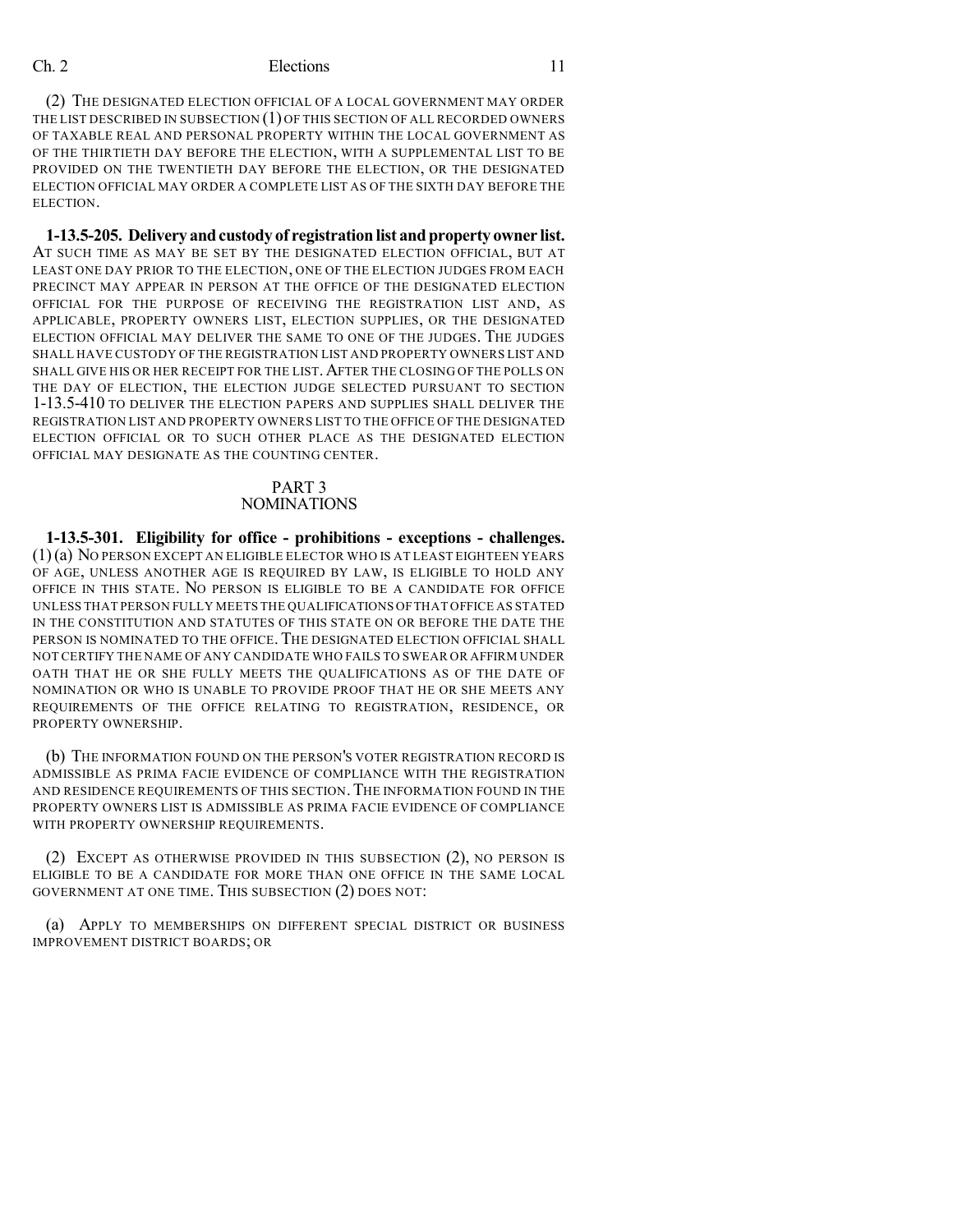(b) PROHIBIT A CANDIDATE OR ELECTED OFFICIAL OF ANY POLITICAL SUBDIVISION FROM BEING A CANDIDATE OR MEMBER OF THE BOARD OF DIRECTORS OF ANY SPECIAL DISTRICT,BUSINESS IMPROVEMENT DISTRICT, OR DISTRICTS IN WHICH HE OR SHE IS AN ELIGIBLE ELECTOR, UNLESS OTHERWISE PROHIBITED BY LAW.

(3) THE QUALIFICATION OF ANY CANDIDATE MAY BE CHALLENGED BY AN ELIGIBLE ELECTOR OF THE LOCAL GOVERNMENT WITHIN FIVE DAYS AFTER THE DATE THAT THE DESIGNATED ELECTION OFFICIAL CERTIFIES THE CANDIDATE TO THE BALLOT. THE CHALLENGE SHALL BE MADE BY VERIFIED PETITION SETTING FORTH THE FACTS ALLEGED CONCERNING THE QUALIFICATION OF THE CANDIDATE AND SHALL BE FILED IN THE DISTRICT COURT IN THE COUNTY IN WHICH THE LOCAL GOVERNMENT IS LOCATED. THE HEARING ON THE QUALIFICATION OF THE CANDIDATE MUST BE HELD NOT LESS THAN FIVE NOR MORE THAN TEN DAYS AFTER THE DATE THE DESIGNATED ELECTION OFFICIAL'S STATEMENT IS ISSUED THAT CERTIFIES THE CANDIDATE TO THE BALLOT. THE COURT SHALL HEAR THE TESTIMONY AND OTHER EVIDENCE AND, WITHIN FORTY-EIGHT HOURS AFTER THE CLOSE OF THE HEARING, DETERMINE WHETHER THE CANDIDATE MEETS THE QUALIFICATIONS FOR THE OFFICE FOR WHICH THE CANDIDATE HAS DECLARED. PART 1 OF ARTICLE 17 OF TITLE 13, C.R.S., REGARDING FRIVOLOUS, GROUNDLESS, OR VEXATIOUS ACTIONS, APPLIES TO THIS SECTION.

**1-13.5-302. Nomination of local government candidates.** (1) EXCEPT AS PROVIDED IN SECTION 1-13.5-303 OR OTHER APPLICABLE LAW, CANDIDATES FOR OFFICE OF NONPARTISAN LOCAL GOVERNMENTS MUST BE NOMINATED, WITHOUT REGARD TO AFFILIATION, BY PETITION ON FORMS SUPPLIED BY THE DESIGNATED ELECTION OFFICIAL. A PETITION OF NOMINATION MAY CONSIST OF ONE OR MORE SHEETS, BUT IT MUST CONTAIN THE NAME AND ADDRESS OF ONLY ONE CANDIDATE AND INDICATE THE OFFICE TO WHICH THE CANDIDATE IS SEEKING ELECTION. THE CANDIDATE'S NAME MUST BE PRINTED ON EACH SHEET OF A PETITION OF NOMINATION.

(2) NOMINATION PETITIONS FOR A CANDIDATE IN A LOCAL GOVERNMENT, OTHER THAN A SPECIAL DISTRICT OR BUSINESS IMPROVEMENT DISTRICT, MAY BE CIRCULATED AND SIGNED, BEGINNING ON JANUARY 1 OF THE YEAR IN WHICH ELECTION FOR THAT OFFICE IS CONDUCTED AND ENDING ON THE SIXTY-SEVENTH DAY PRIOR TO THE DAY OF ELECTION, BY AT LEAST TWO ELIGIBLE ELECTORS RESIDING WITHIN OR ELIGIBLE TO VOTE IN THE LOCAL GOVERNMENT.

(3) THE CIRCULATOR OF EACH NOMINATION PETITION SHALL MAKE AN AFFIDAVIT THAT EACH SIGNATURE THEREON IS THE SIGNATURE OF THE PERSON WHOSE NAME IT PURPORTS TO BE AND THAT EACH SIGNER HAS STATED TO THE CIRCULATOR THAT THE SIGNER IS AN ELIGIBLE ELECTOR OF THE LOCAL GOVERNMENT FOR WHICH THE NOMINATION IS MADE.

(4) APETITION IS NOT VALID IF IT DOES NOT CONTAIN THE REQUISITE NUMBER OF SIGNATURES OF ELIGIBLE ELECTORS. THE DESIGNATED ELECTION OFFICIAL SHALL INSPECT TIMELY FILED PETITIONS OF NOMINATION TO ENSURE COMPLIANCE WITH THIS SECTION.

(5) EACH NOMINATION PETITION MUST BE FILED WITH THE DESIGNATED ELECTION OFFICIAL NO LATER THAN THE SIXTY-SEVENTH DAY PRIOR TO THE DAY OF ELECTION.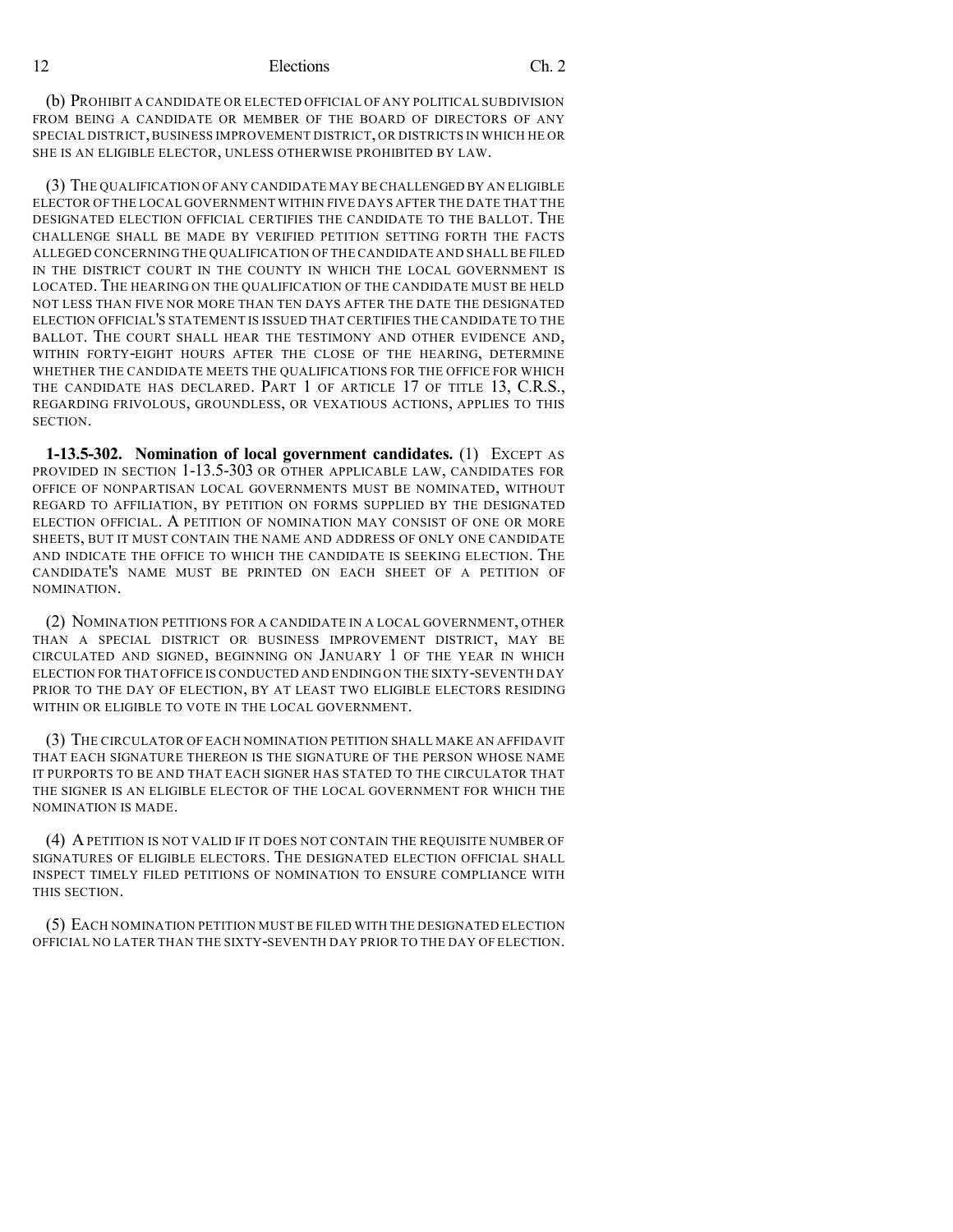EVERY PETITION MUST HAVE ENDORSED ON IT OR APPENDED TO IT THE WRITTEN AFFIDAVIT OF THE CANDIDATE ACCEPTING THE NOMINATION AND SWEARING THAT THE CANDIDATE SATISFIES THE REQUIREMENTS SET FORTH IN LAW TO BE A CANDIDATE AND HOLD OFFICE IN THE LOCAL GOVERNMENT.

(6) THE DESIGNATED ELECTION OFFICIAL SHALL PRESERVE ALL NOMINATION PETITIONS FILED WITH HIM OR HER FOR A PERIOD OF TWO YEARS. ALL SUCH PETITIONS ARE OPEN TO PUBLIC INSPECTION UNDER PROPER REGULATION BY THE DESIGNATED ELECTION OFFICIAL WITH WHOM THEY ARE FILED.

**1-13.5-303. Candidatesfor special district or businessimprovement district director - self-nomination and acceptance form.** (1) EXCEPT AS OTHERWISE PROVIDED IN THIS SECTION, NO EARLIER THAN JANUARY 1 AND NO LATER THAN THE NORMAL CLOSE OF BUSINESS ON THE SIXTY-SEVENTH DAY BEFORE THE DATE OF A REGULAR SPECIAL DISTRICT ELECTION, ANY PERSON WHO DESIRES TO BE A CANDIDATE FOR THE OFFICE OF A SPECIAL DISTRICT DIRECTOR SHALL FILE A SELF-NOMINATION AND ACCEPTANCE FORM OR LETTER SIGNED BY THE CANDIDATE AND BY AN ELIGIBLE ELECTOR OF THE STATE AS A WITNESS TO THE SIGNATURE OF THE CANDIDATE.

(2) ON THE DATE OF SIGNING THE SELF-NOMINATION AND ACCEPTANCE FORM OR LETTER, A CANDIDATE FOR DIRECTOR SHALL BE AN ELIGIBLE ELECTOR OF THE SPECIAL DISTRICT. IF THE DISTRICT IS DIVIDED INTO DIRECTOR DISTRICTS ESTABLISHED PURSUANT TO SECTION  $32$ -1-301(2)(f), C.R.S., THE CANDIDATE SHALL BE AN ELIGIBLE ELECTOR WITHIN THE BOUNDARIES OF THE DIRECTOR DISTRICT IN WHICH THE CANDIDATE IS RUNNING FOR OFFICE.

(3) THE SELF-NOMINATION AND ACCEPTANCE FORM OR LETTER MUST CONTAIN THE NAME OF THE SPECIAL DISTRICT IN WHICH THE ELECTION WILL BE HELD, THE SPECIAL DISTRICT DIRECTOR OFFICE SOUGHT BY THE CANDIDATE, THE TERM OF OFFICE SOUGHT IF MORE THAN ONE LENGTH OF A DIRECTOR'S TERM IS TO BE VOTED UPON AT THE ELECTION, THE DATE OF THE ELECTION, THE FULL NAME OF THE CANDIDATE AS IT IS TO APPEAR ON THE BALLOT, AND WHETHER THE CANDIDATE IS A MEMBER OF AN EXECUTIVE BOARD OF A UNIT OWNERS' ASSOCIATION, AS DEFINED IN SECTION 38-33.3-103,C.R.S.,LOCATED WITHIN THE BOUNDARIES OF THE SPECIAL DISTRICT FOR WHICH THE CANDIDATE IS RUNNING FOR OFFICE. UNLESS PHYSICALLY UNABLE, ALL CANDIDATES AND WITNESSES SHALL SIGN THEIR OWN SIGNATURE AND SHALL PRINT THEIR NAMES, THEIR RESPECTIVE RESIDENCE ADDRESSES, INCLUDING THE STREET NUMBER AND NAME, THE CITY OR TOWN, THE COUNTY, TELEPHONE NUMBER,AND THE DATE OF SIGNATURE ON THE SELF-NOMINATION AND ACCEPTANCE FORM OR LETTER.

(4) THE SELF-NOMINATION AND ACCEPTANCE FORM OR LETTER MUST BE FILED WITH THE DESIGNATED ELECTION OFFICIAL OR, IF NONE HAS BEEN DESIGNATED, THE PRESIDING OFFICER OR THE SECRETARY OF THE BOARD OF DIRECTORS OFTHE SPECIAL DISTRICT IN WHICH THE ELECTION WILL BE HELD.

(5) THE SELF-NOMINATION AND ACCEPTANCE FORM OR LETTER MUST BE VERIFIED AND PROCESSED SUBSTANTIALLY AS PROVIDED IN SECTION 1-4-908, A PROTEST ON SUCH A FORM OR LETTER SHALL BE DETERMINED SUBSTANTIALLY AS PROVIDED IN SECTIONS 1-4-909 AND 1-4-911, AND CURE OF SUCH A FORM OR LETTER SHALL BE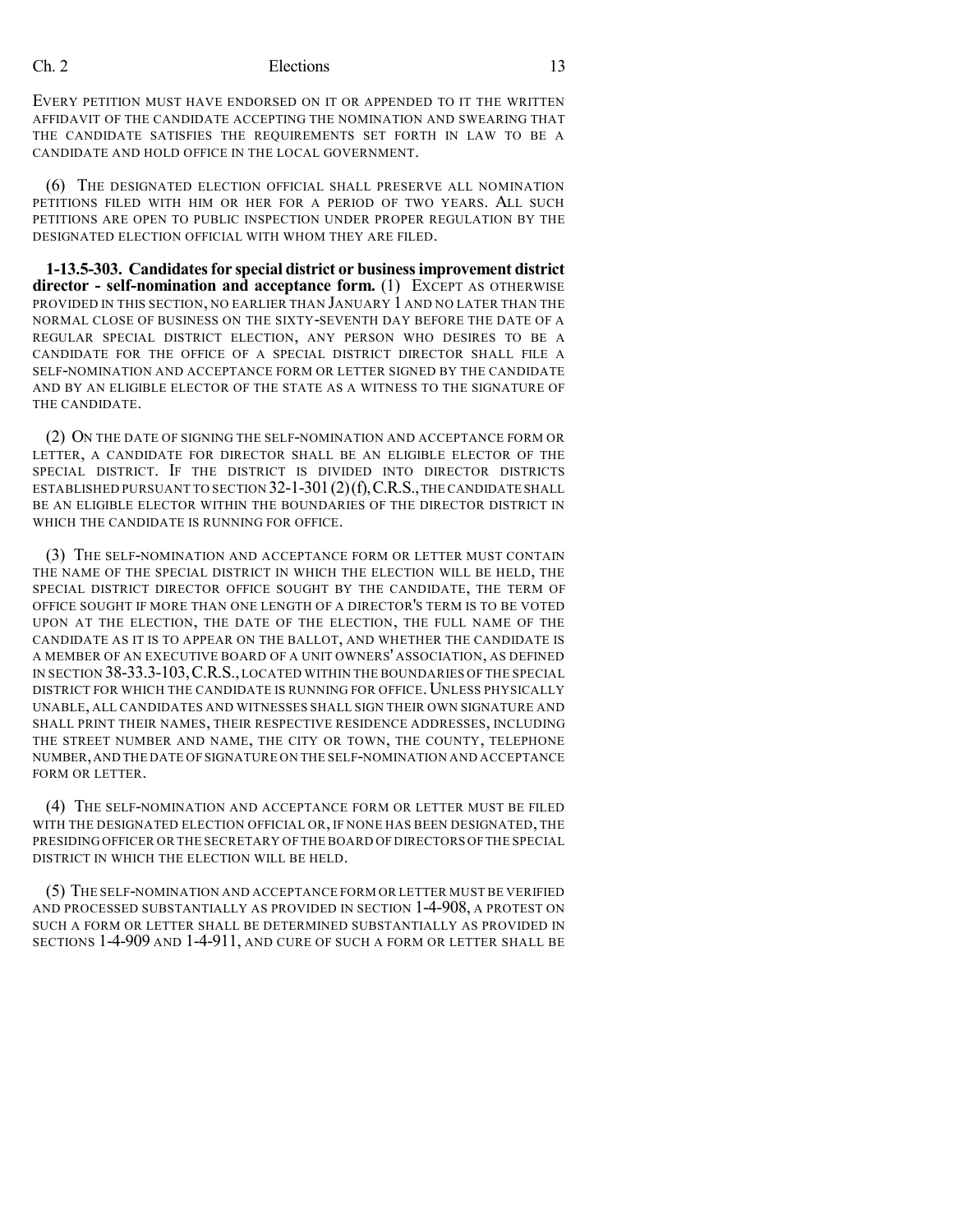ALLOWED SUBSTANTIALLY AS PROVIDED FOR IN SECTION 1-4-912.

(6) IN A BUSINESS IMPROVEMENT DISTRICT WITH AN ELECTED BOARD OF DIRECTORS, NOMINATIONS FOR BUSINESS IMPROVEMENT DISTRICT DIRECTORS MUST BE HANDLED SUBSTANTIALLY AS PROVIDED IN SUBSECTIONS (1) TO (5) OF THIS SECTION.

**1-13.5-304. Withdrawal from nomination.** ANY PERSON WHO HAS BEEN NOMINATED AND WHO HAS ACCEPTED A NOMINATION,OR FILED A SELF-NOMINATION FORM OR LETTER, MAY CAUSE HIS OR HER NAME TO BE WITHDRAWN FROM SUCH NOMINATION AT ANY TIME BEFORE THE ELECTION BY EXECUTING A WRITTEN AFFIDAVIT WITHDRAWING FROM THE NOMINATION.THE WITHDRAWING CANDIDATE SHALL SIGN THE AFFIDAVIT AND FILE IT WITH THE DESIGNATED ELECTION OFFICIAL.

**1-13.5-305. Write-in candidate affidavit.** A WRITE-IN VOTE FOR ANY LOCAL GOVERNMENT OFFICE IS COUNTED ONLY IF AN AFFIDAVIT OF INTENT TO BE A WRITE-IN CANDIDATE IS FILED WITH THE DESIGNATED ELECTION OFFICIAL BY THE PERSON WHOSE NAME IS WRITTEN IN NOT LATER THAN SIXTY-FOUR DAYS BEFORE THE DAY OF THE ELECTION. THE AFFIDAVIT OF INTENT MUST INDICATE THAT THE SIGNER DESIRES THE OFFICE AND IS QUALIFIED TO ASSUME THE DUTIES OF THAT OFFICE IF ELECTED.

**1-13.5-306. Objections to nominations.** ALL SELF-NOMINATION AND ACCEPTANCE FORMS OR LETTERS, PETITIONS OF NOMINATION, AND AFFIDAVITS OF INTENT TO BE A WRITE-IN CANDIDATE THAT ARE IN APPARENT CONFORMITY, AS DETERMINED BY THE DESIGNATED ELECTION OFFICIAL, WITH SECTION 1-13.5-302, 1-13.5-303, OR 1-13.5-305, ARE VALID UNLESS OBJECTION THERETO IS DULY MADE IN WRITING WITHIN THREE DAYS AFTER THE FILING OF THE SAME. IN CASE AN OBJECTION IS MADE, THE DESIGNATED ELECTION OFFICIAL SHALL MAIL FORTHWITH NOTICE OF THE OBJECTION TO ANY CANDIDATE FOR THE SAME OFFICE. THE DESIGNATED ELECTION OFFICIAL SHALL DECIDE OBJECTIONS WITHIN FORTY-EIGHT HOURS AFTER THE SAME ARE FILED, AND ANY OBJECTIONS UPHELD MAY BE REMEDIED OR DEFECT CURED UPON THE ORIGINAL PETITION, BY AN AMENDMENT THERETO, OR BY FILING A NEW SELF-NOMINATION AND ACCEPTANCE FORM OR LETTER, PETITION OF NOMINATION, OR AFFIDAVIT OF INTENT, AS APPLICABLE, WITHIN THREE DAYS AFTER THE OBJECTION IS UPHELD, BUT IN NO EVENT LATER THAN THE FIFTY-EIGHTH DAY BEFORE THE DAY OF ELECTION. THE DESIGNATED ELECTION OFFICIAL SHALL PASS UPON THE VALIDITY OF ALL OBJECTIONS, WHETHER OF FORM OR SUBSTANCE, AND THE DESIGNATED ELECTION OFFICIAL'S DECISIONS UPON MATTERS OF FORM ARE FINAL. THE DESIGNATED ELECTION OFFICIAL'S DECISIONS UPON MATTERS OF SUBSTANCE ARE OPEN TO REVIEW IF PROMPT APPLICATION IS MADE, AS PROVIDED IN SECTION 1-13.5-1501, BUT THE REMEDY IN ALL CASES SHALL BE SUMMARY,AND THE DECISION OFTHE DISTRICT COURT IS FINAL AND NOT SUBJECT TO REVIEW BY ANY OTHER COURT; EXCEPT THAT THE SUPREME COURT, IN THE EXERCISE OF ITS DISCRETION, MAY REVIEW ANY PROCEEDING IN A SUMMARY WAY.

## PART 4 ELECTION JUDGES

**1-13.5-401. Appointment of election judges.** (1) EXCEPT AS PROVIDED IN SUBSECTION (2) OF THIS SECTION, AT LEAST FIFTEEN DAYS BEFORE EACH LOCAL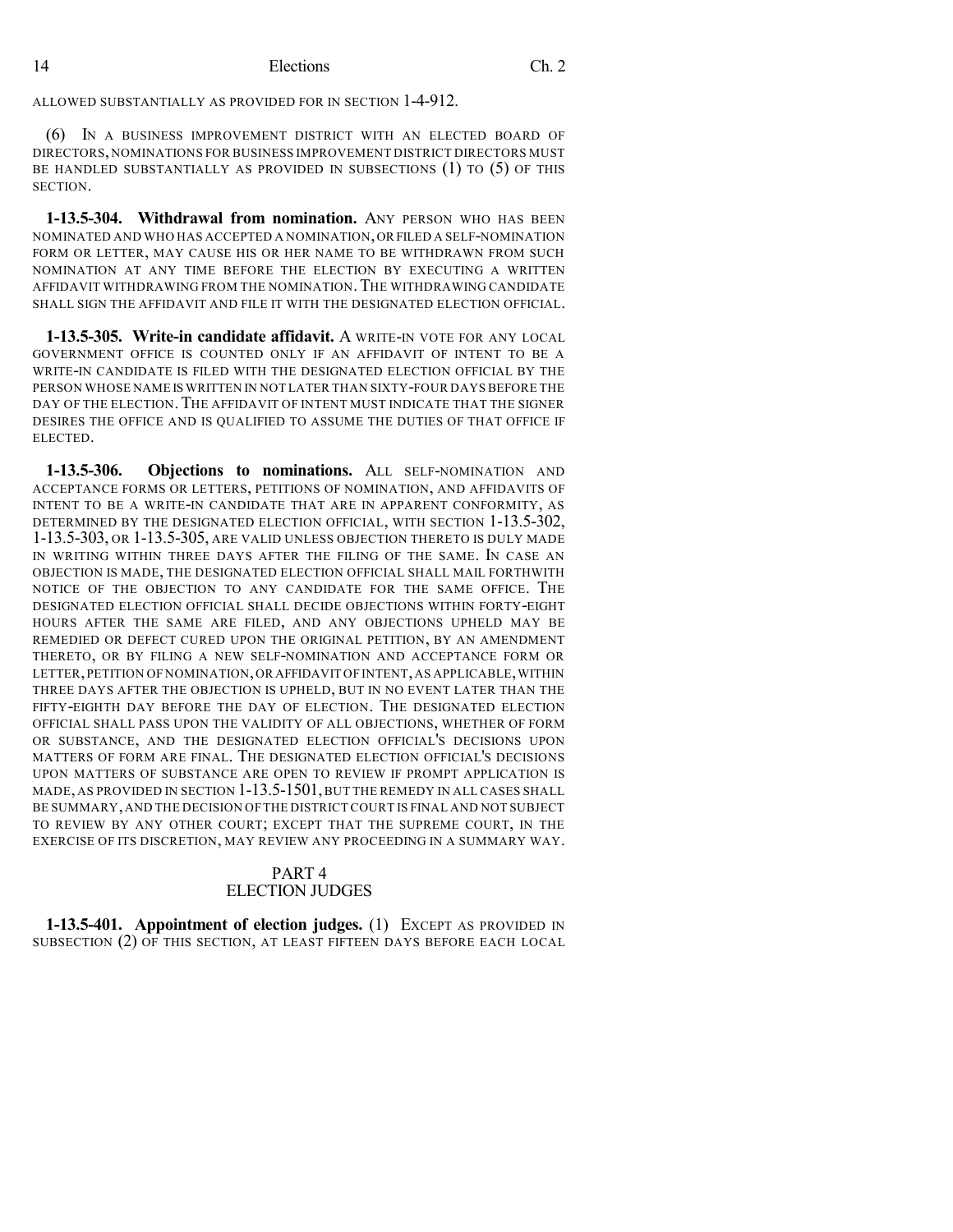GOVERNMENT ELECTION, THE GOVERNING BODY SHALL APPOINT THE ELECTION JUDGES. EACH ELECTION JUDGE MUST BE REGISTERED TO VOTE IN COLORADO AND AT LEAST EIGHTEEN YEARS OF AGE. ELECTION JUDGES SHALL BE APPOINTED PURSUANT TO THIS ARTICLE WITHOUT REGARD TO PARTY AFFILIATION. THE DESIGNATED ELECTION OFFICIAL SHALL MAKE AND FILE IN HIS OR HER OFFICE A LIST OF ALL INDIVIDUALS SO APPOINTED, GIVING THEIR NAMES AND ADDRESSES.THE LIST IS A PUBLIC RECORD AND IS SUBJECT TO INSPECTION AND EXAMINATION DURING OFFICE HOURS BY ANY ELECTOR OF THE LOCAL GOVERNMENT WITH THE RIGHT TO MAKE COPIES THEREOF.

(2) THE GOVERNING BODY MAY DELEGATE TO THE DESIGNATED ELECTION OFFICIAL THE AUTHORITY AND RESPONSIBILITY TO APPOINT ELECTION JUDGES IN THE MANNER PROVIDED IN THIS SECTION.

**1-13.5-402. Number of judges- appointment.** THE GOVERNING BODY, OR THE DESIGNATED ELECTION OFFICIAL IF AUTHORIZED PURSUANT TO SECTION 1-13.5-401 (2),SHALL APPOINT AT LEAST TWO ELECTION JUDGES FOR EACH LOCAL GOVERNMENT ELECTION. THE APPOINTING AUTHORITY MAY ALSO APPOINT ANY ADDITIONAL JUDGES AS DEEMED NECESSARY, AND MAY APPOINT COUNTING JUDGES.

**1-13.5-403. Certificates of appointment.** PROMPTLY AFTER THE APPOINTMENT OF THE ELECTION JUDGES, THE DESIGNATED ELECTION OFFICIAL SHALL ISSUE CERTIFICATESCERTIFYINGTHE APPOINTMENTS.THE DESIGNATED ELECTION OFFICIAL SHALL MAIL ONE CERTIFICATE TO EACH PERSON APPOINTED.

**1-13.5-404. Acceptance form - time to file.** WITH EACH CERTIFICATE OF APPOINTMENT TRANSMITTED TO THE ELECTION JUDGES, THE DESIGNATED ELECTION OFFICIAL SHALL ENCLOSE A FORM FOR ACCEPTANCE OF THE APPOINTMENT. EACH INDIVIDUAL APPOINTED AS AN ELECTION JUDGE MAY FILE HIS OR HER ACCEPTANCE FORM IN THE OFFICE OF THE DESIGNATED ELECTION OFFICIAL WITHIN SEVEN DAYS AFTER THE DATE THAT THE DESIGNATED ELECTION OFFICIAL MAILED THE CERTIFICATE OF APPOINTMENT AND THE ACCEPTANCE FORM. UNLESS OTHERWISE DETERMINED BY THE DESIGNATED ELECTION OFFICIAL, FAILURE OF ANY PERSON APPOINTED AS AN ELECTION JUDGE TO FILE AN ACCEPTANCE WITHIN THOSE SEVEN DAYS RESULTS IN A VACANCY, WHICH SHALL BE FILLED IN THE SAME WAY THE ORIGINAL APPOINTMENT WAS MADE.

**1-13.5-405. Vacancies - emergency appointments.** EXCEPT WHEN SECTION 1-13.5-404 APPLIES, IF AN INDIVIDUAL APPOINTED AS AN ELECTION JUDGE REFUSES OR FAILS TO ACCEPT THE APPOINTMENT OR IS UNABLE TO SERVE,THE INDIVIDUAL OR ANY OTHER ELECTION JUDGE MUST IMMEDIATELY NOTIFY THE DESIGNATED ELECTION OFFICIAL. THE DESIGNATED ELECTION OFFICIAL SHALL FORTHWITH APPOINT ANOTHER QUALIFIED INDIVIDUAL TO SERVE AS ELECTION JUDGE IN THE PLACE OF THE INDIVIDUAL. IN THE EVENT OF AN EMERGENCY, INCLUDING INABILITY TO NOTIFY THE DESIGNATED ELECTION OFFICIAL, THE REMAINING ELECTION JUDGES AT THE LOCATION WHERE THE INDIVIDUAL WAS TO SERVE MAY APPOINT A REPLACEMENT ELECTION JUDGE.

**1-13.5-406. Removal of judges.** THE DESIGNATED ELECTION OFFICIAL MAY SUMMARILY REMOVE ANY ELECTION JUDGE WHO NEGLECTS HIS OR HER DUTY, OR COMMITS, ENCOURAGES, OR CONNIVES AT ANY FRAUD IN CONNECTION THEREWITH,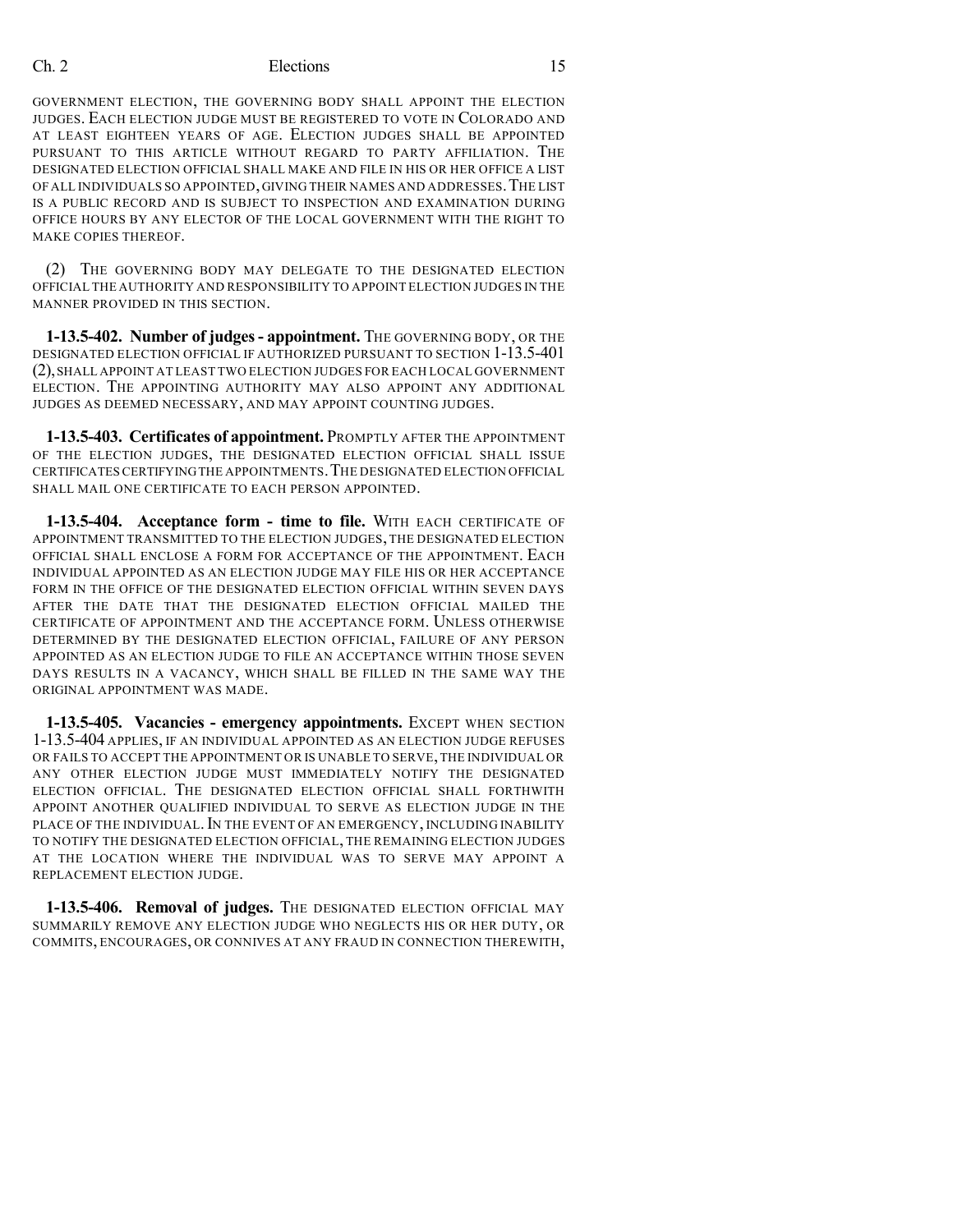OR VIOLATES ANY ELECTION LAWS, OR KNOWINGLY PERMITS OTHERS TO DO SO, OR HAS BEEN CONVICTED OF ANY FELONY, OR VIOLATES HIS OR HER OATH, OR COMMITS ANY ACT THAT INTERFERES OR TENDS TO INTERFERE WITH A FAIR AND HONEST ELECTION. AN ELECTION JUDGE HAS NO CAUSE OF ACTION AGAINST A LOCAL GOVERNMENT OR DESIGNATED ELECTION OFFICIAL ARISING FROM REMOVAL FROM OFFICE PURSUANT TO THIS SECTION.

**1-13.5-407. Oath of judges.** BEFORE ANY VOTES ARE TAKEN AT ANY LOCAL GOVERNMENT ELECTION, THE ELECTION JUDGES SHALL MAKE A SELF-AFFIRMATION SUBSTANTIALLY IN THE FOLLOWING FORM:

I, ...., DO SOLEMNLY SWEAR (OR AFFIRM) THAT I AM A CITIZEN OF THE UNITED STATES AND THE STATE OF COLORADO; THAT I AM A REGISTERED ELECTOR IN COLORADO;THAT I WILL PERFORM THE DUTIES OF ELECTION JUDGE ACCORDING TO LAW AND THE BEST OF MY ABILITY; THAT I WILL STUDIOUSLY ENDEAVOR TO PREVENT FRAUD, DECEIT, AND ABUSE IN CONDUCTING THE SAME; THAT I WILL NOT TRY TO ASCERTAIN HOW ANY ELECTOR VOTED, NOR WILL I DISCLOSE HOW ANY ELECTOR VOTED IF, IN THE DISCHARGE OF MY DUTIES AS JUDGE, SUCH KNOWLEDGE SHALL COME TO ME, UNLESS CALLED UPON TO DISCLOSE THE SAME BEFORE SOME COURT; AND THAT I WILL NOT DISCLOSE THE RESULT OF THE VOTES UNTIL THE POLLS HAVE CLOSED.

**1-13.5-408. Training of judges.** THE DESIGNATED ELECTION OFFICIAL SHALL MAKE AVAILABLE AN INSTRUCTION CLASS CONCERNING THE TASKS OF AN ELECTION JUDGE NOT MORE THAN FORTY-FIVE DAYS PRIOR TO EACH ELECTION.ADESIGNATED ELECTION OFFICIAL SHALL REMOVE AN ELECTION JUDGE WHO FAILS OR REFUSES TO ATTEND THE INSTRUCTION CLASS.

**1-13.5-409. Compensation of judges.** THE ELECTION JUDGES AT ANY LOCAL GOVERNMENT ELECTION SHALL RECEIVE REASONABLE COMPENSATION FOR THEIR SERVICES AS ELECTION JUDGES ON ELECTION DAY AND ADDITIONAL REASONABLE COMPENSATION FOR ATTENDING AN INSTRUCTION CLASS REQUIRED IN SECTION 1-13.5-408, AS DETERMINED BY THE GOVERNING BODY OF THE LOCAL GOVERNMENT OR DESIGNATED ELECTION OFFICIAL IF AUTHORIZED BY THE GOVERNING BODY TO MAKE A REASONABLE DETERMINATION.

**1-13.5-410. Compensationfor delivery of electionreturns and other election papers.**THE ELECTION JUDGES IN EACH POLLING PLACE SHALL SELECT ONE OF THEIR NUMBER TO DELIVER THE ELECTION RETURNS, REGISTRATION LIST, PROPERTY OWNERS LIST, BALLOT BOXES, IF ANY, AND OTHER ELECTION PAPERS AND SUPPLIES TO THE OFFICE OF THE DESIGNATED ELECTION OFFICIAL OR TO SUCH OTHER PLACE AS THE DESIGNATED ELECTION OFFICIAL MAY DESIGNATE AS THE COUNTING CENTER. THE JUDGE SO SELECTED SHALL BE PAID A REASONABLE AMOUNT OF COMPENSATION FOR THE PERFORMANCE OF SUCH SERVICE.

# PART 5

NOTICE AND PREPARATION FOR ELECTIONS

**1-13.5-501. Call for nominations - definitions.** (1) BETWEEN SEVENTY-FIVE AND ONE HUNDRED DAYS BEFORE A REGULAR LOCAL GOVERNMENT ELECTION, THE DESIGNATED ELECTION OFFICIAL SHALL PROVIDE NOTICE BY PUBLICATION OFA CALL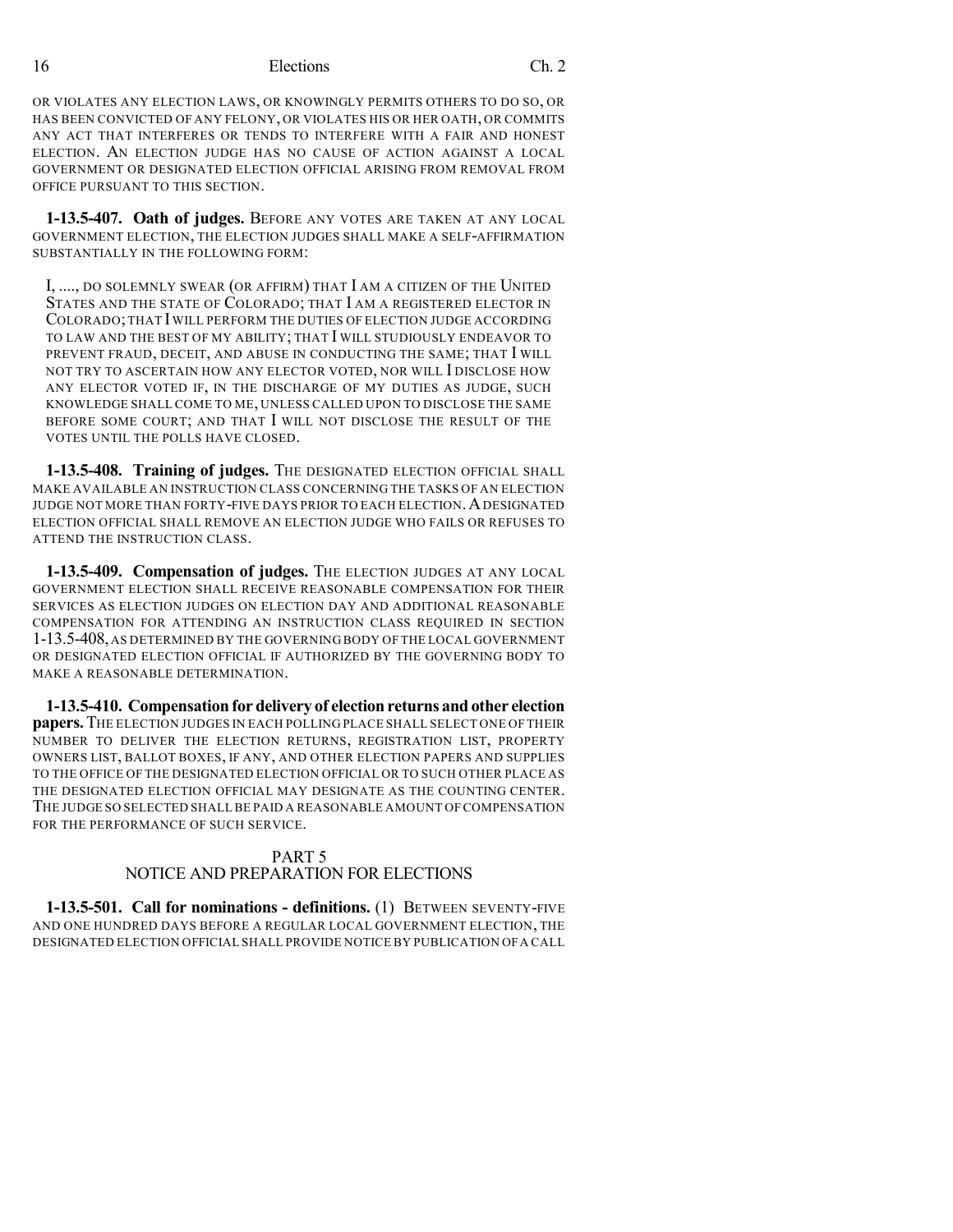FOR NOMINATIONS FOR THE ELECTION. THE CALL MUST STATE THE DIRECTOR OFFICES TO BE VOTED UPON AT THE ELECTION,WHERE A SELF-NOMINATION AND ACCEPTANCE FORM OR LETTER MAY BE OBTAINED, THE DEADLINE FOR SUBMITTING THE SELF-NOMINATION AND ACCEPTANCE FORM OR LETTER TO THE DESIGNATED ELECTION OFFICIAL, AND INFORMATION ON OBTAINING AN ABSENTEE BALLOT.

(2) AS USED IN THIS SECTION, "PUBLICATION" MEANS PRINTING ONE TIME, IN ONE NEWSPAPER OF GENERAL CIRCULATION IN THE SPECIAL DISTRICT OR PROPOSED SPECIAL DISTRICT IF THERE IS SUCH A NEWSPAPER, AND, IF NOT, THEN IN A NEWSPAPER IN THE COUNTY IN WHICH THE SPECIAL DISTRICT OR PROPOSED SPECIAL DISTRICT IS LOCATED. FOR A SPECIAL DISTRICT WITH TERRITORY WITHIN MORE THAN ONE COUNTY, IF PUBLICATION CANNOT BE MADE IN ONE NEWSPAPER OF GENERAL CIRCULATION IN THE SPECIAL DISTRICT, THEN ONE PUBLICATION IS REQUIRED IN A NEWSPAPER IN EACH COUNTY IN WHICH THE SPECIAL DISTRICT IS LOCATED AND IN WHICH THE SPECIAL DISTRICT ALSO HAS FIFTY OR MORE ELIGIBLE ELECTORS.

**1-13.5-502. Notice of election.** (1) THE DESIGNATED ELECTION OFFICIAL, AT LEAST TWENTY DAYS BEFORE EACH LOCAL GOVERNMENT ELECTION, SHALL GIVE WRITTEN NOTICE OF THE ELECTION STATING THE DATE OF THE ELECTION AND THE LOCATION AND HOURS DURING WHICH THE POLLS WILL BE OPEN; THE DATE BALLOTS HAVE OR MAY BE MAILED IF THE ELECTION IS CONDUCTED BY MAIL BALLOT; MAIL BALLOT DROP-OFF LOCATIONS; NAMES OF THE OFFICERS TO BE ELECTED AND ANY BALLOT ISSUES AND BALLOT QUESTIONS TO BE VOTED UPON; AND THE NAMES OF THOSE CANDIDATES WHOSE NOMINATIONS HAVE BEEN CERTIFIED TO THE DESIGNATED ELECTION OFFICIAL, WHICH LISTING MUST BE AS NEARLY AS POSSIBLE IN THE FORM IN WHICH SUCH NOMINATIONS WILL APPEAR UPON THE OFFICIAL BALLOT.FOR AN INDEPENDENT MAIL BALLOT ELECTION,THE NOTICE DOES NOT NEED TO INCLUDE THE TEXT OF THE BALLOT ISSUES OR BALLOT QUESTIONS.ACOPY OF THE NOTICE MUST BE POSTED UNTIL AFTER THE ELECTION IN A CONSPICUOUS PLACE IN THE OFFICE OF THE DESIGNATED ELECTION OFFICIAL. A COPY OF THE NOTICE MUST BE MAILED OR SENT VIA ELECTRONIC MAIL TO THE COUNTY CLERK AND RECORDER.

(2)(a) IN ADDITION, THE NOTICE REQUIRED BY THIS SECTION MUST BE PUBLISHED IN AT LEAST ONE NEWSPAPER HAVING GENERAL CIRCULATION IN THE LOCAL GOVERNMENT ON OR BEFORE THE TWENTIETH DAY BEFORE ELECTION DAY.

(b) ON OR BEFORE THE TWENTIETH DAY BEFORE THE ELECTION, A SPECIAL DISTRICT MUST EFFECT PUBLICATION OF THE NOTICE AS PROVIDED IN SECTION 1-13.5-1102.

(3) ALL POLLING PLACES MUST BE DESIGNATED BY A SIGN CONSPICUOUSLY POSTED AT LEAST TWENTY DAYS BEFORE EACH LOCAL GOVERNMENT ELECTION. THE SIGN MUST BE SUBSTANTIALLY IN THE FOLLOWING FORM: "POLLING PLACE FOR (NAME OF LOCAL GOVERNMENT)". IN ADDITION, THE SIGN MUST STATE THE DATE OF THE NEXT ELECTION AND THE HOURS THE POLLING PLACE WILL BE OPEN.

**1-13.5-503. Ballot issue notice.** (1) ANY BALLOT ISSUE NOTICE RELATING TO A LOCAL GOVERNMENT BALLOT ISSUE MUST BE PREPARED AND DISTRIBUTED IN A MANNER CONSISTENT WITH PART 9 OF ARTICLE 7 OF THIS TITLE.

(2) IN ADDITION TO THE REQUIREMENTS SET FORTH IN SUBSECTION (1) OF THIS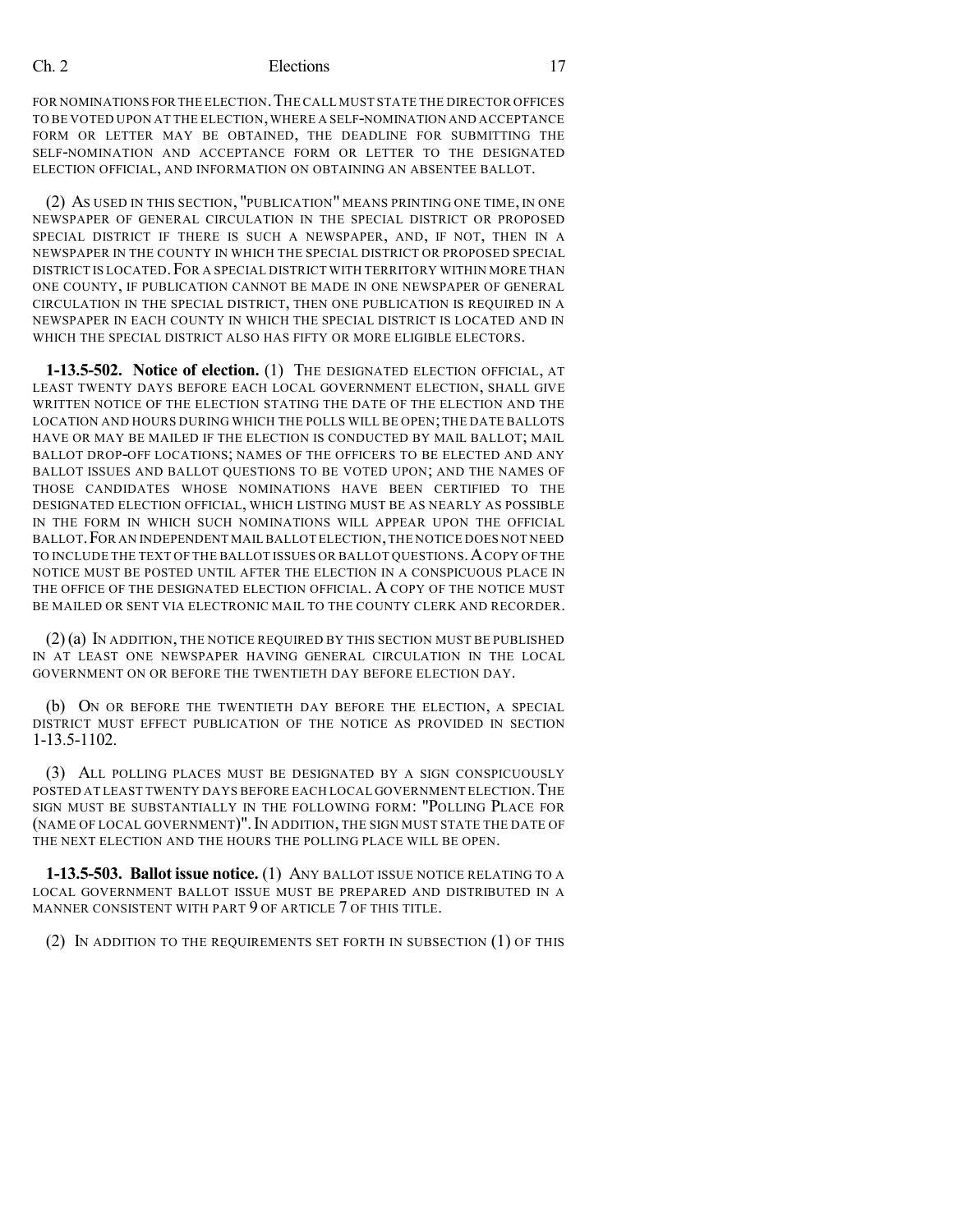SECTION, A LOCAL GOVERNMENT SUBMITTING A BALLOT ISSUE CONCERNING THE CREATION OF ANY DEBT OR OTHER FINANCIAL OBLIGATION AT AN ELECTION IN THE LOCAL GOVERNMENT MUST POST NOTICE IN ACCORDANCE WITH THE REQUIREMENTS OF SECTION 1-7-908.

**1-13.5-504. Establishing precincts and polling places - applicability.** (1) THIS SECTION APPLIES TO LOCAL GOVERNMENT ELECTIONS THAT ARE CONDUCTED BY POLLING PLACE.

(2) THE GOVERNING BODY OF EACH LOCAL GOVERNMENT, OR DESIGNATED ELECTION OFFICIAL IF AUTHORIZED BY THE GOVERNING BODY, SHALL DIVIDE THE LOCAL GOVERNMENT INTO AS MANY ELECTION PRECINCTS FOR LOCAL GOVERNMENT ELECTIONS AS IT DEEMS EXPEDIENT FOR THE CONVENIENCE OF THE ELECTORS OF THE LOCAL GOVERNMENT AND SHALL DESIGNATE THE LOCATION AND ADDRESS FOR EACH POLLING PLACE AT WHICH ELECTIONS ARE TO BE HELD.

(3) THE DESIGNATED ELECTION OFFICIALS OF LOCAL GOVERNMENTS WITH OVERLAPPING BOUNDARIES THAT HOLD ELECTIONS THE SAME DAY BY POLLING PLACE MUST MEET,CONFER,AND THEREAFTER,IF PRACTICAL,HOLD SUCH ELECTIONS IN A MANNER THAT PERMITS AN ELECTOR IN THE OVERLAPPING AREA TO VOTE IN ALL OF SUCH ELECTIONS AT ONE POLLING PLACE.

(4) NOTWITHSTANDING SUBSECTION (3) OF THIS SECTION, THE GOVERNING BODY OR DESIGNATED ELECTION OFFICIAL SHALL CHANGE ANY POLLING PLACE UPON PETITION OF A MAJORITY OF THE REGISTERED ELECTORS RESIDINGWITHIN THE LOCAL GOVERNMENT.

**1-13.5-504.5. Accessibility of polling places to persons with disabilities.** (1) EACH POLLING PLACE SHALL COMPLY FULLY WITH THE CURRENT "ADA STANDARDS FOR ACCESSIBLE DESIGN" SET FORTH IN 28CFR36 AND PROMULGATED IN ACCORDANCE WITH THE FEDERAL "AMERICANS WITH DISABILITIES ACT OF 1990", AS AMENDED, 42 U.S.C. SEC. 12101 ET SEQ., AND NO BARRIER SHALL IMPEDE THE PATH OF ELECTORS WITH DISABILITIES TO THE VOTING BOOTH.

(2) EMERGENCY POLLING PLACES ARE EXEMPT FROM COMPLIANCE WITH THIS SECTION.

(3) EXCEPT AS OTHERWISE PROVIDED IN SUBSECTION (2) OF THIS SECTION, A DESIGNATED ELECTION OFFICIAL SHALL ONLY SELECT AS POLLINGPLACES SUCH SITES THAT MEET THE STANDARDS OF ACCESSIBILITY SET FORTH IN SUBSECTION (1)OF THIS SECTION.

**1-13.5-505. Judges may change polling places.** (1) WHEN IT BECOMES IMPOSSIBLE OR INCONVENIENT TO HOLD AN ELECTION AT THE PLACE DESIGNATED, THE ELECTION JUDGES, AFTER NOTIFYING THE DESIGNATED ELECTION OFFICIAL AND AFTER HAVING ASSEMBLED AT OR AS NEAR AS PRACTICABLE TO SUCH PLACE AND BEFORE RECEIVING ANY VOTE, MAY MOVE TO THE NEAREST CONVENIENT PLACE FOR HOLDING THE ELECTION AND AT SUCH NEWLY DESIGNATED PLACE PROCEED WITH THE ELECTION.

(2) UPON MOVING TO A NEW POLLING PLACE, THE JUDGES SHALL PROMINENTLY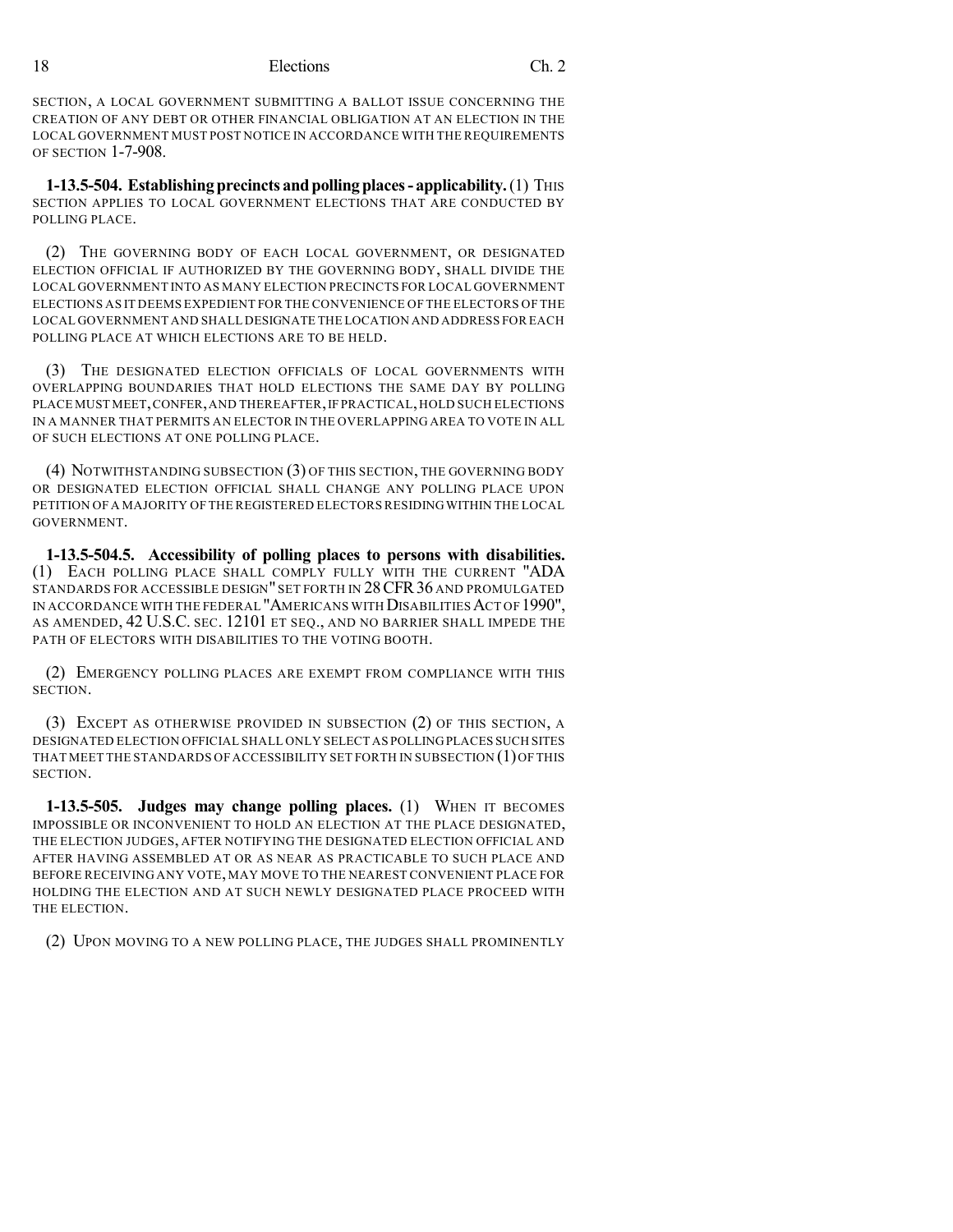DISPLAY A PROCLAMATION OF THE CHANGE AND MAY STATION A PROPER PERSON AT THE ORIGINAL POLLING PLACE TO NOTIFY ALL PERSONS APPEARING AT THE ORIGINAL POLLING PLACE OF THE NEW LOCATION FOR HOLDING THE ELECTION.

**1-13.5-506. Number of voting booths, voting machines, or voting systems.** (1) IN LOCAL GOVERNMENTS THAT USE PAPER BALLOTS, THE GOVERNING BODY SHALL PROVIDE IN EACH POLLING PLACE A SUFFICIENT NUMBER OF VOTING BOOTHS. EACH VOTING BOOTH SHALL BE SITUATED SO AS TO PERMIT AN ELIGIBLE ELECTOR TO PREPARE HIS OR HER BALLOT SCREENED FROM OBSERVATION AND SHALL BE FURNISHED WITH SUCH SUPPLIES AND CONVENIENCES AS WILL ENABLE THE ELIGIBLE ELECTOR TO PREPARE HIS OR HER BALLOT FOR VOTING.

(2) IN LOCAL GOVERNMENTS THAT USE VOTING MACHINES,THE GOVERNING BODY SHALL SUPPLY EACH POLLING PLACE WITH A SUFFICIENT NUMBER OF VOTING MACHINES.

(3) IN LOCAL GOVERNMENTS THAT USE AN ELECTRONIC VOTING SYSTEM, THE GOVERNING BODY SHALL PROVIDE ADEQUATE MATERIALS AND EQUIPMENT FOR THE ORDERLY CONDUCT OF VOTING.

**1-13.5-507. Arrangement of voting machines or voting booths and ballot boxes.** THE VOTING MACHINES OR THE VOTING BOOTHS AND BALLOT BOX MUST BE SITUATED IN THE POLLING PLACE IN PLAIN VIEW OF THE ELECTION OFFICIALS AND WATCHERS. NO PERSON OTHER THAN THE ELECTION OFFICIALS AND THOSE ADMITTED FOR THE PURPOSE OF VOTING ARE PERMITTED WITHIN THE IMMEDIATE VOTING AREA, WHICH IS THE AREA WITHIN SIX FEET OF THE VOTING MACHINES OR THE VOTING BOOTHS AND BALLOT BOX, EXCEPT BY AUTHORITY OF THE ELECTION JUDGES,AND THEN ONLY WHEN NECESSARY TO KEEP ORDER AND ENFORCE THE LAW.

**1-13.5-508. Election expenses to be paid by local government.** THE COST OF CONDUCTING A LOCAL GOVERNMENT ELECTION, INCLUDING THE COST OF PRINTING AND SUPPLIES, IS TO BE PAID BY THE LOCAL GOVERNMENT FOR WHICH THE ELECTION IS BEING HELD.

**1-13.5-509. Failure to receive mailed notice.** ANY ELECTION FOR WHICH A NOTICE WAS MAILED SHALL NOT BE INVALIDATED ON THE GROUNDS THAT AN ELIGIBLE ELECTOR DID NOT RECEIVE THE BALLOT ISSUE NOTICE, MAILED INFORMATION, OR MAILED NOTIFICATION OF THE ELECTION REQUIRED BY LAW OR THE STATE CONSTITUTION IF THE DESIGNATED ELECTION OFFICIAL ACTED IN GOOD FAITH IN MAKING THE MAILING. GOOD FAITH IS PRESUMED IF THE DESIGNATED ELECTION OFFICIAL OR COORDINATED ELECTION OFFICIAL MAILED THE BALLOT ISSUE NOTICE, INFORMATION, OR NOTIFICATION TO THE ADDRESSES APPEARING ON A REGISTRATION LIST FOR THE LOCAL GOVERNMENT AS PROVIDED BY THE COUNTY CLERK AND RECORDER, AND, WHERE APPLICABLE, THE PROPERTY OWNERS LIST FOR THE LOCAL GOVERNMENT PROVIDED BY THE COUNTY ASSESSOR.

**1-13.5-510. Court-ordered elections.** (1) WHEN AN ELECTION IS ORDERED BY THE COURT FOR A SPECIAL DISTRICT,THE COURT SHALL AUTHORIZE THE DESIGNATED ELECTION OFFICIAL TO GIVE NOTICE AS PROVIDED IN THE ORDER.

(2) FOR AN ORGANIZATIONAL ELECTION, THE NOTICE BY PUBLICATION MUST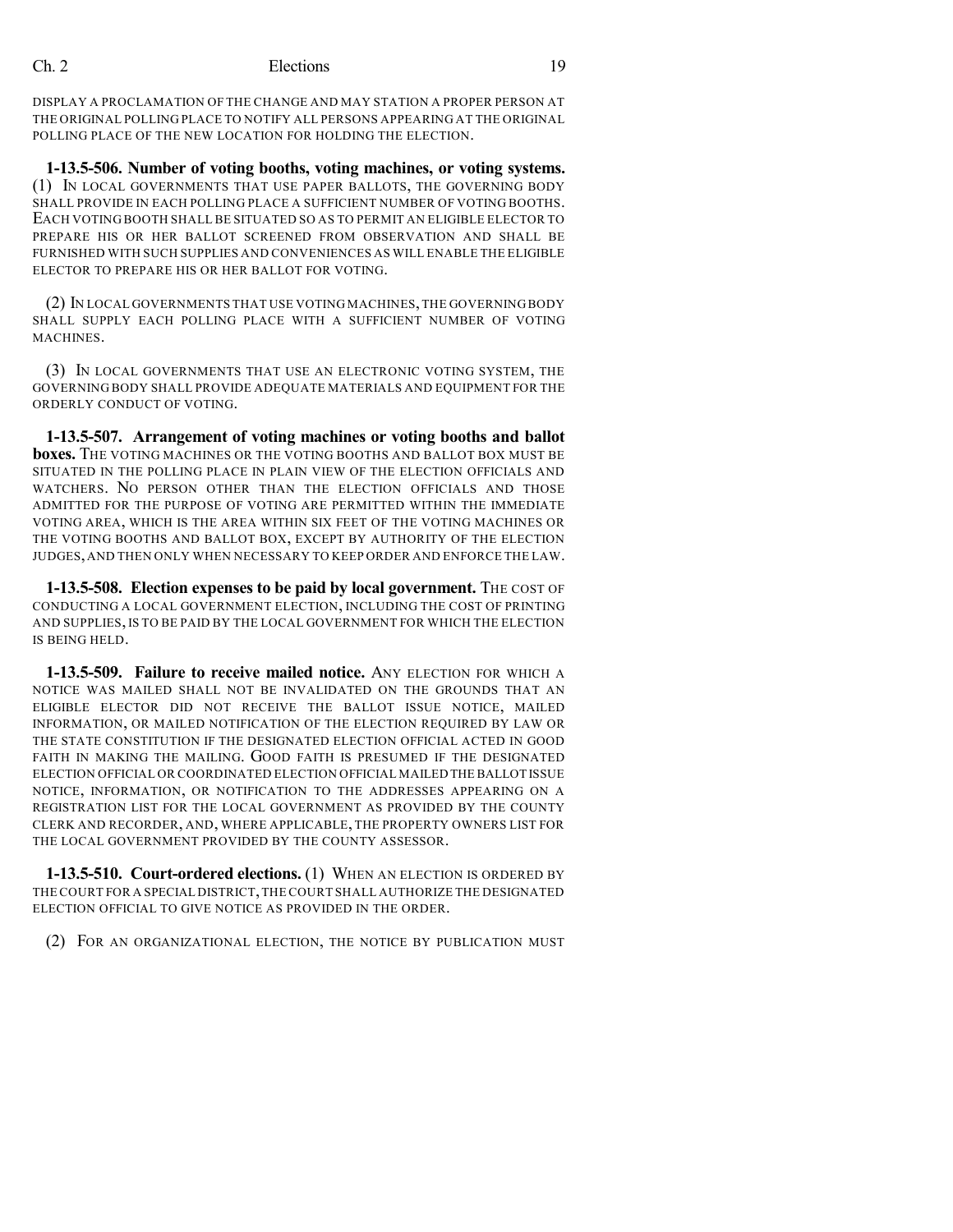INCLUDE THE PURPOSES OF THE ELECTION, THE ESTIMATED OPERATING AND DEBT SERVICE MILL LEVIES AND FISCAL YEAR SPENDING FOR THE FIRST YEAR FOLLOWING ORGANIZATION, AND THE BOUNDARIES OF THE SPECIAL DISTRICT. THE NOTICE BY PUBLICATION MUST RECITE THE ELECTION DATE, WHICH SHALL BE NOT LESS THAN TWENTY DAYS AFTER PUBLICATION OF THE ELECTION NOTICE.

(3) FOR A DISSOLUTION ELECTION, THE NOTICE BY PUBLICATION MUST INCLUDE THE PLAN FOR DISSOLUTION OR A SUMMARY OF THE PLAN AND THE PLACE WHERE A MEMBER OF THE PUBLIC MAY INSPECT OR OBTAIN A COPY OF THE COMPLETE PLAN. THE NOTICE BY PUBLICATION MUST RECITE THE ELECTION DATE, WHICH MUST BE NOT LESS THAN TWENTY DAYS AFTER PUBLICATION OF THE ELECTION NOTICE.

**1-13.5-511. Certification of ballot.** NO LATER THAN SIXTY DAYS BEFORE ANY ELECTION,THE DESIGNATED ELECTION OFFICIAL OFEACH LOCAL GOVERNMENT THAT INTENDS TO CONDUCT AN ELECTION SHALL CERTIFY THE ORDER OF THE BALLOT AND BALLOT CONTENT. THE ORDER OF THE BALLOT AND BALLOT CONTENT MUST INCLUDE THE NAME AND OFFICE OF EACH CANDIDATE FOR WHOM A PETITION OR SELF-NOMINATION FORM OR LETTER HAS BEEN FILED WITH THE DESIGNATED ELECTION OFFICIAL AND ANY BALLOT ISSUES OR BALLOT QUESTIONS TO BE SUBMITTED TO THE ELIGIBLE ELECTORS.

**1-13.5-512. Correction of errors.** THE DESIGNATED ELECTION OFFICIAL SHALL, ON HIS OR HER OWN MOTION,CORRECT WITHOUT DELAY ANY ERROR IN PUBLICATION OF SAMPLE OR OFFICIAL BALLOTS THAT HE OR SHE DISCOVERS OR THAT IS BROUGHT TO HIS OR HER ATTENTION AND THAT CAN BE CORRECTED WITHOUT INTERFERING WITH THE TIMELY DISTRIBUTION OF THE BALLOTS.

**1-13.5-513. Election may be canceled- when.**(1) IF THE ONLY MATTER BEFORE THE ELECTORS IN A NONPARTISAN ELECTION IS THE ELECTION OF PERSONS TO OFFICE AND IF, AT THE CLOSE OF BUSINESS ON THE SIXTY-THIRD DAY BEFORE THE ELECTION OR AT ANY TIME THEREAFTER, THERE ARE NOT MORE CANDIDATES THAN OFFICES TO BE FILLED AT THE ELECTION, INCLUDING CANDIDATES FILING AFFIDAVITS OF INTENT TO BE A WRITE-IN CANDIDATE, THE DESIGNATED ELECTION OFFICIAL, IF INSTRUCTED BY RESOLUTION OF THE GOVERNING BODY, SHALL CANCEL THE ELECTION AND DECLARE THE CANDIDATES ELECTED.

(2) NO LATER THAN TWENTY-FIVE DAYS BEFORE AN ELECTION CONDUCTED AS A COORDINATED ELECTION IN NOVEMBER, AND AT ANY TIME PRIOR TO ANY OTHER ELECTIONS, A GOVERNING BODY MAY BY RESOLUTION WITHDRAW ONE OR MORE BALLOT ISSUES OR BALLOT QUESTIONS FROM THE BALLOT. IN SUCH CASE, THE BALLOT ISSUES AND BALLOT QUESTIONS ARE DEEMED TO HAVE NOT BEEN SUBMITTED AND VOTES CAST ON THE BALLOT ISSUES AND BALLOT QUESTIONS WILL EITHER NOT BE COUNTED OR BE DEEMED INVALID BY ACTION OF THE GOVERNING BODY.

(3) IF THE ELECTORS ARE TO CONSIDER THE ELECTION OF PERSONS TO OFFICE AND BALLOT ISSUES OR BALLOT QUESTIONS, THE ELECTION MAY BE CANCELED BY THE GOVERNING BODY ONLY IN THE EVENT THAT ALL OFTHE CONDITIONS OFSUBSECTION (1) OF THIS SECTION EXIST AND THAT ALL BALLOT ISSUES OR BALLOT QUESTIONS HAVE BEEN WITHDRAWN FROM THE BALLOT PURSUANT TO SUBSECTION (2) OF THIS SECTION.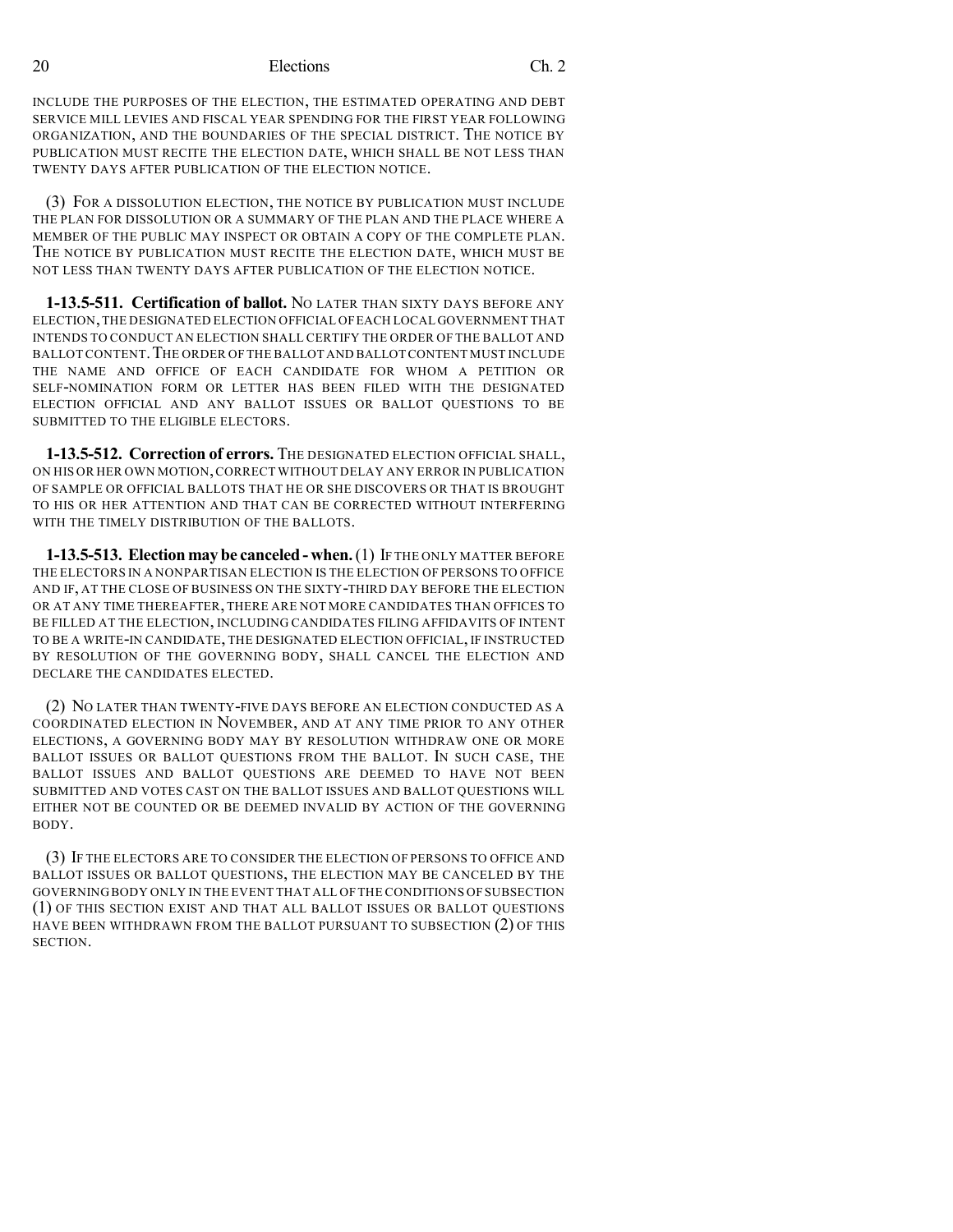(4) EXCEPT AS PROVIDED IN SUBSECTION (2) OF THIS SECTION, NO ELECTION MAY BE CANCELED IN PART.

(5) UNLESS OTHERWISE PROVIDED BY AN INTERGOVERNMENTAL AGREEMENT PURSUANT TO SECTION 1-7-116, UPON RECEIPT OF AN INVOICE, THE GOVERNING BODY SHALL WITHIN THIRTY DAYS PROMPTLY PAY ALL COSTS ACCRUED BY THE COUNTY CLERK AND RECORDER AND ANY APPLICABLE POLITICAL SUBDIVISION ATTRIBUTABLE TO THE CANCELED ELECTION OR WITHDRAWN BALLOT ISSUES OR BALLOT QUESTIONS.

(6) THE GOVERNING BODY OR DESIGNATED ELECTION OFFICIAL SHALL PROVIDE NOTICE BY PUBLICATION, AS THAT TERM IS DEFINED IN SECTION 1-13.5-501, OF THE CANCELLATION OF THE ELECTION.ACOPY OF THE NOTICE MUST BE POSTED AT EACH POLLING LOCATION OF THE LOCAL GOVERNMENT, IN THE OFFICE OF THE DESIGNATED ELECTION OFFICIAL, AND IN THE OFFICE OF THE CLERK AND RECORDER FOR EACH COUNTY WITH TERRITORIAL BOUNDARIES THAT OVERLAP IN WHOLE OR IN PART WITH THOSE OF THE LOCAL GOVERNMENT AND, FOR SPECIAL DISTRICTS, A COPY OF THE NOTICE MUST BE FILED IN THE OFFICE OF THE DIVISION OF LOCAL GOVERNMENT. THE GOVERNING BODY SHALL ALSO NOTIFY THE CANDIDATES THAT THE ELECTION WAS CANCELED AND THAT THEY WERE ELECTED BY ACCLAMATION.

#### PART 6 CONDUCT OF ELECTIONS

**1-13.5-601. Hours of voting.** AT ALL ELECTIONS HELD UNDER THIS ARTICLE,THE POLLS SHALL BE OPENED AT  $7$  A.M. AND REMAIN OPEN UNTIL  $7$  P.M. OF THE SAME DAY.IF A FULL SET OF ELECTION JUDGES IS NOT PRESENT AT THE HOUR OF 7 A.M., AN ALTERNATE ELECTION JUDGE SHALL BE APPOINTED BY THE DESIGNATED ELECTION OFFICIAL OR JUDGE IN ATTENDANCE AT THE POLLING PLACE. THE POLLS SHALL BE OPENED IF AT LEAST TWO ELECTION JUDGES ARE PRESENT, EVEN IF THE ALTERNATE JUDGE HAS NOT ARRIVED. EVERY PERSON OTHERWISE QUALIFIED TO VOTE WHO IS STANDING IN LINE WAITING TO VOTE AT 7 P.M. MAY VOTE.

**1-13.5-602. Watchers- definition.** (1) (a) (I) EACH CANDIDATE FOR OFFICE, OR INTERESTED PARTY IN CASE OF A BALLOT ISSUE OR BALLOT QUESTION, AT A LOCAL GOVERNMENT ELECTION IS ENTITLED TO APPOINT AN ELIGIBLE ELECTOR TO ACT ON HIS OR HER BEHALF IN EVERY POLLING PLACE IN WHICH HE OR SHE IS A CANDIDATE OR IN WHICH THE ISSUE OR QUESTION IS ON THE BALLOT.

(II) AS USED IN THIS SECTION, "INTERESTED PARTY"MEANS AN ISSUE COMMITTEE WHOSE ISSUE IS ON THE BALLOT.

(b) THE CANDIDATES OR INTERESTED PARTIES SHALL CERTIFY THE NAME OF THE PERSONS SO APPOINTED TO THE DESIGNATED ELECTION OFFICIAL ON FORMS PROVIDED BY THE DESIGNATED ELECTION OFFICIAL. IF MULTIPLE NAMES ARE CERTIFIED TO THE DESIGNATED ELECTION OFFICIAL FOR OR AGAINST ANY BALLOT ISSUE OR BALLOT QUESTION,AND THE DESIGNATED ELECTION OFFICIAL REASONABLY DETERMINES THAT MULTIPLE WATCHERS WILL IMPEDE THE CONDUCT OF THE ELECTION,THE DESIGNATED ELECTION OFFICIAL MAY,BY LOT,REDUCE THE NUMBER OF WATCHERS TO ONE FOR AND ONE AGAINST THE BALLOT ISSUE OR BALLOT QUESTION FOR EACH LOCATION TO BE WATCHED.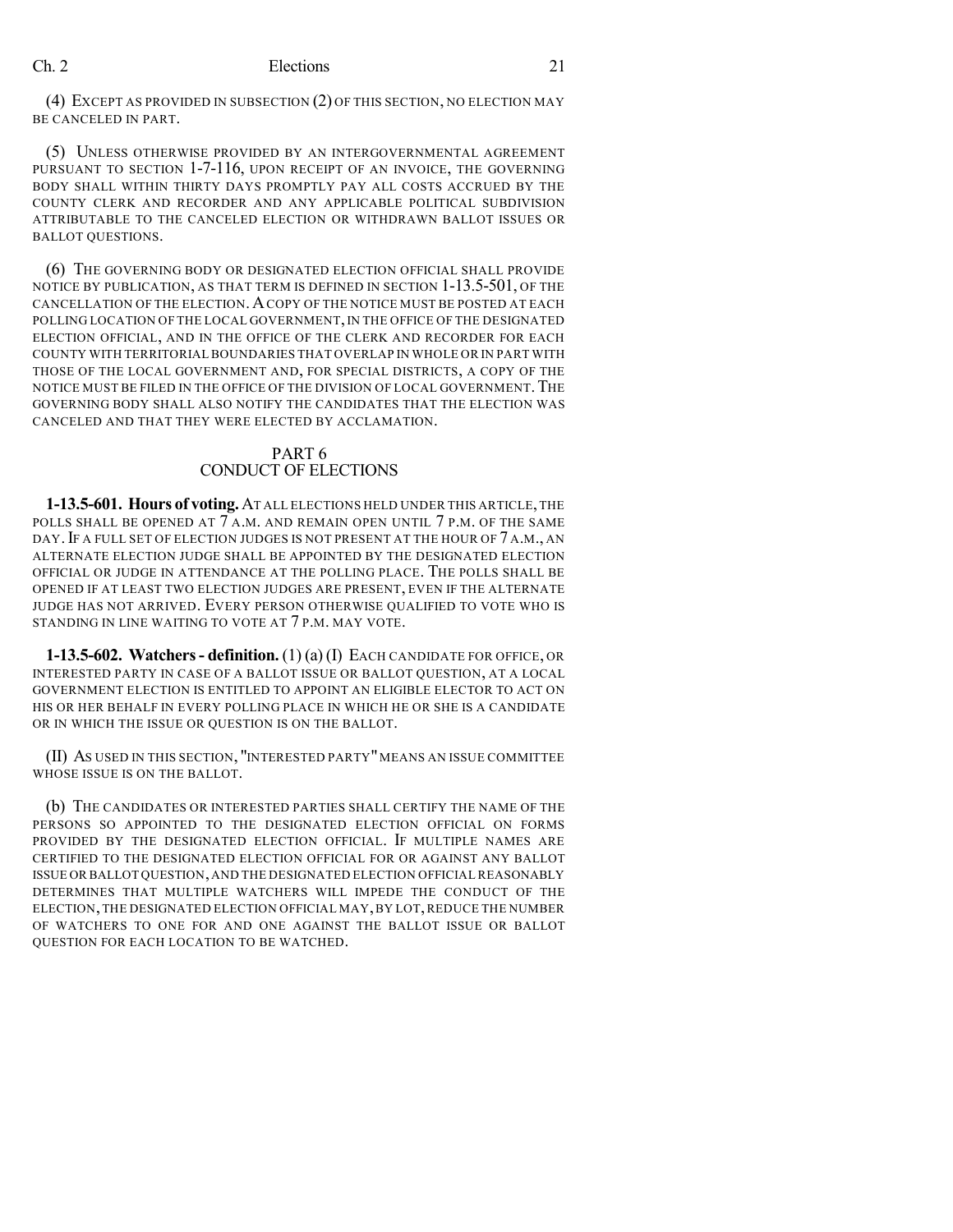(c) IN CASE A WATCHER MUST LEAVE THE POLLING PLACE, THE WATCHER MAY DESIGNATE AN ALTERNATE TO ACT ON HIS OR HER BEHALF WHILE HE OR SHE IS ABSENT IF THE ALTERNATE IS MADE KNOWN TO THE ELECTION JUDGES BY AN AFFIDAVIT OF THE PERSON FIRST NAMED AS A WATCHER. A WATCHER SERVING AT THE POLLING PLACE HAS THE RIGHT TO REMAIN INSIDE THE POLLING PLACE FROM AT LEAST FIFTEEN MINUTES PRIOR TO THE OPENING OF THE POLLS UNTIL AFTER THE COMPLETION OF THE COUNT OF VOTES CAST AT THE ELECTION AND THE CERTIFICATION OF THE COUNT BY THE ELECTION JUDGES. EACH WATCHER MAY MAINTAIN A LIST OF ELIGIBLE ELECTORS AS THE NAMES ARE ANNOUNCED BY THE ELECTION JUDGES AND WITNESS EACH STEP IN THE CONDUCT OF THE ELECTION.

(2) WATCHERS SHALL TAKE AN OATH ADMINISTERED BY ONE OF THE ELECTION JUDGES THAT THEY ARE ELIGIBLE ELECTORS, THAT THEIR NAME HAS BEEN SUBMITTED TO THE DESIGNATED ELECTION OFFICIAL AS A WATCHER FOR THIS ELECTION, AND THAT THEY WILL NOT IN ANY MANNER MAKE KNOWN TO ANYONE THE RESULT OF COUNTING VOTES UNTIL THE POLLS HAVE CLOSED.

(3) WATCHERS SHALL NOT:

(a) INTERRUPT OR DISRUPT THE PROCESSING,VERIFICATION,OR COUNTING OF ANY BALLOTS OR ANY OTHER STAGE OF THE ELECTION;

(b) WRITE DOWN ANY BALLOT NUMBERS OR ANY OTHER IDENTIFYING INFORMATION ABOUT THE ELECTORS;

(c) HANDLE THE POLLBOOKS, AFFIDAVITS AND SELF-AFFIRMATIONS, BALLOTS, MAIL BALLOT ENVELOPES, ABSENTEE BALLOT ENVELOPES, VOTING OR COUNTING MACHINES, OR MACHINE COMPONENTS;

(d) INTERFERE WITH THE ORDERLY CONDUCT OF ANY ELECTION PROCESS, INCLUDING ISSUANCE OF BALLOTS, RECEIVING OF BALLOTS, AND VOTING OR COUNTING OF BALLOTS;

(e) INTERACT WITH ELECTION OFFICIALS OR ELECTION JUDGES EXCEPT FOR THE INDIVIDUAL IDENTIFIED BY THE DESIGNATED ELECTION OFFICIAL; OR

(f) HAVE A CELLULAR PHONE, CAMERA, RECORDING DEVICE, LAPTOP OR TABLET, OR OTHER ELECTRONIC DATA CAPTURE DEVICE IN THE POLLING PLACE.

(4) A DESIGNATED ELECTION OFFICIAL MAY REMOVE A WATCHER UPON FINDING THAT THE WATCHER COMMITS OR ENCOURAGES FRAUD IN CONNECTION WITH HIS OR HER DUTIES, VIOLATES ANY OF THE LIMITATIONS OUTLINED IN THIS ARTICLE, VIOLATES HIS OR HER OATH, OR IS ABUSIVE OR THREATENING TOWARD ELECTION OFFICIALS OR ANY OTHER PERSON.

**1-13.5-603. Judges open ballot box first.** IN POLLING PLACES THAT USE AN ELECTRONIC VOTING SYSTEM OR PAPER BALLOTS, THE ELECTION JUDGES, IMMEDIATELY BEFORE THE OPENING OF THE POLLS, SHALL OPEN THE BALLOT BOX IN THE PRESENCE OF THE PEOPLE ASSEMBLED IN THE POLLING PLACE, TURN IT UPSIDE DOWN SO AS TO EMPTY IT OF ALL OF ITS CONTENTS, AND THEN LOCK IT SECURELY. THE BALLOT BOX MUST NOT BE REOPENED UNTIL THE TIME FOR COUNTING THE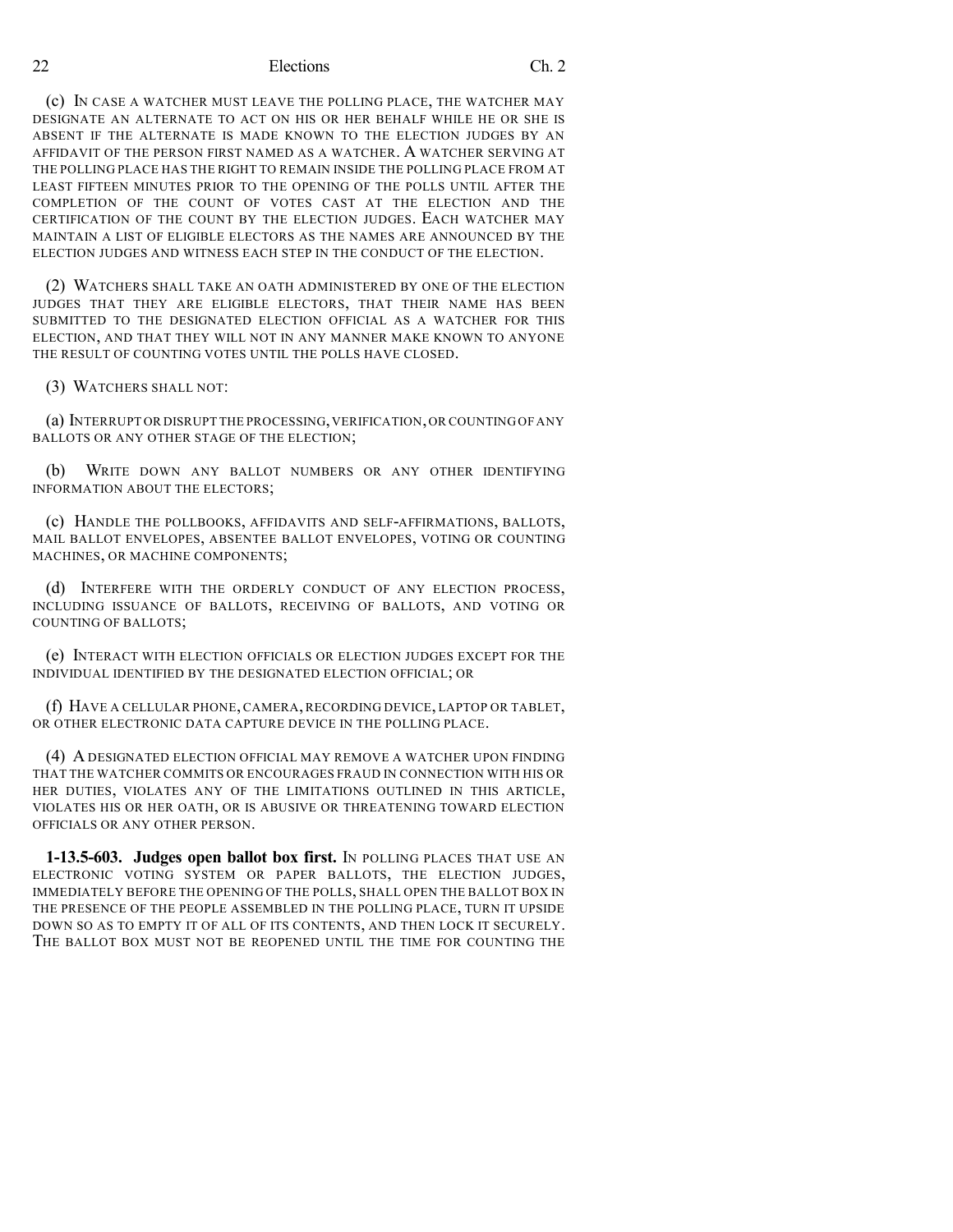#### BALLOTS IT CONTAINS.

**1-13.5-604. Judge to keep pollbook.** AN ELECTION JUDGE SHALL KEEP A POLLBOOK, WHICH SHALL CONTAIN ONE COLUMN HEADED "NAMES OF VOTERS" AND ONE COLUMN HEADED "NUMBER ON BALLOT". THE NAME AND NUMBER ON THE BALLOT OF EACH ELIGIBLE ELECTOR VOTING MUST BE ENTERED IN REGULAR SUCCESSION UNDER THE HEADINGS IN THE POLLBOOK.

**1-13.5-605. Preparing to vote.** (1) ANY ELIGIBLE ELECTOR DESIRING TO VOTE SHALL WRITE HIS OR HER NAME AND ADDRESS ON A FORM AVAILABLE AT THE POLLING PLACE AND SHALL GIVE THE FORM TO ONE OF THE ELECTION JUDGES, WHO SHALL THEREUPON ANNOUNCE THE SAME CLEARLY AND AUDIBLY. IF THE ELECTOR IS UNABLE TO WRITE, HE OR SHE MAY REQUEST ASSISTANCE FROM ONE OF THE ELECTION JUDGES, AND SUCH JUDGE SHALL SIGN THE FORM AND WITNESS THE ELECTOR'S MARK. THE FORM MADE AVAILABLE MUST CONTAIN IN SUBSTANCE THE FOLLOWING:

I STATE UNDER PENALTY OF PERJURY THAT I AM AN ELECTOR WHO IS ELIGIBLE TO VOTE EACH OF THE BALLOTS THAT I HAVE CAST IN THIS ELECTION; THAT MY SIGNATURE AND NAME ARE AS SHOWN ON THIS DOCUMENT; THAT I HAVE NOT AND WILL NOT CAST MORE THAN ONE BALLOT FOR A MATTER TO BE DECIDED IN THIS ELECTION; AND THAT MY BALLOTS ARE CAST IN ACCORDANCE WITH APPLICABLE LAW.

NAME: .................................. DATE: .................................... SIGNATURE OF ELECTOR: ...................................

IF THE PERSON'S NAME IS FOUND ON THE REGISTRATION LIST OR PROPERTY OWNERS LIST, AS APPLICABLE, BY THE ELECTION JUDGE HAVING CHARGE THEREOF, HE OR SHE SHALL REPEAT THE NAME, AND THE ELECTOR SHALL BE ALLOWED TO ENTER THE IMMEDIATE VOTING AREA.

(2)(a) ANY PERSON DESIRING TO VOTE AT ANY SPECIAL DISTRICT ELECTION AS AN ELIGIBLE ELECTOR WHO DOES NOT APPEAR ON THE REGISTRATION LIST OR PROPERTY OWNERS LIST FOR THE DISTRICT SHALL SIGN A SELF-AFFIRMATION THAT THE PERSON IS AN ELECTOR OF THE SPECIAL DISTRICT. THE SELF-AFFIRMING OATH OR AFFIRMATION SHALL BE ON A FORM THAT CONTAINS IN SUBSTANCE THE FOLLOWING:

I,(PRINTED NAME), WHO RESIDE AT (ADDRESS), AM AN ELECTOR OF THIS (NAME OF SPECIAL DISTRICT) DISTRICT AND DESIRE TO VOTE AT THIS ELECTION. I DO SOLEMNLY SWEAR (OR AFFIRM) THAT I AM REGISTERED TO VOTE IN THE STATE OF COLORADO AND QUALIFIED TO VOTE IN THIS SPECIAL DISTRICT ELECTION AS: A RESIDENT OF THE DISTRICT OR AREA TO BE INCLUDED IN THE DISTRICT;

OR

THE OWNER OF TAXABLE REAL OR PERSONAL PROPERTY SITUATED WITHIN THE BOUNDARIES OF THE SPECIAL DISTRICT OR AREA TO BE INCLUDED WITHIN THE SPECIAL DISTRICT; OR

A PERSON WHO IS OBLIGATED TO PAY TAXES UNDER A CONTRACT TO PURCHASE TAXABLE PROPERTY IN THE SPECIAL DISTRICT OR THE AREA TO BE INCLUDED WITHIN THE SPECIAL DISTRICT; OR

THE SPOUSE OR CIVIL UNION PARTNER OF (NAME OF SPOUSE OR CIVIL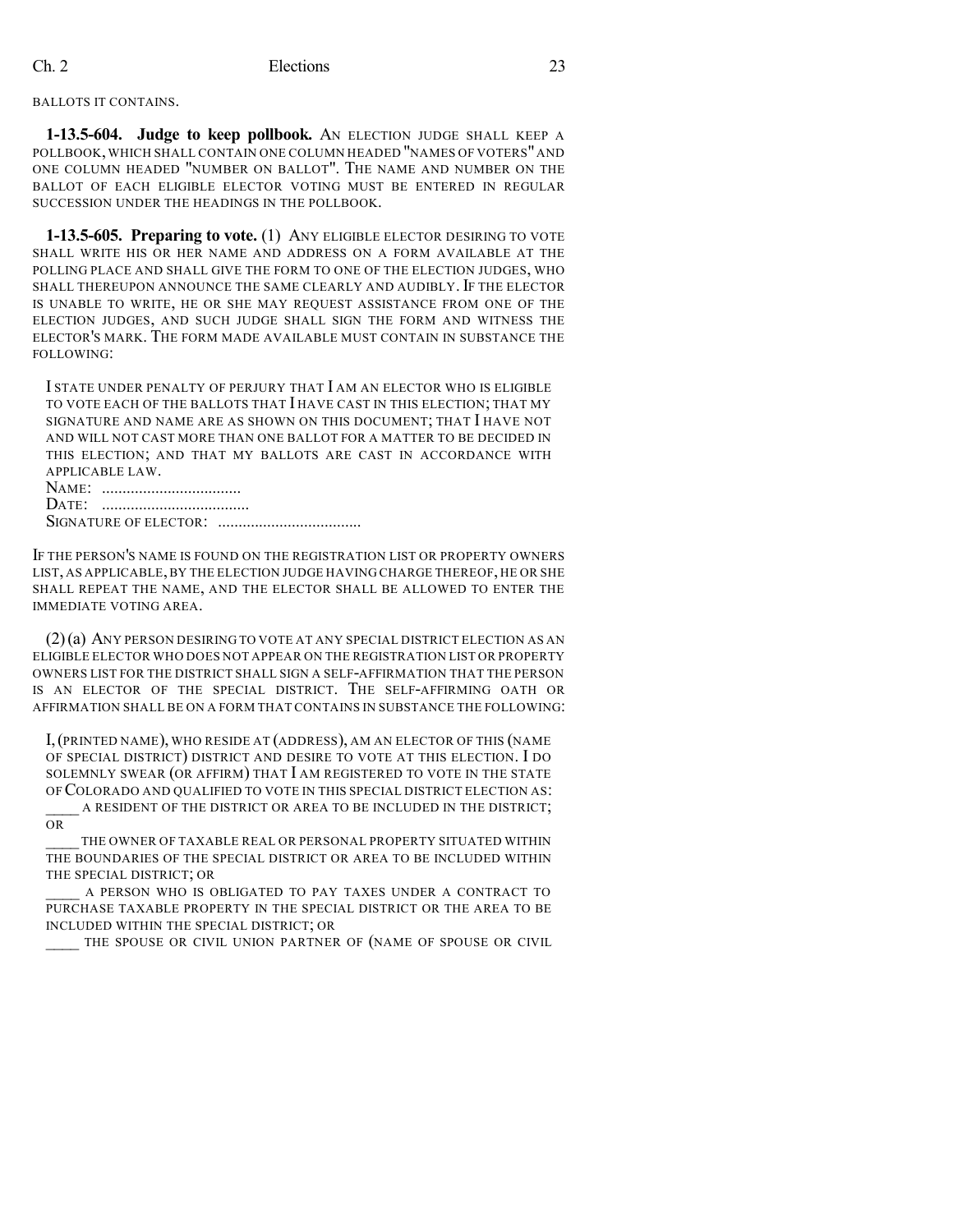UNION PARTNER)WHO IS THE OWNER OF TAXABLE REAL OR PERSONAL PROPERTY SITUATED WITHIN THE BOUNDARIES OF THE SPECIAL DISTRICT OR AREA TO BE INCLUDED WITHIN THE SPECIAL DISTRICT. I HAVE NOT VOTED PREVIOUSLY AT THIS ELECTION. DATE \_\_\_\_\_\_\_\_\_\_\_\_\_\_\_\_ SIGNATURE OF ELECTOR

(b) APERSON OTHERWISE ELIGIBLE TO VOTE IN A LOCAL GOVERNMENT ELECTION THAT IS NOT A SPECIAL DISTRICT ELECTION WHOSE NAME HAS BEEN OMITTED FROM THE REGISTRATION LIST OR PROPERTY OWNER'S LIST SHALL BE PERMITTED TO VOTE  $BY'$ 

(I) TAKING SUBSTANTIALLY THE FOLLOWING SELF-AFFIRMATION:

I DO SOLEMNLY SWEAR OR AFFIRM THAT I AM A CITIZEN OF THE UNITED STATES OF THE AGE OF EIGHTEEN YEARS OR OLDER; THAT I AM A REGISTERED ELECTOR IN THIS POLITICAL SUBDIVISION;THAT IAM ELIGIBLE TO VOTE AT THIS ELECTION; AND THAT I HAVE NOT PREVIOUSLY VOTED AT THIS ELECTION; OR

(II) PRESENTING TO AN ELECTION JUDGE A CERTIFICATE OF REGISTRATION ISSUED ON ELECTION DAY BY THE COUNTY CLERK AND RECORDER OR A CERTIFICATE OF PROPERTY OWNERSHIP ISSUED ON ELECTION DAY BY THE COUNTY ASSESSOR AS APPLICABLE; OR

(III) AN ELECTION JUDGE VERIFYING, ON ELECTION DAY, THE PERSON'S REGISTRATION WITH THE COUNTY CLERK AND RECORDER OR THROUGH THE STATEWIDE VOTER REGISTRATION RECORDS MAINTAINED BY THE SECRETARY OF STATE, OR, AS APPLICABLE, OBTAINING VERIFICATION OF THE PERSON'S PROPERTY OWNERSHIP FROM THE COUNTY ASSESSOR.

(3) AN ELECTION JUDGE SHALL PROMPTLY CONTACT THE COUNTY CLERK AND RECORDER OR THE COUNTY ASSESSOR FOR VERIFICATION REQUIRED UNDER PARAGRAPH (b) OF SUBSECTION (2) OF THIS SECTION SO THAT EVERY ELIGIBLE ELECTOR PRESENT AT THE POLLING PLACE IS ALLOWED TO VOTE. NOTATION OF VERIFICATION OF REGISTRATION OR PROPERTY OWNERSHIP SHALL BE MADE IN THE POLLBOOK NEXT TO THE ELIGIBLE ELECTOR'S NAME.

(4) THE SELF-AFFIRMATION PROVIDED IN SUBSECTION (2) OF THIS SECTION MUST BE ACCEPTED IN LIEU OF THE VERIFICATION OF REGISTRATION OR PROPERTY OWNERSHIP UNLESS THE PERSON'S RIGHT TO VOTE IS SUCCESSFULLY CHALLENGED.

(5) BESIDES THE ELECTION OFFICIALS, NOT MORE THAN FOUR ELIGIBLE ELECTORS IN EXCESS OF THE NUMBER OF VOTING BOOTHS OR VOTING MACHINES ARE ALLOWED WITHIN THE IMMEDIATE VOTING AREA AT ONE TIME.

(6) THE COMPLETED SIGNATURE FORMS MUST BE RETURNED WITH OTHER ELECTION MATERIALS TO THE DESIGNATED ELECTION OFFICIAL. IF NO CHALLENGES ARE MADE, THE FORMS MAY BE DESTROYED AFTER FORTY-FIVE DAYS FOLLOWING ELECTION DAY.

(7) IN PRECINCTS USING PAPER BALLOTS, AN ELECTION JUDGE SHALL GIVE THE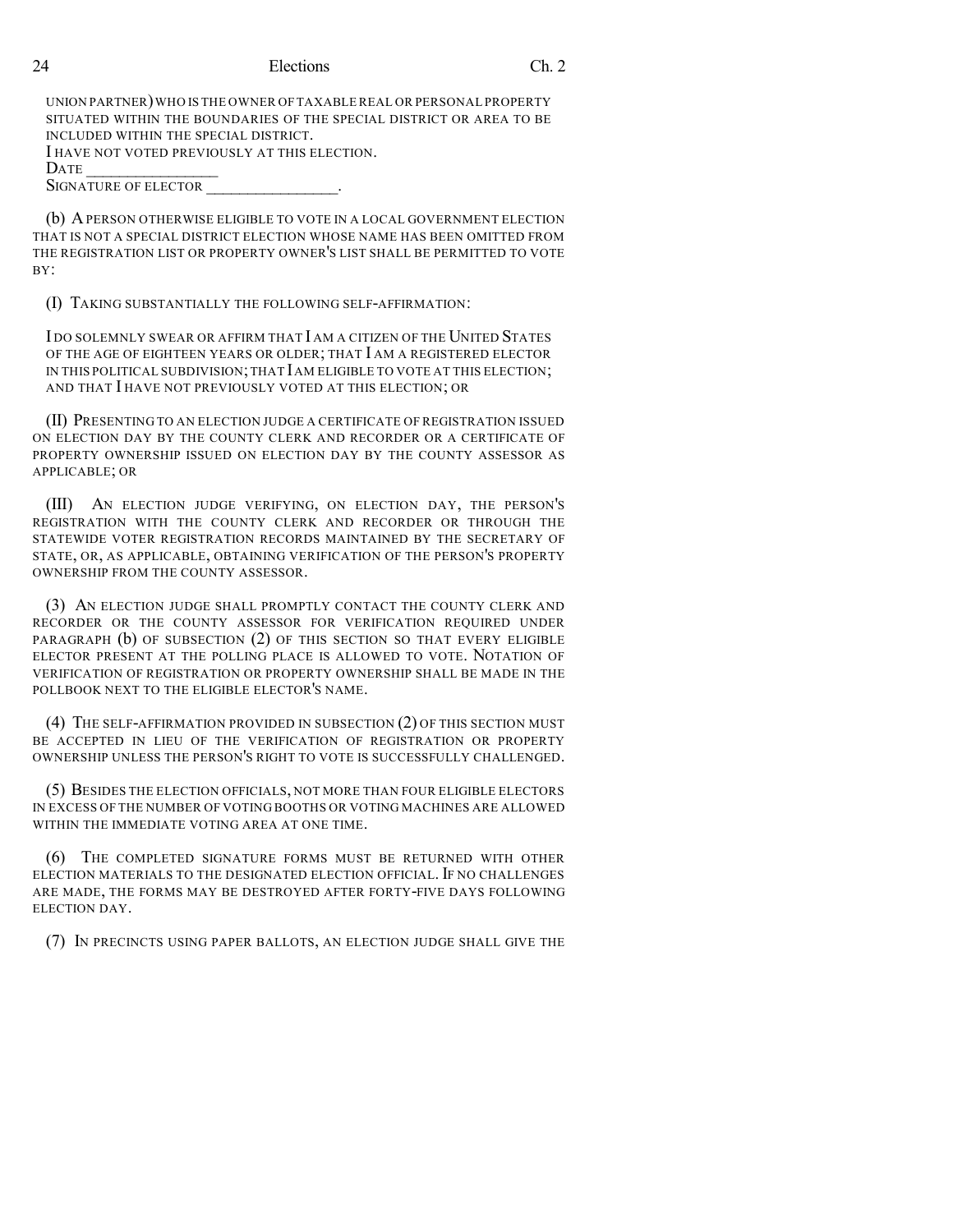ELIGIBLE ELECTOR ONE,AND ONLY ONE,BALLOT,WHICH THE ELECTION JUDGE SHALL REMOVE FROM THE PACKAGE OF BALLOTS BY TEARING OR CUTTING THE BALLOT ALONG THE PERFORATED OR DOTTED LINE. BEFORE DELIVERING THE BALLOT TO AN ELECTOR, THE ELECTION JUDGE HAVING CHARGE OF THE BALLOTS SHALL ENDORSE HIS OR HER INITIALS ON THE DUPLICATE STUB.AN ELECTION JUDGE SHALL ENTER THE NAME OF THE ELECTOR AND NUMBER OF SAID BALLOT IN THE POLLBOOK.

**1-13.5-606. Manner of voting in precincts using paper ballots.** (1) IN PRECINCTS THAT USE PAPER BALLOTS, UPON RECEIVING HIS OR HER BALLOT, AN ELIGIBLE ELECTOR SHALL IMMEDIATELY RETIRE ALONE TO ONE OF THE VOTING BOOTHS PROVIDED AND SHALL PREPARE THE BALLOT BY MARKING OR STAMPING IN INK OR INDELIBLE PENCIL, IN THE APPROPRIATE MARGIN OR PLACE, A CROSS MARK (X) OPPOSITE THE NAME OF THE CANDIDATE OF THE ELECTOR'S CHOICE FOR EACH OFFICE TO BE FILLED; EXCEPT THAT NO CROSS MARK  $(X)$  is required opposite the NAME OF A WRITE-IN CANDIDATE. IN CASE OF A OUESTION SUBMITTED TO A VOTE OF THE PEOPLE, THE ELECTOR SHALL MARK OR STAMP, IN THE APPROPRIATE MARGIN OR PLACE, A CROSS MARK (X) OPPOSITE THE ANSWER THAT HE OR SHE DESIRES TO GIVE. BEFORE LEAVING THE VOTING BOOTH, THE ELECTOR SHALL FOLD THE BALLOT WITHOUT DISPLAYING THE MARKS THEREON SO THAT THE CONTENTS OF THE BALLOT ARE CONCEALED AND THE STUB CAN BE REMOVED WITHOUT EXPOSING ANY OF THE CONTENTS OF THE BALLOT,AND THE ELECTOR MUST KEEP THE BALLOT FOLDED UNTIL THE ELECTOR DEPOSITS THE BALLOT IN THE BALLOT BOX.

(2) EACH ELIGIBLE ELECTOR WHO HAS PREPARED A BALLOT AND IS READY TO CAST HIS OR HER VOTE SHALL THEN LEAVE THE VOTING BOOTH AND APPROACH THE ELECTION JUDGE IN CHARGE OF THE BALLOT BOX. THE ELECTOR SHALL GIVE HIS OR HER NAME TO THAT JUDGE, WHO SHALL ANNOUNCE THE NAME OF SUCH ELECTOR AND THE NUMBER UPON THE DUPLICATE STUB OF THE BALLOT,WHICH NUMBER MUST CORRESPOND WITH THE STUB NUMBER PREVIOUSLY PLACED ON THE REGISTRATION LIST OR POLLBOOK. IF THE STUB NUMBER OF THE BALLOT CORRESPONDS AND IS IDENTIFIED BY THE INITIALS OF THE ELECTION JUDGE PLACED THEREUPON, THE ELECTION JUDGE SHALL THEN REMOVE THE DUPLICATE STUB FROM THE BALLOT. THE BALLOT MUST THEN BE RETURNED TO THE ELIGIBLE ELECTOR, WHO SHALL, IN FULL VIEW OF THE ELECTION JUDGES, CAST HIS OR HER VOTE BY DEPOSITING THE BALLOT IN THE BALLOT BOX.

(3) EACH ELIGIBLE ELECTOR SHALL MARK AND DEPOSIT HIS OR HER BALLOT WITHOUT UNDUE DELAY AND SHALL LEAVE THE IMMEDIATE VOTING AREA AS SOON AS THE ELECTOR VOTES. NO ELECTOR SHALL OCCUPY A VOTING BOOTH ALREADY OCCUPIED BY ANOTHER, NOR REMAIN WITHIN THE IMMEDIATE VOTING AREA FOR MORE THAN TEN MINUTES, NOR OCCUPY A VOTING BOOTH FOR MORE THAN FIVE MINUTES IF ALL SUCH BOOTHS ARE IN USE AND OTHER ELECTORS ARE WAITING TO OCCUPY THE SAME.NO ELIGIBLE ELECTOR WHOSE NAME HAS BEEN ENTERED ON THE POLLBOOK IS ALLOWED TO REENTER THE IMMEDIATE VOTING AREA DURING THE ELECTION EXCEPT WHEN ACCOMPANIED BY AN ELECTION JUDGE.

**1-13.5-607. Eligible elector requiring assistance.**(1) NOTWITHSTANDING ANY PROVISION OF SECTION 1-13.5-606 TO THE CONTRARY, IF, AT ANY ELECTION, AN ELIGIBLE ELECTOR DECLARES UNDER OATH TO THE ELECTION JUDGES OF THE POLLING PLACE THAT, BY REASON OF VISUAL IMPAIRMENT OR OTHER PHYSICAL DISABILITY OR INABILITY TO READ OR WRITE, THE ELECTOR IS UNABLE TO PREPARE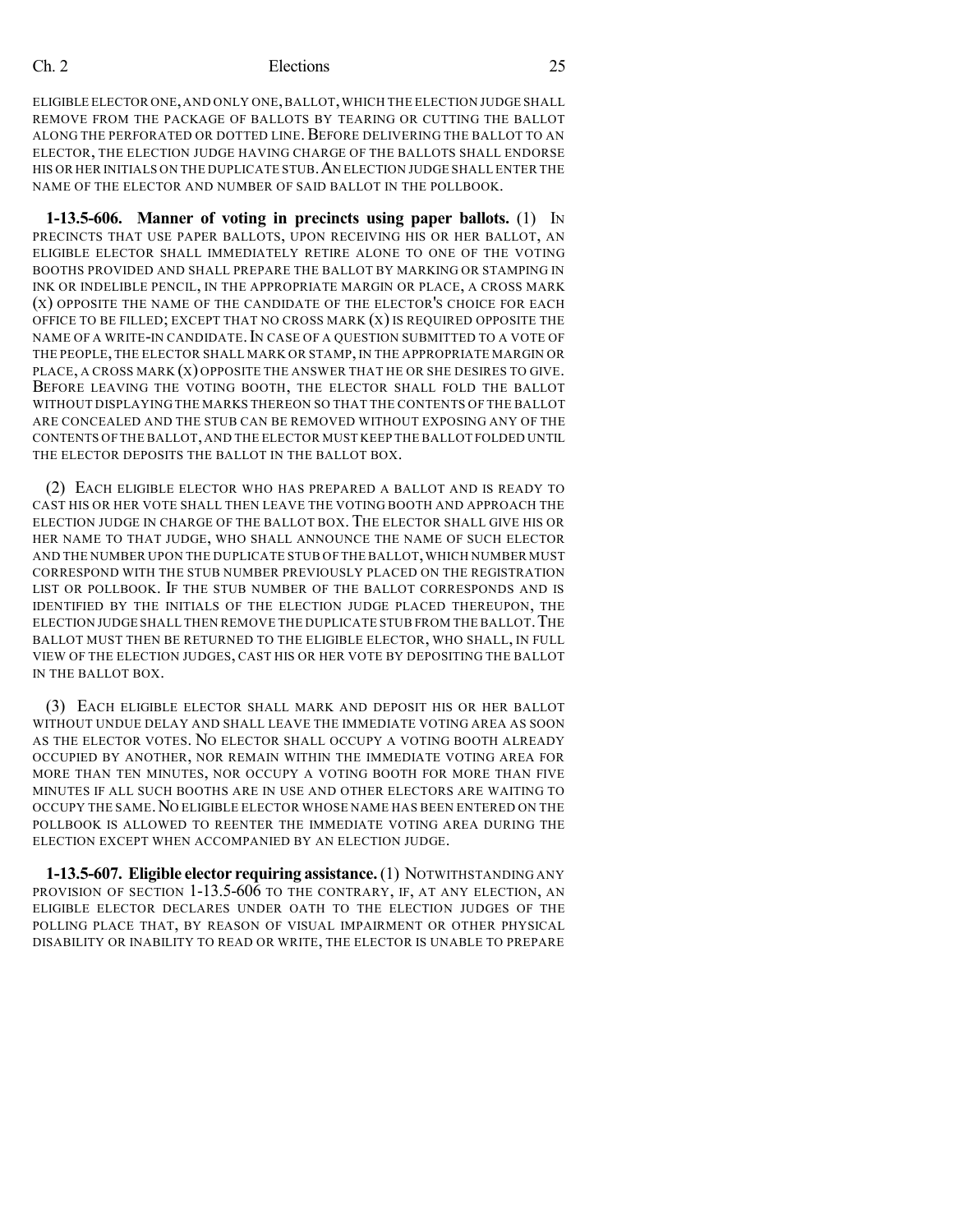HIS OR HER BALLOT OR OPERATE THE VOTING MACHINE WITHOUT ASSISTANCE, THE ELECTOR MAY, UPON REQUEST, RECEIVE THE ASSISTANCE OF ANY ONE OF THE ELECTION JUDGES OR, AT THE ELECTOR'S OPTION, ANY OTHER PERSON SELECTED BY THE ELECTOR REQUIRING ASSISTANCE. NO PERSON, OTHER THAN AN ELECTION JUDGE, IS PERMITTED TO ENTER A VOTING BOOTH AS AN ASSISTANT TO MORE THAN ONE ELECTOR.

(2) A NOTATION MUST BE MADE IN THE POLLBOOK OPPOSITE THE NAME OF EACH VOTER THUS ASSISTED INDICATING THAT THE VOTER WAS ASSISTED.

**1-13.5-608. Spoiled ballots.** IN POLLING PLACES THAT USE AN ELECTRONIC VOTING SYSTEM OR PAPER BALLOTS, NO PERSON SHALL TAKE OR REMOVE ANY BALLOT FROM THE POLLING PLACE BEFORE THE CLOSE OF THE POLLS. IF ANY ELECTOR SPOILS A BALLOT, HE OR SHE MAY SUCCESSIVELY OBTAIN OTHERS, ONE AT A TIME, NOT EXCEEDING THREE IN ALL, UPON RETURNING EACH SPOILED ONE. THE SPOILED BALLOTS SO RETURNED SHALL BE IMMEDIATELY CANCELED AND SHALL BE PRESERVED AND RETURNED TO THE DESIGNATED ELECTION OFFICIAL ALONG WITH OTHER ELECTION RECORDS AND SUPPLIES.

**1-13.5-609. Counting paper ballots.** (1) AS SOON AS THE POLLS AT ANY ELECTION ARE FINALLY CLOSED, THE ELECTION JUDGES SHALL IMMEDIATELY OPEN THE BALLOT BOX AND PROCEED TO COUNT THE VOTES CAST, AND, BEFORE THE ELECTION JUDGES ADJOURN, THE COUNTING THEREOF SHALL CONTINUE UNTIL FINISHED. THE ELECTION JUDGES SHALL FIRST COUNT THE NUMBER OF BALLOTS IN THE BOX. IF THE BALLOTS ARE FOUND TO EXCEED THE NUMBER OF NAMES ENTERED ON THE POLLBOOK, THE ELECTION JUDGES SHALL THEN EXAMINE THE OFFICIAL ENDORSEMENTS UPON THE BALLOTS, AND IF, IN THE UNANIMOUS OPINION OF THE JUDGES, ANY OF THE BALLOTS IN EXCESS OF THE NUMBER ON THE POLLBOOK DO NOT BEAR THE PROPER OFFICIAL ENDORSEMENT, THEY SHALL BE PUT INTO A SEPARATE PILE, AND A SEPARATE RECORD AND RETURN OF THE VOTES IN SUCH BALLOTS SHALL BE MADE UNDER THE HEADING "EXCESS BALLOTS". WHEN THE BALLOTS AND THE POLLBOOK AGREE, THE ELECTION JUDGES SHALL PROCEED TO COUNT THE VOTES. EACH BALLOT SHALL BE READ AND COUNTED SEPARATELY, AND EVERY NAME SEPARATELY MARKED AS VOTED FOR ON SUCH BALLOT WHERE THERE IS NO CONFLICT TO OBSCURE THE INTENTION OF THE VOTER, AND SHALL BE READ AND MARKED UPON THE TALLY SHEETS BEFORE PROCEEDING TO ANY OTHER BALLOT. EACH BALLOT, EXCEPTING EXCESS BALLOTS, SHALL BE READ AND COUNTED AND PLACED UPON THE TALLY SHEETS IN LIKE MANNER.

(2) WHEN ALL THE VOTES HAVE BEEN READ AND COUNTED, THE BALLOTS, TOGETHER WITH ONE OF THE TALLY LISTS, SHALL BE PLACED IN A BOX OR APPROPRIATE CONTAINER, AND THE OPENING SHALL BE CAREFULLY SEALED, AND EACH OF THE ELECTION JUDGES SHALL PLACE HIS OR HER INITIALS ON SAID SEAL. THE SEALED BOX SHALL BE DELIVERED TO THE DESIGNATED ELECTION OFFICIAL PURSUANT TO SECTION 1-13.5-614.

(3) ALL PERSONS, EXCEPT ELECTION JUDGES AND WATCHERS, ARE EXCLUDED FROM THE PLACE WHERE THE COUNTING IS BEING CARRIED ON UNTIL THE COUNT HAS BEEN COMPLETED.

**1-13.5-610. Counting by counting judges.** (1) IN PRECINCTS WITH COUNTING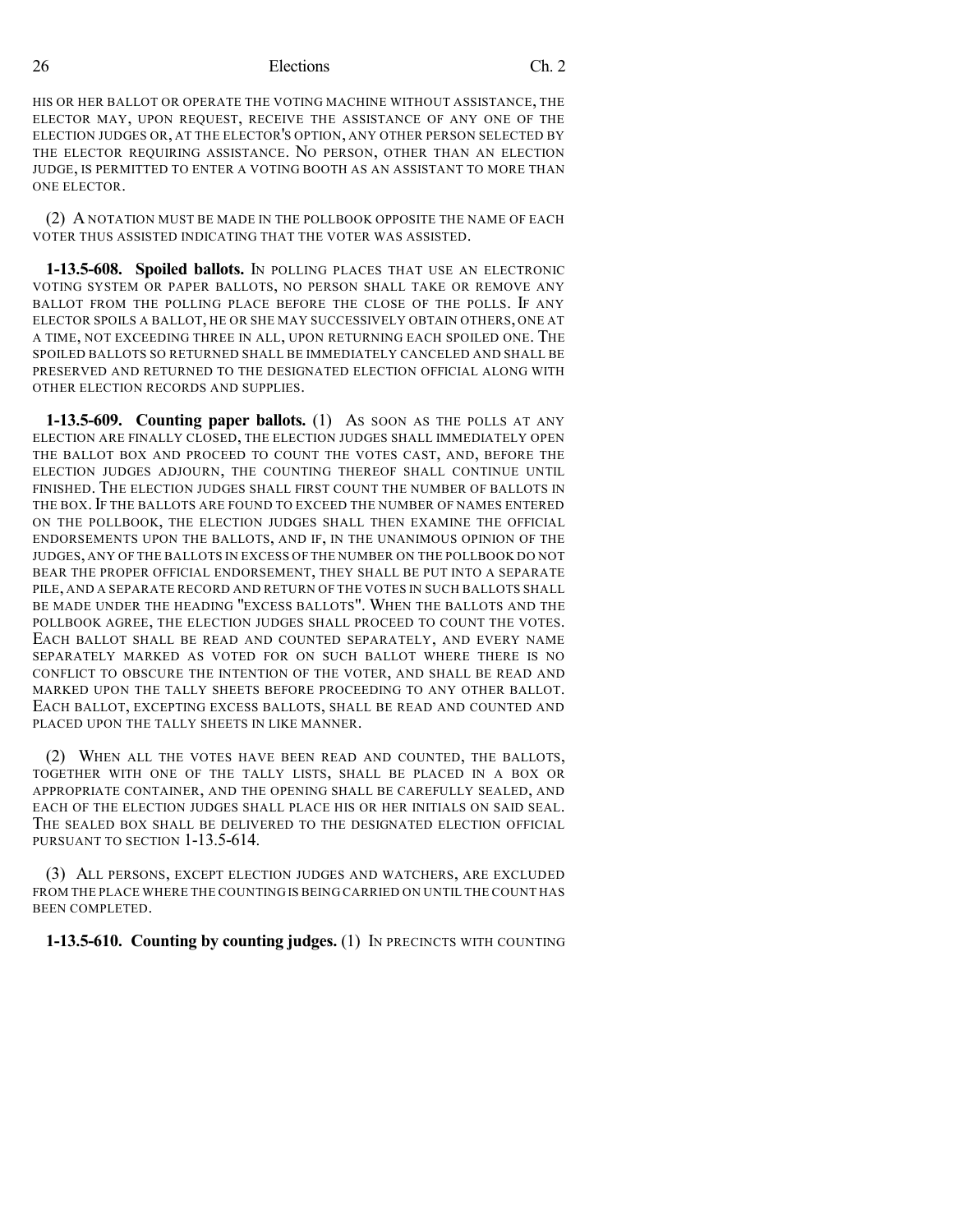JUDGES, THE RECEIVING JUDGES AS DIRECTED BY THE DESIGNATED ELECTION OFFICIAL SHALL DELIVER TO THE COUNTING JUDGES THE BALLOT BOX CONTAINING CAST BALLOTS AND THE RECEIVING JUDGES SHALL THEN USE ANOTHER BALLOT BOX FURNISHED FOR VOTING. THE RECEIVING JUDGES SHALL OPEN, EMPTY, AND LOCK THE ALTERNATE BALLOT BOX IN THE MANNER PRESCRIBED IN SECTION 1-13.5-603.

(2) WHEN THE COUNTING JUDGES HAVE COUNTED THE VOTES IN A BALLOT BOX, THEY SHALL RETURN THE EMPTY BALLOT BOX TO THE RECEIVING JUDGES AND EXCHANGE IT FOR THE BOX CONTAINING BALLOTS CAST SINCE TAKING POSSESSION OF THE FIRST BALLOT BOX. THE JUDGES SHALL CONTINUE TO EXCHANGE BALLOT BOXES IN THE SAME MANNER UNTIL THE POLLS ARE CLOSED AND SHALL CONTINUE COUNTING UNTIL ALL BALLOTS HAVE BEEN COUNTED.

(3) WHEN AN EXCHANGE OF BALLOT BOXES IS MADE AS DESCRIBED IN SUBSECTION (2) OF THIS SECTION, THE RECEIVING JUDGES SHALL SIGN AND FURNISH TO THE COUNTING JUDGES A STATEMENT SHOWING THE NUMBER OF BALLOTS THAT ARE TO BE FOUND IN EACH BALLOT BOX AS INDICATED BY THE POLLBOOKS. THE COUNTING JUDGES SHALL THEN COUNT BALLOTS IN THE MANNER PRESCRIBED IN SECTION 1-13.5-609.

(4) THE DESIGNATED ELECTION OFFICIAL MAY PROVIDE A SEPARATE ROOM OR BUILDING FOR THE COUNTING JUDGES.

**1-13.5-611. Tally sheets.** AS THE ELECTION JUDGES OPEN AND READ THE BALLOTS, THE VOTES THAT EACH CANDIDATE AND ANY BALLOT ISSUE OR BALLOT QUESTION RECEIVED MUST BE CAREFULLY MARKED DOWN, UPON TALLY SHEETS PREPARED BY THE DESIGNATED ELECTION OFFICIAL FOR THAT PURPOSE, BY ANY APPROPRIATE ELECTION OFFICIAL.

**1-13.5-612. Defective ballots.**(1) IF AN ELECTOR VOTES FOR MORE NAMES THAN THERE ARE PERSONS TO BE ELECTED TO AN OFFICE, OR, IF IT IS IMPOSSIBLE TO DETERMINE THE CHOICE OF AN ELECTOR FOR AN OFFICE TO BE FILLED,THE ELECTOR'S BALLOT WILL NOT BE COUNTED FOR THAT OFFICE. ADEFECTIVE OR AN INCOMPLETE CROSS MARKED ON ANY BALLOT IN A PROPER PLACE MUST BE COUNTED IF THERE IS NO OTHER MARK OR CROSS ON SUCH BALLOT INDICATINGAN INTENTION TO VOTE FOR SOME PERSON OTHER THAN THOSE INDICATED BY THE FIRST MENTIONED DEFECTIVE CROSS OR MARK. NO BALLOT WITHOUT THE OFFICIAL ENDORSEMENT, EXCEPT AS PROVIDED IN SECTION 1-13.5-704, MAY BE DEPOSITED IN THE BALLOT BOX, AND ONLY BALLOTS PROVIDED IN ACCORDANCE WITH THIS ARTICLE SHALL BE COUNTED. IF THE ELECTION JUDGES DISCOVER IN THE COUNTING OF VOTES THAT THE NAME OF ANY CANDIDATE VOTED FOR IS MISSPELLED OR THE INITIAL LETTERS OF A CANDIDATE'S GIVEN NAME ARE TRANSPOSED OR OMITTED IN PART OR ALTOGETHER ON THE BALLOT,THE VOTE FOR THE CANDIDATE MUST BE COUNTED IF THE INTENTION OF THE ELECTOR TO VOTE FOR THE CANDIDATE IS APPARENT.

(2) BALLOTS NOT COUNTED MUST BE MARKED "DEFECTIVE" ON THE BACK THEREOF AND SHALL BE PRESERVED FOR SUCH TIME AS IS PROVIDED IN SECTION 1-13.5-616 FOR BALLOTS AND DESTROYED AS THEREIN DIRECTED.

**1-13.5-613. Judges' certificate -statement on ballots.**(1) AS SOON AS ALL THE VOTES HAVE BEEN READ AND COUNTED, THE ELECTION JUDGES SHALL MAKE A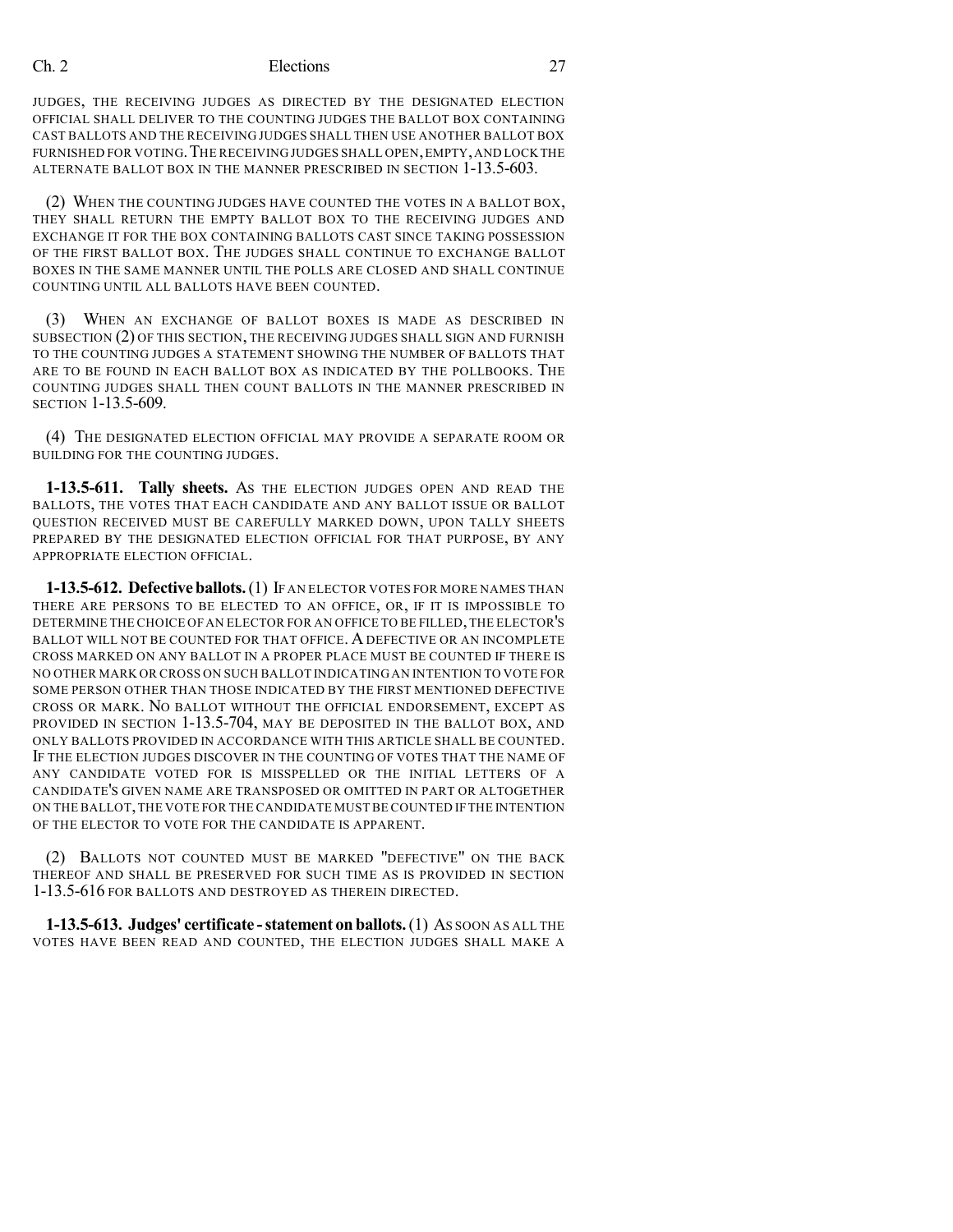CERTIFICATE STATING:

(a) THE NAME OF EACH CANDIDATE, DESIGNATING THE OFFICE FOR WHICH EACH CANDIDATE RECEIVED VOTES;

(b) THE NUMBER OF VOTES EACH CANDIDATE RECEIVED, WHICH NUMBER MUST BE EXPRESSED IN WORDS, AT FULL LENGTH, AND IN NUMERICAL FIGURES; AND

(c) THE BALLOT ISSUE OR BALLOT QUESTION, IF ANY, VOTED UPON AND THE NUMBER OF VOTES COUNTED FOR AND AGAINST THE BALLOT ISSUE OR BALLOT QUESTION.

 $(2)(a)$  In addition, the election judges shall make a statement in writing SHOWING THE NUMBER OF BALLOTS VOTED, CONTAINING A SEPARATE STATEMENT THAT IDENTIFIES AND SPECIFIES EACH OF THE FOLLOWING:

(I) THE NUMBER OF BALLOTS DELIVERED TO ELECTORS;

(II) THE NUMBER OF BALLOTS NOT DELIVERED TO ELECTORS;

(III) THE NUMBER OF UNOFFICIAL AND SUBSTITUTE BALLOTS VOTED;

(IV) THE NUMBER OF SPOILED BALLOTS; AND

(V) THE NUMBER OF BALLOTS RETURNED.

(b) ALL UNUSED BALLOTS, SPOILED BALLOTS, AND STUBS OF BALLOTS VOTED MUST BE RETURNED WITH THE STATEMENT DESCRIBED IN PARAGRAPH (a) OF THIS SUBSECTION (2).

**1-13.5-614. Delivery of election returns, ballot boxes, and other election papers.**WHEN ALL THE VOTES HAVE BEEN READ AND COUNTED,AN ELECTION JUDGE SHALL DELIVER TO THE DESIGNATED ELECTION OFFICIAL THE CERTIFICATE AND STATEMENT REQUIRED BY SECTION 1-13.5-613, THE BALLOT BOXES AND ALL KEYS OR SEALS THERETO, AND THE REGISTRATION AND PROPERTY OWNERS LISTS, POLLBOOKS, TALLY SHEETS, SPOILED BALLOTS, UNUSED BALLOTS, BALLOT STUBS, OATHS, AFFIDAVITS, AND OTHER ELECTION PAPERS AND SUPPLIES. THE DELIVERY MUST BE MADE AT ONCE AND WITH ALL CONVENIENT SPEED, AND INFORMALITY IN DELIVERY DOES NOT INVALIDATE THE VOTE OF ANY POLLING PLACE WHEN DELIVERY HAS BEEN MADE PRIOR TO THE COMPLETION OF THE OFFICIAL ABSTRACT OF THE VOTES BY THE CANVASSERS PURSUANT TO SECTION 1-13.5-1305. THE DESIGNATED ELECTION OFFICIAL SHALL PROVIDE A RECEIPT FOR ALL PAPERS SO DELIVERED.

**1-13.5-615. Abstract of votes- judgesto post returns.** (1) (a) IN ADDITION TO ALL CERTIFICATES OTHERWISE REQUIRED TO BE MADE OF THE COUNT OF VOTES CAST AT ANY ELECTION, THE ELECTION JUDGES ARE REQUIRED TO MAKE AN ABSTRACT OF THE COUNT OF VOTES CONTAINING THE NAMES OF THE OFFICES, THE NAMES OF THE CANDIDATES, ANY BALLOT ISSUES OR BALLOT QUESTIONS VOTED UPON, AND THE NUMBER OF VOTES COUNTED FOR AND AGAINST EACH CANDIDATE OR BALLOT MEASURE.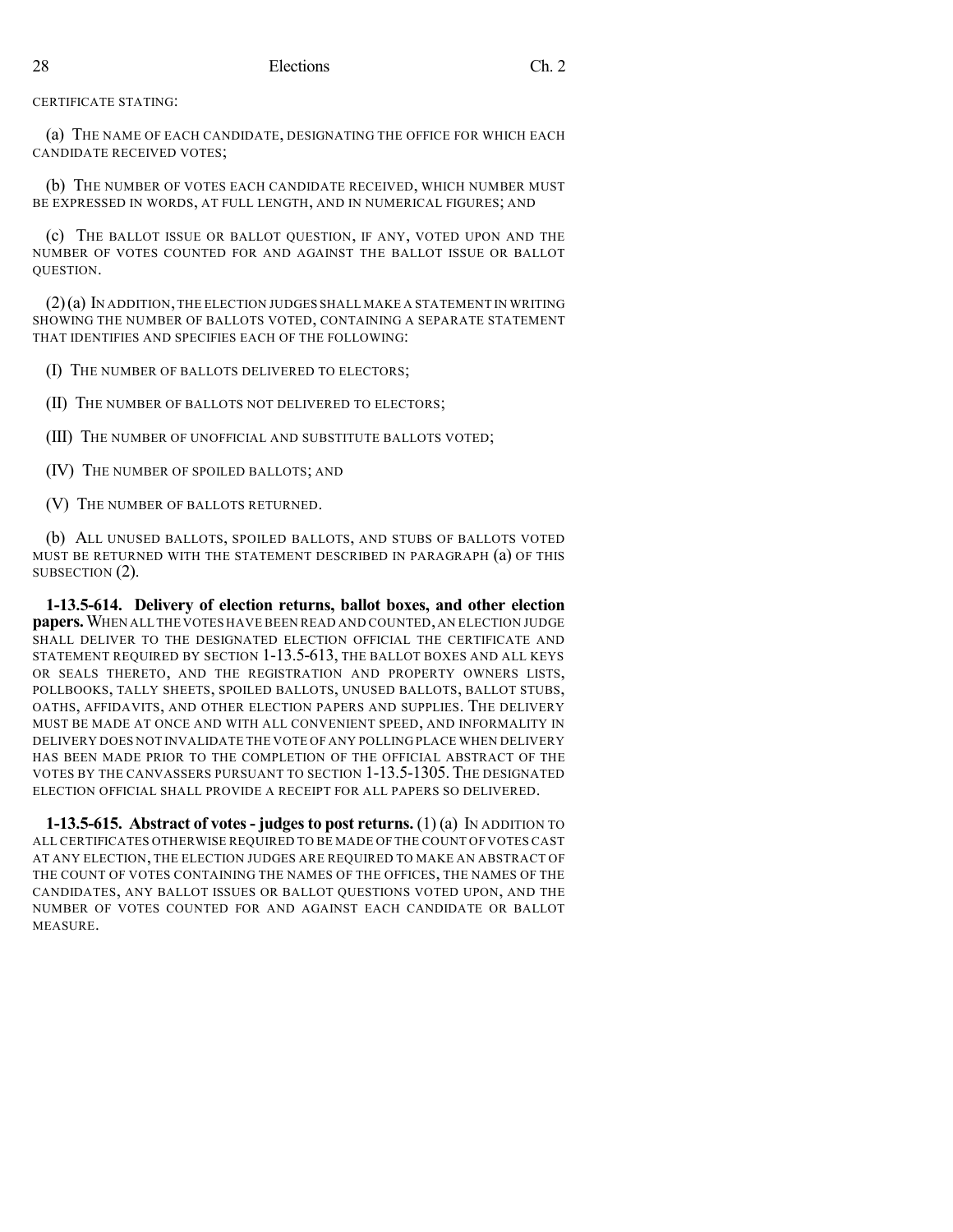(b) SUITABLE BLANKS FOR THE REQUIRED ABSTRACT SHALL BE PREPARED, PRINTED, AND FURNISHED TO ALL ELECTION JUDGES AT THE SAME TIME AND IN THE SAME MANNER AS OTHER ELECTION SUPPLIES ARE FURNISHED.

(2) IMMEDIATELY UPON COMPLETION OF THE COUNT, THE ABSTRACT REQUIRED UNDER SUBSECTION (1) OF THIS SECTION MUST BE POSTED IN A CONSPICUOUS PLACE THAT CAN BE SEEN FROM THE OUTSIDE OF THE POLLING PLACE. THE ABSTRACT MAY BE REMOVED AT ANY TIME FORTY-EIGHT HOURS AFTER THE POLLS CLOSE.

**1-13.5-616. Preservation of ballots and election records.** (1) THE BALLOTS, WHEN NOT REQUIRED TO BE TAKEN FROM THE SEALED BOX FOR THE PURPOSE OF ELECTION CONTESTS, SHALL REMAIN IN THE SEALED BOX IN THE CUSTODY OF THE DESIGNATED ELECTION OFFICIAL UNTIL TWENTY-FIVE MONTHS AFTER THE DATE THE POLLS CLOSED FOR THE ELECTION AT WHICH THE BALLOTS WERE CAST OR UNTIL THE TIME HAS EXPIRED FOR WHICH THE BALLOTS WOULD BE NEEDED IN ANY CONTEST PROCEEDINGS, AT WHICH TIME THE SEALED BOX MUST BE OPENED BY THE DESIGNATED ELECTION OFFICIAL AND THE BALLOTS DESTROYED BY FIRE,SHREDDING, BURIAL, OR BY ANY OTHER METHOD APPROVED BY THE GOVERNING BODY.

(2) THE DESIGNATED ELECTION OFFICIAL SHALL PRESERVE ALL OTHER OFFICIAL ELECTION RECORDS AND FORMS FOR AT LEAST SIX MONTHS FOLLOWING THE DATE THE POLLS CLOSED.

**1-13.5-617. Ranked voting methods.** (1) NOTWITHSTANDING ANY PROVISION OF THIS ARTICLE TO THE CONTRARY, A LOCAL GOVERNMENT MAY USE A RANKED VOTINGMETHOD TO CONDUCT A REGULAR ELECTION TO ELECT THE MEMBERS OF THE GOVERNING BODY OF THE LOCAL GOVERNMENT IN ACCORDANCE WITH SECTION 1-7-1003, AND THE RULES ADOPTED BY THE SECRETARY OF STATE PURSUANT TO SECTION 1-7-1004.

(2) ALOCAL GOVERNMENT CONDUCTING AN ELECTION USING A RANKED VOTING METHOD MAY ADAPT THE REQUIREMENTS OF THIS ARTICLE, INCLUDING REQUIREMENTS CONCERNING THE FORM OF THE BALLOT, THE METHOD OF MARKING THE BALLOT, THE PROCEDURE FOR COUNTING BALLOTS, AND THE FORM OF THE ELECTION JUDGES' CERTIFICATE, AS NECESSARY FOR COMPATIBILITY WITH THE RANKED VOTING METHOD.

**1-13.5-618. Covered voters to receive mail ballots.** NOTWITHSTANDING ANY PROVISION OF THIS ARTICLE TO THE CONTRARY,THE DESIGNATED ELECTION OFFICIAL OF A LOCAL GOVERNMENT SHALL MAIL A BALLOT TO EVERY ELIGIBLE ELECTOR OF THE LOCAL GOVERNMENT WHO IS A COVERED VOTER, AS THAT TERM IS DEFINED IN SECTION 1-8.3-102, FOR ANY ELECTION CONDUCTED UNDER THIS ARTICLE.

### PART 7 VOTING MACHINES

**1-13.5-701. Use of voting machines.** VOTING MACHINES MAY BE USED IN ANY LOCAL GOVERNMENT ELECTION IF THE GOVERNING BODY, BY RESOLUTION, AUTHORIZES THEIR USE.

**1-13.5-702. Judgesto inspectmachines-when.**THE ELECTION JUDGES OF EACH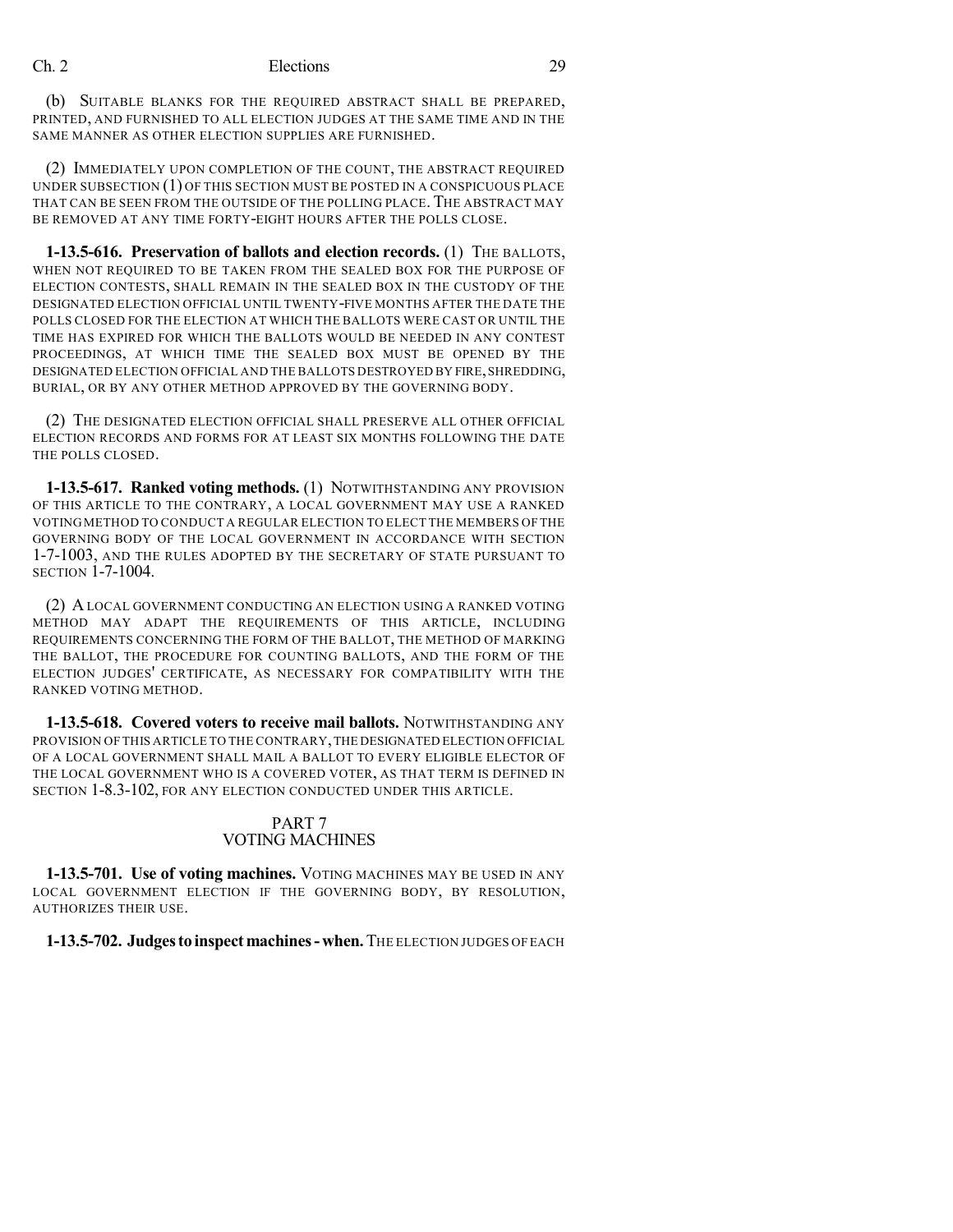POLLING PLACE AT WHICH VOTING MACHINES ARE USED SHALL MEET AT THE POLLING PLACE AT LEAST FORTY-FIVE MINUTES BEFORE THE TIME SET FOR THE OPENING OF THE POLLS AT EACH ELECTION. BEFORE THE POLLS OPEN FOR AN ELECTION, EACH JUDGE SHALL CAREFULLY EXAMINE EACH MACHINE USED IN THE POLLING PLACE AND SEE THAT NO VOTE HAS BEEN CAST AND THAT EVERY COUNTER, EXCEPT THE PROTECTIVE COUNTER, REGISTERS ZERO.

**1-13.5-703. Sample ballots, ballot labels, and instruction cards.** (1) SAMPLE BALLOTS MUST BE PRODUCED FOR DISPLAY AT POLLING PLACES IN WHICH VOTING MACHINES ARE USED AND ARE SUBJECT TO PUBLIC INSPECTION. THE SAMPLE BALLOTS MUST BE ARRANGED IN THE FORM OF A DIAGRAM SHOWING THE FRONT OF THE VOTING MACHINE AS IT WILL APPEAR AFTER THE OFFICIAL BALLOT LABELS ARE ARRANGED ON THE VOTING MACHINE FOR VOTING. THE DESIGNATED ELECTION OFFICIAL SHALL PROVIDE SAMPLE BALLOTS FOR EACH POLLING PLACE.THE SAMPLE BALLOTS MUST BE DELIVERED TO THE ELECTION JUDGES AND POSTED IN THE POLLING PLACE FOR DISPLAY ON ELECTION DAY.

(2) THE DESIGNATED ELECTION OFFICIAL OR HIS OR HER DESIGNEE SHALL ALSO PREPARE AND PLACE ON EACH VOTING MACHINE TO BE USED IN THE POLLING PLACE A SET OF OFFICIAL BALLOT LABELS ARRANGED IN THE MANNER PRESCRIBED FOR THE OFFICIAL ELECTION BALLOT TO BE USED ON VOTING MACHINES. THE DESIGNATED ELECTION OFFICIAL SHALL DELIVER THE REQUIRED NUMBER OF VOTING MACHINES, EQUIPPED WITH THE OFFICIAL BALLOT,TO EACH POLLING PLACE NO LATER THAN THE DAY PRIOR TO THE DAY OF ELECTION.

(3) INSTRUCTION CARDS TO GUIDE ELIGIBLE ELECTORS IN CASTING THEIR BALLOTS ON VOTING MACHINES MUST BE SUPPLIED BY THE DESIGNATED ELECTION OFFICIAL AS PROVIDED IN SECTION 1-13.5-906.

**1-13.5-704. Instructions to vote.** IN CASE AN ELIGIBLE ELECTOR, AFTER ENTERING THE VOTING MACHINE OR VOTING BOOTH, ASKS FOR FURTHER INSTRUCTIONS CONCERNING THE MANNER OF VOTING, AN ELECTION JUDGE SHALL GIVE SUCH INSTRUCTION TO HIM OR HER; EXCEPT THAT NO JUDGE OR OTHER ELECTION OFFICER OR PERSON ASSISTING SUCH ELECTOR SHALL ENTER THE VOTING MACHINE OR VOTING BOOTH, EXCEPT AS PROVIDED IN SECTION 1-13.5-607, OR IN ANY MANNER REQUEST, SUGGEST, OR SEEK TO PERSUADE OR INDUCE ANY SUCH ELECTOR TO VOTE FOR ANY PARTICULAR CANDIDATE, OR FOR OR AGAINST ANY PARTICULAR BALLOT ISSUE OR BALLOT QUESTION. AFTER RECEIVING INSTRUCTION, THE ELIGIBLE ELECTOR SHALL VOTE AS IN THE CASE OF AN UNASSISTED VOTER.

**1-13.5-705. Length of time to vote.** NO ELIGIBLE ELECTOR SHALL REMAIN WITHIN THE VOTING MACHINE BOOTH LONGER THAN THREE MINUTES. IF AN ELIGIBLE ELECTOR REFUSES TO LEAVE AFTER A LAPSE OFTHREE MINUTES,THE ELECTOR SHALL BE REMOVED BY THE ELECTION JUDGES, BUT THE JUDGES, IN THEIR DISCRETION, MAY PERMIT AN ELECTOR TO REMAIN LONGER THAN THREE MINUTES.

**1-13.5-706. Judge to watch voting machines.** THE ELECTION JUDGES SHALL DESIGNATE AT LEAST ONE JUDGE TO BE STATIONED BESIDE THE ENTRANCE TO THE VOTING MACHINE OR VOTING BOOTH DURING THE ENTIRE PERIOD OF THE ELECTION TO SEE THAT IT IS PROPERLY CLOSED AFTER AN ELECTOR HAS ENTERED TO VOTE.AT SUCH INTERVALS AS THE JUDGE DEEMS PROPER OR NECESSARY, THE JUDGE SHALL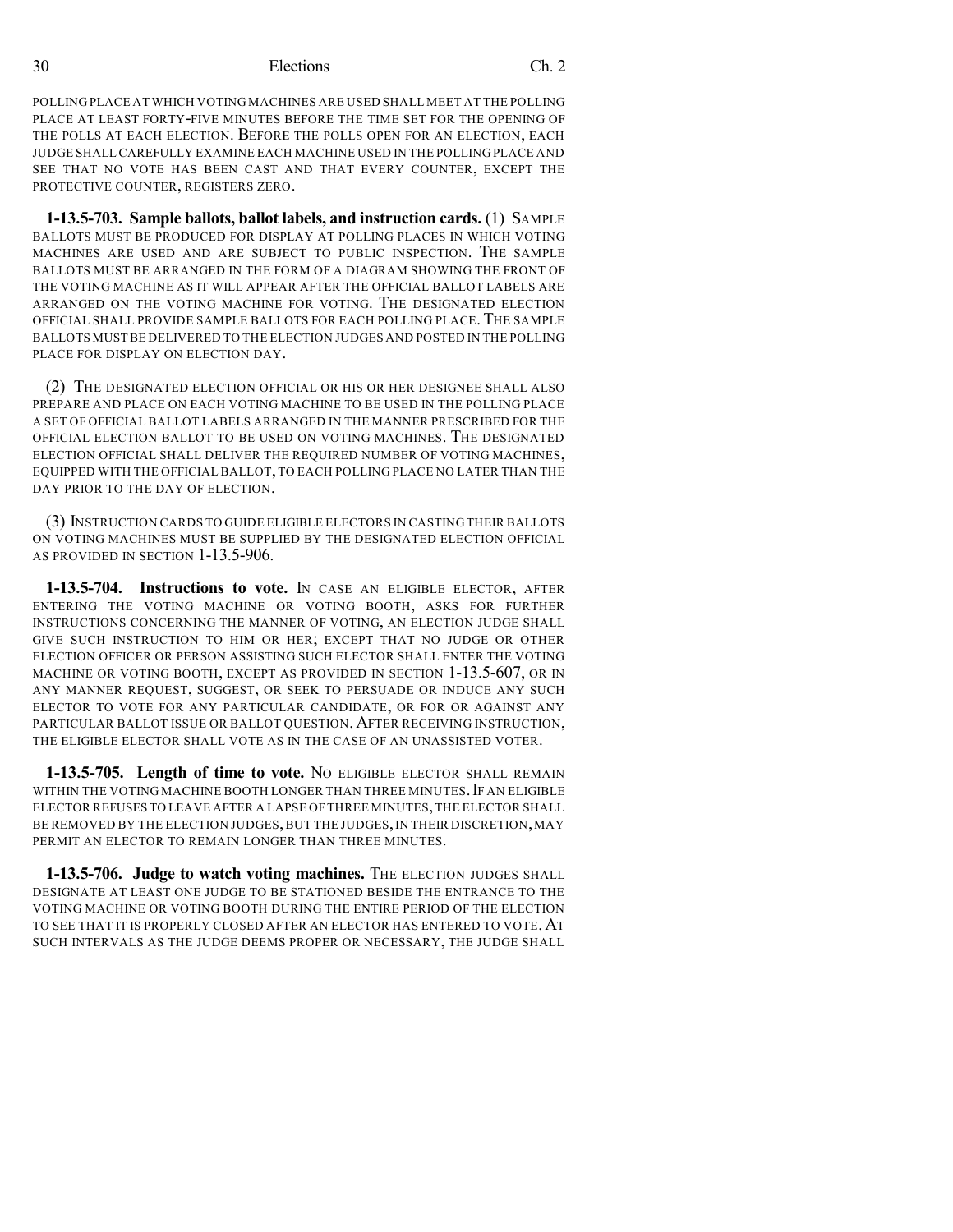EXAMINE THE FACE OF THE MACHINE TO ASCERTAIN WHETHER IT HAS BEEN DEFACED OR INJURED, TO DETECT THE WRONGDOER, AND TO REPAIR ANY INJURY.

**1-13.5-707. Designated election official to supply sealsfor voting machines.** THE DESIGNATED ELECTION OFFICIAL SHALL SUPPLY EACH POLLING PLACE WITH A SEAL FOR EACH VOTING MACHINE FOR THE PURPOSE OF SEALING EACH MACHINE AFTER THE POLLS ARE CLOSED AND AN ENVELOPE FOR THE RETURN OF THE KEYS AND SEALS TO THE MACHINE, AS APPLICABLE, WITH THE ELECTION RETURNS.

**1-13.5-708. Close of polls and count of votes.** AS SOON AS THE POLLS ARE CLOSED, THE ELECTION JUDGES SHALL IMMEDIATELY LOCK AND SEAL EACH VOTING MACHINE TO PREVENT FURTHER VOTING. IMMEDIATELY AFTER EACH MACHINE IS LOCKED AND SEALED, THE ELECTION JUDGES SHALL OPEN THE COUNTING COMPARTMENTS AND COUNT THE VOTES. AFTER THE TOTAL VOTES FOR EACH CANDIDATE AND EACH BALLOT ISSUE OR BALLOT QUESTION, AS APPLICABLE, HAVE BEEN ASCERTAINED, THE ELECTION JUDGES SHALL MAKE A CERTIFICATE OF VOTES CAST, IN NUMERICAL FIGURES ONLY, AND RETURN THE SAME TO THE DESIGNATED ELECTION OFFICIAL AS PROVIDED IN SECTION 1-13.5-613.

**1-13.5-709. Election laws apply - separate absentee ballots permitted.** NOTHING IN THIS PART 7 PROHIBITS THE USE AND ACCEPTANCE OF SEPARATE PAPER BALLOTS BY ABSENTEE VOTERS.

#### PART 8 ELECTRONIC VOTING SYSTEM

**1-13.5-801. Use of electronic voting system.** AN ELECTRONIC VOTING SYSTEM MAY BE USED IN ANY LOCAL GOVERNMENT ELECTION IF THE GOVERNING BODY AUTHORIZES ITS USE.

**1-13.5-802. Sample ballots.** SAMPLE BALLOTS SHALL BE PRINTED AND IN THE FORM OF THE OFFICIAL BALLOT BUT ON PAPER OF A DIFFERENT COLOR FROM THE OFFICIAL BALLOT. THE DESIGNATED ELECTION OFFICIAL SHALL PROVIDE THAT SAMPLE BALLOTS FOR EACH POLLING PLACE ARE DELIVERED TO THE ELECTION JUDGES AND POSTED IN THE POLLING PLACE ON ELECTION DAY.

**1-13.5-803. Ballots - electronic voting.** (1) BALLOT PAGES OR BALLOT CARDS PLACED UPON VOTING DEVICES SHALL BE, SO FAR AS PRACTICABLE, IN THE SAME ORDER OF ARRANGEMENT AS PROVIDED FOR PAPER BALLOTS; EXCEPT THAT THE PAGES OR CARDS SHALL BE OF THE SIZE AND DESIGN REQUIRED BY THE VOTE RECORDER OR THE ELECTRONIC VOTE COUNTING EQUIPMENT, AS APPLICABLE, AND MAY BE PRINTED ON A NUMBER OF SEPARATE PAGES THAT ARE PLACED ON THE VOTING DEVICE OR ON ONE OR MORE BALLOT CARDS.

(2) IF VOTES ARE RECORDED ON A BALLOT CARD, A SEPARATE WRITE-IN BALLOT MAY BE PROVIDED,WHICH SHALL BE IN THE FORM OF A PAPER BALLOT ON WHICH THE ELIGIBLE ELECTOR MAY WRITE IN THE TITLES OF THE OFFICE AND THE NAMES OF PERSONS NOT ON THE PRINTED BALLOT FOR WHOM HE OR SHE WISHES TO VOTE.

**1-13.5-804. Preparation for use - electronic voting.**(1) PRIOR TO AN ELECTION IN WHICH AN ELECTRONIC VOTING SYSTEM WILL BE USED, THE DESIGNATED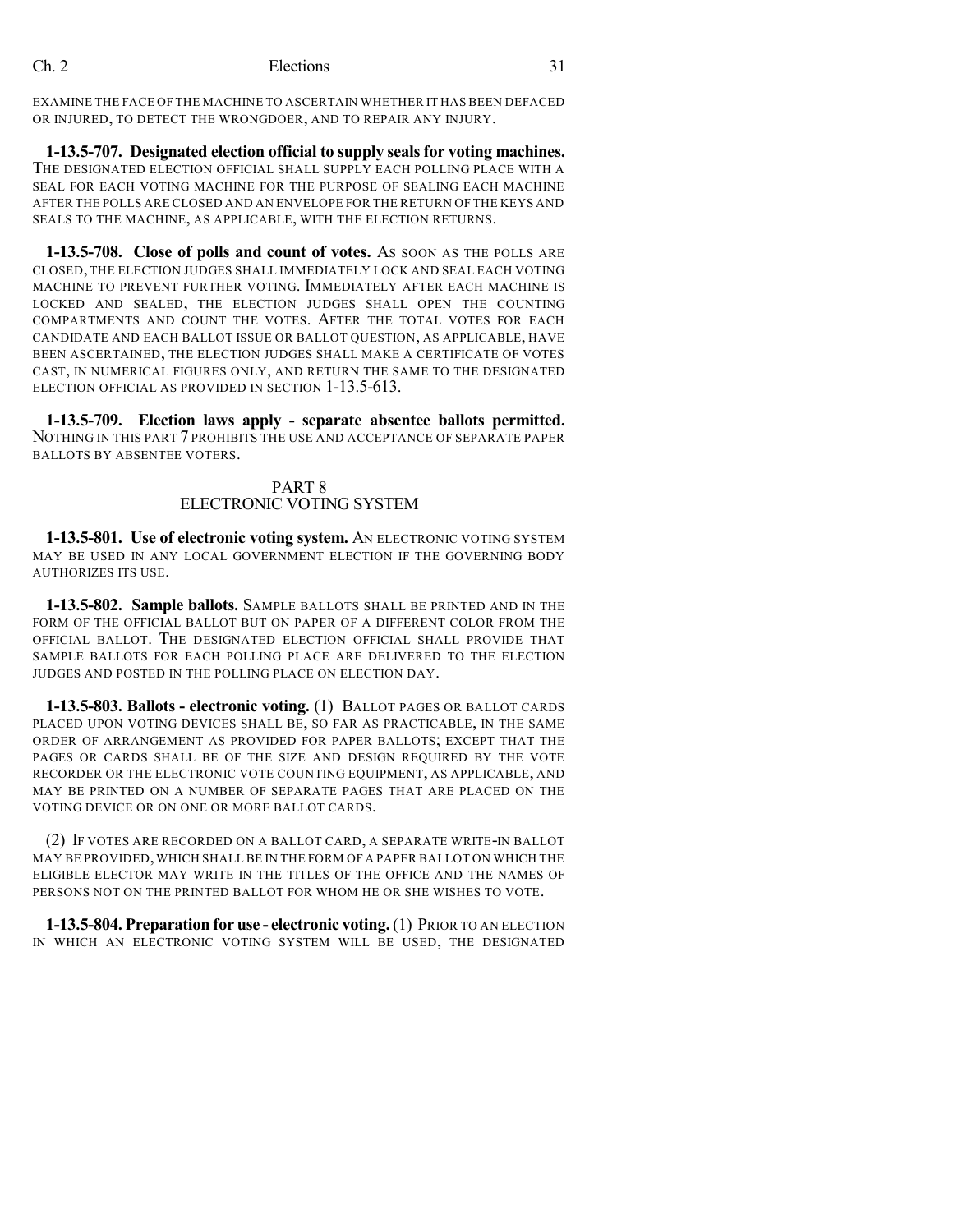ELECTION OFFICIAL SHALL:

(a) HAVE THE VOTE RECORDERS OR PUNCHING DEVICES,OR BOTH,AS APPLICABLE, PREPARED FOR VOTING; AND

(b) INSPECT AND DETERMINE THAT EACH RECORDER OR DEVICE IS IN PROPER WORKING ORDER; AND

(c) CAUSE A SUFFICIENT NUMBER OF SUCH RECORDERS OR DEVICES TO BE DELIVERED TO EACH POLLING PLACE IN WHICH THE ELECTRONIC VOTING SYSTEM IS TO BE USED.

(2) THE DESIGNATED ELECTION OFFICIAL SHALL SUPPLY EACH POLLING PLACE IN WHICH VOTE RECORDERS OR VOTING DEVICES ARE TO BE USED WITH A SUFFICIENT NUMBER OF BALLOT CARDS, SAMPLE BALLOTS, BALLOT BOXES, WRITE-IN BALLOTS, IF REQUIRED, AND OTHER SUPPLIES AND FORMS AS MAY BE REQUIRED. EACH BALLOT CARD SHALL HAVE A SERIALLY NUMBERED STUB ATTACHED, WHICH THE ELECTION JUDGE SHALL REMOVE BEFORE THE CARD IS DEPOSITED IN THE BALLOT BOX.

**1-13.5-805. Instructions to vote.** IN CASE ANY ELIGIBLE ELECTOR, AFTER COMMENCING TO VOTE, ASKS FOR FURTHER INSTRUCTIONS CONCERNING THE MANNER OF VOTING, AN ELECTION JUDGE SHALL GIVE SUCH INSTRUCTIONS TO THE ELECTOR; BUT NO JUDGE OR OTHER ELECTION OFFICER OR PERSON ASSISTING SUCH ELECTOR SHALL REQUEST, SUGGEST, OR SEEK TO PERSUADE OR INDUCE ANY SUCH ELECTOR TO VOTE FOR ANY PARTICULAR CANDIDATE OR FOR OR AGAINST ANY PARTICULAR BALLOT ISSUE OR BALLOT QUESTION. AFTER RECEIVING SUCH INSTRUCTIONS,THE ELECTOR SHALL VOTE AS IN THE CASE OF AN UNASSISTED VOTER.

**1-13.5-806. Ballots.** THE DESIGNATED ELECTION OFFICIAL SHALL PROVIDE SUFFICIENT BALLOTS FOR EVERY ELECTION IN WHICH AN ELECTRONIC VOTING SYSTEM IS USED.

**1-13.5-807. Distribution of ballots- receipt - filing.** IN A LOCAL GOVERNMENT ELECTION IN WHICH AN ELECTRONIC VOTING SYSTEM IS USED, THE DESIGNATED ELECTION OFFICIAL SHALL DISTRIBUTE TO THE ELECTION JUDGES IN THE RESPECTIVE POLLING PLACES A SUFFICIENT NUMBER OF BALLOTS.THE BALLOTS MUST BE PLACED IN ONE OR MORE SEALED PACKAGES FOR EACH POLLING PLACE WITH MARKS ON THE OUTSIDE OF EACH STATING CLEARLY THE POLLING PLACE FOR WHICH IT IS INTENDED AND THE NUMBER OF BALLOTS ENCLOSED. SUCH PACKAGE SHALL BE DELIVERED TO ONE OF THE ELECTION JUDGES OF SUCH POLLING PLACE NO LATER THAN THE DAY BEFORE THE ELECTION. A RECEIPT FOR THE DELIVERED BALLOTS MUST BE GIVEN BY THE ELECTION JUDGE WHO RECEIVED THEM. THE RECEIPT MUST BE FILED WITH THE DESIGNATED ELECTION OFFICIAL,WHO SHALL ALSO KEEP A RECORD OFTHE TIME AND MANNER IN WHICH EACH OF SAID PACKAGES WAS SENT AND DELIVERED.

**1-13.5-808. Instruction cards - posting - content.** (1) THE DESIGNATED ELECTION OFFICIAL SHALL FURNISH TO THE ELECTION JUDGES OF EACH POLLING PLACE A SUFFICIENT NUMBER OF INSTRUCTION CARDS TO GUIDE ELIGIBLE ELECTORS IN PREPARING THEIR BALLOTS. THE ELECTION JUDGES SHALL POST AT LEAST ONE CARD IN EACH POLLING PLACE ON THE DAY OF ELECTION. THE CARDS SHALL BE PRINTED IN LARGE, CLEAR TYPE AND CONTAIN FULL INSTRUCTIONS TO THE ELECTOR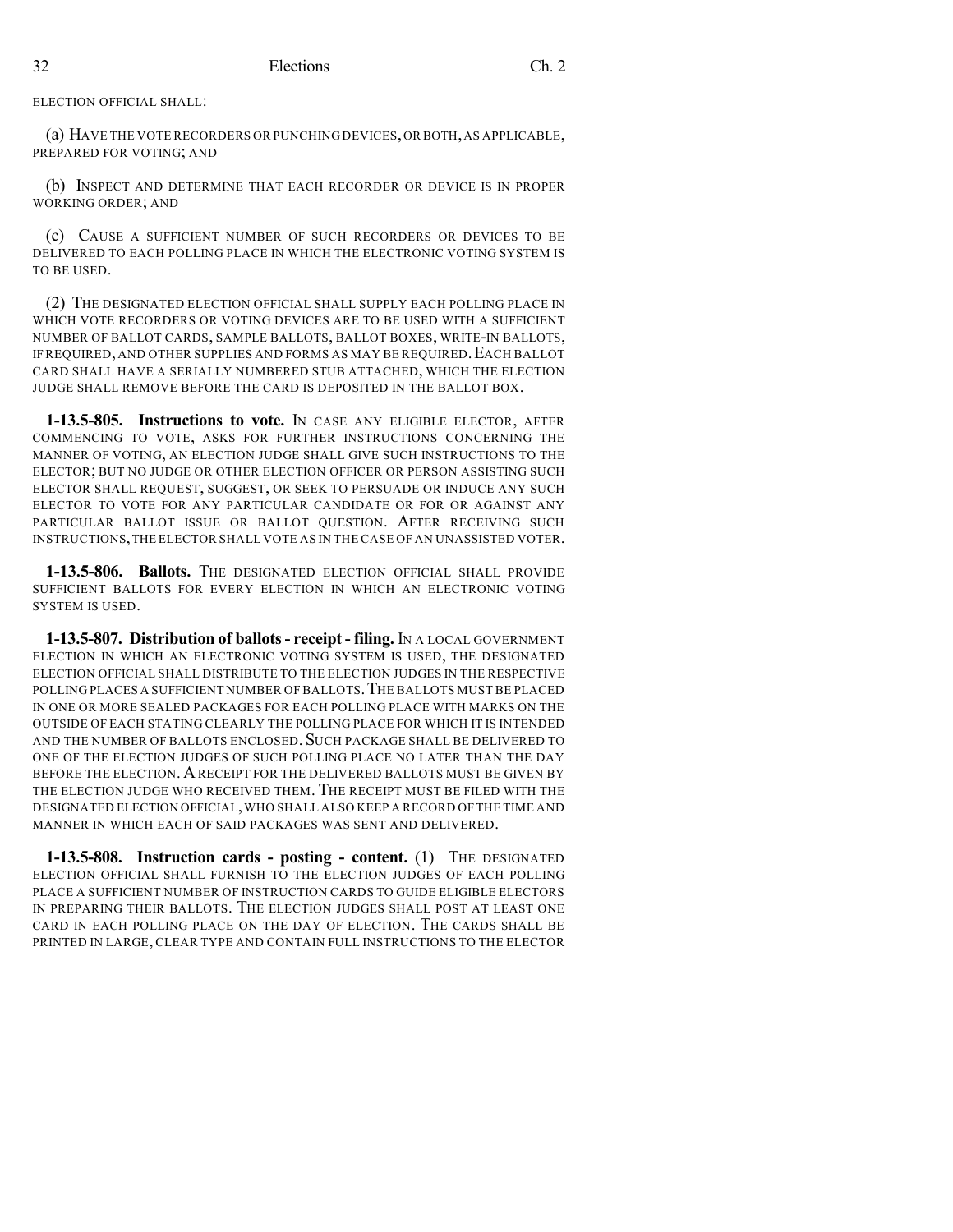AS TO WHAT SHOULD BE DONE:

(a) TO OBTAIN A BALLOT FOR VOTING;

(b) TO PREPARE THE BALLOT FOR DEPOSIT IN THE BALLOT BOX;

(c) TO OBTAIN A NEW BALLOT IN THE PLACE OF ONE SPOILED BY ACCIDENT OR MISTAKE; AND

(d) TO OBTAIN ASSISTANCE IN MARKING BALLOTS.

**1-13.5-809. Close of polls- ballot return - transfer box - delivery.** (1) AFTER THE POLLS CLOSE, THE ELECTION JUDGES SHALL SECURE THE VOTE RECORDERS OR THE VOTING DEVICES, AS APPLICABLE, AGAINST FURTHER USE AND PREPARE A BALLOT RETURN IN DUPLICATE SHOWING THE NUMBER OF VOTERS AS INDICATED BY THE POLLBOOK WHO HAVE VOTED IN THE POLLING PLACE, THE NUMBER OF OFFICIAL BALLOT CARDS RECEIVED, AND THE NUMBER OF SPOILED AND UNUSED BALLOT CARDS RETURNED.

(2) THE ORIGINAL COPY OF THE BALLOT RETURN PREPARED PURSUANT TO SUBSECTION (1)OF THIS SECTION SHALL BE DEPOSITED IN A DURABLE TRANSFER BOX ALONG WITH ALL VOTED AND SPOILED BALLOTS.THE TRANSFER BOX SHALL THEN BE SEALED IN SUCH A WAY AS TO PREVENT TAMPERING WITH THE BOX OR ITS CONTENTS, USING A NUMBERED SEAL PROVIDED BY THE DESIGNATED ELECTION OFFICIAL. ONE JUDGE SHALL DELIVER THE SEALED TRANSFER BOX TO THE COUNTING CENTER OR OTHER PLACE IDENTIFIED BY THE DESIGNATED ELECTION OFFICIAL.

**1-13.5-810. Testing of electronic ballot counting equipment.** (1) THE DESIGNATED ELECTION OFFICIAL SHALL HAVE THE ELECTRONIC BALLOT COUNTING EQUIPMENT TESTED PURSUANT TO SUBSECTION (2) OF THIS SECTION TO ASCERTAIN THAT IT WILL ACCURATELY COUNT THE VOTES CAST FOR ALL OFFICES AND ALL MEASURES.

(2) (a) THE ELECTRONIC BALLOT COUNTING EQUIPMENT SHALL BE TESTED AT LEAST THREE TIMES, ONCE ON THE DAY BEFORE THE ELECTION, ONCE JUST PRIOR TO THE START OF THE COUNT ON ELECTION DAY, AND FINALLY AT THE CONCLUSION OF THE COUNTING. THE DESIGNATED ELECTION OFFICIAL MAY CONDUCT ANY ADDITIONAL TESTS HE OR SHE DEEMS NECESSARY.

(b) THE DESIGNATED ELECTION OFFICIAL SHALL VOTE AND RETAIN AT LEAST TWENTY-FIVE TEST BALLOTS, OBSERVE THE TABULATION OF ALL TEST BALLOTS BY MEANS OF THE ELECTRONIC BALLOT COUNTING EQUIPMENT, AND COMPARE THE TABULATION WITH THE PREVIOUSLY RETAINED RECORDS OF THE TEST VOTE COUNT. THE CAUSE OF ANY DISCREPANCIES SHALL BE CORRECTED PRIOR TO THE ACTUAL VOTE TABULATION.

(3) (a) ALL TEST MATERIALS, WHEN NOT IN USE, MUST BE KEPT IN A SECURE LOCATION.

(b) AFTER THE FINAL CONCLUSION OF THE COUNTING, ALL PROGRAMS, TEST MATERIALS,AND BALLOTS MUST BE SEALED AND RETAINED AS PROVIDED FOR PAPER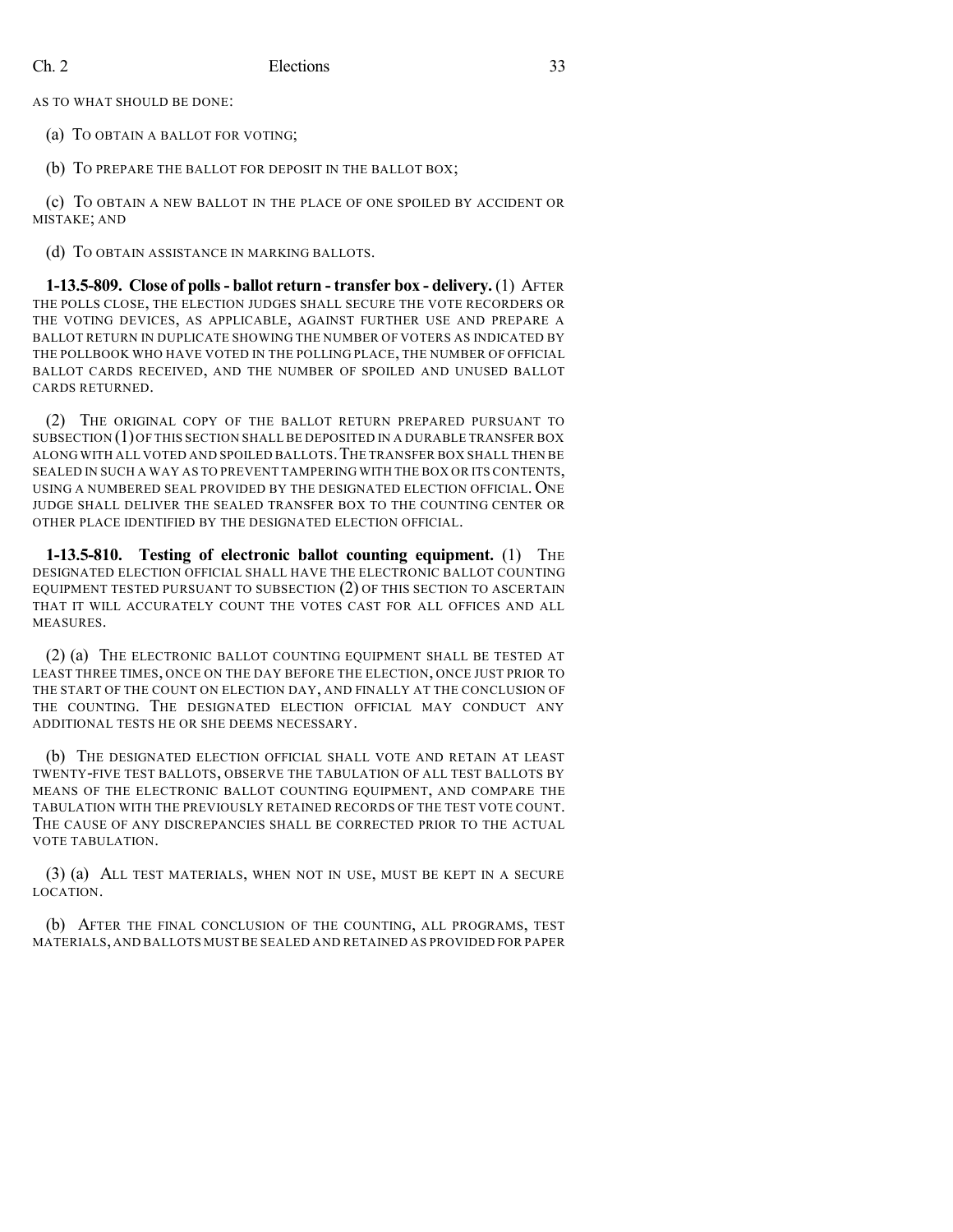BALLOTS.

**1-13.5-811. Electronic vote counting - procedure.** (1) ALL PROCEEDINGS AT THE COUNTING CENTER MUST BE UNDER THE DIRECTION OF THE DESIGNATED ELECTION OFFICIAL AND MUST BE CONDUCTED UNDER THE OBSERVATION OF WATCHERS, SO FAR AS PRACTICABLE; BUT NO UNAUTHORIZED PERSON MAY TOUCH ANY BALLOT OR BALLOT CARD OR RETURN. IF ANY BALLOT IS DAMAGED OR DEFECTIVE SO THAT IT CANNOT PROPERLY BE COUNTED BY THE ELECTRONIC VOTE COUNTING EQUIPMENT, A TRUE DUPLICATE COPY SHALL BE MADE OF THE DAMAGED BALLOT IN THE PRESENCE OF TWO ELECTION JUDGES. THE DUPLICATE BALLOT MUST BE SUBSTITUTED FOR THE DAMAGED BALLOT. ALL DUPLICATE BALLOTS SHALL BE CLEARLY LABELED AS SUCH AND SHALL BEAR A SERIAL NUMBER, WHICH IS RECORDED ON THE DAMAGED BALLOT.

(2) WHEN CERTIFIED BY THE DESIGNATED ELECTION OFFICIAL, THE RETURN PRINTED BY THE ELECTRONIC VOTE COUNTING EQUIPMENT, TO WHICH HAVE BEEN ADDED WRITE-IN VOTES, CONSTITUTES THE OFFICIAL RETURN OF EACH POLLING PLACE. THE DESIGNATED ELECTION OFFICIAL MAY FROM TIME TO TIME RELEASE UNOFFICIAL RETURNS. UPON COMPLETION OF THE COUNT, THE OFFICIAL RETURNS ARE OPEN TO THE PUBLIC.

(3) ABSENTEE BALLOTS MUST BE COUNTED AT THE COUNTING CENTER IN THE SAME MANNER AS BALLOTS VOTED AT THE POLLING PLACE. VALID WRITE-IN VOTES MAY BE COUNTED AT THE POLLING PLACE BY THE ELECTION JUDGES OR AT THE COUNTING CENTER.

(4) IF FOR ANY REASON IT BECOMES IMPRACTICABLE TO COUNT ALL OR A PART OF THE BALLOTS WITH ELECTRONIC VOTE COUNTING EQUIPMENT, THE DESIGNATED ELECTION OFFICIAL MAY DIRECT THAT THE BALLOTS BE COUNTED MANUALLY, FOLLOWING AS FAR AS PRACTICABLE THE PROVISIONS GOVERNING THE COUNTING OF PAPER BALLOTS.

(5) THE RECEIVING, OPENING, AND PRESERVATION OF THE TRANSFER BOXES AND THEIR CONTENTS ARE THE RESPONSIBILITIES OF THE DESIGNATED ELECTION OFFICIAL, WHO SHALL PROVIDE ADEQUATE PERSONNEL AND FACILITIES TO ASSURE ACCURATE AND COMPLETE ELECTION RESULTS. ANY INDICATION OF TAMPERING WITH THE BALLOTS OR BALLOT CARDS OR OTHER FRAUDULENT ACTION MUSTBE IMMEDIATELY REPORTED TO THE DISTRICT ATTORNEY,WHO SHALL IMMEDIATELY INVESTIGATE THE ACTION AND REPORT HIS OR HER FINDINGS WITHIN TEN DAYS TO THE DESIGNATED ELECTION OFFICIAL AND, SUBJECT TO PROSECUTORIAL DISCRETION, SHALL PROSECUTE TO THE FULL EXTENT OF THE LAW ANY PERSON RESPONSIBLE FOR THE FRAUDULENT ACTION. THE CONDUCT OF LOCAL GOVERNMENT ELECTIONS WHEN ELECTRONIC VOTING SYSTEMS ARE USED MUST FOLLOW, AS NEARLY AS PRACTICABLE, THE CONDUCT OF GENERAL AND PRIMARY ELECTIONS WHEN SUCH SYSTEMS ARE USED.

**1-13.5-812. Election laws pertaining to use of electronic voting systems separate absentee ballots permitted.** A LOCAL GOVERNMENT MAY USE THE PROVISIONS OF PART 6 OF ARTICLE 5 OF THIS TITLE NOT INCONSISTENT WITH THIS ARTICLE FOR ELECTIONS CONDUCTED UNDER THIS ARTICLE IN WHICH ELECTRONIC VOTINGSYSTEMS ARE USED IN POLLING PLACES.NOTHING IN THIS ARTICLE PROHIBITS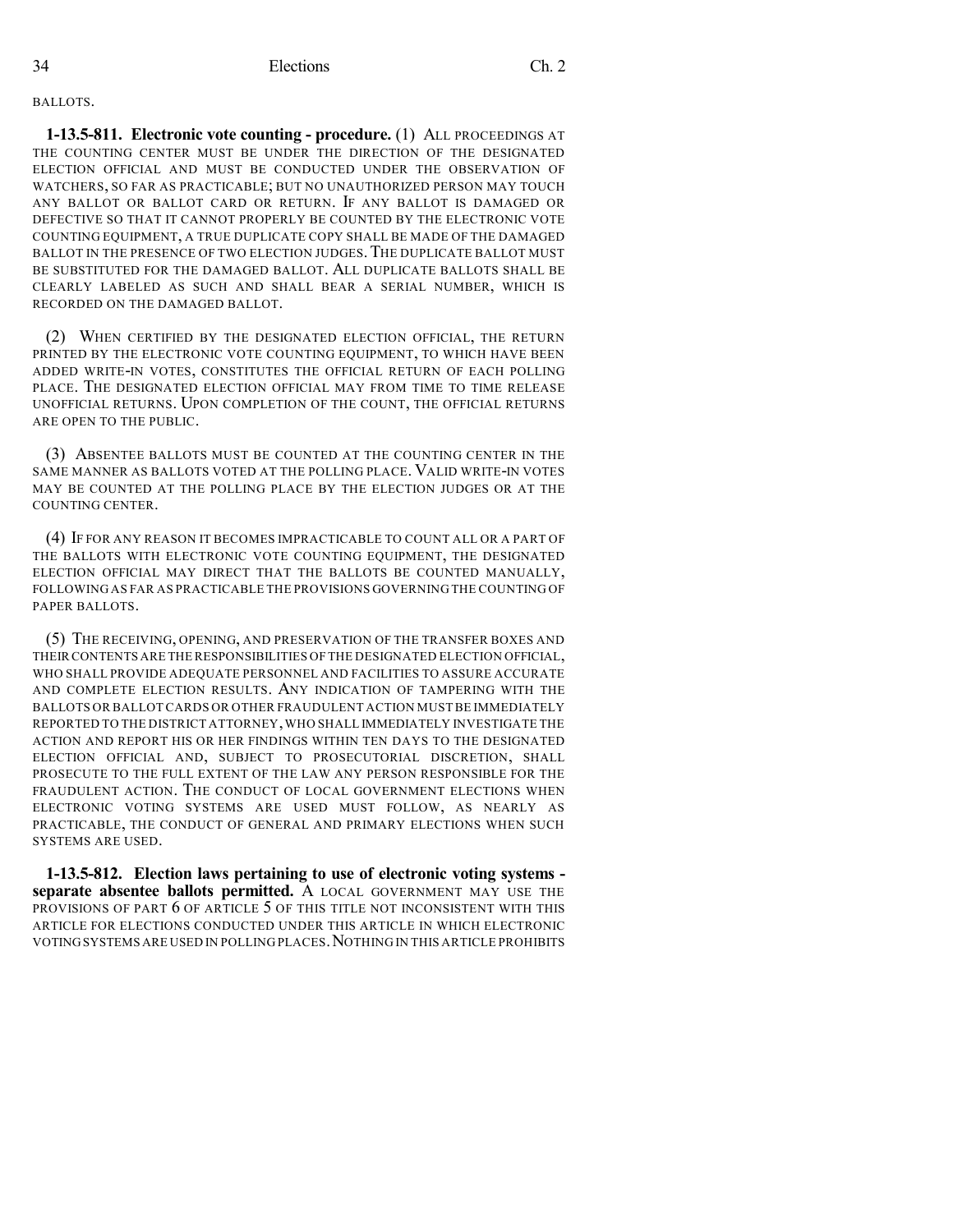THE USE OF A SEPARATE PAPER BALLOT BY ABSENTEE VOTERS.

#### PART 9 PAPER BALLOTS

**1-13.5-901. Ballot boxes.** THE GOVERNING BODY OF EACH LOCAL GOVERNMENT USING PAPER BALLOTS SHALL PROVIDE AT LEAST ONE BALLOT BOX FOR EACH POLLING PLACE. EACH BALLOT BOX SHALL BE STRONGLY CONSTRUCTED SO AS TO PREVENT TAMPERING, WITH A SMALL OPENING AT THE TOP AND WITH A LID TO BE LOCKED. THE BALLOT BOXES AND KEYS OR SEALS SHALL BE KEPT BY THE DESIGNATED ELECTION OFFICIAL AND DELIVERED TO THE ELECTION JUDGES WITHIN ONE DAY IMMEDIATELY PRECEDING ANY LOCAL GOVERNMENT ELECTION, TO BE RETURNED AS PROVIDED IN SECTION 1-13.5-614. NOTHING IN THIS SECTION PREVENTS THE GOVERNING BODY FROM OBTAININGBALLOT BOXES FROM THE OFFICE OF THE COUNTY CLERK AND RECORDER.

**1-13.5-902. Ballots and sample ballots - delivery - format.** (1) (a) THE DESIGNATED ELECTION OFFICIAL OF EACH LOCAL GOVERNMENT USING PAPER BALLOTS SHALL PROVIDE PRINTED BALLOTS FOR THE LOCAL GOVERNMENT ELECTION.THE OFFICIALBALLOTS SHALL BE PRINTED AND IN THE POSSESSION OF THE DESIGNATED ELECTION OFFICIAL AT LEAST THIRTY DAYS BEFORE THE ELECTION.

(b) IN ADDITION TO THE REQUIREMENTS OF PARAGRAPH (a) OF THIS SUBSECTION (1), SAMPLE BALLOTS MUST BE PRINTED IN THE FORM OF THE OFFICIAL BALLOTS AND ARE SUBJECT TO PUBLIC INSPECTION.THE SAMPLE BALLOTS MUST BE PRINTED UPON PAPER OF A DIFFERENT COLOR FROM THE OFFICIAL BALLOTS. SAMPLE BALLOTS MUST BE DELIVERED TO THE ELECTION JUDGES AND POSTED WITH THE INSTRUCTION CARDS PROVIDED UNDER SECTION 1-13.5-906.

(2) EVERY BALLOT MUST CONTAIN THE NAMES OF ALL DULY NOMINATED CANDIDATES FOR THE OFFICES TO BE VOTED FOR AT THAT ELECTION, EXCEPT THOSE WHO HAVE DIED OR WITHDRAWN, AND THE BALLOT MUST CONTAIN NO OTHER NAMES.THE NAMES OF THE CANDIDATES FOR EACH OFFICE MUST BE PRINTED ON THE BALLOT WITHOUT POLITICAL PARTY DESIGNATION AND WITHOUT ANY TITLE OR DEGREE DESIGNATINGTHE BUSINESS OR PROFESSION OF THE CANDIDATE.THE NAMES MUST BE ARRANGED BY LOT BY THE DESIGNATED ELECTION OFFICIAL AT ANY TIME PRIOR TO THE CERTIFICATION OF THE BALLOT. THE DESIGNATED ELECTION OFFICIAL SHALL NOTIFY THE CANDIDATES OF THE TIME AND PLACE OF THE LOT DRAWING.

(3) THE BALLOTS MUST BE PRINTED SO AS TO GIVE TO EACH ELIGIBLE ELECTOR A CLEAR OPPORTUNITY TO DESIGNATE HIS OR HER CHOICE OF CANDIDATES, BALLOT ISSUES, AND BALLOT QUESTIONS BY A MARK AS INSTRUCTED. WORDS MAY BE PRINTED ON THE BALLOT THAT WILL AID THE ELECTOR, SUCH AS "VOTE FOR NOT MORE THAN ONE".

(4) AT THE END OF THE LIST OF CANDIDATES FOR EACH DIFFERENT OFFICE, THERE MUST BE ONE OR MORE BLANK SPACES IN WHICH THE ELECTOR MAY WRITE THE NAME OF ANY ELIGIBLE PERSON NOT PRINTED ON THE BALLOT WHO HAS FILED AN AFFIDAVIT OF INTENT TO BE A WRITE-IN CANDIDATE PURSUANT TO SECTION 1-13.5-305. THE NUMBER OF SPACES PROVIDED SHALL BE THE LESSER OF THE NUMBER OF ELIGIBLE ELECTORS WHO HAVE PROPERLY FILED AN AFFIDAVIT OF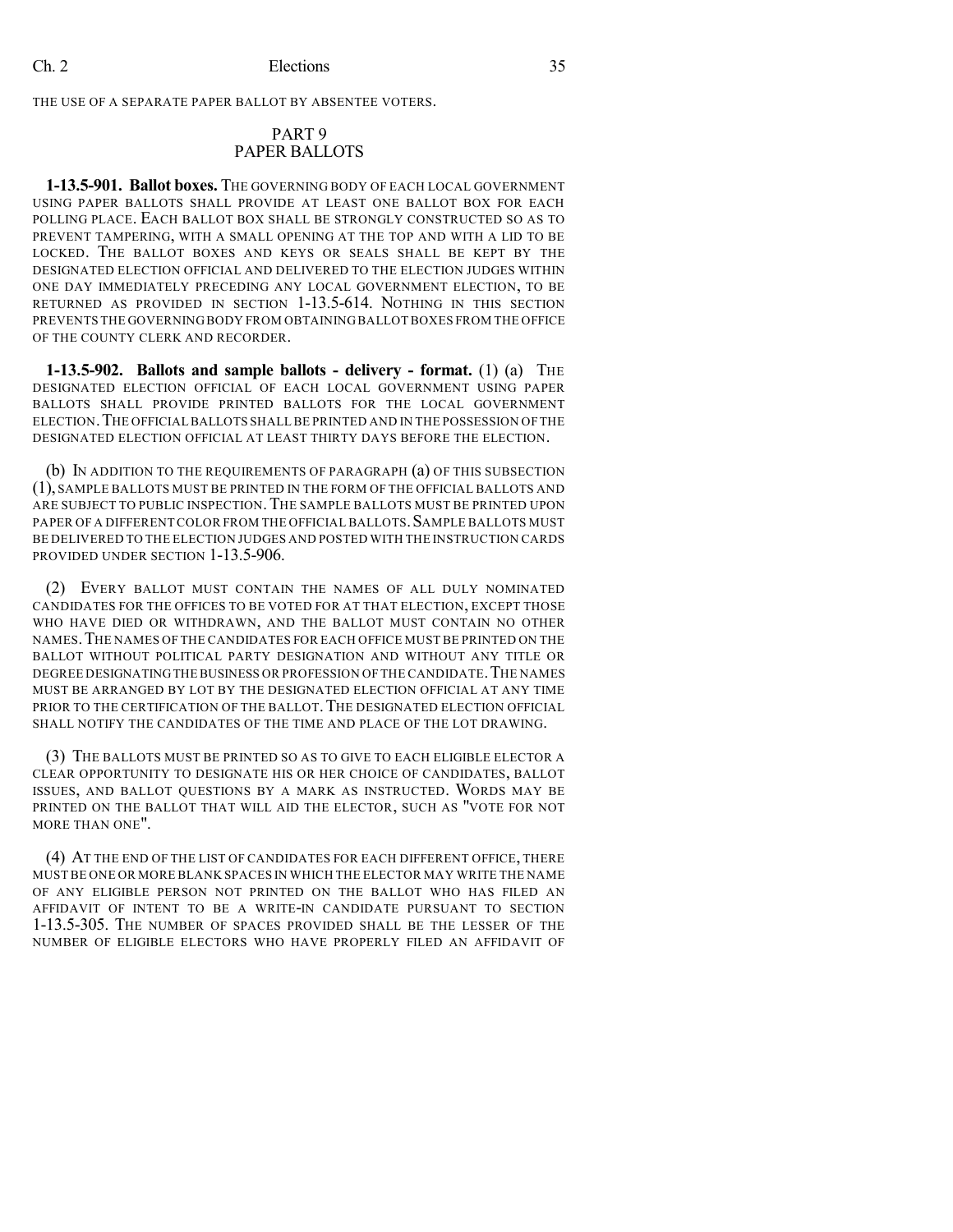INTENT TO BE A WRITE-IN CANDIDATE OR THE NUMBER OF PERSONS TO BE ELECTED TO THE OFFICE.NO SUCH BLANK SPACES SHALL BE PROVIDED IF NO ELIGIBLE PERSON PROPERLY FILED AN AFFIDAVIT OF INTENT TO BE A WRITE-IN CANDIDATE.

(5) THE NAMES OF THE CANDIDATES FOR EACH OFFICE MUSTBE ARRANGED UNDER THE DESIGNATION OF THE OFFICE. THE DESIGNATED ELECTION OFFICIAL SHALL NOT PRINT, IN CONNECTION WITH ANY NAME, ANY TITLE OR DEGREE DESIGNATING THE BUSINESS OR PROFESSION OF THE CANDIDATE. EACH CANDIDATE'S NAME MAY INCLUDE ONE NICKNAME IF THE CANDIDATE REGULARLY USES THE NICKNAME AND THE NICKNAME DOES NOT INCLUDE ANY PART OF A POLITICAL PARTY NAME.

(6) IF NO CANDIDATE IS DULY NOMINATED AND NO PERSON PROPERLY FILES AN AFFIDAVIT OF INTENT TO BE A WRITE-IN CANDIDATE FOR AN OFFICE, THE FOLLOWING TEXT MUST APPEAR UNDER THE DESIGNATION OF THE OFFICE: "THERE ARE NO CANDIDATES FOR THIS OFFICE".

(7) (a) WHENEVER THE APPROVAL OF A BALLOT ISSUE OR BALLOT QUESTION IS SUBMITTED TO THE VOTE OF THE PEOPLE, THE BALLOT ISSUE OR QUESTION MUST BE PRINTED ON THE BALLOT FOLLOWING THE LISTS OF CANDIDATES. BALLOT ISSUES AND BALLOT QUESTIONS MUST BE LISTED IN THE FOLLOWING ORDER, AS APPLICABLE: ISSUES TO INCREASE TAXES, ISSUES TO INCREASE DEBT, CITIZEN PETITIONS, AND OTHER REFERRED MEASURES.

(b) THE BALLOT ISSUE OR QUESTION MUST BE IDENTIFIED BY THE NAME OF THE LOCAL GOVERNMENT SUBMITTING THE BALLOT ISSUE OR QUESTION FOLLOWED BY A LETTER.

(8) THE EXTREME TOP PART OF EACH BALLOT MUST BE DIVIDED BY TWO PERFORATED OR DOTTED LINES INTO TWO SPACES, EACH OF WHICH MUST BE NOT LESS THAN ONE INCH IN WIDTH, THE TOP PORTION BEING KNOWN AS THE STUB AND THE NEXT PORTION AS THE DUPLICATE STUB. UPON EACH OF SAID STUBS NOTHING IS TO BE PRINTED EXCEPT THE NUMBER OF THE BALLOT, AND THE SAME NUMBER MUST BE PRINTED ON BOTH STUBS. STUBS AND DUPLICATE STUBS OF BALLOTS MUST BOTH BE NUMBERED CONSECUTIVELY. THERE MUST BE PRINTED ON THE STUB OF AN ABSENTEE BALLOT "ABSENTEE BALLOT NUMBER [...]", AND SUCH STUBS MUST BE NUMBERED CONSECUTIVELY BEGINNING WITH NUMBER ONE.ALL BALLOTS MUST BE UNIFORM AND OF SUFFICIENT LENGTH AND WIDTH TO ALLOW FOR THE NAMES OF CANDIDATES AND THE PROPOSED QUESTIONS TO BE PRINTED IN CLEAR, PLAIN TYPE WITH A SPACE OF AT LEAST ONE-HALF INCH BETWEEN THE DIFFERENT COLUMNS ON SAID BALLOT. ON EACH BALLOT MUST BE PRINTED THE ENDORSEMENT "OFFICIAL BALLOT FOR . . .", AND AFTER THE WORD "FOR" MUST FOLLOW THE DESIGNATION OF THE LOCAL GOVERNMENT FOR WHICH THE BALLOT IS PREPARED, THE DATE OF THE ELECTION, AND A FACSIMILE OF THE SIGNATURE OF THE DESIGNATED ELECTION OFFICIAL. THE BALLOT SHALL CONTAIN NO CAPTION OR OTHER ENDORSEMENT OR NUMBER. EACH DESIGNATED ELECTION OFFICIAL SHALL USE PRECISELY THE SAME QUALITY AND TINT OF PAPER, THE SAME KIND OF TYPE, AND THE SAME QUALITY AND TINT OF PLAIN BLACK INK FOR ALL BALLOTS FURNISHED BY THE DESIGNATED ELECTION OFFICIAL AT ONE ELECTION.

**1-13.5-903. Correction of errors.** (1) THE DESIGNATED ELECTION OFFICIAL SHALL CORRECT, WITHOUT DELAY, ANY ERRORS IN PUBLICATION OR IN SAMPLE OR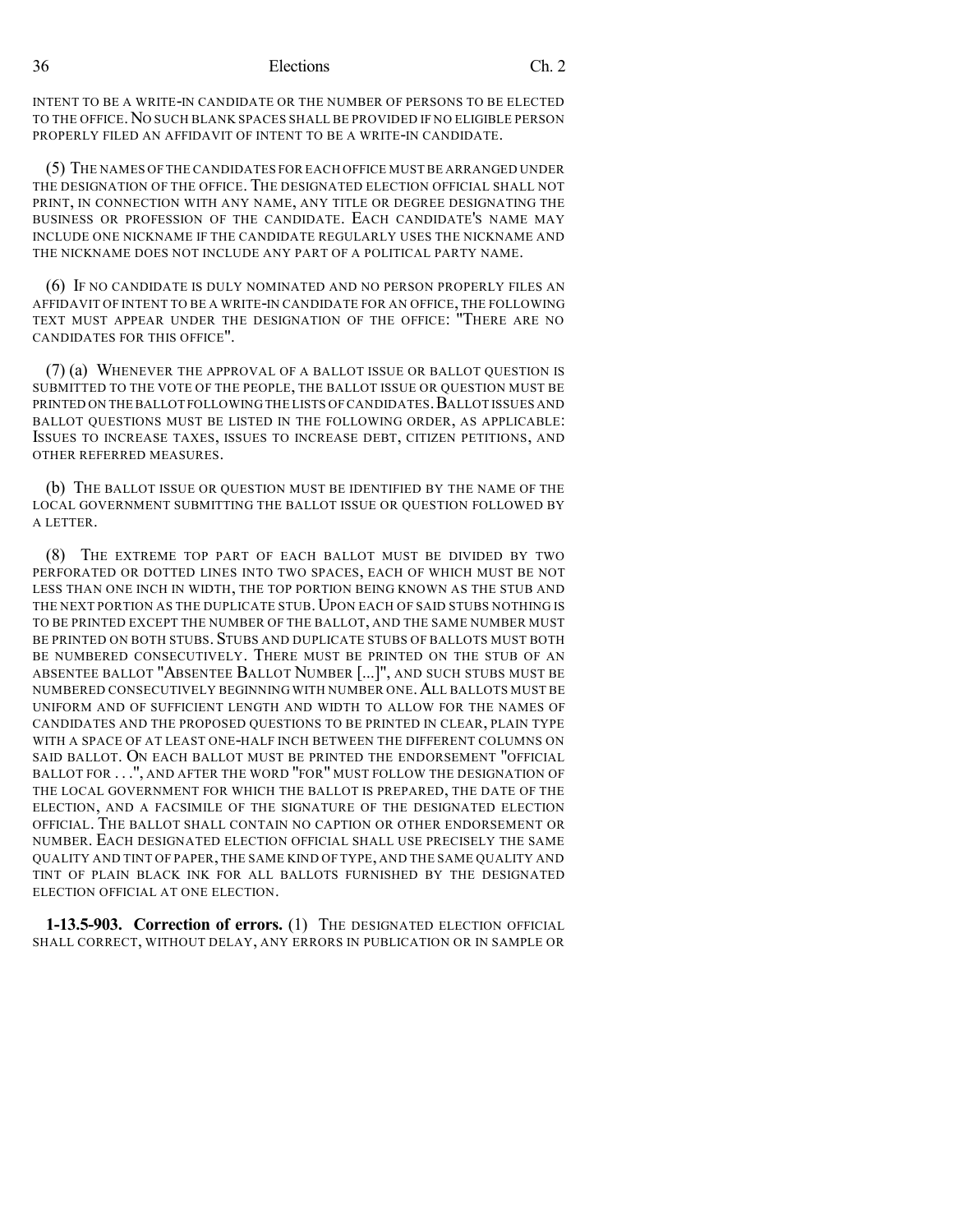OFFICIAL BALLOTS THAT ARE DISCOVERED OR BROUGHT TO THE OFFICIAL'S ATTENTION AND THAT CAN BE CORRECTED WITHOUT INTERFERING WITH THE TIMELY DISTRIBUTION OF THE BALLOTS.

(2) IF IT APPEARS BY VERIFIED PETITION OF A CANDIDATE OR THE CANDIDATE'S AGENT SUBMITTED TO ANY DISTRICT COURT THAT AN ERROR OR OMISSION OCCURRED IN THE PUBLICATION OF THE NAMES OR DESCRIPTION OF THE CANDIDATES OR IN THE PRINTING OF SAMPLE OR OFFICIAL ELECTION BALLOTS AND THE ERROR HAS BEEN BROUGHT TO THE ATTENTION OFTHE DESIGNATED ELECTION OFFICIAL AND NOT BEEN CORRECTED, THE COURT SHALL ISSUE AN ORDER REQUIRING THE DESIGNATED ELECTION OFFICIAL TO CORRECT THE ERROR IMMEDIATELY OR TO SHOW CAUSE WHY THE ERROR SHOULD NOT BE CORRECTED. COSTS, INCLUDING REASONABLE ATTORNEY FEES, MAY BE ASSESSED IN THE DISCRETION OF THE COURT AGAINST EITHER PARTY.

(3) IF, BEFORE THE DATE SET FOR ELECTION, A DULY NOMINATED CANDIDATE WITHDRAWS BY FILING AN AFFIDAVIT OF WITHDRAWAL WITH THE DESIGNATED ELECTION OFFICIAL, OR DIES AND THE FACT OF THE DEATH BECOMES KNOWN TO THE DESIGNATED ELECTION OFFICIAL BEFORE THE BALLOTS ARE PRINTED, THE NAME OF THE CANDIDATE WILL NOT BE PRINTED ON THE BALLOTS. IF THE BALLOTS ARE ALREADY PRINTED,THE VOTES CAST FOR THE WITHDRAWN OR DECEASED CANDIDATE ARE INVALID AND WILL NOT BE COUNTED.

**1-13.5-904. Printing and distribution of ballots.** IN LOCAL GOVERNMENT ELECTIONS IN WHICH PAPER BALLOTS ARE USED, THE DESIGNATED ELECTION OFFICIAL SHALL CAUSE TO BE PRINTED OR COPIED AND DISTRIBUTED TO THE ELECTION JUDGES IN EACH RESPECTIVE POLLING PLACE A SUFFICIENT NUMBER OF BALLOTS. THE BALLOTS SHALL BE SENT IN ONE OR MORE SEALED PACKAGES FOR EACH POLLING PLACE,WITH MARKS ON THE OUTSIDE OF EACH CLEARLY STATING THE POLLING PLACE FOR WHICH IT IS INTENDED AND THE NUMBER OF BALLOTS ENCLOSED. THE PACKAGES MUST BE DELIVERED TO ONE OF THE ELECTION JUDGES OF EACH POLLING PLACE NO LATER THAN THE DAY BEFORE THE ELECTION. THE ELECTION JUDGE WHO RECEIVES THE BALLOTS THUS DELIVERED SHALL GIVE RECEIPT FOR THEM, WHICH RECEIPT MUST BE FILED WITH THE DESIGNATED ELECTION OFFICIAL, WHO SHALL ALSO KEEP A RECORD OF THE TIME AND MANNER IN WHICH EACH OF SAID PACKAGES WAS SENT AND DELIVERED. THE ELECTION JUDGE RECEIVING THE PACKAGE SHALL PRODUCE THE SAME, WITH THE SEAL UNBROKEN, IN THE PROPER POLLING PLACE AT THE OPENING OF THE POLLS ON ELECTION DAY AND, IN THE PRESENCE OF ALL ELECTION JUDGES FOR THE POLLING PLACE, SHALL OPEN THE PACKAGE.

**1-13.5-905. Substitute ballots.** IF THE BALLOTS TO BE FURNISHED TO ANY ELECTION JUDGE ARE NOT DELIVERED BY 8 P.M. ON THE DAY BEFORE ELECTION DAY, OR IF AFTER DELIVERY THEY ARE DESTROYED OR STOLEN, THE DESIGNATED ELECTION OFFICIAL SHALL SEE THAT OTHER BALLOTS ARE PREPARED, AS NEARLY IN THE FORM PRESCRIBED AS PRACTICABLE, WITH THE WORD "SUBSTITUTE"PRINTED IN BRACKETS IMMEDIATELY UNDER THE FACSIMILE SIGNATURE OF THE DESIGNATED ELECTION OFFICIAL. UPON RECEIPT OF THE SUBSTITUTE BALLOTS, ACCOMPANIED BY A WRITTEN AND SWORN STATEMENT OF THE DESIGNATED ELECTION OFFICIAL THAT THE SAME HAVE BEEN SO PREPARED AND FURNISHED BY HIM OR HER AND THAT THE ORIGINAL BALLOTS WERE NOT RECEIVED OR WERE DESTROYED OR STOLEN, THE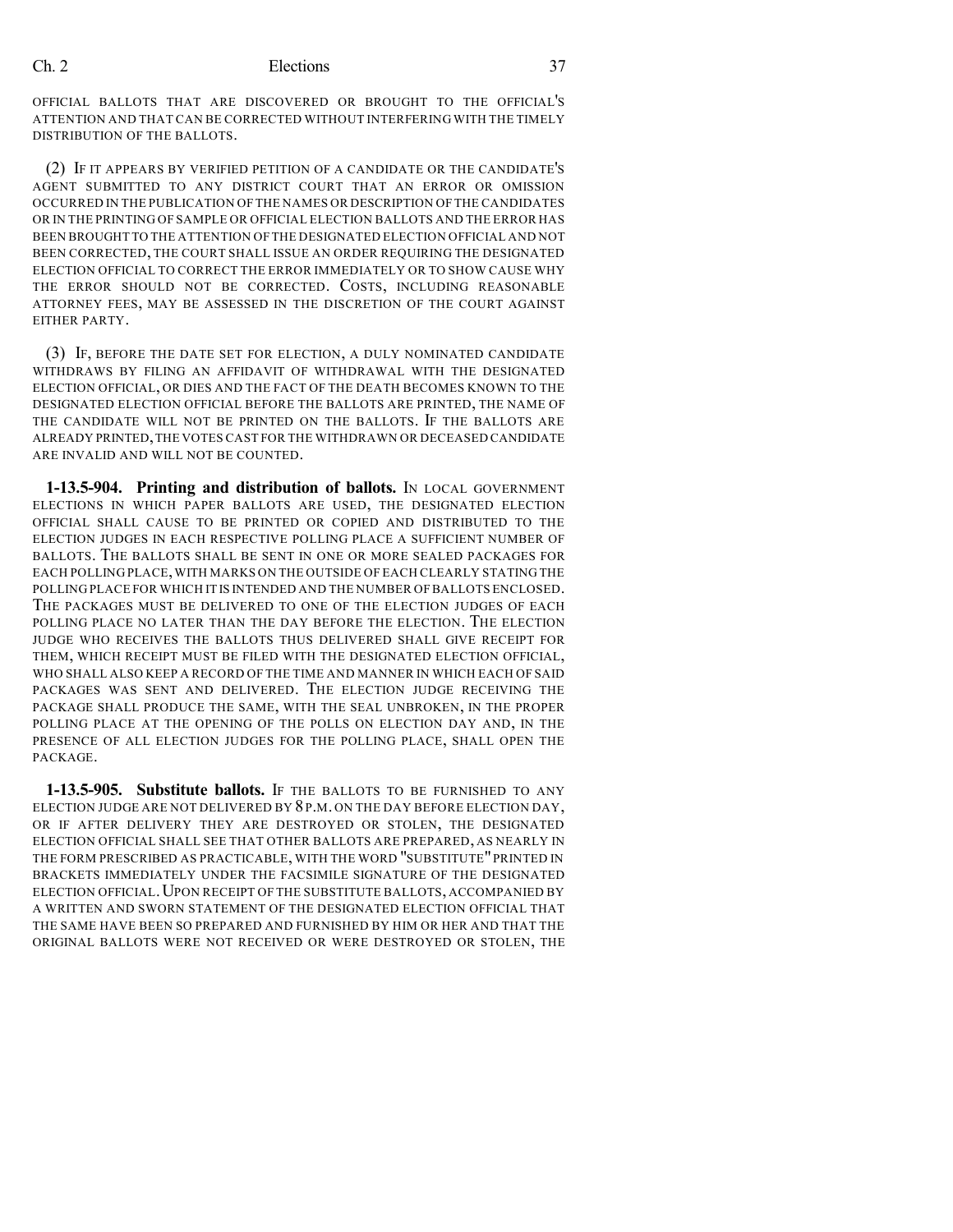ELECTION JUDGES SHALL USE THE SUBSTITUTE BALLOTS AT THE ELECTION. IF FOR ANY CAUSE NONE OF THE OFFICIAL BALLOTS OR SUBSTITUTE BALLOTS PREPARED BY THE DESIGNATED ELECTION OFFICIAL ARE READY FOR DISTRIBUTION AT ANY POLLING PLACE, OR IF THE SUPPLY OF BALLOTS IS EXHAUSTED BEFORE THE POLLS ARE CLOSED,UNOFFICIAL BALLOTS,PRINTED OR WRITTEN,MADE AS NEARLY AS POSSIBLE IN THE FORM OF THE OFFICIAL BALLOTS,MAY BE USED UNTIL SUBSTITUTES PREPARED BY THE DESIGNATED ELECTION OFFICIAL ARE PRINTED AND DELIVERED.

**1-13.5-906. Instruction cards - content.** (1) THE DESIGNATED ELECTION OFFICIAL SHALL FURNISH TO THE ELECTION JUDGES OF EACH POLLING PLACE A SUFFICIENT NUMBER OF INSTRUCTION CARDS TO GUIDE ELECTORS IN PREPARING THEIR BALLOTS. THE ELECTION JUDGES SHALL POST AT LEAST ONE CARD IN EACH POLLING PLACE ON THE DAY OF THE ELECTION. SUCH CARDS SHALL BE PRINTED IN LARGE, CLEAR TYPE AND CONTAIN FULL INSTRUCTIONS TO THE ELECTORS ABOUT HOW TO:

(a) OBTAIN BALLOTS FOR VOTING;

(b) PREPARE THE BALLOT FOR DEPOSIT IN THE BALLOT BOX;

(c) OBTAIN A NEW BALLOT IN THE PLACE OF ONE SPOILED BY ACCIDENT OR MISTAKE; AND

(d) OBTAIN ASSISTANCE IN MARKING BALLOTS.

#### PART 10 ABSENTEE VOTING

**1-13.5-1001. When absentee electors may vote.** ANY ELIGIBLE ELECTOR OF A LOCAL GOVERNMENT MAY CAST AN ABSENTEE VOTER'S BALLOT AT THE ELECTION IN THE MANNER PROVIDED IN SECTIONS 1-13.5-1002 TO 1-13.5-1007.

**1-13.5-1002. Application for absentee voter's ballot - delivery - list.** (1) (a) (I) REQUESTS FOR AN APPLICATION FOR AN ABSENTEE VOTER'S BALLOT MAY BE MADE ORALLY OR IN WRITING. THE APPLICATION MAY BE IN THE FORM OF A LETTER. THE APPLICATION MAY REQUEST THAT THE APPLICANT BE ADDED TO THE PERMANENT ABSENTEE VOTER LIST FOR THE LOCAL GOVERNMENT.

(II) APPLICATIONS FOR ABSENTEE VOTERS' BALLOTS SHALL BE FILED IN WRITING AND BE PERSONALLY SIGNED BY THE APPLICANT OR A FAMILY MEMBER RELATED BY BLOOD, MARRIAGE, CIVIL UNION, OR ADOPTION TO THE APPLICANT. IF THE APPLICANT IS UNABLE TO SIGN THE APPLICATION, THE APPLICANT SHALL MAKE SUCH APPLICANT'S MARK ON THE APPLICATION,WHICH MUST BE WITNESSED IN WRITING BY ANOTHER PERSON.

(b) THE APPLICATION MUST BE FILED WITH THE DESIGNATED ELECTION OFFICIAL NOT LATER THAN THE CLOSE OFBUSINESS ON THE FRIDAY IMMEDIATELY PRECEDING THE NEXT LOCAL GOVERNMENT ELECTION IN WHICH THE ABSENTEE VOTER WISHES TO VOTE BY ABSENTEE VOTER'S BALLOT.

(2) (a) UPON TIMELY RECEIPT OF AN APPLICATION FOR AN ABSENTEE VOTER'S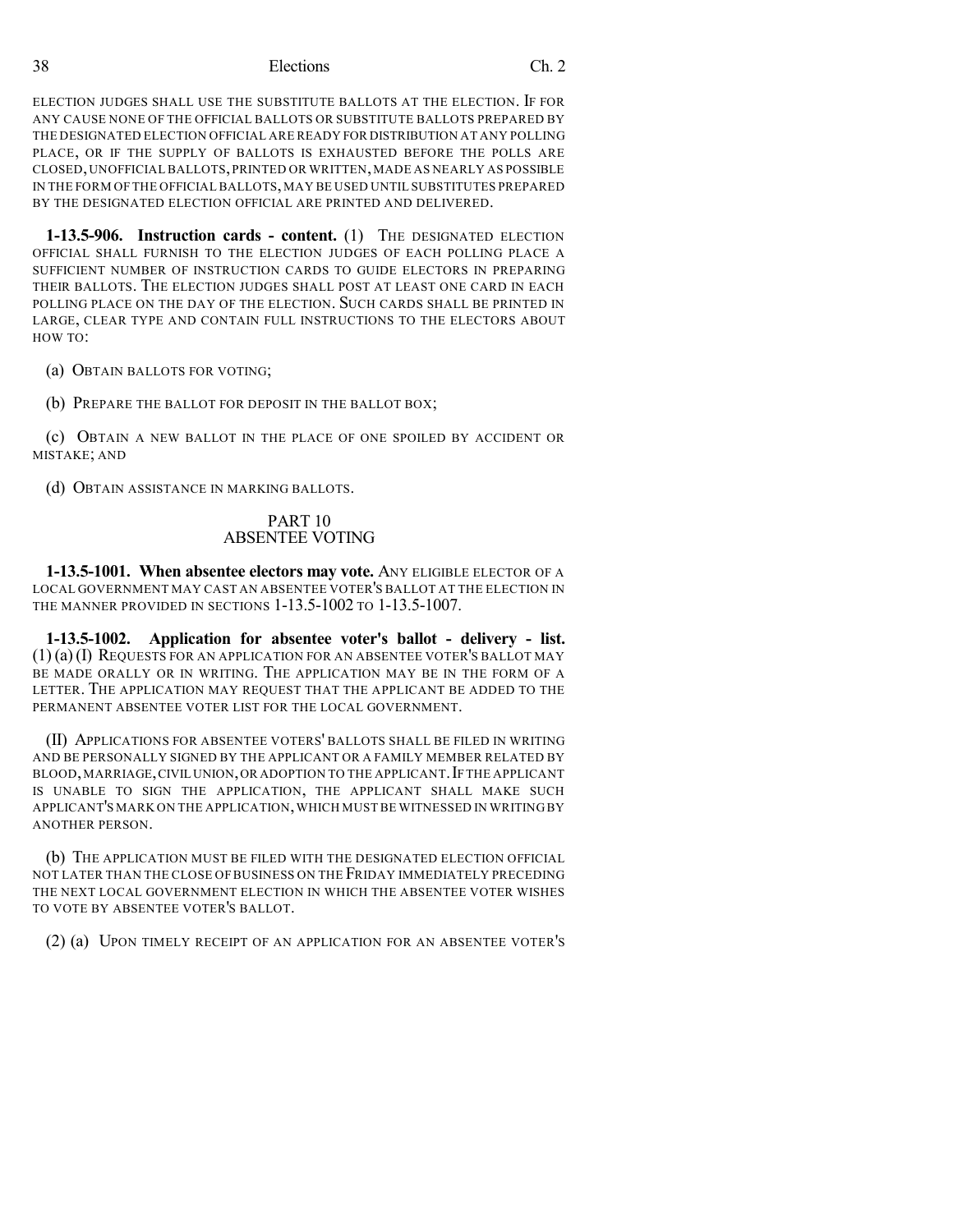BALLOT, THE DESIGNATED ELECTION OFFICIAL RECEIVING IT SHALL EXAMINE THE RECORDS OF THE COUNTY CLERK AND RECORDER OR COUNTY ASSESSOR, AS APPROPRIATE, TO ASCERTAIN WHETHER OR NOT THE APPLICANT IS REGISTERED AND LAWFULLY ENTITLED TO VOTE AS REQUESTED.

(b) IF THE PERSON IS FOUND TO BE SO ENTITLED, THE DESIGNATED ELECTION OFFICIAL SHALL DELIVER, AS SOON AS PRACTICABLE BUT NOT MORE THAN SEVENTY-TWO HOURS AFTER THE BLANK BALLOTS HAVE BEEN RECEIVED, AN OFFICIAL ABSENTEE VOTER'S BALLOT, AN IDENTIFICATION RETURN ENVELOPE WITH THE AFFIDAVIT OR THE ENVELOPE PROPERLY FILLED IN AS TO ADDRESS OF RESIDENCE AS SHOWN BY THE RECORDS OF THE COUNTY CLERK AND RECORDER, AND AN INSTRUCTION CARD. THE DELIVERY MUST BE MADE TO THE APPLICANT EITHER PERSONALLY IN THE DESIGNATED ELECTION OFFICIAL'S OFFICE OR BY MAIL TO THE MAILING ADDRESS GIVEN IN THE APPLICATION AN OFFICIAL ABSENTEE VOTER'S BALLOT.

**1-13.5-1003. Application for permanent absentee voter status.** (1) ANY ELIGIBLE ELECTOR OF A POLITICAL SUBDIVISION MAY APPLY FOR PERMANENT ABSENTEE VOTER STATUS. THE APPLICATION FOR PERMANENT ABSENTEE VOTER STATUS MUST BE MADE IN WRITING OR BY FACSIMILE USING AN APPLICATION FORM OR LETTER FURNISHED BY THE DESIGNATED ELECTION OFFICIAL OF THE POLITICAL SUBDIVISION.THE APPLICATION MUSTCONTAIN THE SAME INFORMATION SUBMITTED IN CONNECTION WITH AN APPLICATION FOR AN ABSENTEE VOTER'S BALLOT PURSUANT TO SECTION 1-13.5-1002.

(2) UPON RECEIPT OF AN APPLICATION FOR PERMANENT ABSENTEE VOTER STATUS, THE DESIGNATED ELECTION OFFICIAL SHALL PROCESS THE APPLICATION IN THE SAME MANNER AS AN APPLICATION FOR AN ABSENTEE VOTER'S BALLOT. IF THE DESIGNATED ELECTION OFFICIAL DETERMINES THAT THE APPLICANT IS AN ELIGIBLE ELECTOR, THE DESIGNATED ELECTION OFFICIAL SHALL PLACE THE ELIGIBLE ELECTOR'S NAME ON THE LIST MAINTAINED BY THE POLITICAL SUBDIVISION PURSUANT TO SECTION 1-13.5-1004 OF THOSE ELIGIBLE ELECTORS TO WHOM AN ABSENTEE VOTER'S BALLOT IS MAILED EVERY TIME THERE IS AN ELECTION CONDUCTED BY THE POLITICAL SUBDIVISION FOR WHICH THE ELIGIBLE ELECTOR HAS REQUESTED PERMANENT ABSENTEE VOTER STATUS.

**1-13.5-1004. List of absentee voters' ballots - removal from list.** (1) THE DESIGNATED ELECTION OFFICIAL SHALL KEEP A LIST OF NAMES OF ELIGIBLE ELECTORS WHO HAVE APPLIED FOR ABSENTEE VOTERS' BALLOTS AND OF THOSE PERMANENT ABSENTEE VOTERS PLACED ON THE LIST PURSUANT TO SECTION 1-13.5-1003(2),WITH THE DATE ON WHICH EACH APPLICATION WAS MADE,THE DATE ON WHICH THE ABSENTEE VOTER'S BALLOT WAS SENT, AND THE DATE ON WHICH EACH ABSENTEE VOTER'S BALLOT WAS RETURNED. IF AN ABSENTEE VOTER'S BALLOT IS NOT RETURNED, OR IF IT IS REJECTED AND NOT COUNTED, THAT FACT MUST BE NOTED ON THE LIST. THE LIST IS OPEN TO PUBLIC INSPECTION UNDER PROPER REGULATIONS.

(2) (a) AN ELIGIBLE ELECTOR WHOSE NAME APPEARS ON THE LIST AS A PERMANENT ABSENTEE VOTER MUST REMAIN ON THE LIST AND MUST BE MAILED AN ABSENTEE VOTER'S BALLOT FOR EACH ELECTION CONDUCTED BY THE POLITICAL SUBDIVISION FOR WHICH THE ELIGIBLE ELECTOR HAS REQUESTED PERMANENT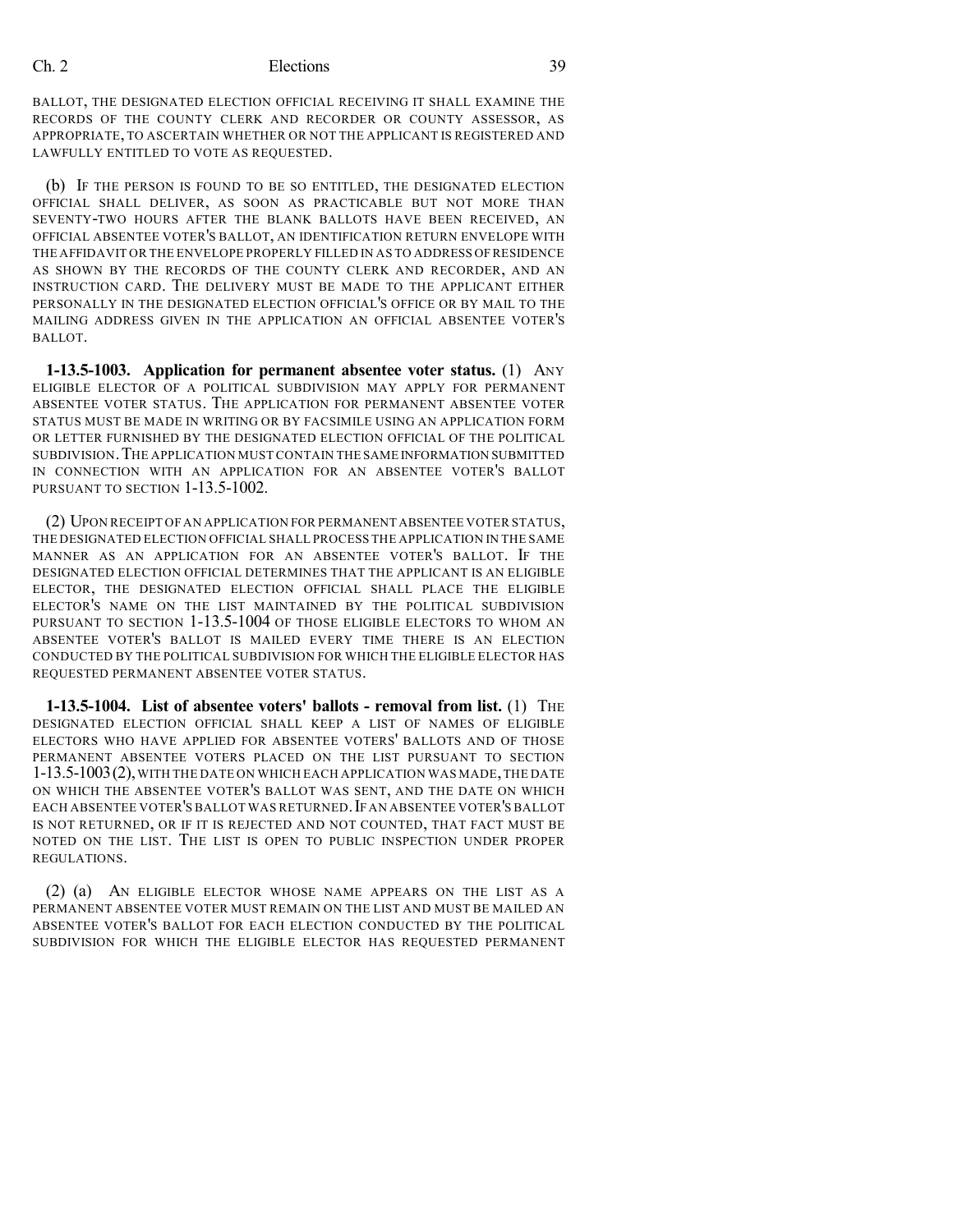ABSENTEE VOTER STATUS.

(b) AN ELIGIBLE ELECTOR MUST BE DELETED FROM THE PERMANENT ABSENTEE VOTER LIST IF:

(I) THE ELIGIBLE ELECTOR NOTIFIES THE DESIGNATED ELECTION OFFICIAL THAT HE OR SHE NO LONGER WISHES TO VOTE BY ABSENTEE VOTER'S BALLOT;

(II) THE ABSENTEE VOTER'S BALLOT SENT TO THE ELIGIBLE ELECTOR IS RETURNED TO THE DESIGNATED ELECTION OFFICIAL AS UNDELIVERABLE;

(III) THE ELIGIBLE ELECTOR HAS BEEN DEEMED "INACTIVE" PURSUANT TO SECTION 1-2-605; OR

(IV) THE PERSON IS NO LONGER ELIGIBLE TO VOTE IN THE POLITICAL SUBDIVISION.

(3) THE DESIGNATED ELECTION OFFICIAL SHALL KEEP A LIST OF THE NAMES OF ELIGIBLE ELECTORS APPLYING FOR AN ABSENTEE VOTER'S BALLOT, THE NUMBER APPEARING ON THE STUB OF THE BALLOT ISSUED TO SUCH ELIGIBLE ELECTOR, AND THE DATE THE BALLOT IS DELIVERED OR MAILED. THIS INFORMATION MAY BE RECORDED ON THE REGISTRATION RECORD OR REGISTRATION LIST BEFORE THE REGISTRATION BOOK OR LIST IS DELIVERED TO THE ELECTION JUDGES. A SEPARATE LIST OF THE ELIGIBLE ELECTORS WHO HAVE RECEIVED ABSENTEE VOTER'S BALLOTS MUST BE DELIVERED TO THE ELECTION JUDGES IN THE POLLING PLACE DESIGNATED FOR COUNTING ABSENTEE VOTER'S BALLOTS, OR, IF THE DESIGNATED ELECTION OFFICIAL ELECTS TO DELIVER ABSENTEE VOTERS' ENVELOPES RECEIVED FROM ELECTORS TO THE ELECTION JUDGES OF SUCH POLLING PLACE, AS PROVIDED BY SECTION 1-13.5-1006, A SEPARATE LIST OF THE ELIGIBLE ELECTORS WHO HAVE RECEIVED ABSENTEE VOTER'S BALLOTS MUST BE DELIVERED TO THE ELECTION JUDGES OF EACH SUCH POLLING PLACE.

**1-13.5-1005. Self-affirmation on return envelope.**(1) THE RETURN ENVELOPE FOR AN ABSENTEE VOTER'S BALLOT MUST HAVE PRINTED ON ITS FACE A SELF-AFFIRMATION SUBSTANTIALLY IN THE FORM PROVIDED IN SECTION 1-13.5-605 (1).

(2) IF APPLICABLE, THE SELF-AFFIRMATION PROVIDED IN SECTION 1-13.5-605 (2) MAY BE SUBSTITUTED FOR THE SELF-AFFIRMATION IN SECTION 1-13.5-605 (1).

**1-13.5-1006. Manner of absentee voting by paper ballot.** (1) ANY ELIGIBLE ELECTOR APPLYING FOR AND RECEIVING AN ABSENTEE VOTER'S BALLOT, IN CASTING THE BALLOT, SHALL MAKE AND SUBSCRIBE TO THE SELF-AFFIRMATION ON THE RETURN ENVELOPE. THE VOTER SHALL THEN MARK THE BALLOT. THE VOTER SHALL FOLD THE BALLOT SO AS TO CONCEAL THE MARKING, DEPOSIT IT IN THE RETURN ENVELOPE,AND SEAL THE ENVELOPE SECURELY.THE ENVELOPE MAY BE DELIVERED PERSONALLY OR MAILED BY THE VOTER TO THE DESIGNATED ELECTION OFFICIAL ISSUING THE BALLOT. IT IS PERMISSIBLE FOR A VOTER TO DELIVER THE BALLOT TO ANY PERSON OF THE VOTER'S OWN CHOICE OR TO ANY DULY AUTHORIZED AGENT OF THE DESIGNATED ELECTION OFFICIAL FOR MAILING OR PERSONAL DELIVERY TO THE DESIGNATED ELECTION OFFICIAL. TO BE COUNTED, ALL ENVELOPES CONTAINING ABSENTEE VOTER'S BALLOTS MUST BE IN THE HANDS OF THE DESIGNATED ELECTION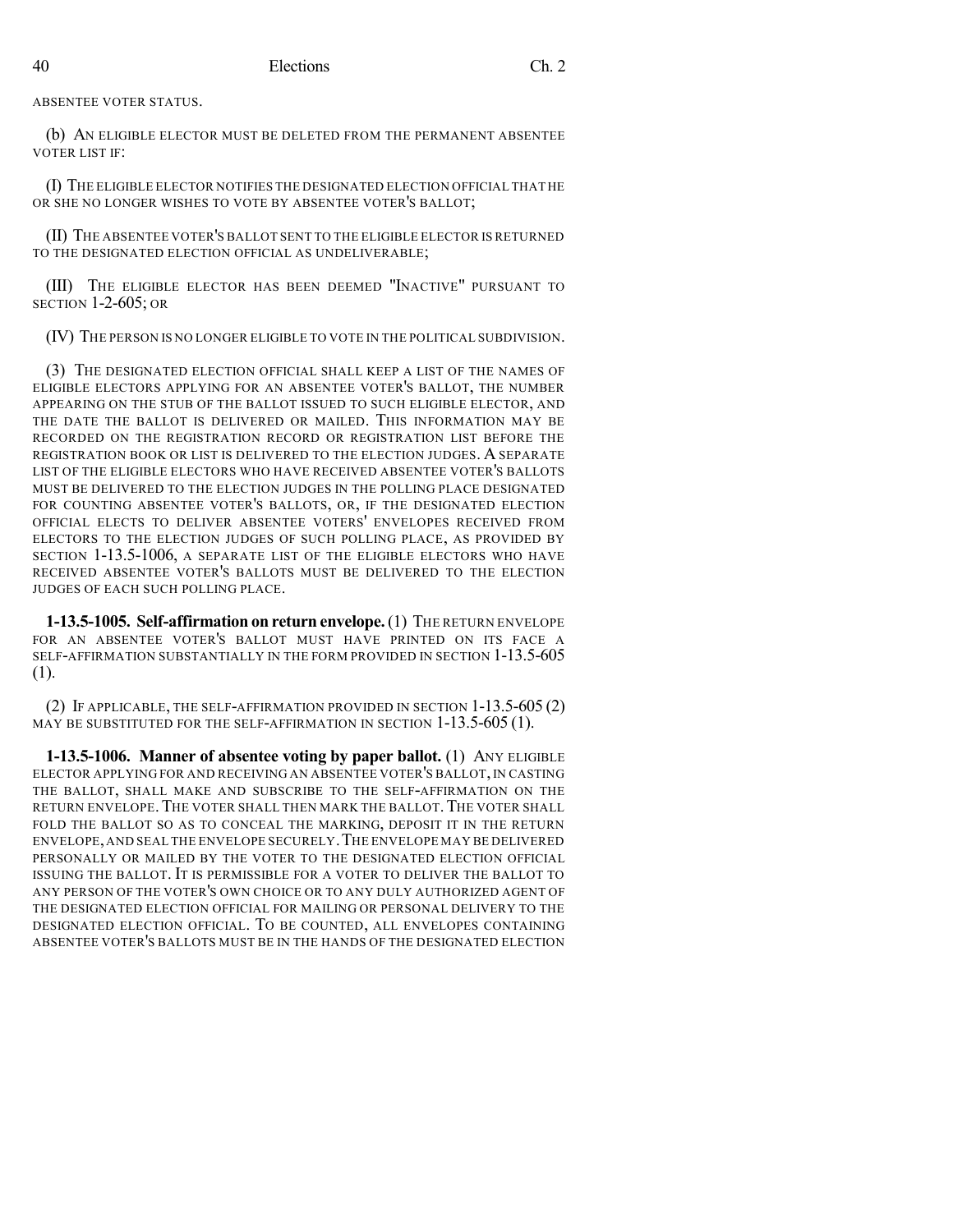OFFICIAL OR AN ELECTION JUDGE FOR THE LOCAL GOVERNMENT NOT LATER THAN 7 P.M. ON ELECTION DAY.

(2) UPON RECEIPT OF AN ABSENTEE VOTER'S BALLOT, THE DESIGNATED ELECTION OFFICIAL OR AN ELECTION JUDGE SHALL WRITE OR STAMP ON THE ENVELOPE CONTAINING THE BALLOT THE DATE AND HOUR THAT THE ENVELOPE WAS RECEIVED AND, IF THE BALLOT WAS DELIVERED IN PERSON, THE NAME AND ADDRESS OF THE PERSON DELIVERING THE SAME. THE DESIGNATED ELECTION OFFICIAL OR ELECTION JUDGE SHALL SAFELY KEEP AND PRESERVE ALL ABSENTEE VOTER'S BALLOTS UNOPENED UNTIL THE TIME PRESCRIBED FOR DELIVERY TO THE JUDGES AS PROVIDED IN SECTION 1-13.5-1008.

**1-13.5-1007. Absentee voters' voting machines - electronic voting systems.** (1) ANY LOCAL GOVERNMENT USING VOTING MACHINES IN A LOCAL GOVERNMENT ELECTION MAY PROVIDE ONE OR MORE MACHINES IN THE DESIGNATED ELECTION OFFICIAL'S OFFICE FOR THE USE OF QUALIFIED APPLICANTS FOR ABSENTEE VOTERS' BALLOTS. IF SUCH MACHINES ARE PROVIDED, THEY MUST BE AVAILABLE FROM TWELVE DAYS PRIOR TO THE ELECTION UNTIL THE CLOSE OF BUSINESS ON THE FRIDAY IMMEDIATELY PRECEDING THE ELECTION. VOTES ON THE MACHINES MUST BE CAST AND COUNTED IN THE SAME MANNER AS VOTES WOULD BE CAST AND COUNTED ON A VOTING MACHINE IN A POLLING PLACE ON ELECTION DAY. THE DESIGNATED ELECTION OFFICIAL SHALL SUPERVISE THE CASTING AND COUNTING OF ABSENTEE VOTERS' BALLOTS ON THE MACHINES. THE MACHINES SHALL REMAIN LOCKED AND THE TABULATION OF THE VOTES CAST MUST REMAIN UNKNOWN UNTIL ELECTION DAY.

(2) ANY LOCAL GOVERNMENT USING AN ELECTRONIC VOTING SYSTEM MAY PROVIDE SUCH SYSTEM FOR THE USE OF QUALIFIED APPLICANTS FOR ABSENTEE VOTERS' BALLOTS. SUCH SYSTEM MUST BE AVAILABLE FROM TWELVE DAYS PRIOR TO THE ELECTION UNTIL THE CLOSE OF BUSINESS ON THE FRIDAY IMMEDIATELY PRECEDING THE ELECTION. VOTES CAST USING SUCH SYSTEM MUST BE CAST IN THE SAME MANNER AS VOTES WOULD BE CAST IN A POLLING PLACE ON ELECTION DAY. THE DESIGNATED ELECTION OFFICIAL SHALL SUPERVISE THE CASTINGAND COUNTING OF ABSENTEE VOTERS' BALLOTS USING SUCH SYSTEM.

**1-13.5-1008. Delivery to judges.** NOT LATER THAN 8:30 A.M. ON THE DAY OF ANY LOCAL GOVERNMENT ELECTION, THE DESIGNATED ELECTION OFFICIAL SHALL DELIVER TO THE ELECTION JUDGES OF ONE OF THE POLLING PLACES OF THE LOCAL GOVERNMENT, WHICH POLLING PLACE SHALL BE SELECTED BY THE DESIGNATED ELECTION OFFICIAL, ALL THE ABSENTEE VOTERS' BALLOT ENVELOPES RECEIVED UP TO THAT TIME, IN SEALED PACKAGES. THE DESIGNATED ELECTION OFFICIAL SHALL TAKE A RECEIPT FOR THE PACKAGES,TOGETHER WITH THE LIST OF ABSENTEE VOTERS, OR, IN THE DESIGNATED ELECTION OFFICIAL'S DISCRETION, THE DESIGNATED ELECTION OFFICIAL MAY ELECT TO DELIVER THE ABSENTEE VOTERS' ENVELOPES RECEIVED FROM ELECTORS AND THE LIST OF ABSENTEE VOTERS TO THE ELECTION JUDGES OF THE POLLING PLACE. THE DESIGNATED ELECTION OFFICIAL SHALL CONTINUE TO DELIVER ANY ENVELOPES THAT ARE RECEIVED THEREAFTER DURING THAT DAY UP TO AND INCLUDING 7P.M.ON THE SEALED PACKAGES MUST BE PRINTED OR WRITTEN,"THIS PACKAGE CONTAINS ...(NUMBER)ABSENTEE VOTERS'BALLOTS." WITH THE ENVELOPES,THE DESIGNATED ELECTION OFFICIAL SHALL DELIVER TO ONE OF THE ELECTION JUDGES ALL THE BOOKS, RECORDS, AND SUPPLIES AS ARE NEEDED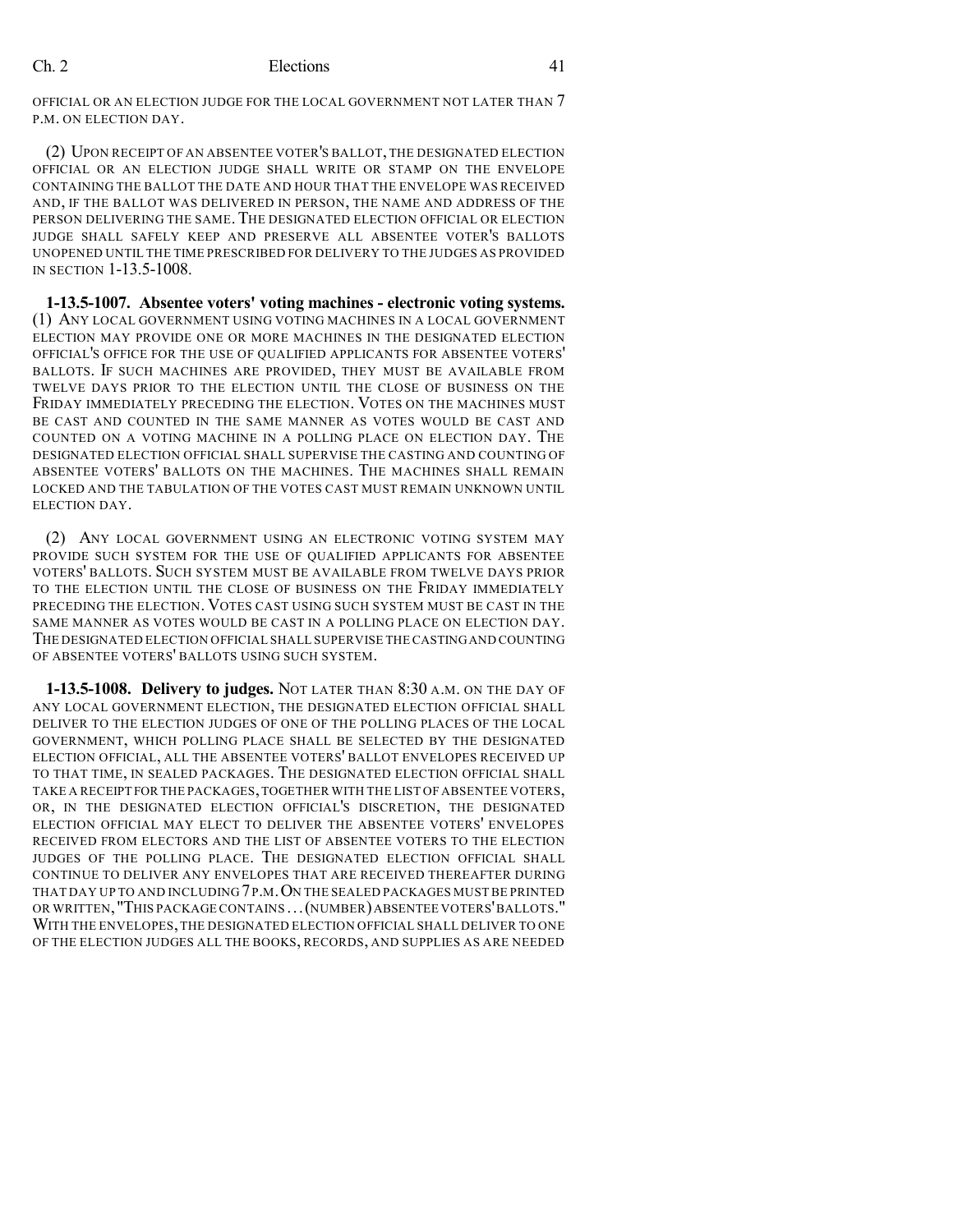FOR TABULATING, RECORDING, AND CERTIFYING SAID ABSENTEE VOTERS' BALLOTS.

**1-13.5-1009. Casting and counting absentee voters' ballots.** IF THE SELF-AFFIRMATION ON THE ENVELOPE CONTAINING AN ABSENTEE VOTER'S BALLOT IS PROPERLY SWORN TO, ONE OF THE ELECTION JUDGES SHALL TEAR OPEN THE VOTER'S IDENTIFICATION ENVELOPE IN THE PRESENCE OF A MAJORITY OF THE JUDGES WITHOUT DEFACING THE SELF-AFFIRMATION PRINTED THEREON OR MUTILATING THE ENCLOSED BALLOT. ONE OF THE ELECTION JUDGES SHALL VERIFY THE NAME OF THE ELIGIBLE ELECTOR AND BALLOT NUMBER ISSUED TO SUCH ELECTOR AND CAREFULLY REMOVE THE STUB FROM THE BALLOT. THE BALLOT MUST THEN BE CAST AND COUNTED IN THE SAME MANNER AS IF THE ABSENTEE VOTER HAD BEEN PRESENT IN PERSON; EXCEPT THAT ONE OF THE JUDGES SHALL DEPOSIT THE BALLOT IN THE BALLOT BOX WITHOUT UNFOLDING IT. THE ABSENTEE VOTE MUST BE COUNTED AND CERTIFIED SEPARATELY FROM THE VOTES OF THE POLLING PLACE WHERE IT IS COUNTED.

**1-13.5-1010. Challenge of absentee voters' ballots - rejection - record.** (1) THE VOTE OF ANY ABSENTEE VOTER MAY BE CHALLENGED IN THE SAME MANNER AS OTHER VOTES ARE CHALLENGED, AND THE ELECTION JUDGES MAY DETERMINE THE LEGALITY OF SUCH BALLOT. IF THE CHALLENGE IS SUSTAINED OR IF THE JUDGES DETERMINE THAT THE SELF-AFFIRMATION ACCOMPANYING THE ABSENTEE VOTER'S BALLOT IS INSUFFICIENT OR THAT THE VOTER IS NOT AN ELIGIBLE ELECTOR, THE ENVELOPE CONTAINING THE BALLOT OF THE VOTER SHALL NOT BE OPENED, AND THE JUDGES SHALL ENDORSE ON THE BACK OF THE ENVELOPE THE REASON FOR REJECTION. WHEN IT IS MADE TO APPEAR TO THE ELECTION JUDGES BY SUFFICIENT PROOF THAT ANY ABSENTEE VOTER WHO HAS MARKED AND FORWARDED A BALLOT HAS DIED, THE ENVELOPE CONTAINING THE BALLOT OF THE DECEASED VOTER SHALL NOT BE OPENED, AND THE JUDGES SHALL MAKE PROPER NOTATION ON THE BACK OF SUCH ENVELOPE. IF AN ABSENTEE VOTER'S ENVELOPE CONTAINS MORE THAN ONE MARKED BALLOT, NONE OF THE BALLOTS IN THAT ENVELOPE MAY BE COUNTED, AND THE JUDGES SHALL NOTE ON THE ENVELOPE THE REASON THAT THE BALLOTS WERE NOT COUNTED. IF AN ABSENTEE VOTER'S ENVELOPE DOES NOT CONTAIN ALL PAGES OF A BALLOT, ONLY THE MARKED AND RETURNED PAGES SHALL BE COUNTED. ELECTION JUDGES SHALL CERTIFY IN THEIR RETURNS THE NUMBER OF ABSENTEE VOTER'S BALLOTS CAST AND COUNTED AND THE NUMBER OF SUCH BALLOTS REJECTED.

(2) ALL ABSENTEE VOTERS' ENVELOPES, BALLOT STUBS, AND ABSENTEE VOTERS' BALLOTS REJECTED BY THE ELECTION JUDGES IN ACCORDANCE WITH SUBSECTION (1) OF THIS SECTION MUST BE RETURNED TO THE DESIGNATED ELECTION OFFICIAL. ALL ABSENTEE VOTERS' BALLOTS RECEIVED BY THE DESIGNATED ELECTION OFFICIAL AFTER 7 P.M. ON THE DAY OF THE ELECTION, TOGETHER WITH THOSE REJECTED AND RETURNED BY THE ELECTION JUDGES AS PROVIDED IN THIS SECTION, MUST REMAIN IN THE SEALED IDENTIFICATION ENVELOPES.

(3) IF AN ABSENTEE VOTER'S BALLOT IS NOT RETURNED OR IF IT IS REJECTED AND NOT COUNTED, THE FACT SHALL BE NOTED ON THE RECORD KEPT BY THE DESIGNATED ELECTION OFFICIAL. SUCH RECORD IS OPEN TO PUBLIC INSPECTION UNDER PROPER REGULATIONS.

# **1-13.5-1011. Emergency absentee voting - definition.** (1) (a) IF AN ELIGIBLE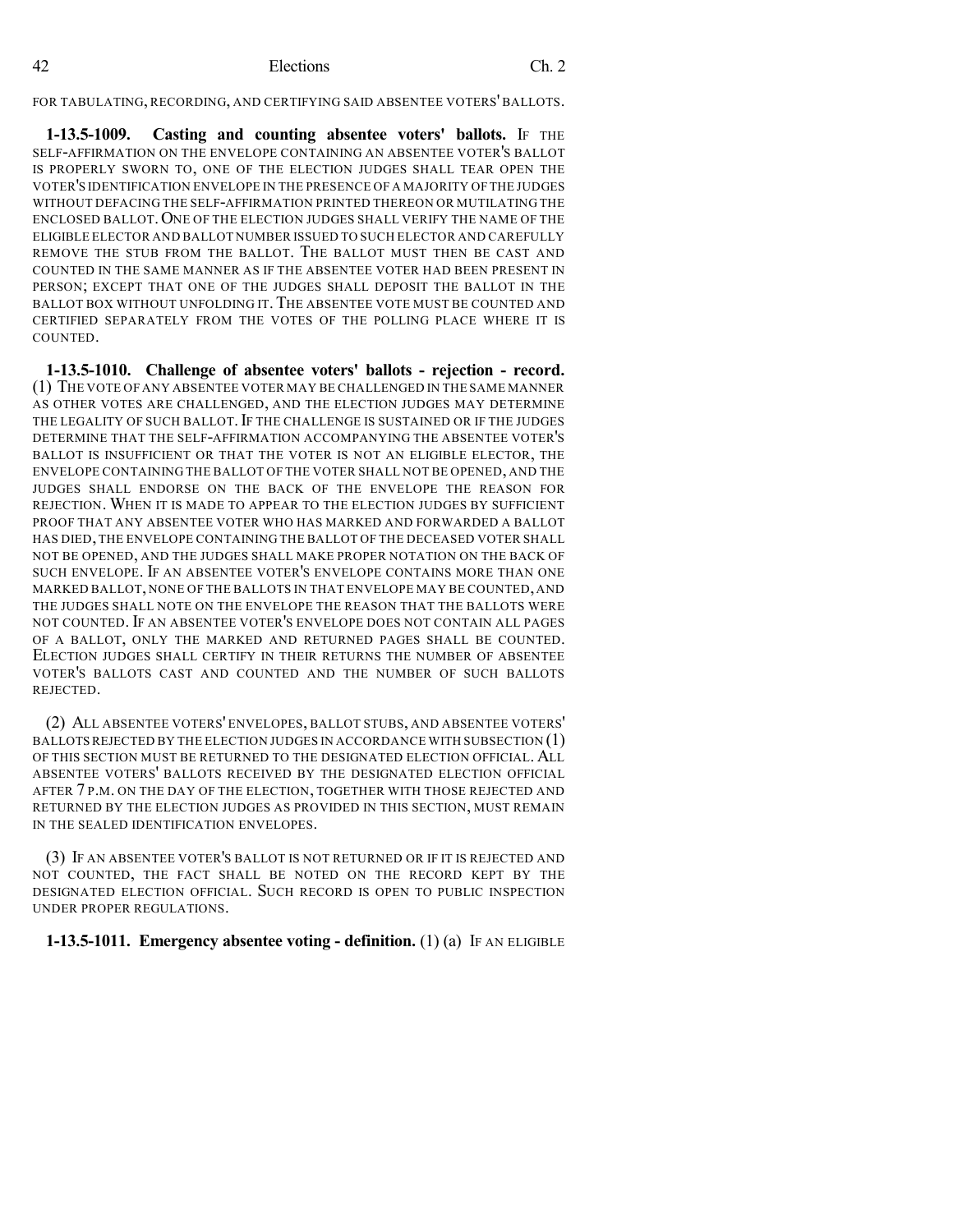ELECTOR IS CONFINED IN A HOSPITAL OR AT HIS OR HER PLACE OF RESIDENCE ON ELECTION DAY BECAUSE OF CONDITIONS ARISING AFTER THE CLOSING DAY FOR ABSENTEE VOTERS'BALLOT APPLICATIONS, HE OR SHE MAY REQUEST, BY A WRITTEN STATEMENT SIGNED BY HIM OR HER,THAT THE DESIGNATED ELECTION OFFICIAL SEND HIM OR HER AN EMERGENCY ABSENTEE VOTER'SBALLOT.THE DESIGNATED ELECTION OFFICIAL SHALL DELIVER THE EMERGENCY ABSENTEE VOTER'S BALLOT, WITH THE WORD "EMERGENCY" STAMPED OR WRITTEN ON THE STUBS OF THE BALLOT, AT HIS OR HER OFFICE, DURING THE REGULAR HOURS OF BUSINESS, TO ANY AUTHORIZED REPRESENTATIVE OF THE ELECTOR POSSESSING A WRITTEN STATEMENT FROM THE VOTER'S PHYSICIAN, ADVANCED PRACTICE NURSE, OR PRACTITIONER THAT THE VOTER WILL BE CONFINED IN A HOSPITAL OR HIS OR HER PLACE OF RESIDENCE ON ELECTION DAY.THE AUTHORIZED REPRESENTATIVE SHALL ACKNOWLEDGE RECEIPT OF THE EMERGENCY ABSENTEE VOTER'S BALLOT WITH HIS OR HER SIGNATURE, NAME, AND ADDRESS.

(b) FOR PURPOSES OF THIS SUBSECTION (1), "AUTHORIZED REPRESENTATIVE" MEANS A PERSON POSSESSING A WRITTEN STATEMENT FROM THE ELECTOR CONTAINING THE ELECTOR'S SIGNATURE, NAME, AND ADDRESS AND REQUESTING THAT THE ELECTOR'S EMERGENCY ABSENTEE VOTER'S BALLOT BE GIVEN TO THE AUTHORIZED PERSON AS IDENTIFIED BY NAME AND ADDRESS.

(2) A REQUEST FOR AN EMERGENCY ABSENTEE VOTER'S BALLOT UNDER THIS SECTION SHALL BE MADE, AND THE BALLOT SHALL BE RETURNED, TO THE DESIGNATED ELECTION OFFICIAL'S OFFICE NO LATER THAN 7 P.M. ON ELECTION DAY.

### PART 11 INDEPENDENT MAIL BALLOT ELECTIONS

**1-13.5-1101. Independentmailballot elections.**ANY LOCAL GOVERNMENT MAY CONDUCT AN INDEPENDENT MAIL BALLOT ELECTION UTILIZING THE PROCEDURES IN THIS PART 11.

**1-13.5-1102. Definitions.** AS USED IN THIS PART 11, UNLESS THE CONTEXT OTHERWISE REQUIRES:

(1) "INDEPENDENT MAIL BALLOT ELECTION" MEANS A MAIL BALLOT ELECTION THAT THE GOVERNING BODY OF A POLITICAL SUBDIVISION, OTHER THAN A SCHOOL DISTRICT, DETERMINES SHALL NOT BE COORDINATED BY THE COUNTY CLERK AND RECORDER.

(2) "MAIL BALLOT PACKET" MEANS THE PACKET OF INFORMATION PROVIDED BY THE DESIGNATED ELECTION OFFICIAL TO ELIGIBLE ELECTORS IN THE INDEPENDENT MAIL BALLOT ELECTION. THE PACKET INCLUDES THE BALLOT, INSTRUCTIONS FOR COMPLETING THE BALLOT, A SECRECY ENVELOPE, AND A RETURN ENVELOPE.

(3) "PUBLICATION" MEANS ONE-TIME PRINTING IN A NEWSPAPER OF GENERAL CIRCULATION IN THE LOCAL GOVERNMENT OR PROPOSED SPECIAL DISTRICT IF THERE IS SUCH A NEWSPAPER, OR, IF NOT, IN A NEWSPAPER IN THE COUNTY IN WHICH THE LOCAL GOVERNMENT OR PROPOSED SPECIAL DISTRICT IS OR WILL BE LOCATED. FOR A LOCAL GOVERNMENT WITH TERRITORY IN MORE THAN ONE COUNTY, IF THERE IS NO NEWSPAPER OF GENERAL CIRCULATION IN THE LOCAL GOVERNMENT,"PUBLICATION"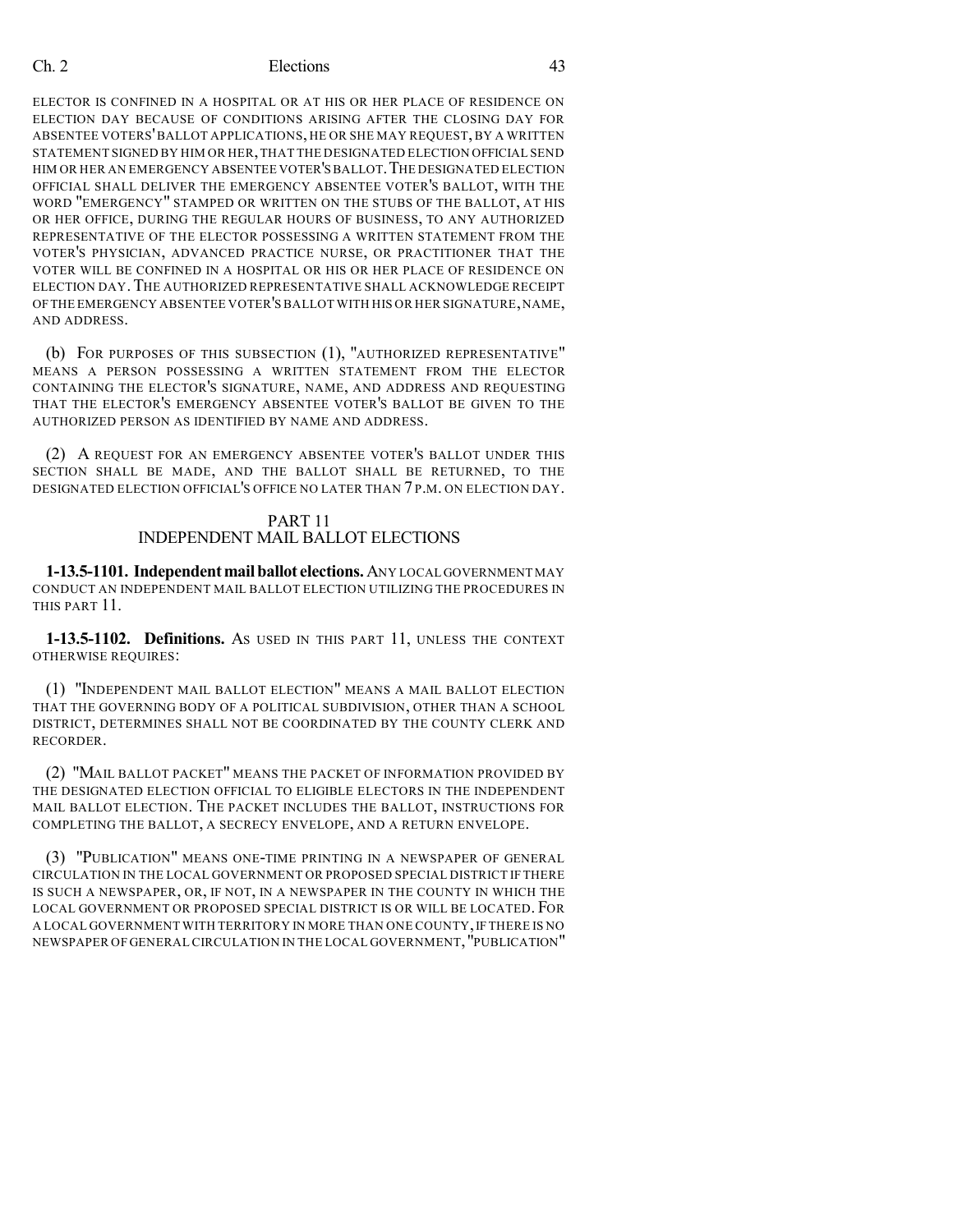MEANS THE ONE-TIME PRINTING IN A NEWSPAPER OF GENERAL CIRCULATION IN EACH COUNTY IN WHICH THE LOCAL GOVERNMENT IS LOCATED AND IN WHICH FIFTY OR MORE ELIGIBLE ELECTORS OF THE LOCAL GOVERNMENT RESIDES.

(4) "RETURN ENVELOPE"MEANS AN ENVELOPE THAT IS PRINTED WITH SPACES FOR THE NAME AND ADDRESS OF,AND A SELF-AFFIRMATION SUBSTANTIALLY IN THE FORM DESCRIBED IN SECTION 1-13.5-605 (1) TO BE SIGNED BY, AN ELIGIBLE ELECTOR VOTING IN AN INDEPENDENT MAIL BALLOT ELECTION, INTO WHICH ENVELOPE MUST FIT A SECRECY ENVELOPE. A RETURN ENVELOPE MUST BE DESIGNED TO ALLOW ELECTION OFFICIALS, UPON EXAMINING THE SIGNATURE, NAME, AND ADDRESS ON THE OUTSIDE OF THE ENVELOPE, TO DETERMINE WHETHER THE ENCLOSED BALLOT IS BEING SUBMITTED BY AN ELIGIBLE ELECTOR WHO HAS NOT PREVIOUSLY VOTED IN THAT PARTICULAR ELECTION.

(5) "SECRECY ENVELOPE" MEANS THE ENVELOPE OR SLEEVE USED FOR AN INDEPENDENT MAIL BALLOT ELECTION THAT CONTAINS THE ELIGIBLE ELECTOR'S BALLOT FOR THE ELECTION AND THAT IS DESIGNED TO CONCEAL AND MAINTAIN THE CONFIDENTIALITY OF THE ELECTOR'S VOTE UNTIL THE COUNTING OFVOTES FOR THAT PARTICULAR ELECTION.

**1-13.5-1103. Independent mail ballot elections- optional - cooperation with county clerk and recorder permitted - exception.** (1) IF THE GOVERNING BODY OF ANY LOCAL GOVERNMENT DETERMINES THAT AN ELECTION SHALL BE BY INDEPENDENT MAIL BALLOT, THE DESIGNATED ELECTION OFFICIAL FOR THE LOCAL GOVERNMENT SHALL CONDUCT THE ELECTION BY MAIL BALLOT PURSUANT TO THIS PART 11.

(2) NOTHING IN THIS PART 11 REQUIRES THAT ANY ELECTION BE CONDUCTED BY MAIL BALLOT.

(3) NOTWITHSTANDINGTHE FACT THAT AN INDEPENDENT MAIL BALLOT ELECTION IS AN ELECTION THAT IS NOT COORDINATED BY A COUNTY CLERK AND RECORDER, THE DESIGNATED ELECTION OFFICIAL OF A LOCAL GOVERNMENT AND THE COUNTY CLERK AND RECORDER MAY, BY AGREEMENT, COOPERATE ON ANY ELECTION PROCEDURE OR NOTICE.

(4) NOTWITHSTANDING ANY PROVISION OF THIS ARTICLE TO THE CONTRARY, THE DESIGNATED ELECTION OFFICIAL OF A LOCAL GOVERNMENT SHALL MAIL A BALLOT TO EVERY ELIGIBLE ELECTOR OF THE LOCAL GOVERNMENT WHO IS A COVERED VOTER, AS THAT TERM IS DEFINED IN SECTION 1-8.3-102, FOR ANY ELECTION CONDUCTED UNDER THIS ARTICLE.

**1-13.5-1104. Preelection process - notification of independent mail ballot election - plan required - duties of designated election official.** (1) THE DESIGNATED ELECTION OFFICIALRESPONSIBLE FOR CONDUCTING AN ELECTION THAT IS TO BE BY INDEPENDENT MAIL BALLOT PURSUANT TO THIS PART 11 SHALL, NO LATER THAN FIFTY-FIVE DAYS PRIOR TO THE ELECTION, HAVE ON FILE AT THE PRINCIPAL OFFICE OF THE LOCAL GOVERNMENT OR DESIGNATED ELECTION OFFICIAL A PLAN FOR CONDUCTING THE INDEPENDENT MAIL BALLOT ELECTION. THE PLAN IS A PUBLIC RECORD.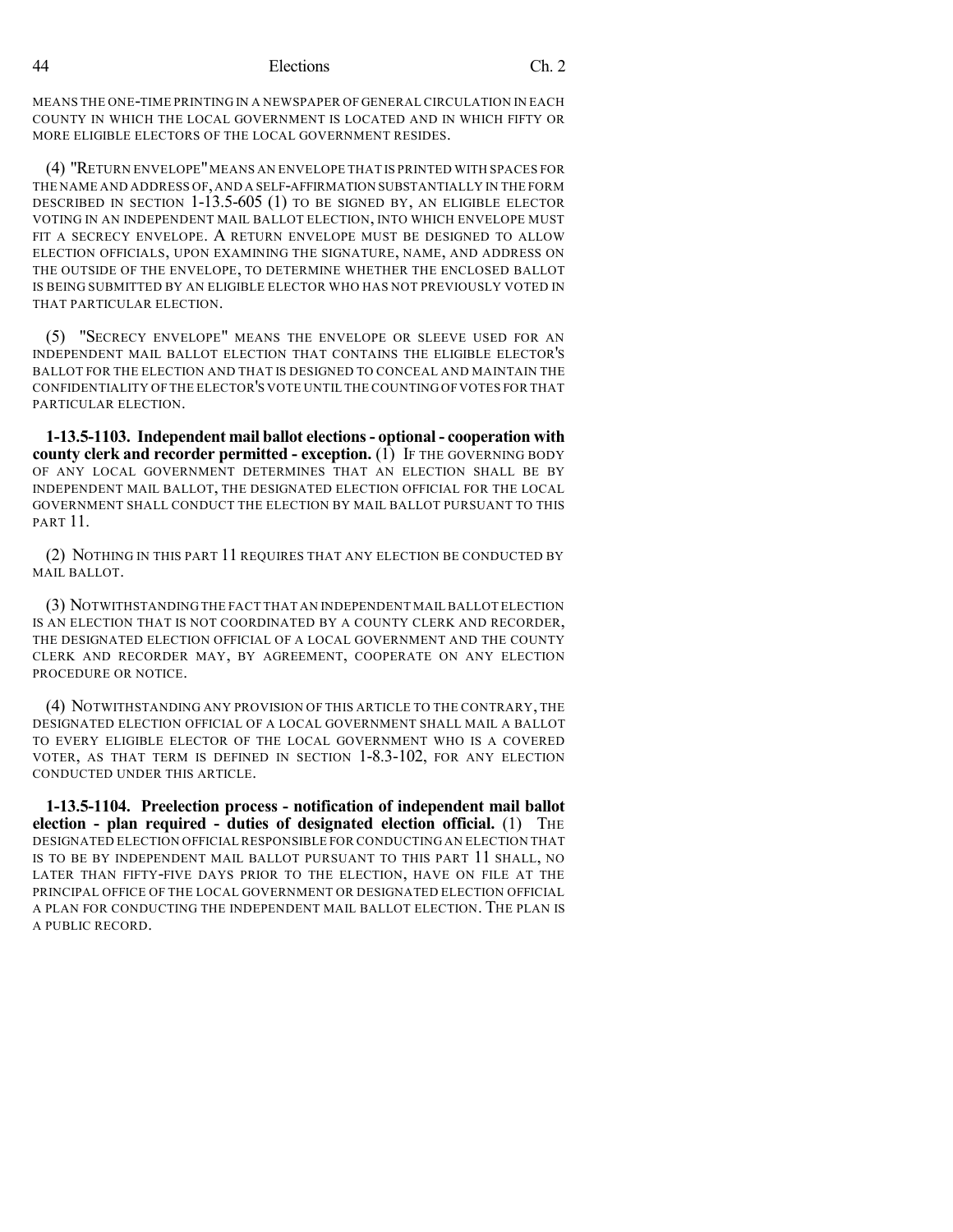(2) THE DESIGNATED ELECTION OFFICIAL SHALL SUPERVISE THE DISTRIBUTING, HANDLING, AND COUNTING OF BALLOTS AND THE SURVEY OF RETURNS, AND SHALL TAKE THE NECESSARY STEPS TO PROTECT THE CONFIDENTIALITY OF THE BALLOTS CAST AND THE INTEGRITY OF THE ELECTION.

(3) NO ELECTOR INFORMATION MAY BE DELIVERED TO AN ELECTOR IN THE FORM OF A SAMPLE BALLOT.

**1-13.5-1105. Procedures for conducting independent mail ballot election.** (1) OFFICIAL BALLOTS MUST BE PREPARED AND ALL OTHER PREELECTION PROCEDURES FOLLOWED AS OTHERWISE PROVIDED BY LAW; EXCEPT THAT MAIL BALLOT PACKETS MUST BE PREPARED IN ACCORDANCE WITH THIS PART 11.

(2) (a) EXCEPT FOR COORDINATED ELECTIONS CONDUCTED PURSUANT TO AN INTERGOVERNMENTAL AGREEMENT AS A MAIL BALLOT ELECTION WHERE THE COUNTY CLERK AND RECORDER IS THE COORDINATED ELECTION OFFICIAL UNDER THE "UNIFORM ELECTION CODE OF 1992", ARTICLES 1 TO 13 OF THIS TITLE, NO LATER THAN THIRTY DAYS PRIOR TO ELECTION DAY, THE COUNTY CLERK AND RECORDER IN WHICH THE LOCAL GOVERNMENT IS LOCATED SHALL SUBMIT TO THE DESIGNATED ELECTION OFFICIAL CONDUCTING THE INDEPENDENT MAIL BALLOT ELECTION A COMPLETE PRELIMINARY LIST OF REGISTERED ELECTORS. FOR SPECIAL DISTRICT INDEPENDENT MAIL BALLOT ELECTIONS, THE COUNTY CLERK AND RECORDER AND COUNTY ASSESSOR OF EACH COUNTY IN WHICH A SPECIAL DISTRICT IS LOCATED SHALL CERTIFY AND SUBMIT TO THE DESIGNATED ELECTION OFFICIAL A PROPERTY OWNERS LIST AND A LIST OF REGISTERED ELECTORS RESIDING WITHIN THE AFFECTED DISTRICT.

(b) NOT LATER THAN TWENTY DAYS PRIOR TO ELECTION DAY,THE COUNTY CLERK AND RECORDER AND, IF APPROPRIATE, COUNTY ASSESSOR, REQUIRED TO SUBMIT A PRELIMINARY LIST IN ACCORDANCE WITH PARAGRAPH (a) OF THIS SUBSECTION (2) SHALL SUBMIT TO THE DESIGNATED ELECTION OFFICIAL A SUPPLEMENTAL LIST OF THE NAMES OFELIGIBLE ELECTORS OR PROPERTY OWNERS WHO REGISTERED TO VOTE ON OR BEFORE TWENTY-TWO DAYS PRIOR TO THE ELECTION AND WHOSE NAMES WERE NOT INCLUDED ON THE PRELIMINARY LIST.

(c) ALL REGISTERED ELECTORS' NAMES AND PROPERTY OWNERS LISTS PROVIDED TO A DESIGNATED ELECTION OFFICIAL UNDER THIS SECTION SHALL INCLUDE THE LAST MAILING ADDRESS OF EACH ELECTOR.

(d) (I) NO LATER THAN TWENTY DAYS BEFORE AN ELECTION, THE DESIGNATED ELECTION OFFICIAL, OR THE COORDINATED ELECTION OFFICIAL IF SO PROVIDED BY AN INTERGOVERNMENTAL AGREEMENT, SHALL PROVIDE NOTICE BY PUBLICATION OF AN INDEPENDENT MAIL BALLOT ELECTION CONDUCTED PURSUANT TO THIS ARTICLE, WHICH NOTICE SHALL STATE, AS APPLICABLE FOR THE PARTICULAR ELECTION FOR WHICH THE NOTICE IS PROVIDED, THE INFORMATION SET FORTH IN SECTION 1-13.5-502.

(II) THE NOTICE REQUIRED TO BE GIVEN BY THIS PARAGRAPH (d)IS IN LIEU OF THE NOTICE REQUIREMENTS SET FORTH IN SECTION 1-13.5-502.

(3) SUBSEQUENT TO THE PREPARATION OF BALLOTS, BUT PRIOR TO THE MAILING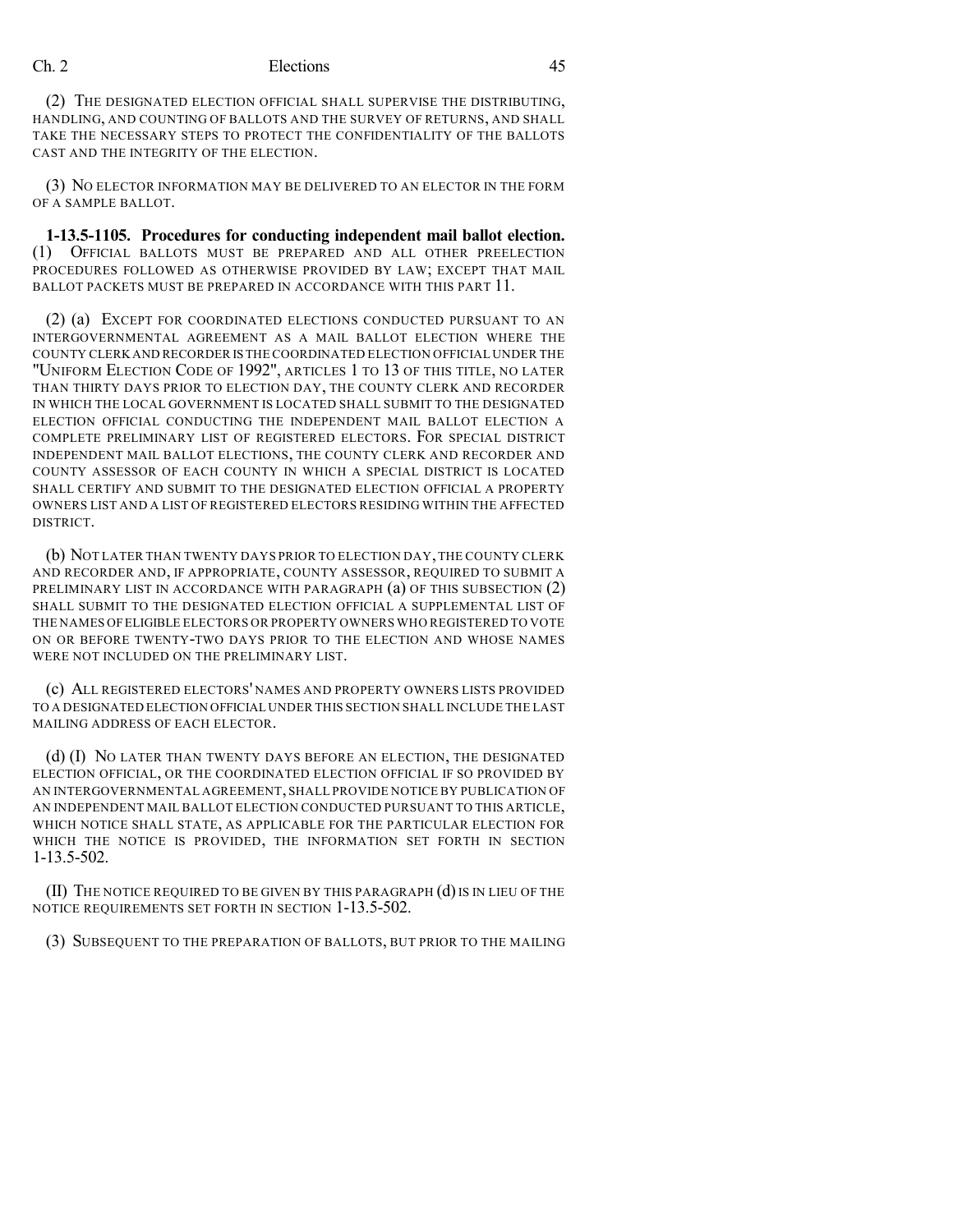REQUIRED UNDER SUBSECTION (4) OF THIS SECTION, A DESIGNATED ELECTION OFFICIAL SHALL PROVIDE A MAIL BALLOT TO AN ELIGIBLE ELECTOR REQUESTING THE BALLOT AT THE OFFICE DESIGNATED IN THE MAIL BALLOT PLAN FILED WITH THE SECRETARY OF STATE.

(4) (a) NOT SOONER THAN TWENTY-TWO DAYS BEFORE AN ELECTION, AND NO LATER THAN FIFTEEN DAYS BEFORE AN ELECTION, THE DESIGNATED ELECTION OFFICIAL SHALL MAIL TO EACH ACTIVE REGISTERED ELECTOR, AT THE LAST MAILING ADDRESS APPEARING IN THE REGISTRATION RECORDS AND IN ACCORDANCE WITH UNITED STATES POSTAL SERVICE REGULATIONS, A MAIL BALLOT PACKET MARKED "DO NOT FORWARD. ADDRESS CORRECTION REQUESTED.", OR ANY OTHER SIMILAR STATEMENT THAT IS IN ACCORDANCE WITH UNITED STATES POSTAL SERVICE REGULATIONS.

(b) THE BALLOT OR BALLOT LABEL MUST CONTAIN THE FOLLOWING WARNING:

#### WARNING:

ANY PERSON WHO,BY USE OF FORCE OR OTHER MEANS,UNDULY INFLUENCES AN ELIGIBLE ELECTOR TO VOTE IN ANY PARTICULAR MANNER OR TO REFRAIN FROM VOTING, OR WHO FALSELY MAKES, ALTERS, FORGES, OR COUNTERFEITS ANY MAIL BALLOT BEFORE OR AFTER IT HAS BEEN CAST, OR WHO DESTROYS, DEFACES, MUTILATES, OR TAMPERS WITH A BALLOT IS SUBJECT, UPON CONVICTION, TO IMPRISONMENT, OR TO A FINE, OR BOTH.

(c) (I) THE RETURN ENVELOPE MUST HAVE PRINTED ON IT A SELF-AFFIRMATION SUBSTANTIALLY IN THE FORM PROVIDED IN SECTION 1-13.5-605 (1).

(II) THE SIGNING OF THE SELF-AFFIRMATION ON THE RETURN ENVELOPE CONSTITUTES AN AFFIRMATION BY THE ELIGIBLE ELECTOR TO WHOM THE BALLOT WAS PROVIDED, UNDER PENALTY OF PERJURY, THAT THE FACTS STATED IN THE SELF-AFFIRMATION ARE TRUE. IF THE ELIGIBLE ELECTOR IS UNABLE TO SIGN, THE ELIGIBLE ELECTOR MAY AFFIRM BY MAKING A MARK ON THE SELF-AFFIRMATION, WITH OR WITHOUT ASSISTANCE,THAT IS WITNESSED BY ANOTHER PERSON WHO SIGNS AS WITNESS WHERE INDICATED ON THE RETURN ENVELOPE.

(III) THE RETURN ENVELOPE IS REQUIRED TO HAVE A FLAP COVERING THE SIGNATURE.

(d) NOT SOONER THAN TWENTY-TWO DAYS PRIOR TO ELECTION DAY, AND UNTIL 7 P.M. ON ELECTION DAY, MAIL BALLOTS SHALL BE MADE AVAILABLE AT THE OFFICE DESIGNATED IN THE MAIL BALLOT PLAN FILED WITH THE SECRETARY OF STATE FOR ELIGIBLE ELECTORS WHO ARE NOT LISTED OR WHO ARE LISTED AS "INACTIVE"ON THE COUNTY VOTER REGISTRATION RECORDS OR, FOR SPECIAL DISTRICT INDEPENDENT MAIL BALLOT ELECTIONS, NOT LISTED ON THE PROPERTY OWNERS LIST OR THE REGISTRATION LIST BUT WHO ARE AUTHORIZED TO VOTE PURSUANT TO SECTION 1-13.5-202 OR OTHER APPLICABLE LAW.

(e) (I) AN ELIGIBLE ELECTOR MAY OBTAIN A REPLACEMENT BALLOT IF HIS OR HER ORIGINALBALLOT WAS DESTROYED,SPOILED,LOST,OR FOR ANY OTHER REASON NOT RECEIVED BY THE ELIGIBLE ELECTOR.AN ELIGIBLE ELECTOR MAY OBTAIN A BALLOT IF A MAIL BALLOT PACKET WAS NOT SENT TO THE ELECTOR BECAUSE THE ELIGIBILITY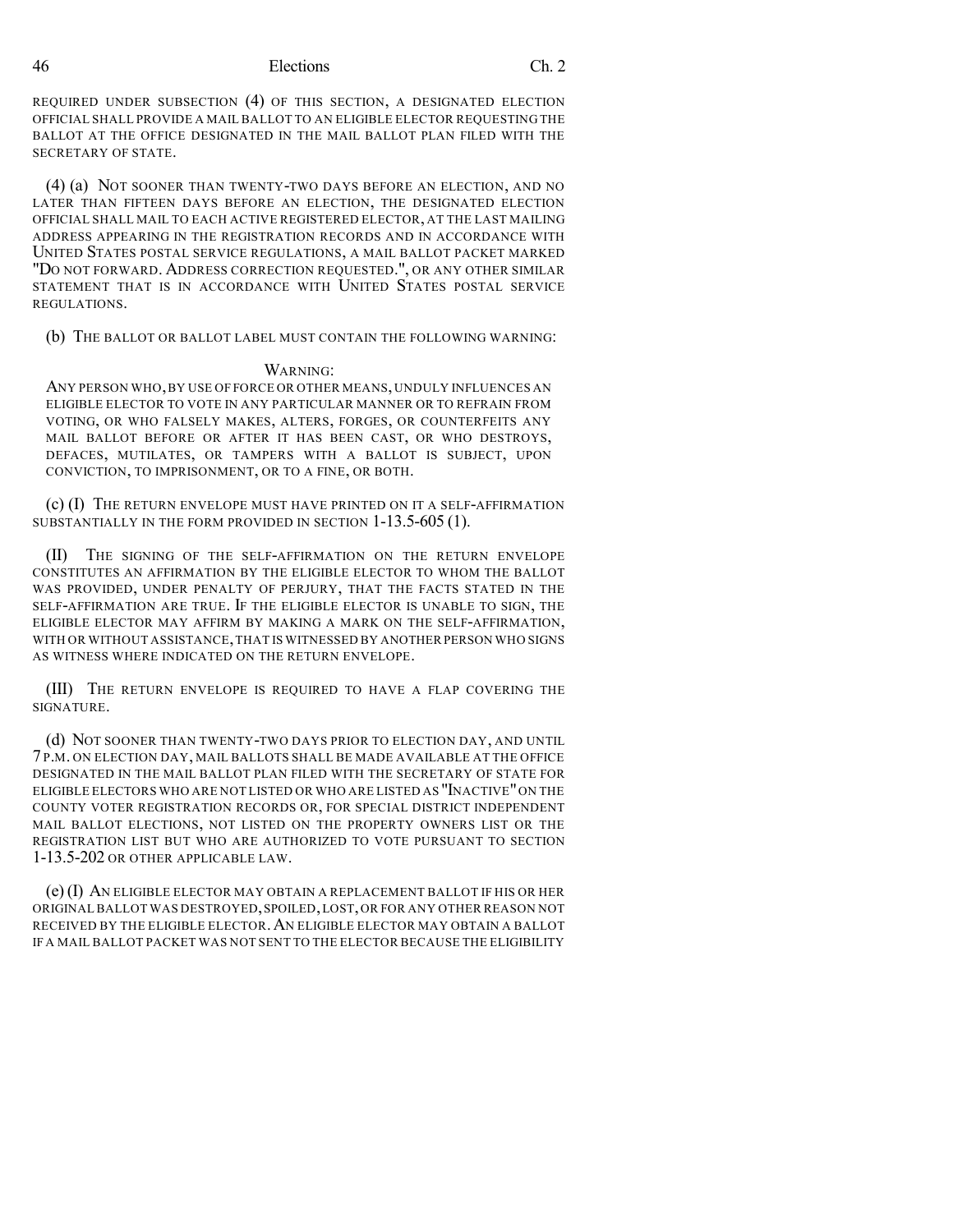OF THE ELECTOR COULD NOT BE DETERMINED AT THE TIME THE MAIL BALLOT PACKETS WERE MAILED. IN ORDER TO OBTAIN A BALLOT, THE ELIGIBLE ELECTOR MUST SIGN A SWORN STATEMENT SPECIFYING THE REASON FOR REQUESTING THE BALLOT, WHICH STATEMENT MUST BE PRESENTED TO THE DESIGNATED ELECTION OFFICIAL NO LATER THAN 7 P.M. ON ELECTION DAY. THE DESIGNATED ELECTION OFFICIAL SHALL KEEP A RECORD OF EACH BALLOT ISSUED IN ACCORDANCE WITH THIS PARAGRAPH (e) WITH A LIST OF EACH BALLOT OBTAINED PURSUANT TO PARAGRAPH (d) OF THIS SUBSECTION (4).

(II) ADESIGNATED ELECTION OFFICIAL OR ELECTION JUDGE SHALL NOT TRANSMIT A MAIL BALLOT PACKET UNDER THIS PARAGRAPH (e) UNLESS A SWORN STATEMENT REQUESTING THE BALLOT IS RECEIVED ON OR BEFORE ELECTION DAY.ABALLOT MAY BE TRANSMITTED DIRECTLY TO THE ELIGIBLE ELECTOR REQUESTING THE BALLOT AT THE OFFICE DESIGNATED IN THE MAIL BALLOT PLAN FILED WITH THE SECRETARY OF STATE OR MAY BE MAILED TO THE ELIGIBLE ELECTOR AT THE ADDRESS PROVIDED IN THE SWORN STATEMENT. SUCH BALLOTS MAY BE CAST NO LATER THAN 7 P.M. ON ELECTION DAY.

(5) (a) UPON RECEIPT OF A BALLOT, THE ELIGIBLE ELECTOR SHALL MARK THE BALLOT, SIGN AND COMPLETE THE SELF-AFFIRMATION ON THE RETURN ENVELOPE, AND COMPLY WITH THE INSTRUCTIONS PROVIDED WITH THE BALLOT.

(b) THE ELIGIBLE ELECTOR MAY RETURN THE MARKED BALLOT TO THE DESIGNATED ELECTION OFFICIAL BY UNITED STATES MAIL OR BY DEPOSITING THE BALLOT AT THE OFFICE OF THE OFFICIAL OR ANY PLACE IDENTIFIED IN THE MAIL BALLOT PLAN BY THE DESIGNATED ELECTION OFFICIAL. THE BALLOT MUST BE RETURNED IN THE RETURN ENVELOPE. IF AN ELIGIBLE ELECTOR RETURNS THE BALLOT BY MAIL, THE ELECTOR MUST PROVIDE POSTAGE. THE BALLOT SHALL BE RECEIVED AT THE OFFICE IDENTIFIED IN THE MAIL BALLOT PLAN FILED WITH THE SECRETARY OF STATE OR AN IDENTIFIED DEPOSITORY, WHICH SHALL REMAIN OPEN UNTIL 7 P.M. ON ELECTION DAY. THE DEPOSITORY SHALL BE IDENTIFIED BY THE DESIGNATED ELECTION OFFICIAL AND LOCATED IN A SECURE PLACE UNDER THE SUPERVISION OF THE DESIGNATED ELECTION OFFICIAL, AN ELECTION JUDGE, OR ANOTHER PERSON NAMED BY THE DESIGNATED ELECTION OFFICIAL.

(6) ONCE THE BALLOT IS RETURNED, AN ELECTION JUDGE SHALL FIRST QUALIFY THE SUBMITTED BALLOT BY COMPARING THE INFORMATION ON THE RETURN ENVELOPE WITH THE REGISTRATION RECORDS AND PROPERTY OWNERS LIST, AS APPLICABLE,TO DETERMINE WHETHER THE BALLOT WAS SUBMITTED BY AN ELIGIBLE ELECTOR WHO HAS NOT PREVIOUSLY VOTED IN THE ELECTION. IF THE BALLOT QUALIFIES AND IS OTHERWISE VALID, THE ELECTION JUDGE SHALL INDICATE IN THE POLLBOOK THAT THE ELIGIBLE ELECTOR CAST A BALLOT AND DEPOSIT THE BALLOT IN AN OFFICIAL BALLOT BOX.

(7) ALL DEPOSITED BALLOTS SHALL BE COUNTED AS PROVIDED IN THIS PART 11. A MAIL BALLOT IS VALID AND SHALL BE COUNTED ONLY IF IT IS RETURNED IN THE RETURN ENVELOPE, THE SELF-AFFIRMATION ON THE RETURN ENVELOPE IS SIGNED AND COMPLETED BY THE ELIGIBLE ELECTOR TO WHOM THE BALLOT WAS ISSUED,AND THE INFORMATION ON THE RETURN ENVELOPE IS VERIFIED IN ACCORDANCE WITH SUBSECTION (6) OF THIS SECTION. MAIL BALLOTS SHALL BE COUNTED IN THE SAME MANNER AS PROVIDED BY SECTION 1-13.5-609 FOR COUNTING PAPER BALLOTS OR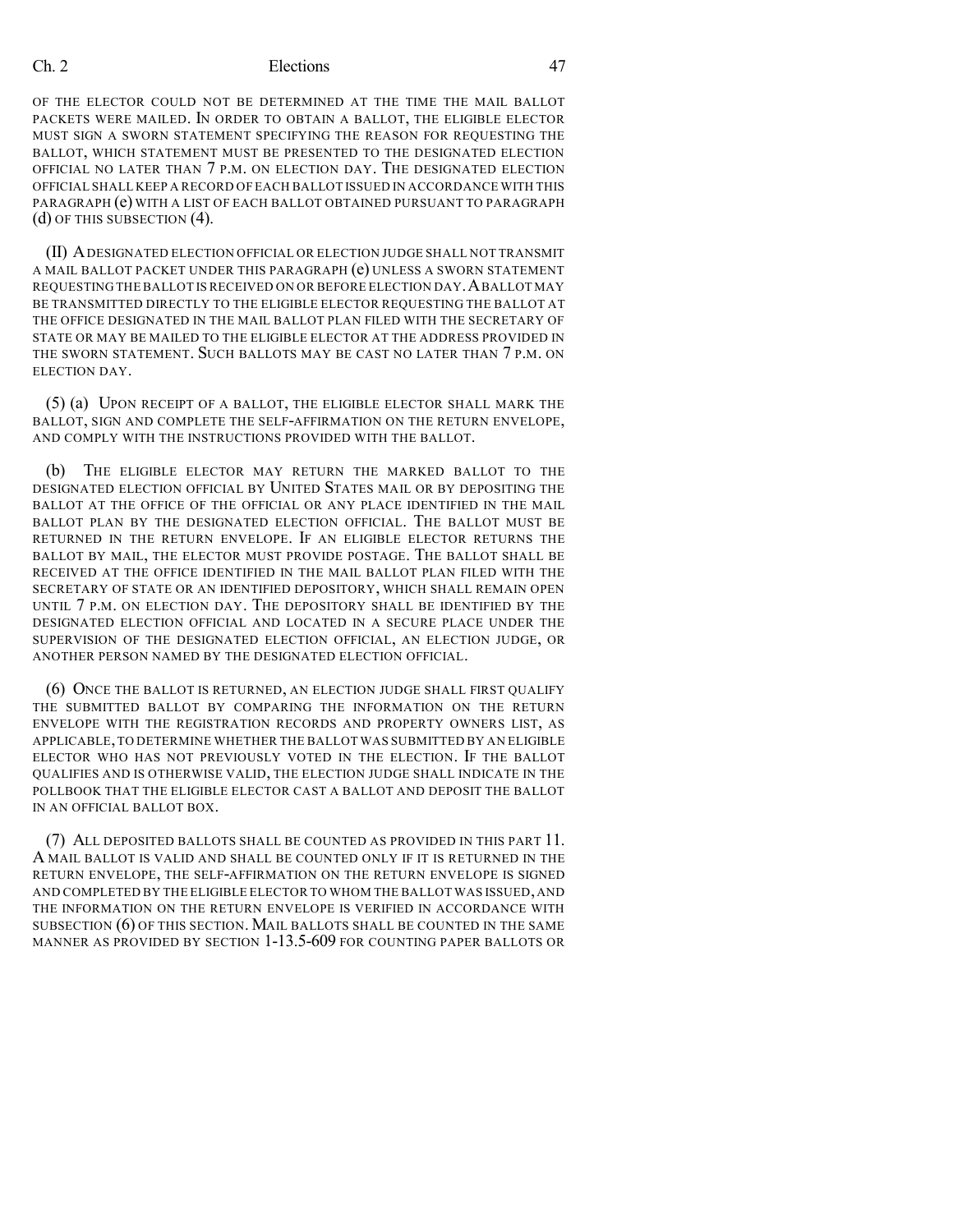SECTION 1-13.5-708 OR 1-13.5-811 FOR COUNTING ELECTRONIC BALLOTS. IF THE ELECTION JUDGE OR DESIGNATED ELECTION OFFICIAL DETERMINES THAT AN ELIGIBLE ELECTOR TO WHOM A REPLACEMENT BALLOT HAS BEEN ISSUED HAS VOTED MORE THAN ONCE, THE FIRST BALLOT RETURNED BY THE ELECTOR SHALL BE CONSIDERED THE ELECTOR'S OFFICIAL BALLOT. REJECTED BALLOTS SHALL BE HANDLED IN THE SAME MANNER AS PROVIDED IN SECTION 1-13.5-1010.

**1-13.5-1105.5. Voting by electors at group residential facilities.** FOR INDEPENDENT MAIL BALLOT ELECTIONS CONDUCTED UNDER THIS PART  $11$ , UPON THE REQUEST OF ANY ELIGIBLE ELECTOR OF THE LOCAL GOVERNMENT RESIDING IN A FACILITY DESCRIBED IN SECTION 1-7.5-113(1), THE DESIGNATED ELECTION OFFICIAL SHALL APPOINT A COMMITTEE FOR DELIVERY OF MAIL BALLOTS TO, AND RETURN OF VOTED MAIL BALLOTS FROM, THE FACILITY IN ACCORDANCE WITH SECTION 1-7.5-113.

**1-13.5-1106. Delivery of misdelivered ballots.** (1) IF AN ELECTOR DELIVERS A BALLOT, MAIL BALLOT, OR ABSENTEE VOTER'S BALLOT TO THE DESIGNATED ELECTION OFFICIAL POLLING PLACE, ELECTION JUDGE OF ANOTHER LOCAL GOVERNMENT, OR TO THE COUNTY CLERK AND RECORDER, THE RECIPIENT MAY ACCEPT THE BALLOT AND, IF ACCEPTED, MUST ARRANGE FOR ITS DELIVERY TO THE PROPER PERSON BY 7 P.M. ON ELECTION DAY. THE REASONABLE COST OF SUCH DELIVERY MUST BE PAID BY THE LOCAL GOVERNMENT CONDUCTING THE ELECTION IN WHICH THE VOTER INTENDED TO CAST THE BALLOT.

(2) IF THE ERROR IN DELIVERY OF A BALLOT IS DISCOVERED TOO LATE FOR DELIVERY BY 7P.M.ON ELECTION DAY,THE BALLOT MUST BE MAILED TO THE PROPER DESIGNATED ELECTION OFFICIAL AND MAINTAINED AS AN ELECTION RECORD, BUT NOT COUNTED.

**1-13.5-1107. Counting mail ballots.** THE ELECTION OFFICIALS AT THE MAIL BALLOT COUNTING PLACE SHALL RECEIVE AND PREPARE MAIL BALLOTS DELIVERED AND TURNED OVER TO THEM BY THE ELECTION JUDGES FOR COUNTING. COUNTING OF THE MAIL BALLOTS MAY BEGIN FIFTEEN DAYS PRIOR TO THE ELECTION AND CONTINUE UNTIL COUNTING IS COMPLETED. THE ELECTION OFFICIAL IN CHARGE OF THE MAIL BALLOT COUNTING PLACE SHALL TAKE ALL PRECAUTIONS NECESSARY TO ENSURE THE SECRECY OF THE COUNTING PROCEDURES, AND NO INFORMATION CONCERNING THE COUNT SHALL BE RELEASED BY THE ELECTION OFFICIALS OR WATCHERS UNTIL AFTER 7 P.M. ON ELECTION DAY.

**1-13.5-1108. Write-in candidates.** ANY WRITE-IN CANDIDATE IS ALLOWED IN INDEPENDENT MAIL BALLOT ELECTIONS IF THE CANDIDATE HAS FILED AN AFFIDAVIT OF INTENT WITH THE DESIGNATED ELECTION OFFICIAL AS REQUIRED BY LAW.

**1-13.5-1109. Challenges.** VOTES CAST PURSUANT TO THIS PART 11 MAY BE CHALLENGED PURSUANT TO AND IN ACCORDANCE WITH LAW, INCLUDING THE CHALLENGE AND REJECTION OF BALLOT PROVISIONS SET FORTH IN SECTION 1-13.5-1010.ANY INDEPENDENT MAIL BALLOT ELECTION CONDUCTED PURSUANT TO THIS PART 11 WILL NOT BE INVALIDATED ON THE GROUNDS THAT AN ELIGIBLE ELECTOR DID NOT RECEIVE A BALLOT SO LONG AS THE DESIGNATED ELECTION OFFICIAL FOR THE POLITICAL SUBDIVISION CONDUCTING THE ELECTION ACTED IN GOOD FAITH IN COMPLYING WITH THIS PART 11.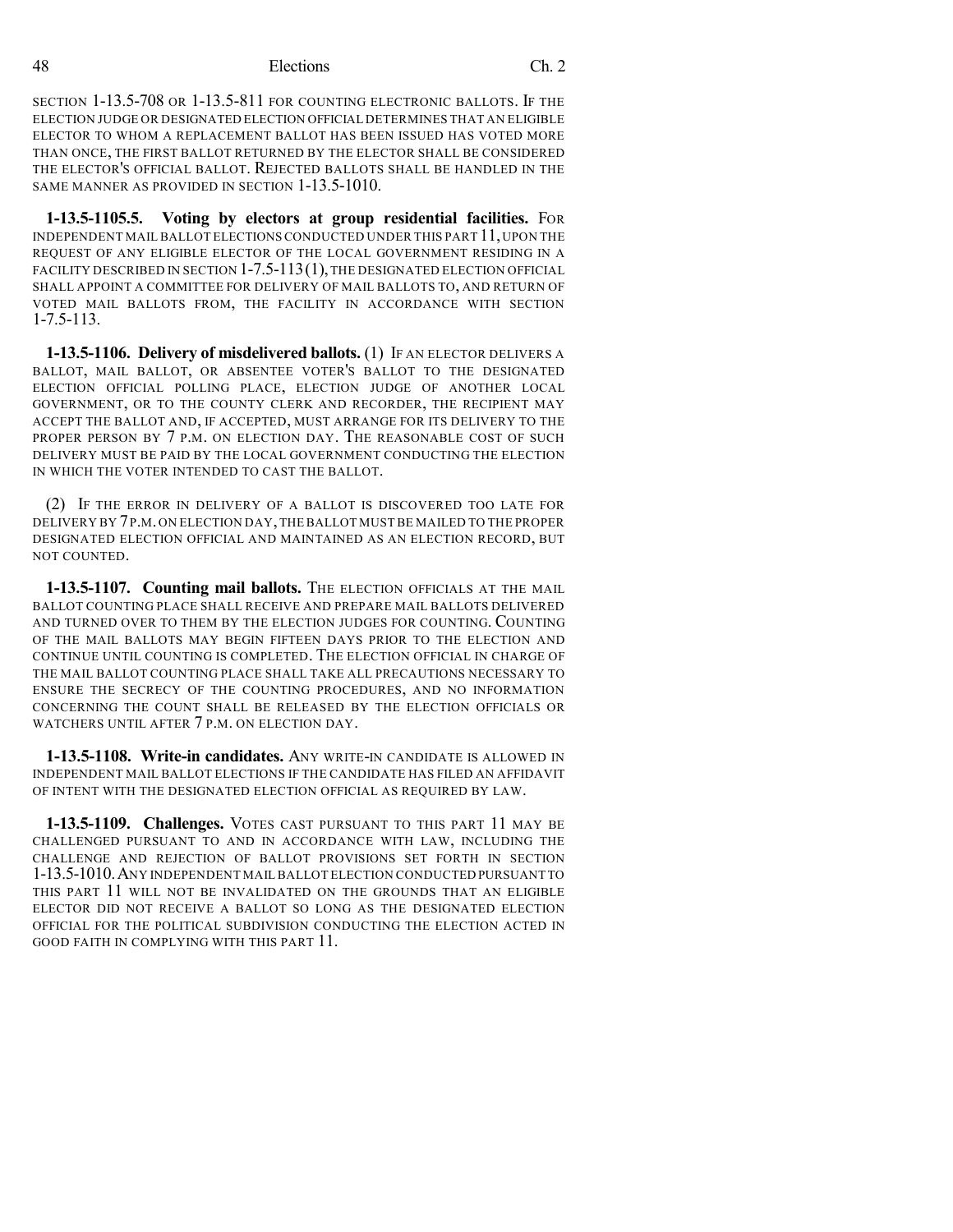## PART 12 CHALLENGE OF PERSONS VOTING

**1-13.5-1201. No voting unless eligible.** UNLESS OTHERWISE PERMITTED PURSUANT TO SECTION 1-13.5-605,NO PERSON IS PERMITTED TO VOTE AT ANY LOCAL GOVERNMENT ELECTION UNLESS HIS OR HER NAME IS FOUND ON THE REGISTRATION LIST OR PROPERTY OWNERS LIST, IF APPLICABLE, OR UNLESS THE PERSON'S REGISTRATION OR PROPERTY OWNERSHIP IS CONFIRMED ORALLY AS PROVIDED BY SECTION 1-13.5-605 (3).

**1-13.5-1202. Right to vote may be challenged.** (1) WHEN ANY PERSON WHOSE NAME APPEARS ON THE REGISTRATION LIST OR PROPERTY OWNERS LIST APPLIES FOR A BALLOT, HIS OR HER RIGHT TO VOTE AT THAT ELECTION MAY BE CHALLENGED. IF THE PERSON APPLYING IS NOT ENTITLED TO VOTE, NO BALLOT SHALL BE DELIVERED TO HIM OR HER. ANY PERSON MAY ALSO BE CHALLENGED WHEN HE OR SHE OFFERS A BALLOT FOR DEPOSIT IN THE BALLOT BOX.

(2) IT IS THE DUTY OF ANY ELECTION JUDGE TO CHALLENGE ANY PERSON OFFERING TO VOTE WHO HE OR SHE BELIEVES IS NOT AN ELIGIBLE ELECTOR. IN ADDITION, CHALLENGES MAY BE MADE BY WATCHERS OR ANY ELIGIBLE ELECTOR OF THE LOCAL GOVERNMENT WHO IS PRESENT.

**1-13.5-1203. Challenge to be made by written oath.** EACH CHALLENGE MUST BE MADE BY WRITTEN OATH, SIGNED BY THE CHALLENGER UNDER PENALTY OF PERJURY, SETTING FORTH THE NAME OF THE PERSON CHALLENGED AND THE BASIS FOR THE CHALLENGE. THE ELECTION JUDGES SHALL DELIVER ALL CHALLENGES AND OATHS TO THE DESIGNATED ELECTION OFFICIAL AT THE TIME THE OTHER ELECTION PAPERS ARE RETURNED. THE DESIGNATED ELECTION OFFICIAL SHALL DELIVER ALL CHALLENGES AND OATHS TO THE DISTRICT ATTORNEY FOR INVESTIGATION AND APPROPRIATE ACTION AS SOON AS POSSIBLE.

**1-13.5-1204. Challenge questions asked.** (1) IF A PERSON OFFERING TO VOTE IS CHALLENGED AS UNQUALIFIED,ONE OF THE ELECTION JUDGES SHALL TENDER TO HIM OR HER THE FOLLOWING WRITTEN OATH OR AFFIRMATION: "YOU DO SOLEMNLY SWEAR OR AFFIRM THAT YOU WILL FULLY AND TRULY ANSWER ALL SUCH QUESTIONS AS ARE PUT TO YOU REGARDING YOUR PLACE OF RESIDENCE AND QUALIFICATIONS AS AN ELIGIBLE ELECTOR AT THIS ELECTION."

(2) IF THE PERSON IS CHALLENGED AS UNQUALIFIED ON THE GROUND THAT HE OR SHE IS NOT A CITIZEN AND WILL NOT EXHIBIT PAPERS PERTAINING TO NATURALIZATION,AN ELECTION JUDGE SHALL ASK THE FOLLOWING QUESTION:"ARE YOU A CITIZEN OF THE UNITED STATES?"

(3) IF THE PERSON IS CHALLENGED AS UNQUALIFIED ON THE GROUND THAT HE OR SHE IS NOT A RESIDENT OF THE LOCAL GOVERNMENT,AN ELECTION JUDGE SHALL ASK THE FOLLOWING QUESTIONS:

(a) "HAVE YOU RESIDED IN THE LOCAL GOVERNMENT IMMEDIATELY PRECEDING THIS ELECTION?"

(b) "HAVE YOU BEEN ABSENT FROM THE LOCAL GOVERNMENT IMMEDIATELY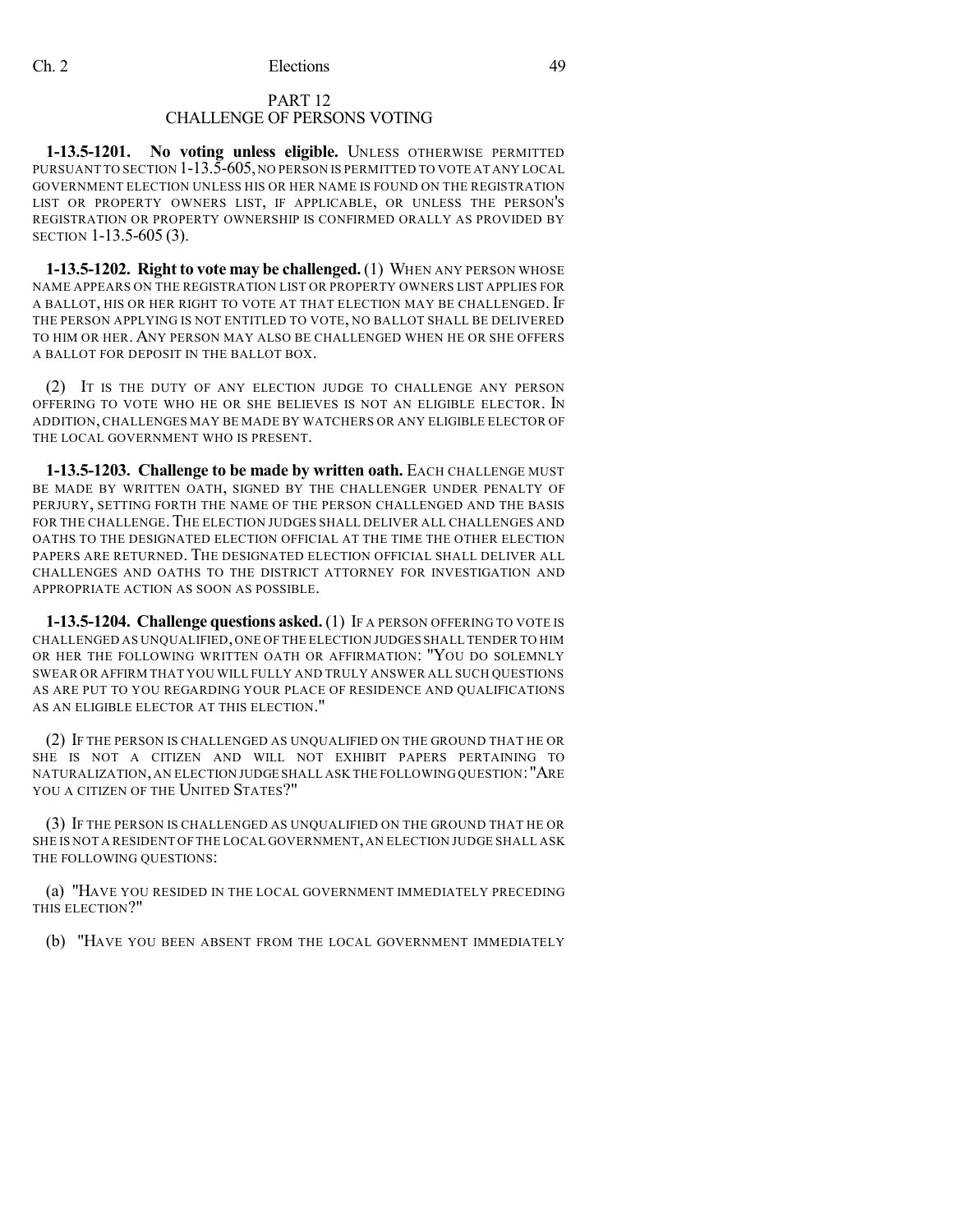PRECEDING THIS ELECTION, AND DURING THAT TIME HAVE YOU MAINTAINED A HOME OR DOMICILE ELSEWHERE?"

(c) "IF SO, WHEN YOU LEFT, WAS IT FOR A TEMPORARY PURPOSE WITH THE INTENT OF RETURNING, OR DID YOU INTEND TO REMAIN AWAY?"

(d) "DID YOU, WHILE ABSENT, LOOK UPON AND REGARD THIS STATE AS YOUR HOME?"

(e) "DID YOU, WHILE ABSENT, VOTE IN ANY OTHER STATE OR TERRITORY?"

(4) IF THE PERSON IS CHALLENGED AS INELIGIBLE BECAUSE THE PERSON IS NOT A PROPERTY OWNER OR THE SPOUSE OR CIVIL UNION PARTNER OF A PROPERTY OWNER, AN ELECTION JUDGE SHALL ASK THE FOLLOWING QUESTIONS:

(a) "ARE YOU A PROPERTY OWNER OR THE SPOUSE OR CIVIL UNION PARTNER OF A PROPERTY OWNER IN THIS POLITICAL SUBDIVISION AND THEREFORE ELIGIBLE TO VOTE?"

(b) "WHAT IS THE ADDRESS OR, FOR SPECIAL DISTRICT ELECTIONS WHERE AN ADDRESS IS NOT AVAILABLE, THE LOCATION OF THE PROPERTY THAT ENTITLES YOU TO VOTE IN THIS ELECTION?"

(5) IF THE PERSON IS CHALLENGED AS UNQUALIFIED ON THE GROUND THAT THE PERSON IS NOT EIGHTEEN YEARS OF AGE, AN ELECTION JUDGE SHALL ASK THE FOLLOWING QUESTION: "ARE YOU EIGHTEEN YEARS OF AGE OR OVER TO THE BEST OF YOUR KNOWLEDGE AND BELIEF?"

(6) AN ELECTION JUDGE SHALL PUT ALL OTHER QUESTIONS TO THE PERSON CHALLENGED AS MAY BE NECESSARY TO TEST THE PERSON'S QUALIFICATIONS AS AN ELIGIBLE ELECTOR AT THE ELECTION.

(7) IF THE PERSON CHALLENGED ANSWERS SATISFACTORILY ALL OF THE QUESTIONS PUT TO HIM OR HER, THE PERSON SHALL SIGN HIS OR HER NAME ON THE FORM OF THE CHALLENGE AFTER THE PRINTED QUESTIONS. THE ELECTION JUDGES SHALL INDICATE IN THE PROPER PLACE ON THE FORM OF CHALLENGE WHETHER THE CHALLENGE WAS WITHDRAWN AND WHETHER THE CHALLENGED VOTER REFUSED TO ANSWER THE QUESTIONS AND LEFT THE POLLING PLACE WITHOUT VOTING.

**1-13.5-1205. Oath of person challenged.** (1) IF THE CHALLENGE IS NOT WITHDRAWN AFTER THE PERSON OFFERING TO VOTE HAS ANSWERED THE QUESTIONS ASKED PURSUANT TO SECTION 1-13.5-1204, ONE OF THE ELECTION JUDGES SHALL TENDER THE FOLLOWING OATH:

YOU DO SOLEMNLY SWEAR OR AFFIRM THAT YOU ARE A CITIZEN OF THE UNITED STATES OF THE AGE OF EIGHTEEN YEARS OR OVER; THAT YOU HAVE BEEN A RESIDENT OF THIS LOCAL GOVERNMENT AND HAVE NOT RETAINED A HOME OR DOMICILE ELSEWHERE,OR THAT YOU OR YOUR SPOUSE OR CIVIL UNION PARTNER ARE OWNERS OF TAXABLE REAL OR PERSONAL PROPERTY WITHIN THE LOCAL GOVERNMENT;THAT YOU ARE A REGISTERED ELECTOR OF THIS STATE;AND THAT YOU HAVE NOT PREVIOUSLY VOTED AT THIS ELECTION.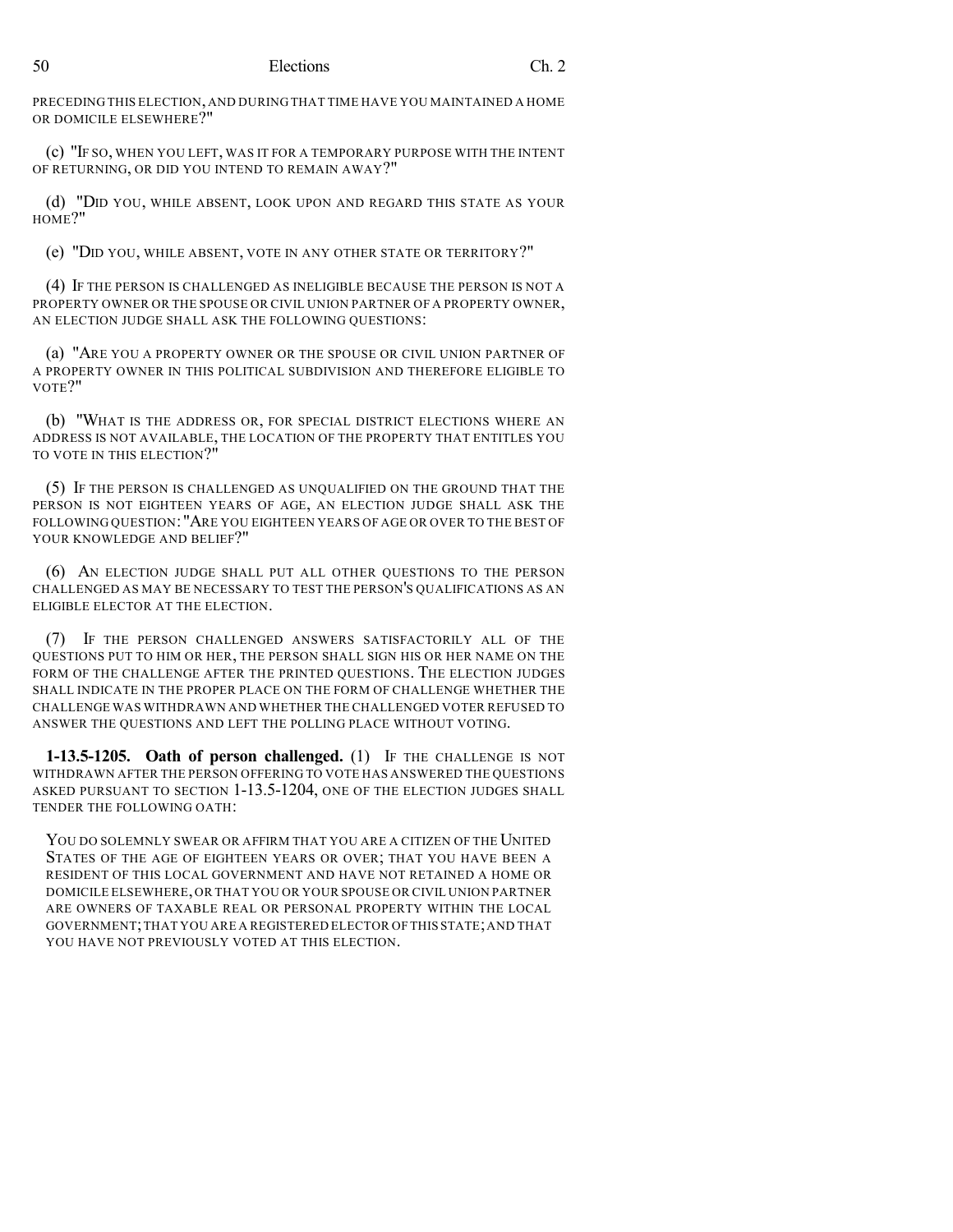(2) AFTER THE PERSON HAS TAKEN THE OATH OR AFFIRMATION, HIS OR HER BALLOT MUST BE RECEIVED AND THE WORD "SWORN" MUST BE WRITTEN ON THE POLLBOOK AFTER THE PERSON'S NAME.

**1-13.5-1206. Refusal to answer questions or take oath.** If THE CHALLENGED PERSON REFUSES TO ANSWER FULLY ANY QUESTION WHICH IS PUT TO HIM OR HER AS PROVIDED IN SECTION 1-13.5-1204OR REFUSES TO TAKE THE OATH OR AFFIRMATION TENDERED AS PROVIDED IN SECTION 1-13.5-1205, THE ELECTION JUDGES SHALL REJECT THE CHALLENGED PERSON'S VOTE.

## PART 13 SURVEY OF RETURNS

**1-13.5-1301. Survey of returns - canvass board.** (1) AT LEAST FIFTEEN DAYS BEFORE ANY ELECTION, THE DESIGNATED ELECTION OFFICIAL SHALL APPOINT AT LEAST ONE MEMBER OF THE GOVERNING BODY OF A LOCAL GOVERNMENT, AND AT LEAST ONE ELIGIBLE ELECTOR OF THE LOCAL GOVERNMENT WHO IS NOT A MEMBER OF THAT BODY, TO ASSIST THE DESIGNATED ELECTION OFFICIAL IN THE SURVEY OF RETURNS. THE PERSONS SO APPOINTED AND THE DESIGNATED ELECTION OFFICIAL CONSTITUTE THE CANVASS BOARD FOR THE ELECTION.

(2) TO THE FULLEST EXTENT POSSIBLE, NO MEMBER OF THE CANVASS BOARD NOR THE MEMBER'S SPOUSE OR CIVIL UNION PARTNER SHALL HAVE A DIRECT INTEREST IN THE ELECTION.

(3) IF, FOR ANY REASON, ANY PERSON APPOINTED AS A MEMBER OF THE CANVASS BOARD REFUSES, FAILS, OR IS UNABLE TO SERVE, THAT APPOINTED PERSON SHALL NOTIFY THE DESIGNATED ELECTION OFFICIAL,WHO SHALL APPOINT ANOTHER PERSON THAT POSSESSES THE SAME QUALIFICATIONS AS THE ORIGINAL APPOINTEE AS DIRECTED UNDER SUBSECTION (1) OF THIS SECTION, IF AVAILABLE, TO THE CANVASS BOARD.

(4) EACH CANVASS BOARD MEMBER WHO IS NOT A MEMBER OF THE GOVERNING BODY SHALL RECEIVE A MINIMUM FEE OF FIFTEEN DOLLARS FOR EACH DAY OF SERVICE. THE FEE SHALL BE SET BY THE DESIGNATED ELECTION OFFICIAL AND PAID BY THE LOCAL GOVERNMENT FOR WHICH THE SERVICE IS PERFORMED.

**1-13.5-1302. Imperfect returns.** IF THE CANVASS BOARD FINDS THAT THE RETURNS FROM ANY POLLING PLACE DO NOT STRICTLY CONFORM TO THE REQUIREMENTS OF LAW IN THE MAKING, CERTIFYING, AND RETURNING OF THE RETURNS, THE VOTES CAST IN THAT POLLING PLACE NEVERTHELESS MUST BE CANVASSED AND COUNTED IF SUCH RETURNS ARE SUFFICIENTLY EXPLICIT TO ENABLE THE PERSONS AUTHORIZED TO CANVASS VOTES AND RETURNS TO DETERMINE HOW MANY VOTES WERE CAST FOR EACH CANDIDATE, BALLOT ISSUE, OR BALLOT QUESTION.

**1-13.5-1303. Corrections.** IF, UPON PROCEEDING TO CANVASS THE VOTES, IT CLEARLY APPEARS TO THE CANVASS BOARD THAT IN ANY STATEMENT PRODUCED TO THEM CERTAIN MATTERS ARE OMITTED THAT SHOULD HAVE BEEN INSERTED OR THAT ANY MISTAKES WHICH ARE MERELY CLERICAL EXIST, THE CANVASS BOARD SHALL SEND THE STATEMENT TO THE ELECTION JUDGES FROM WHOM THEY WERE RECEIVED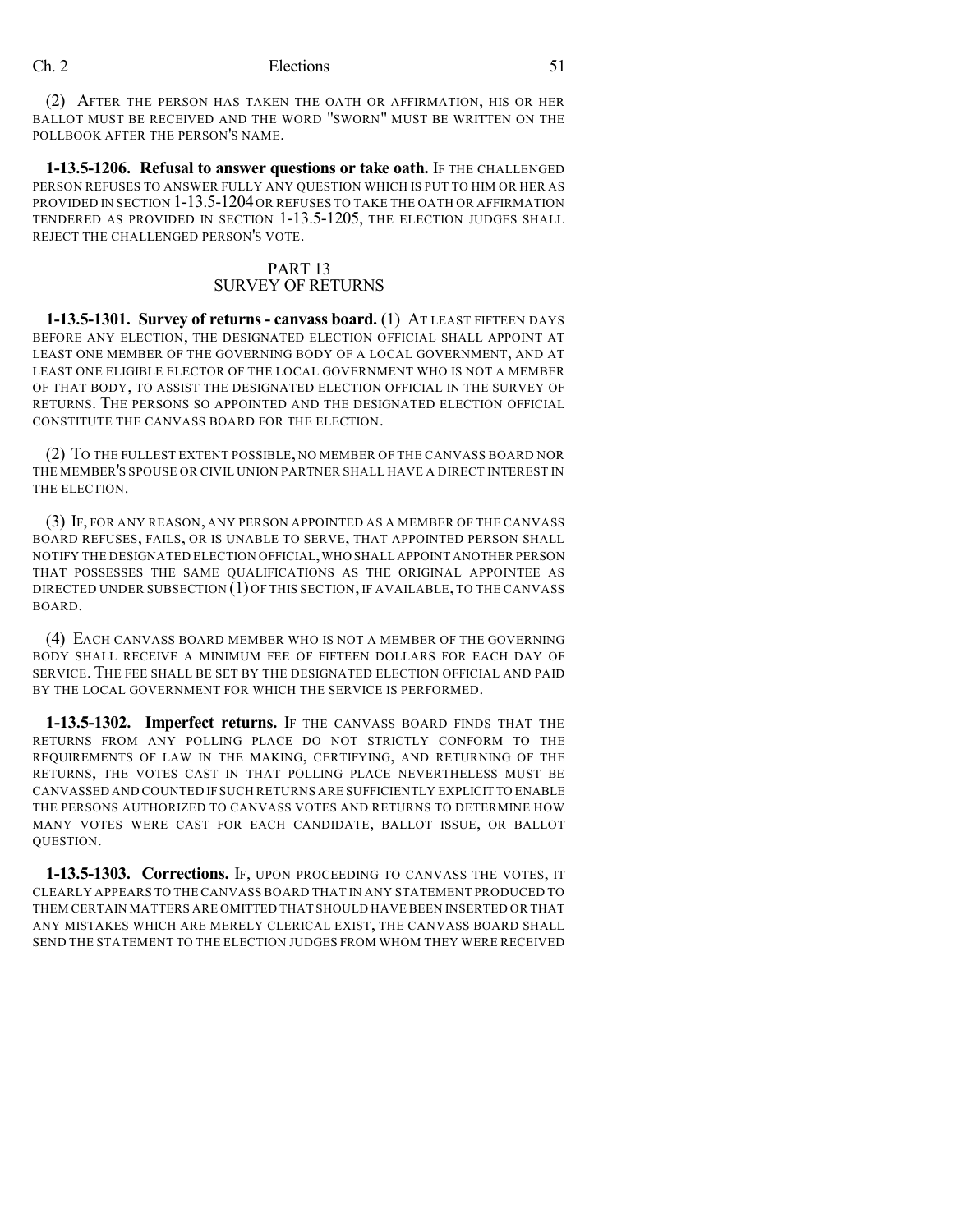TO HAVE THE MISTAKES CORRECTED. THE ELECTION JUDGES, WHEN SO DEMANDED, SHALL MAKE SUCH CORRECTIONS AS THE FACTS OF THE CASE REQUIRE, BUT SHALL NOT CHANGE OR ALTER ANY DECISION MADE BEFORE BY THEM.THE CANVASS BOARD MAY ADJOURN FROM DAY TO DAY FOR THE PURPOSE OF OBTAINING AND RECEIVING THE STATEMENT.

**1-13.5-1304. Tie - lots - notice to candidates.** IF ANY TWO OR MORE CANDIDATES RECEIVE AN EQUAL AND HIGHEST NUMBER OF VOTES FOR THE SAME OFFICE, AND IF THERE ARE NOT ENOUGH OFFICES REMAINING FOR ALL SUCH CANDIDATES, THE CANVASS BOARD SHALL DETERMINE BY LOT THE PERSON WHO SHALL BE ELECTED. REASONABLE NOTICE SHALL BE GIVEN TO SUCH CANDIDATES OF THE TIME WHEN SUCH ELECTION WILL BE SO DETERMINED.

**1-13.5-1305. Statement - certificates of election.** (1) NO LATER THAN THE FOURTEENTH DAY FOLLOWING THE ELECTION, THE CANVASS BOARD SHALL MAKE STATEMENTS FROM THE OFFICIAL ABSTRACT OF VOTES THAT SHOW THE NAMES OF THE CANDIDATES, ANY BALLOT ISSUE OR BALLOT QUESTION, AND THE NUMBER OF VOTES GIVEN TO EACH.THE CANVASS BOARD SHALL CERTIFY THE STATEMENT TO BE CORRECT AND SUBSCRIBE THEIR NAMES THERETO. THE CANVASS BOARD SHALL THEN DETERMINE WHICH PERSONS HAVE BEEN DULY ELECTED BY THE HIGHEST NUMBER OF VOTES AND SHALL ENDORSE AND SUBSCRIBE ON SUCH STATEMENTS A CERTIFICATE OF THEIR DETERMINATION.

(2) THE DESIGNATED ELECTION OFFICIAL SHALL MAKE AND TRANSMIT TO EACH OF THE PERSONS THEREBY DECLARED TO BE ELECTED A CERTIFICATE OF THE PERSON'S ELECTION. THE DESIGNATED ELECTION OFFICIAL SHALL ALSO FILE A COPY IN THE OFFICE OF THE DIVISION OF LOCAL GOVERNMENT IN THE DEPARTMENT OF LOCAL AFFAIRS.

**1-13.5-1306. Recount.** (1) THE DESIGNATED ELECTION OFFICIAL SHALL ORDER A RECOUNT OF THE VOTES CAST IN ANY ELECTION IF IT APPEARS, AS EVIDENCED BY THE SURVEY OF RETURNS,THAT THE DIFFERENCE BETWEEN THE HIGHEST NUMBER OF VOTES CAST IN THE ELECTION AND THE NEXT HIGHEST NUMBER OF VOTES CAST IN THE ELECTION IS LESS THAN OR EQUAL TO ONE-HALF OF ONE PERCENT OF THE HIGHEST NUMBER OF VOTES CAST IN THE ELECTION. ANY RECOUNT CONDUCTED PURSUANT TO THIS SUBSECTION (1) SHALL BE COMPLETED NO LATER THAN THE TWENTY-EIGHTH DAY FOLLOWING THE ELECTION AND SHALL BE PAID FOR BY THE GOVERNING BODY OF THE LOCAL GOVERNMENT. THE DESIGNATED ELECTION OFFICIAL SHALL GIVE NOTICE OF THE RECOUNT TO THE GOVERNING BODY, TO ALL CANDIDATES AND, IN THE CASE OF A BALLOT ISSUE OR QUESTION, TO ANY ISSUE COMMITTEE THAT ARE AFFECTED BY THE RESULT OF THE ELECTION. THE NOTICE MUST BE GIVEN BY ANY MEANS REASONABLY EXPECTED TO NOTIFY THE AFFECTED CANDIDATES OR ISSUE COMMITTEE.AN AFFECTED CANDIDATE OR ISSUE COMMITTEE IS ALLOWED TO BE PRESENT DURING AND OBSERVE THE RECOUNT.

(2) (a) WHENEVER A RECOUNT OF THE VOTES CAST IN AN ELECTION IS NOT REQUIRED PURSUANT TO SUBSECTION (1) OF THIS SECTION, ANY INTERESTED PARTY, INCLUDING AN ELIGIBLE ELECTOR OR A CANDIDATE FOR OFFICE OR THE ISSUE COMMITTEE FOR A BALLOT ISSUE OR QUESTION, MAY SUBMIT TO THE DESIGNATED ELECTION OFFICIAL A WRITTEN REQUEST FOR A RECOUNT AT THE EXPENSE OF THE INTERESTED PARTY MAKING THE REQUEST.THIS REQUEST SHALL BE FILED WITH THE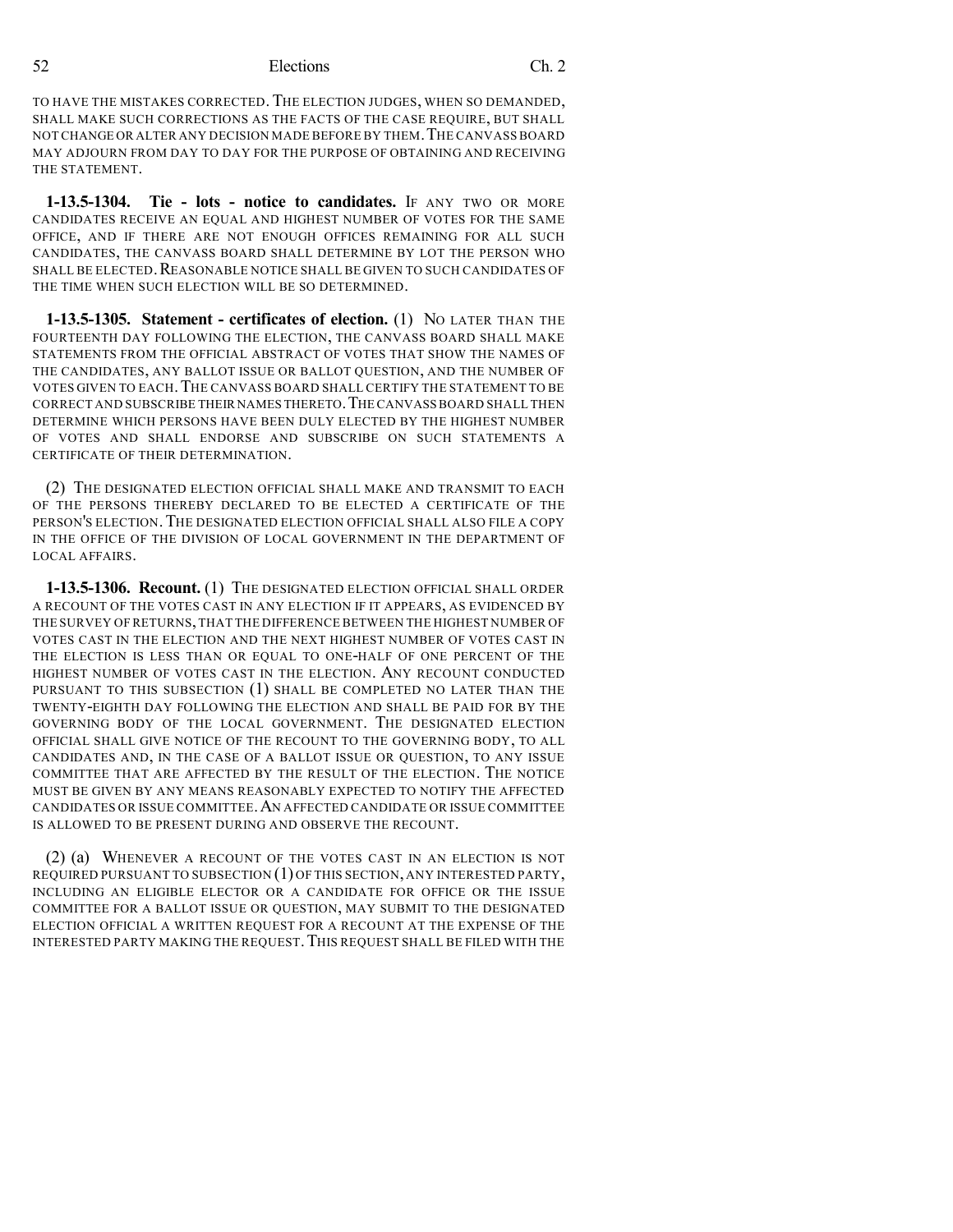DESIGNATED ELECTION OFFICIAL WITHIN SEVENTEEN DAYS AFTER THE ELECTION.

(b) BEFORE CONDUCTING THE RECOUNT, THE DESIGNATED ELECTION OFFICIAL SHALL:

(I) GIVE NOTICE OF THE RECOUNT IN ACCORDANCE WITH SUBSECTION (1) OF THIS SECTION;

(II) DETERMINE THE COST OF THE RECOUNT;

(III) NOTIFY THE INTERESTED PARTY THAT REQUESTED THE RECOUNT OF SUCH COST; AND

(IV) COLLECT THE ACTUAL COST OF CONDUCTING THE RECOUNT FROM SUCH INTERESTED PARTY.

(c) THE INTERESTED PARTY THAT REQUESTED THE RECOUNT SHALL PAY ON DEMAND THE COST OF THE RECOUNT TO THE DESIGNATED ELECTION OFFICIAL. THE FUNDS PAID TO THE DESIGNATED ELECTION OFFICIAL FOR THE RECOUNT MUST BE HELD AND USED FOR PAYMENT OF ALL EXPENSES INCURRED IN THE RECOUNT.

(d) IF, AFTER THE RECOUNT, THE RESULT OF THE ELECTION IS REVERSED IN FAVOR OF THE INTERESTED PARTY THAT REQUESTED THE RECOUNT OR IF THE AMENDED ELECTION COUNT IS SUCH THAT A RECOUNT OTHERWISE WOULD HAVE BEEN REQUIRED PURSUANT TO SUBSECTION (1) OF THIS SECTION, THE PAYMENT FOR EXPENSES MUST BE REFUNDED TO THE INTERESTED PARTY WHO PAID THEM.

(e) ANY RECOUNT OF VOTES CONDUCTED PURSUANT TO THIS SUBSECTION (2) MUST BE COMPLETED NO LATER THAN THE TWENTY-EIGHTH DAY AFTER CANVASSING THE ELECTION.

(f) IF ANY LEFTOVER FUNDS REMAIN FROM THE DEPOSIT PAID UNDER PARAGRAPH (c) OF THIS SUBSECTION (2), AND THE RECOUNT DOES NOT CHANGE THE RESULT OF THE ELECTION, THE DESIGNATED ELECTION OFFICIAL SHALL RETURN THAT UNUSED PORTION OF THE DEPOSIT TO THE INTERESTED PARTY WHO PAID IT.

(3) THE DESIGNATED ELECTION OFFICIAL IS RESPONSIBLE FOR CONDUCTING THE RECOUNT AND SHALL BE ASSISTED BY THOSE PERSONS WHO ASSISTED IN PREPARING THE OFFICIAL ABSTRACT OF VOTES. IF THOSE PERSONS CANNOT PARTICIPATE IN THE RECOUNT, OTHER PERSONS SHALL BE APPOINTED AS PROVIDED IN SECTION 1-13.5-1301. THE DESIGNATED ELECTION OFFICIAL MAY APPOINT ADDITIONAL PERSONS QUALIFIED TO BE THE ELECTION JUDGES WHO DID NOT SERVE AS JUDGES IN THE ELECTION AS ASSISTANTS IN CONDUCTING THE RECOUNT. PERSONS ASSISTING IN THE CONDUCT OFTHE RECOUNT SHALL BE COMPENSATED AS PROVIDED IN SECTION 1-13.5-1301 (4).

(4) THE DESIGNATED ELECTION OFFICIAL MAY REQUIRE THE PRODUCTION OF ANY DOCUMENTARY EVIDENCE REGARDING THE LEGALITY OF ANY VOTE CAST OR COUNTED AND MAY CORRECT THE SURVEY OF RETURNS IN ACCORDANCE WITH THE DESIGNATED ELECTION OFFICIAL'S FINDINGS BASED ON THE EVIDENCE PRESENTED.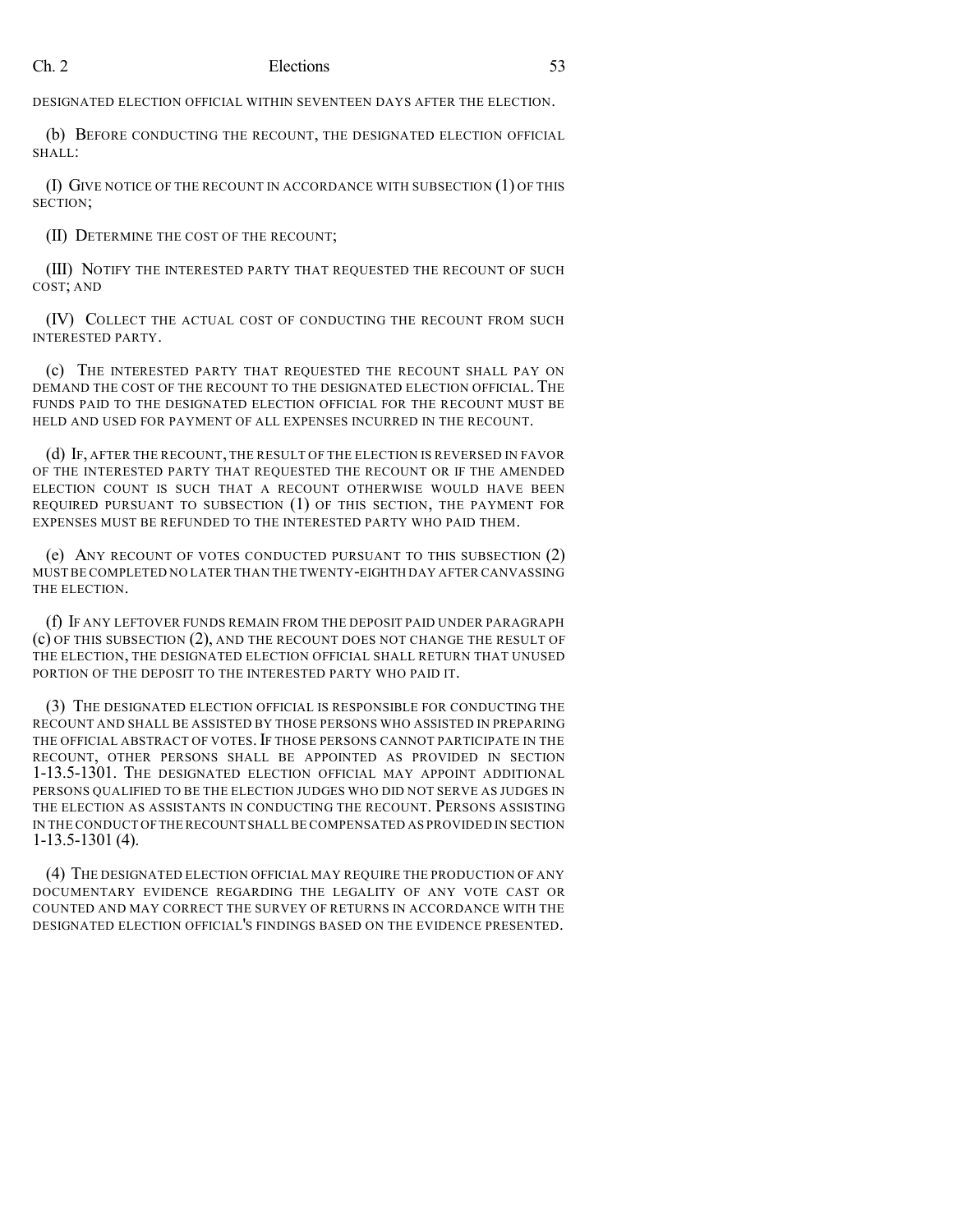(5) IN ELECTIONS USING PAPER OR ELECTRONIC BALLOTS, THE RECOUNTS ARE OF THE BALLOTS CAST AND THE VOTES MUST BE TALLIED ON SHEETS OTHER THAN THOSE USED AT THE ELECTION. IN ELECTIONS USING VOTING MACHINES, THE RECOUNT IS OF THE VOTES TABULATED ON THE VOTING MACHINES, AND SEPARATE TALLY SHEETS MUST BE USED FOR EACH MACHINE.

(6) AFTER A RECOUNT CONDUCTED PURSUANT TO THIS SECTION HAS BEEN COMPLETED, THE DESIGNATED ELECTION OFFICIAL SHALL NOTIFY THE GOVERNING BODY OF THE LOCAL GOVERNMENT CONDUCTING THE ELECTION OF THE RESULTS OF THE RECOUNT,SHALL MAKE A CERTIFICATE OF ELECTION FOR EACH CANDIDATE WHO RECEIVED THE HIGHEST NUMBER OF VOTES FOR AN OFFICE FOR WHICH A RECOUNT WAS CONDUCTED, AND SHALL DELIVER THE CERTIFICATE TO SUCH CANDIDATE.

#### PART 14 **CONTESTS**

**1-13.5-1401. Person elected - contest - causes.** (1) THE ELECTION OF ANY PERSON DECLARED DULY ELECTED TO ANY LOCAL GOVERNMENT OFFICE MAY BE CONTESTED BY ANY ELIGIBLE ELECTOR OF THE LOCAL GOVERNMENT ON THE FOLLOWING GROUNDS:

(a) THE CONTESTEE IS NOT ELIGIBLE FOR THE OFFICE TO WHICH HE OR SHE HAS BEEN DECLARED ELECTED;

(b) ILLEGAL VOTES HAVE BEEN RECEIVED, OR LEGAL VOTES REJECTED, AT THE POLLS IN SUFFICIENT NUMBERS TO CHANGE THE RESULTS;

(c) AN ERROR OR MISTAKE WAS MADE BY ANY OF THE ELECTION JUDGES, THE DESIGNATED ELECTION OFFICIAL, OR THE CANVASS BOARD IN COUNTING OR DECLARING THE RESULT OF THE ELECTION, IF THE ERROR OR MISTAKE WAS SUFFICIENT TO CHANGE THE RESULT;

(d) MALCONDUCT, FRAUD, OR CORRUPTION OCCURRED ON THE PART OF THE ELECTION JUDGES IN ANY POLLING PLACE, A CANVASS BOARD MEMBER, OR ANY DESIGNATED ELECTION OFFICIAL OR HIS OR HER ASSISTANT, IF THE MALCONDUCT, FRAUD, OR CORRUPTION WAS SUFFICIENT TO CHANGE THE RESULT; OR

(e) FOR ANY OTHER CAUSE THAT SHOWS THAT ANOTHER CANDIDATE WAS THE LEGALLY ELECTED PERSON.

**1-13.5-1402. District judge to preside - bond.** (1) ALL CONTESTED ELECTION CASES OF LOCAL GOVERNMENT OFFICERS SHALL BE TRIED AND DETERMINED IN THE DISTRICT COURT OF THE COUNTY IN WHICH THE LOCAL GOVERNMENT IS LOCATED. IF THE TERRITORIAL BOUNDARIES OF A LOCAL GOVERNMENT OVERLAP WHOLLY OR PARTIALLY WITH MORE THAN ONE COUNTY,THE DISTRICT COURT OF EITHER COUNTY HAS JURISDICTION. THE STYLE AND FORM OF PROCESS, THE MANNER OF SERVICE OF PROCESS AND PAPERS, THE FEES OF OFFICERS, AND JUDGMENT FOR COSTS AND EXECUTION SHALL BE ACCORDING TO THE RULES AND PRACTICES OF THE DISTRICT COURT.

(2) BEFORE THE DISTRICT COURT IS REQUIRED TO TAKE JURISDICTION OF THE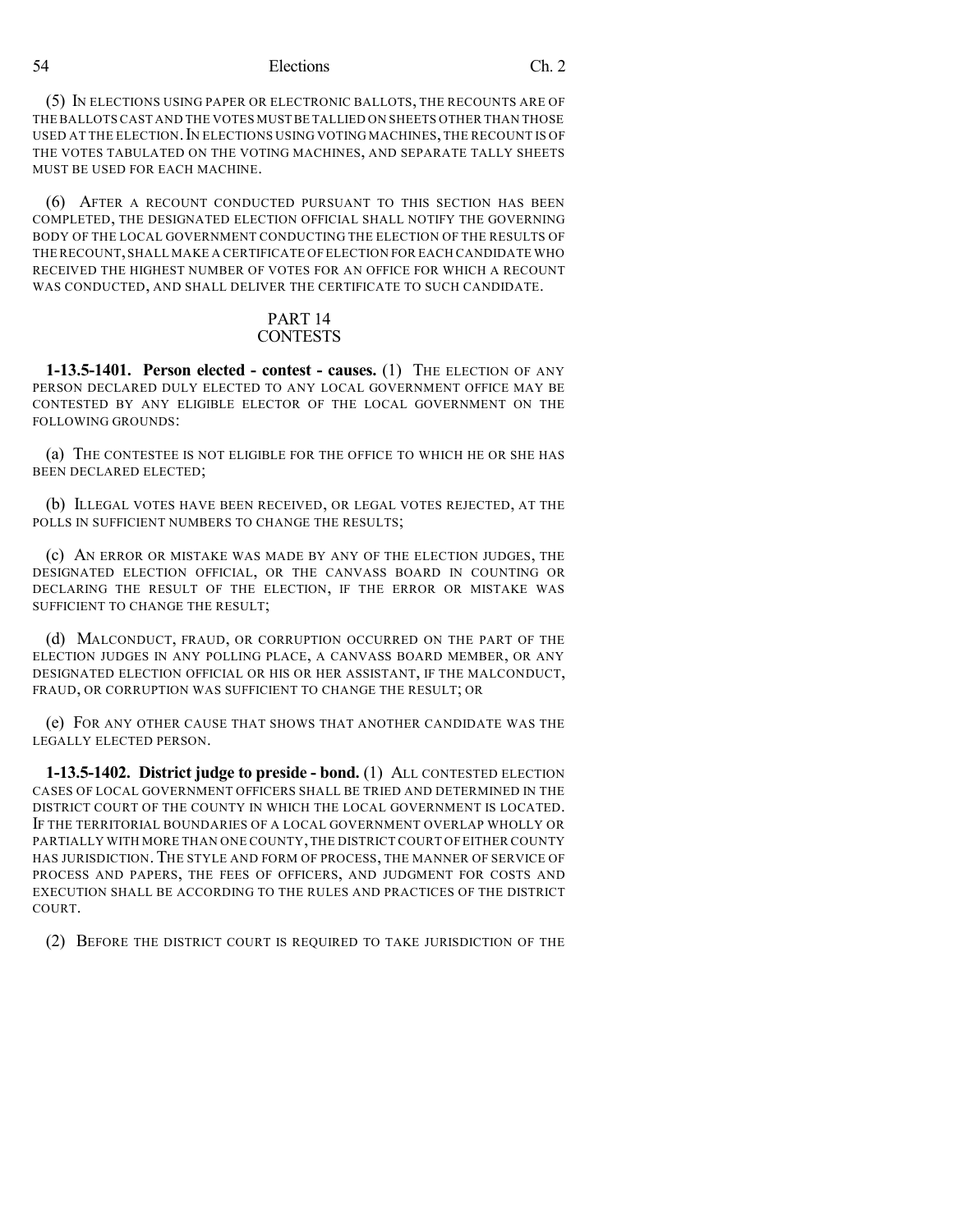CONTEST, THE CONTESTOR MUST FILE WITH THE CLERK OF THE COURT A BOND, WITH SURETIES, TO BE APPROVED BY THE DISTRICT JUDGE, RUNNING TO THE CONTESTEE AND CONDITIONED TO PAY ALL COSTS IN CASE OF FAILURE TO MAINTAIN HIS OR HER CONTEST.

**1-13.5-1403. Filing statement - contents.** THE CONTESTOR SHALL FILE IN THE OFFICE OF THE CLERK OF THE DISTRICT COURT, WITHIN TEN DAYS AFTER THE EXPIRATION OF THE PERIOD WITHIN WHICH A RECOUNT MAY BE REQUESTED PURSUANT TO SECTION 1-13.5-1306, OR WITHIN TEN DAYS AFTER THE CONCLUSION OF A RECOUNT CONDUCTED PURSUANT TO SECTION 1-13.5-1306, WHICHEVER IS LATER, A WRITTEN STATEMENT OF THE CONTESTOR'S INTENTION TO CONTEST THE ELECTION AND SETTING FORTH THE NAME OF THE CONTESTOR,THAT THE CONTESTOR IS AN ELIGIBLE ELECTOR OF THE LOCAL GOVERNMENT,THE NAME OFTHE CONTESTEE, THE OFFICE CONTESTED, THE TIME OF ELECTION, AND THE PARTICULAR CAUSES OF THE CONTEST. THE STATEMENT MUST BE VERIFIED BY THE AFFIDAVIT OF THE CONTESTOR OR ANY ELIGIBLE ELECTOR OF THE LOCAL GOVERNMENT THAT THE CAUSES SET FORTH IN THE STATEMENT ARE TRUE TO THE BEST OF THE AFFIANT'S KNOWLEDGE AND BELIEF.

**1-13.5-1404. Summons - answer.** (1) IF THE CLERK OF THE DISTRICT COURT RECEIVES A STATEMENT AS SET FORTH IN SECTION 1-13.5-1403, THE CLERK SHALL ISSUE A SUMMONS IN THE ORDINARY FORM, NAMING THE CONTESTOR AS PLAINTIFF AND THE CONTESTEE AS DEFENDANT, STATING THE COURT IN WHICH THE ACTION IS BROUGHT AND A BRIEF STATEMENT OF THE CAUSES OF CONTEST, AS SET FORTH IN THE CONTESTOR'S STATEMENT. THE SUMMONS SHALL BE SERVED UPON THE CONTESTEE IN THE SAME MANNER AS OTHER SUMMONS ARE SERVED OUT OF THE DISTRICT COURT.

(2) THE CONTESTEE, WITHIN TEN DAYS AFTER THE DATE OF SERVICE OF SUCH SUMMONS, SHALL MAKE AND FILE AN ANSWER TO THE SAME WITH THE CLERK OF THE COURT IN WHICH THE CONTESTEE SHALL EITHER ADMIT OR SPECIFICALLY DENY EACH ALLEGATION INTENDED TO BE CONTROVERTED BY THE CONTESTEE ON THE TRIAL OF SUCH CONTEST AND SHALL SET IN THAT ANSWER ANY COUNTERSTATEMENT THAT HE OR SHE RELIES UPON AS ENTITLING THE CONTESTEE TO THE OFFICE TO WHICH HE OR SHE HAS BEEN DECLARED ELECTED.

(3) IF THE RECEPTION OF ILLEGAL VOTES OR THE REJECTION OF LEGAL VOTES IS ALLEGED AS THE CAUSE OF THE CONTEST, A LIST OF THE NUMBER OF PERSONS WHO SO VOTED OR OFFERED TO VOTE MUST BE SET FORTH IN THE STATEMENT OF THE CONTESTOR AND MUST BE LIKEWISE SET FORTH IN THE ANSWER OF THE CONTESTEE IF ANY SUCH CAUSE IS ALLEGED IN HIS OR HER ANSWER BY WAY OF COUNTERSTATEMENT.

(4) IF THE ANSWER OF THE CONTESTEE CONTAINS NEW MATTER CONSTITUTING A COUNTERSTATEMENT,THE CONTESTOR,WITHIN TEN DAYS AFTER THE FILING OF SUCH ANSWER,SHALL REPLY TO THE SAME,ADMITTING OR SPECIFICALLY DENYING,UNDER OATH, EACH ALLEGATION CONTAINED IN SUCH COUNTERSTATEMENT INTENDED BY HIM OR HER TO BE CONTROVERTED ON THE TRIAL, AND FILE THE SAME IN THE OFFICE OF THE CLERK OF THE DISTRICT COURT.

**1-13.5-1405. Trial andappeals.**IMMEDIATELY AFTER THE JOINING OF ISSUE,THE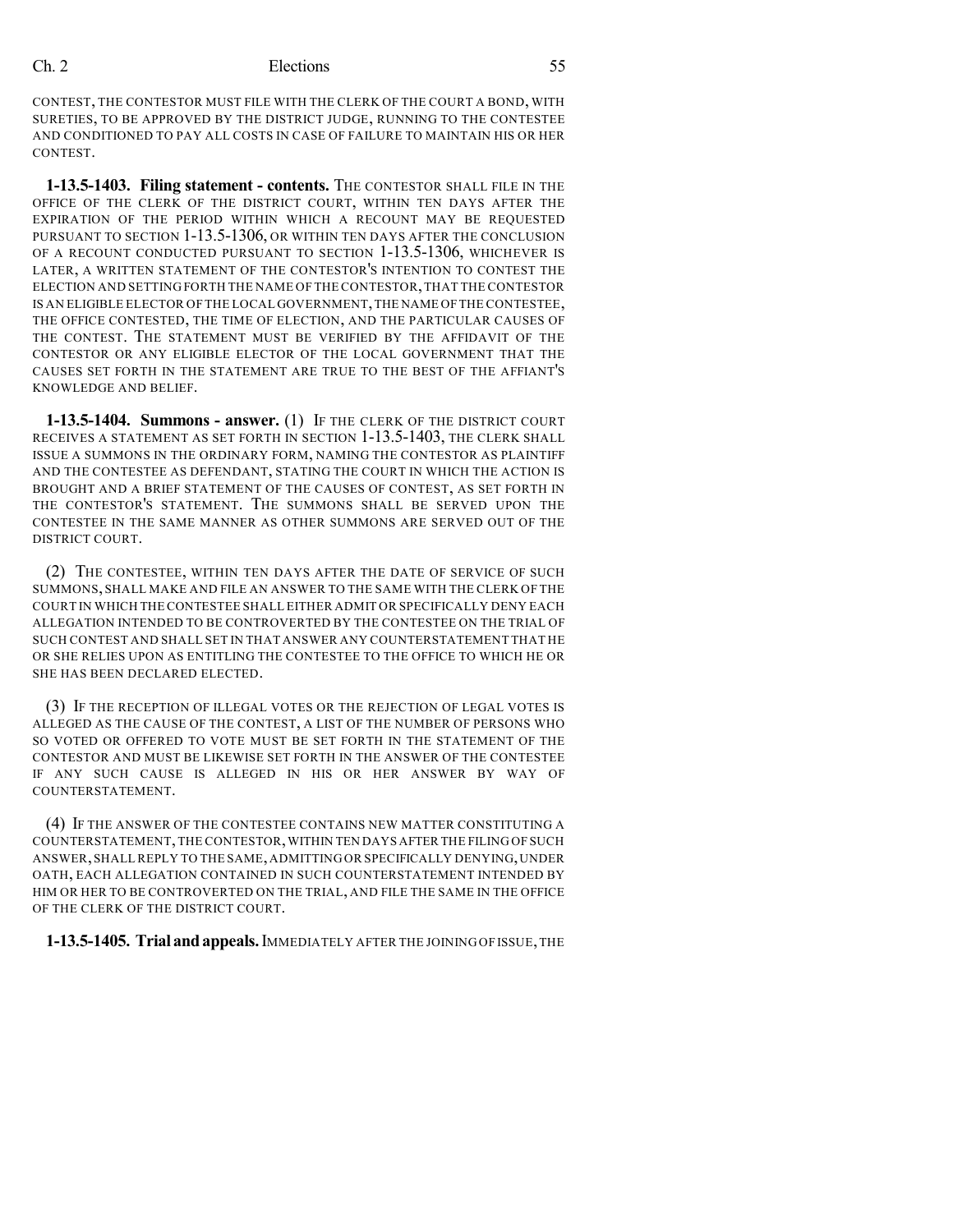DISTRICT COURT SHALL FIX A DATE FOR THE TRIAL TO COMMENCE, WHICH DATE SHALL NOT BE MORE THAN TWENTY DAYS NOR LESS THAN TEN DAYS AFTER THE JOINING OF ISSUE. THE TRIAL TAKES PRECEDENCE OVER ALL OTHER BUSINESS IN THE COURT. THE TESTIMONY MAY BE ORAL OR BY DEPOSITIONS TAKEN BEFORE ANY OFFICER AUTHORIZED TO TAKE DEPOSITIONS. ANY DEPOSITIONS TAKEN TO BE USED UPON THE TRIAL OF SUCH CONTEST MAY BE TAKEN UPON FOUR DAYS' NOTICE. THE DISTRICT JUDGE SHALL CAUSE THE TESTIMONY TO BE TAKEN IN FULL AND FILED IN THE CAUSE. THE TRIAL OF SUCH CAUSES MUST BE CONDUCTED ACCORDING TO THE RULES AND PRACTICE OF THE DISTRICT COURT. SUCH PROCEEDINGS MAY BE REVIEWED AND FINALLY ADJUDICATED BY THE SUPREME COURT OF THIS STATE, IF APPLICATION TO THAT COURT IS MADE BY EITHER PARTY AND IF THE SUPREME COURT IS WILLING TO ASSUME JURISDICTION OF THE CASE.

**1-13.5-1406. Recount.**IF, UPON THE TRIAL OF ANY CONTESTED ELECTION UNDER THIS ARTICLE, THE STATEMENT OR COUNTERSTATEMENT SETS FORTH AN ERROR IN CANVASS SUFFICIENT TO CHANGE THE RESULT, THE TRIAL JUDGE HAS THE POWER TO CONDUCT A RECOUNT OF THE BALLOTS CAST OR THE VOTES TABULATED ON THE VOTING MACHINES IN THE PRECINCT WHERE THE ALLEGED ERROR WAS MADE. THE COURT MAY ALSO REQUIRE THE PRODUCTION OF WITNESSES, DOCUMENTS, RECORDS, AND OTHER EVIDENCE AS MAY HAVE OR MAY CONTAIN INFORMATION REGARDING THE LEGALITY OF ANY VOTE CAST OR COUNTED FOR EITHER OF THE CONTESTING CANDIDATES OR THE CORRECT NUMBER OF VOTES CAST FOR EITHER CANDIDATE AND MAY CORRECT THE CANVASS IN ACCORDANCE WITH THE EVIDENCE PRESENTED AND ITS FINDINGS.

**1-13.5-1407. Judgment.** THE COURT SHALL PRONOUNCE JUDGMENT WHETHER THE CONTESTEE OR ANY OTHER PERSON WAS DULY ELECTED. THE PERSON SO DECLARED ELECTED IS ENTITLED TO THE OFFICE UPON QUALIFICATION. IF THE JUDGMENT IS AGAINST THE CONTESTEE AND HE OR SHE HAS RECEIVED HIS OR HER CERTIFICATE, THE JUDGMENT ANNULS IT. IF THE COURT FINDS THAT NO PERSON WAS DULY ELECTED,THE JUDGMENT WILL BE THAT THE ELECTION BE SET ASIDE AND THAT A VACANCY EXISTS.

**1-13.5-1408. Ballot questions and ballot issues - how contested.** (1) THE RESULTS OF AN ELECTION ON ANY BALLOT QUESTION OR BALLOT ISSUE MAY BE CONTESTED IN THE MANNER PROVIDED BY THIS PART 14. THE GROUNDS FOR SUCH CONTEST ARE THOSE GROUNDS SET FORTH IN SECTION  $1-13.5-1401$  (1) (b), (1) (c), AND  $(1)(d)$ . The contestee is the appropriate election official. In addition TO OTHER MATTERS REQUIRED TO BE SET FORTH BY THIS PART 14, THE STATEMENT OF INTENTION TO CONTEST THE ELECTION MUST SET FORTH THE QUESTION CONTESTED.

(2) ANY CONTEST ARISING OUT OF A BALLOT ISSUE OR BALLOT QUESTION CONCERNING THE ORDER ON THE BALLOT OR CONCERNING WHETHER THE FORM OR CONTENT OF ANY BALLOT TITLE MEETS THE REQUIREMENTS OF SECTION 20 OF ARTICLE X OF THE STATE CONSTITUTION MUST BE CONDUCTED AS PROVIDED IN SECTION 1-11-203.5.

(3) THE RESULT OF AN ELECTION ON ANY BALLOT ISSUE APPROVING THE CREATION OF ANY DEBT OR OTHER FINANCIAL OBLIGATION MAY BE CONTESTED IN THE MANNER PROVIDED BY THIS PART 14. THE GROUNDS FOR SUCH CONTEST ARE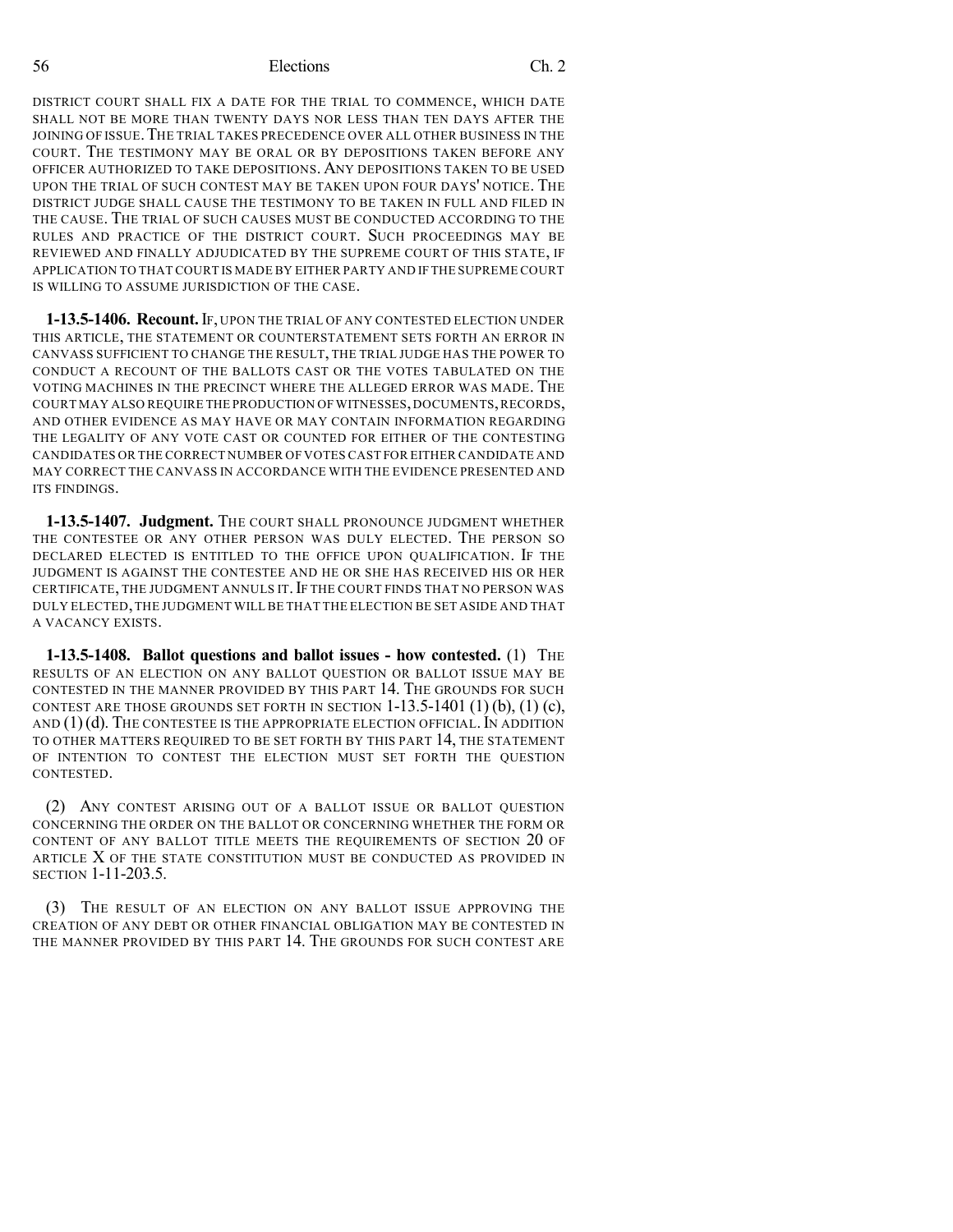THOSE GROUNDS SET FORTH IN SECTIONS 1-11-201 (4) AND 1-13.5-1401 (1) (b), (1) (c), AND (1) (d). THE CONTESTEE IS THE LOCAL GOVERNMENT FOR WHICH THE BALLOT ISSUE WAS DECIDED.

#### PART 15 OTHER JUDICIAL PROCEEDINGS

**1-13.5-1501. Controversies.** (1) WHEN ANY CONTROVERSY ARISES BETWEEN ANY OFFICIAL CHARGED WITH ANY DUTY OR FUNCTION UNDER THIS ARTICLE AND ANY CANDIDATE OR OTHER PERSON, THE DISTRICT COURT, UPON THE FILING OF A VERIFIED PETITION BY ANY SUCH OFFICIAL OR PERSON SETTING FORTH IN CONCISE FORM THE NATURE OF THE CONTROVERSY AND THE RELIEF SOUGHT, SHALL ISSUE AN ORDER COMMANDING THE RESPONDENT IN THE PETITION TO APPEAR BEFORE THE COURT AND ANSWER UNDER OATH TO THE PETITION. IT IS THE DUTY OF THE COURT TO SUMMARILY HEAR AND DISPOSE OF ANY SUCH ISSUES,WITH A VIEW TO OBTAINING A SUBSTANTIAL COMPLIANCE WITH THIS ARTICLE BY THE PARTIES TO THE CONTROVERSY,AND TO MAKE AND ENTER ORDERS AND JUDGMENTS AND TO FOLLOW THE PROCEDURES OF THE COURT TO ENFORCE ALL SUCH ORDERS AND JUDGMENTS.

(2) THE PROCEEDINGS MAY BE REVIEWED AND FINALLY ADJUDICATED BY THE SUPREME COURT OF THIS STATE, IF APPLICATION TO THAT COURT IS MADE WITHIN FIVE DAYS AFTER THE TERMINATION BY THE COURT IN WHICH THE PETITION WAS FILED AND IF THE SUPREME COURT IS WILLING TO ASSUME JURISDICTION OF THE CASE.

#### PART 16 ELECTION OFFENSES

**1-13.5-1601. Applicability of criminal penalties.** NOTWITHSTANDING ANY PROVISION OF LAW TO THE CONTRARY, EXCEPT FOR PARTS 2 AND 3 OF ARTICLE 13 OF THIS TITLE, ELECTION OFFENSES AND PENALTIES PRESCRIBED UNDER ARTICLE 13 OF THIS TITLE APPLY TO ELECTIONS CONDUCTED UNDER THIS ARTICLE.

**SECTION 7.** In Colorado Revised Statutes, 22-31-101, **amend** (1) as follows:

**22-31-101. Definitions.** As used in this article, unless the context otherwise requires:

(1) "Eligible elector" means a person who is registered to vote for state officers at general elections in this state IN ACCORDANCE WITH ARTICLES 1 TO 13 OF TITLE 1, C.R.S., and has resided in IS A RESIDENT OF the school election precinct twenty-five days immediately preceding the election at DISTRICT IN which the elector intends to vote.

**SECTION 8.** In Colorado Revised Statutes, 30-20-503, **amend** (1)(a)(I) and (1) (b) as follows:

**30-20-503. Definitions.** As used in this part 5, unless the context otherwise requires:

(1) (a) (I) (A) An "elector" of a district is a person who, at the designated time or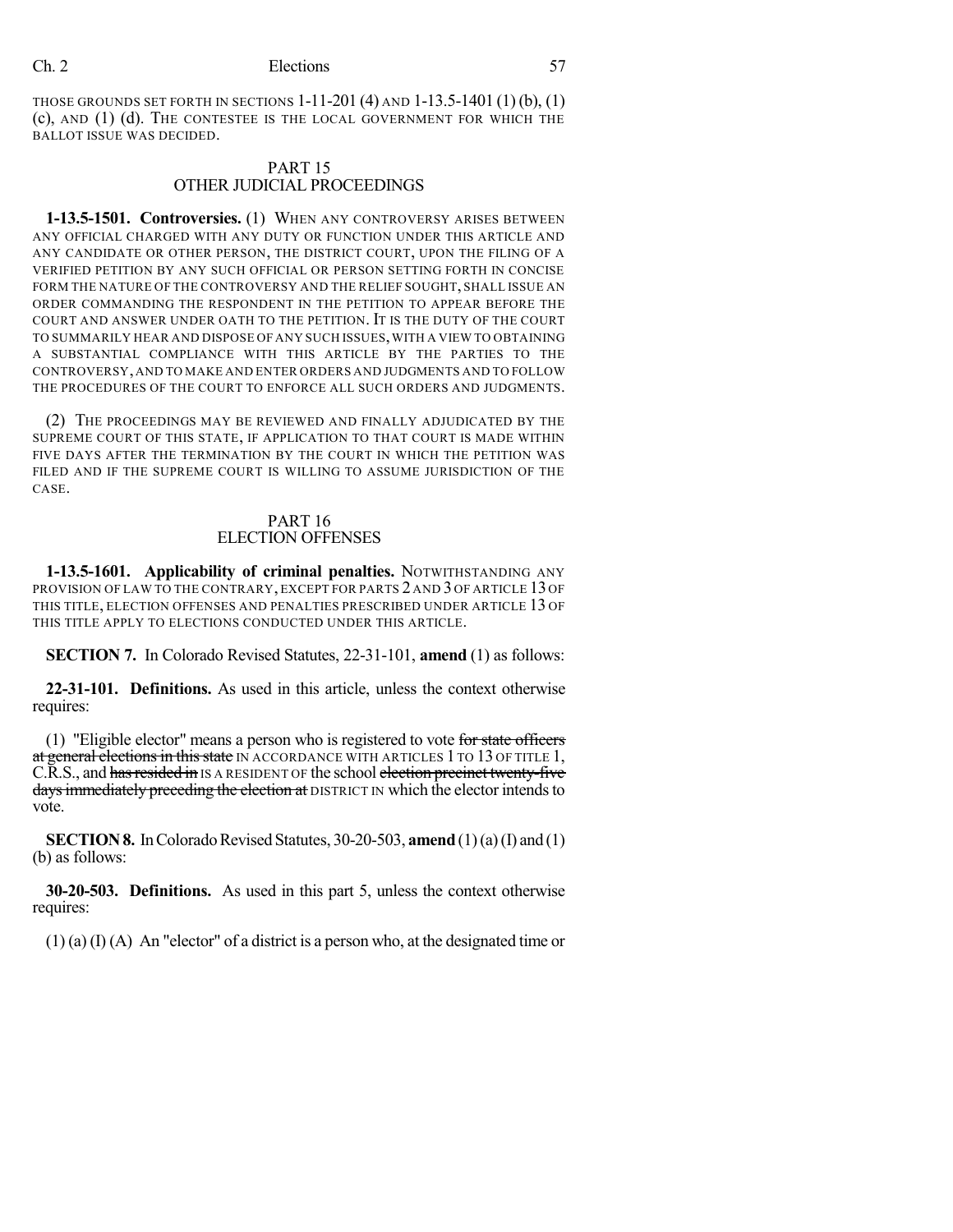event, is registered to vote in general elections in this state ACCORDANCE WITH THE "UNIFORM ELECTION CODE OF 1992", ARTICLES 1 TO 13 OF TITLE 1, C.R.S.; and

(B) Who has been IS a resident of the district or the area to be included in the district; for not less than thirty days; or

(C) Who or whose spouse OR CIVIL UNION PARTNER ownstaxable real or personal property within the district or the area to be included in the district whether or not said person resides within the district.

(b) A "taxpaying elector" of a district is an elector of a district who or whose spouse OR CIVIL UNION PARTNER owns taxable real or personal property within the district or the area to be included within the district, whether or not said person resides within the district. Where the owner of taxable real or personal property specified in this paragraph (b) is not a natural person, a "taxpaying elector" of the district shall include a natural person designated by such owner to vote for such person. Such designation shall be in writing and filed with the county clerk and recorder. Only one such person may be designated by an owner.

**SECTION 9.** In Colorado Revised Statutes, 30-20-602, **amend** (2.7) (a) as follows:

**30-20-602. Definitions.** As used in this part 6, unless the context otherwise requires:

(2.7) (a) "Elector of the district" means a person who, at the designated time or event, is registered to vote in the general election in this state ACCORDANCE WITH THE "UNIFORM ELECTION CODE OF 1992", ARTICLES 1 TO 13 OF TITLE 1,C.R.S., and:

(I) Who has been IS a resident of the district or the area to be included in the district; for not less than thirty days; or

(II) Who or whose spouse OR CIVIL UNION PARTNER ownstaxable real or personal property within the district or the area to be included in the district whether or not said person resides within the district.

**SECTION 10.** In Colorado Revised Statutes, 31-2-102, **amend** (3) as follows:

**31-2-102. Incorporation election.** (3) Registration and changes of addressmay be made with the county clerk and recorder. up to and including the twenty-ninth day prior to the election. The county clerk and recorder, in his or her discretion, may conduct registration from time to time up to and including such twenty-ninth day prior to the election within the proposed municipal boundaries.

**SECTION 11.** In Colorado Revised Statutes, 31-2-104, **amend** (3) as follows:

**31-2-104. Organization of new city or town.** (3) Registration and changes of address may be made in the office of the county clerk and recorder.  $\theta$  to and including the twenty-ninth day prior to election day. The county clerk and recorder has authority in his or her sole discretion, from time to time, up to and including the twenty-ninth day prior to the election of officers as provided in this section, to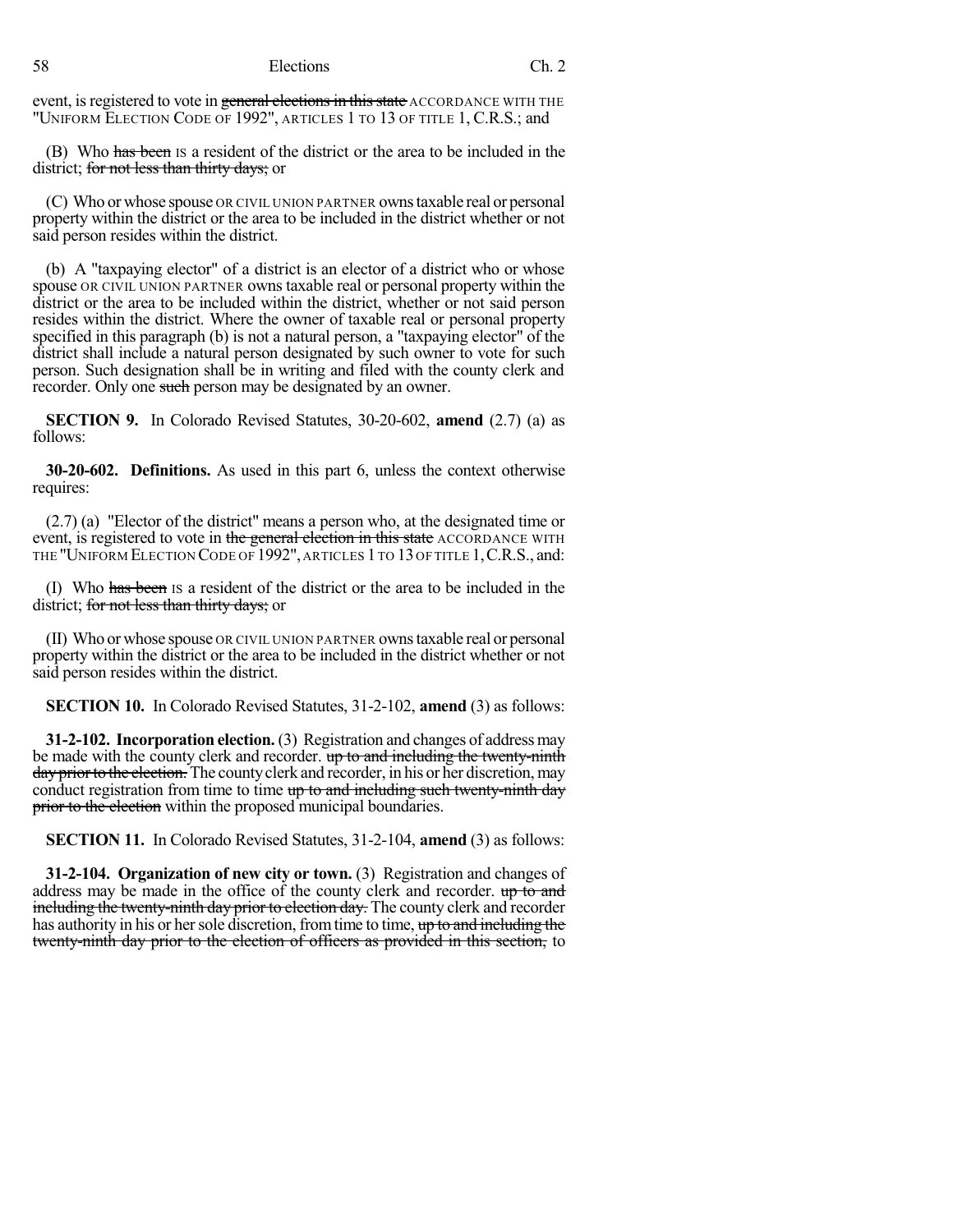conduct registration within the proposed corporate limits. Each nomination petition shall MUST be filed with the clerk of the district court. Nominating petitions shall be made and filed and vacancies in nomination shall be filled in accordance with the "Colorado Municipal Election Code of 1965".

**SECTION 12.** In Colorado Revised Statutes, 31-2-220, **amend** (1) as follows:

**31-2-220. Warning on petition - signatures - affidavits - circulators.** (1) At the top of each page of a petition to initiate the adoption, amendment, or repeal of a municipal home rule charter, including the formation of a new charter commission, shall MUST be printed, in plain red letters no smaller than the impression of ten-point, bold-faced type, the following:

#### **WARNING: IT IS AGAINST THE LAW:**

For anyone to sign any petition with any name other than his or her own or to knowingly sign his or her name more than once for the same measure or to sign such petition when not a registered elector.

## **DO NOT SIGN THIS PETITION UNLESS YOU ARE A REGISTERED ELECTOR.**

#### **TO BE A REGISTERED ELECTOR, YOU MUST BE:**

1. At least eighteen years of age.

2. A citizen of the United States.

3. A resident of the state of Colorado and have resided in the state at least thirty days.

4. A resident of the municipal election precinct in which you live for at least thirty days.

5. Registered to vote pursuant to part 2 of article 2 of title 1, Colorado Revised Statutes, or as otherwise prescribed in part 2 of article 10 of title 31, Colorado Revised Statutes.

Do not sign this petition unless you have read or had read to you the text of the proposal in its entirety and understand its meaning.

**SECTION 13.** In Colorado Revised Statutes, 31-10-102, **add** (3.5) as follows:

**31-10-102. Definitions.** As used in this article, unless the context otherwise requires:

(3.5) "PERMANENT ABSENTEE VOTER"MEANS AN ELIGIBLE ELECTOR WHO APPLIES TO RECEIVE A BALLOT BY MAIL FOR EVERY POLLING PLACE ELECTION AND WHOSE NAME IS PLACED ON THE LIST PURSUANT TO SECTION 31-10-1002.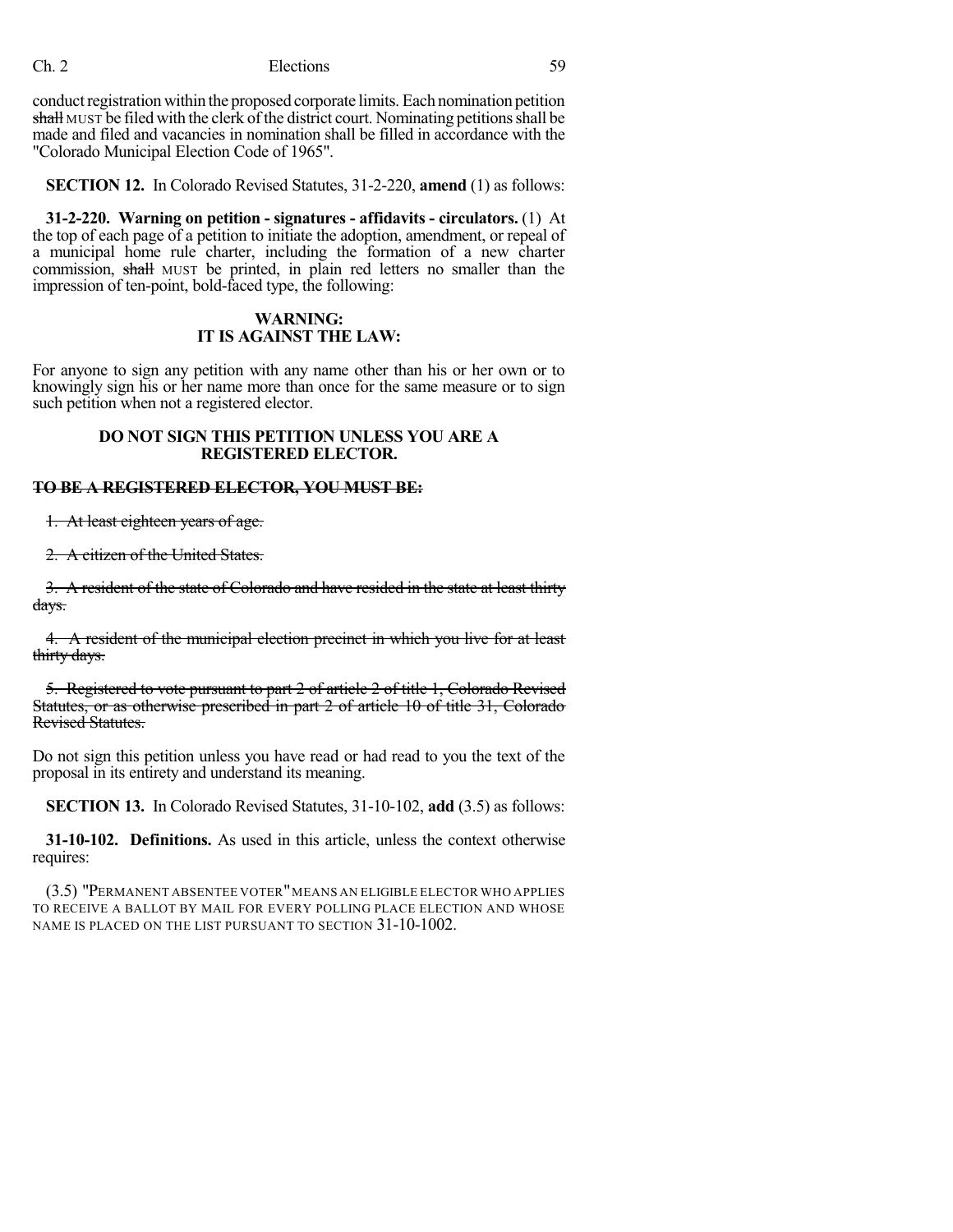**SECTION 14.** In Colorado Revised Statutes, 31-10-201, **amend** (1) (b) as follows:

**31-10-201. Qualifications of municipal electors.** (1) Every person who has attained the age of eighteen years possessing the following qualifications is entitled to register to vote at all municipal elections:

(b) The person IS A RESIDENT OF THE MUNICIPAL PRECINCT AND hasresided in this state for thirty TWENTY-TWO days and in the municipal election precinct for thirty days immediately preceding the election at which the person offers to vote. In ORDER TO VOTE IN A MUNICIPAL ELECTION CONDUCTED UNDER THIS ARTICLE, A PERSON MUST BE A REGISTERED ELECTOR. An otherwise qualified and registered elector whomovesfromthemunicipal election precinct where registered to another precinct within the same municipality within thirty days prior to any regular or special election shall be IS permitted to cast a ballot for such AN election at the polling place in the precinct where registered.

**SECTION 15.** In Colorado Revised Statutes, **amend** 31-10-204 as follows:

**31-10-204. Municipal clerk as deputy county clerk and recorder.** Each clerk shall serve as a deputy county clerk and recorder for purposes of registration only in the county in which the clerk's municipality is located. The clerk shall register any qualified elector residing in any precinct in such county who appearsin person at the clerk's office at any time during which registration is permitted in the office of the county clerk and recorder. The clerk shall PROMPTLY deliver the new registration records to the office of the county clerk and recorder. either in person or by certified mail on or before the fifteenth day of each month and in person on the day following the last day for registration preceding any election for which registration is required.

**SECTION 16.** In Colorado Revised Statutes, **amend** 31-10-205 as follows:

**31-10-205. Registration lists.** The county clerk and recorder of each county, no later than the fifth day preceding any municipal election in his or her county or upon receipt of the notice made pursuant to section 31-4-503 (3) (b), shall prepare a complete copy of the list of the registered electors of each municipal election precinct which islocated within his or her county and isinvolved in such municipal election; but, in any municipal election precinct consisting of one or more whole general election precincts, the county registration books for such precinct may be used in lieu of a separate registration list. The registration list for each municipal election precinct shall contain, in alphabetical order, the names and addresses of all registered electors residing within the municipal election precinct whose names appeared on the county registration records at the close of business on the twenty-ninth SIXTH day preceding the municipal election or, when notice is received pursuant to section 31-4-503 (3) (b), at the close of business on the date preceding receipt of such notice. The county clerk and recorder shall certify and deliver such registration lists or registration books to the respective clerks on or before the fifth day preceding the election.

**SECTION 17.** In Colorado Revised Statutes, **amend** 31-10-208 as follows: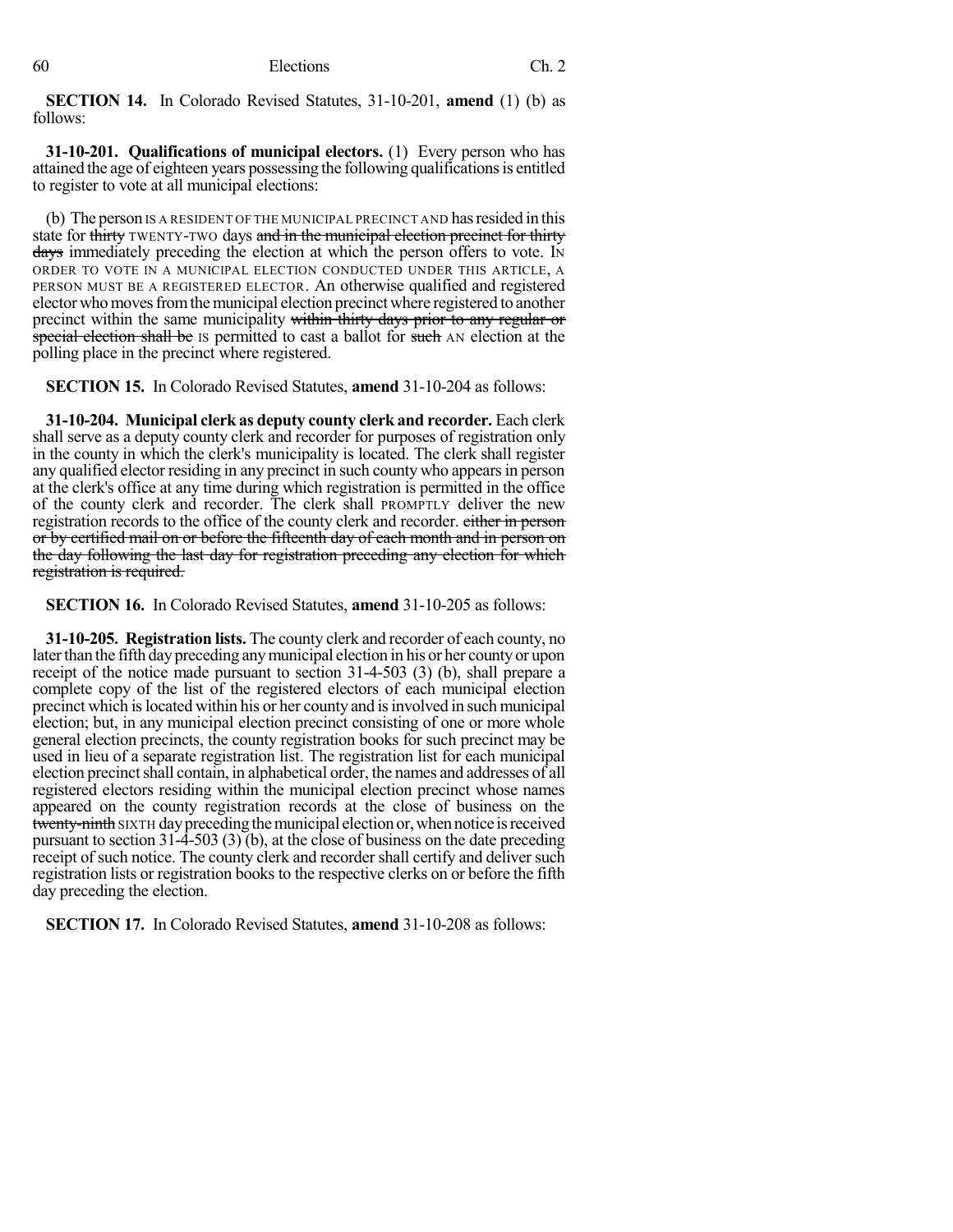**31-10-208. Change of address.** For the twenty-nine TWENTY-TWO days before and on the day of any municipal election, any registered elector, by appearing in person at the office of the county clerk and recorder, may complete a sworn affidavit for change of address within the county in which the elector is registered, stating that, the elector has moved prior to the thirtieth day before the election and that, ON THE DATE OF THE ELECTION, the elector has lived IS LIVING at the new address in the new precinct within the municipality. for at least thirty days. Upon the receipt of the request, the county clerk and recorder shall verify the registration of the elector and shall, upon verification, issue or authorize a certificate of registration, showing the information required in section 1-2-216, C.R.S., plus the change of address. The judges shall allow the registered elector to vote in the precinct where the new address is located. The judges of election shall use the certificate of registration as a substitute registration page, entering the date of the election and pollbook ballot number on the certificate and including it with the registration book when it is returned to the clerk following the election.

**SECTION 18.** In Colorado Revised Statutes, **amend** 31-10-301 as follows:

**31-10-301. Electors eligible to hold municipal office.** Every registered elector eighteen years of age or older on the date of the election may be a candidate CIRCULATE A NOMINATING PETITION and hold office in any municipality, unless another age is required by local charter or ordinance, if he OR SHE has resided in the municipality or municipality and ward, as the case may be, from which he OR SHE is to be elected for a period of at least twelve consecutive months immediately preceding the date of the election. In case of an annexation, any person who has resided within the territory annexed forthe prescribed time shall be deemed to have met the residence requirements for the municipality and precinct to which the territory was annexed. No person may be a candidate for two municipal offices at the same election nor hold two elective municipal offices simultaneously; except that, in statutory cities, the offices of clerk and treasurer may be sought and held by the same person.

**SECTION 19.** In Colorado Revised Statutes, 31-10-606, **amend** (4) as follows:

**31-10-606. Preparing to vote.** (4) If the judges are using the registration book and the registered elector's signature does not appear on his OR HER registration record, said elector shall show identification DOCUMENTATION OF HIS OR HER REGISTRATION and sign his OR HER registration record before being allowed to vote. If said elector is unable to write, he OR SHE may request assistance from one of the judges of election, and such judge shall sign the registration record and witness said elector's mark.

**SECTION 20.** In Colorado Revised Statutes, **add** 31-10-907, 31-10-908, 31-10-909, 31-10-910, 31-10-911, 31-10-912, and 31-10-913 as follows:

**31-10-907. Definitions.** AS USED IN SECTIONS 31-10-908 TO 31-10-913, UNLESS THE CONTEXT OTHERWISE REQUIRES:

(1) "ELIGIBLE ELECTOR" MEANS A PERSON WHO IS A REGISTERED ELECTOR, AS DEFINED IN SECTION 31-1-101 (9).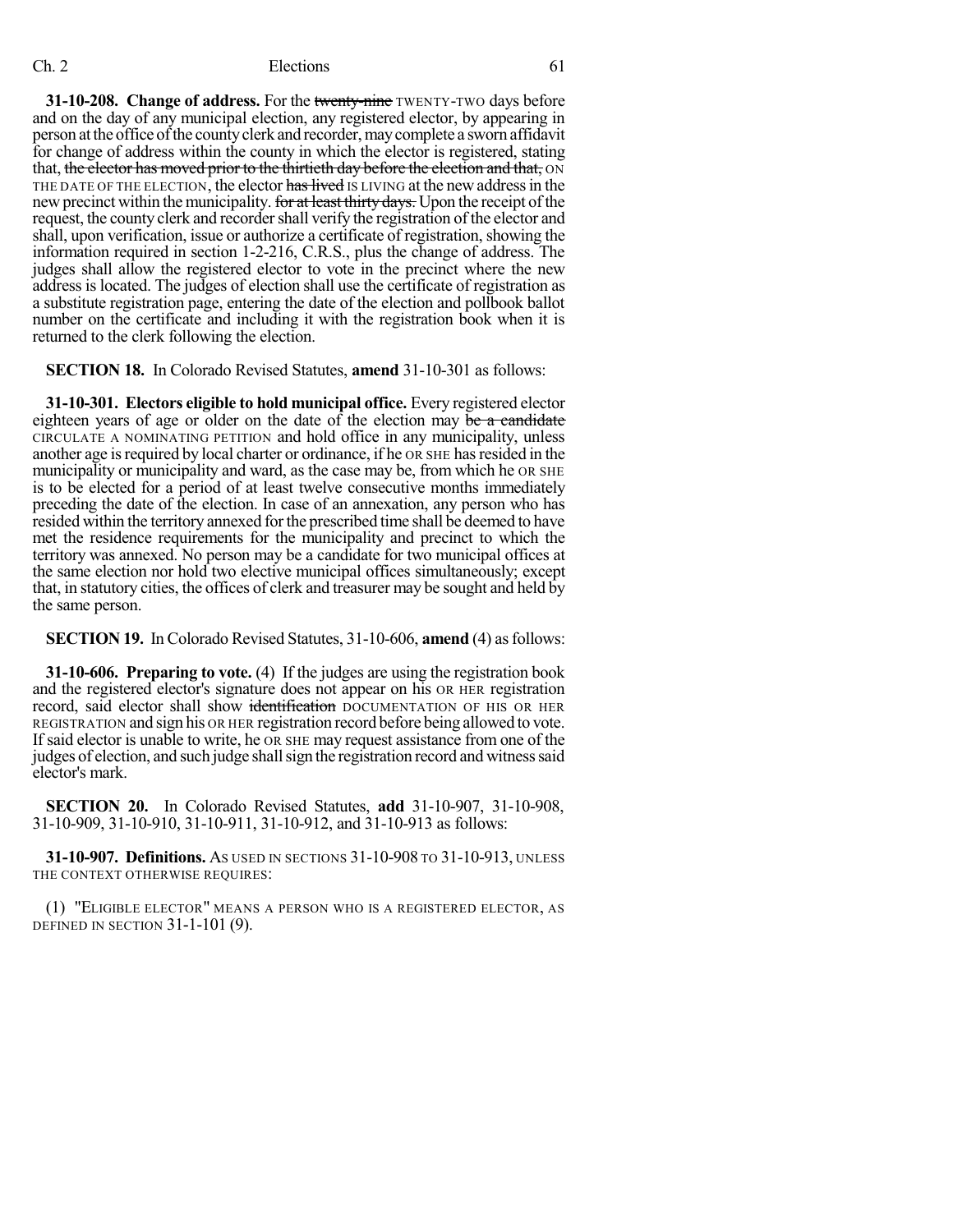(2) "MAIL BALLOT ELECTION" MEANS AN ELECTION FOR WHICH ELIGIBLE ELECTORS MAY CAST BALLOTS BY MAIL AND IN ACCORDANCE WITH THIS PART 9.

(3) "MAIL BALLOT PACKET" MEANS THE PACKET OF INFORMATION PROVIDED BY THE CLERK TO ELIGIBLE ELECTORS IN A MAIL BALLOT ELECTION. THE PACKET INCLUDES THE BALLOT, INSTRUCTIONS FOR COMPLETING THE BALLOT, A SECRECY ENVELOPE, AND A RETURN ENVELOPE.

(4) "RETURN ENVELOPE"MEANS AN ENVELOPE THAT IS PRINTED WITH SPACES FOR THE NAME AND ADDRESS OF, AND A SELF-AFFIRMATION TO BE SIGNED BY, AN ELIGIBLE ELECTOR VOTING IN A MAIL BALLOT ELECTION,THAT CONTAINS A SECRECY ENVELOPE AND BALLOT, AND THAT IS DESIGNED TO ALLOW ELECTION OFFICIALS, UPON EXAMINING THE SIGNATURE, NAME, AND ADDRESS ON THE OUTSIDE OF THE ENVELOPE,TO DETERMINE WHETHER THE ENCLOSED BALLOT ISBEINGSUBMITTED BY AN ELIGIBLE ELECTOR WHO HAS NOT PREVIOUSLY VOTED IN THAT PARTICULAR ELECTION.

(5) "SECRECY ENVELOPE" MEANS THE ENVELOPE OR SLEEVE USED FOR A MAIL BALLOT ELECTION THAT CONTAINS THE ELIGIBLE ELECTOR'S BALLOT FOR THE ELECTION AND THAT IS DESIGNED TO CONCEAL AND MAINTAIN THE CONFIDENTIALITY OF THE ELECTOR'S VOTE UNTIL THE COUNTING OF VOTES FOR THAT PARTICULAR ELECTION.

**31-10-908. Mail ballot elections - preelection process.** (1) IF THE GOVERNING BODY OF A MUNICIPALITY DETERMINES THAT AN ELECTION IS TO BE CONDUCTED BY MAIL BALLOT, THE CLERK SHALL SUPERVISE THE DISTRIBUTING, HANDLING, COUNTING OF BALLOTS, AND THE SURVEY OF RETURNS AND SHALL TAKE ALL NECESSARY STEPS TO PROTECT THE CONFIDENTIALITY OF THE BALLOTS CAST AND THE INTEGRITY OF THE ELECTION.

(2) OFFICIAL BALLOTS MUST BE PREPARED AND ALL OTHER PREELECTION PROCEDURES FOLLOWED AS OTHERWISE PROVIDED BY THIS ARTICLE; EXCEPT THAT MAIL BALLOT PACKETS MUST BE PREPARED IN ACCORDANCE WITH THIS PART 9.

**31-10-909.Nominationof candidatesinmailballot elections.**(1) ANY PERSON WHO DESIRES TO BE A CANDIDATE FOR A MUNICIPAL OFFICE IN A MAIL BALLOT ELECTION CONDUCTED PURSUANT TO THIS PART 9 AFTER MAY 1, 2014, SHALL COMPLY WITH THE NOMINATING PROCEDURES SET FORTH IN THIS ARTICLE; EXCEPT THAT:

(a) ANY NOMINATING PETITION IN A MAIL BALLOT ELECTION MAY BE CIRCULATED AND SIGNED BEGINNING ON THE NINETY-FIRST DAY PRIOR TO THE ELECTION AND MUST BE FILED WITH THE MUNICIPAL CLERK NO LATER THAN THE CLOSE OF BUSINESS ON THE SEVENTY-FIRST DAY PRIOR TO THE ELECTION. THE PETITION MAY BE AMENDED TO CORRECT OR REPLACE SIGNATURES THAT THE CLERK FINDS ARE NOT IN APPARENT CONFORMITY WITH THE REQUIREMENTS OF THIS ARTICLE BY FILING SUCH CHANGES BY NO LATER THAN THE CLOSE OF BUSINESS ON THE SIXTY-SIXTH DAY BEFORE THE ELECTION.

(b) AWITHDRAWAL FROM NOMINATION MUST PROCEED AS SET FORTH IN SECTION 31-10-303;EXCEPT THAT THE WITHDRAWAL AFFIDAVIT MUSTBE FILED BY THE CLOSE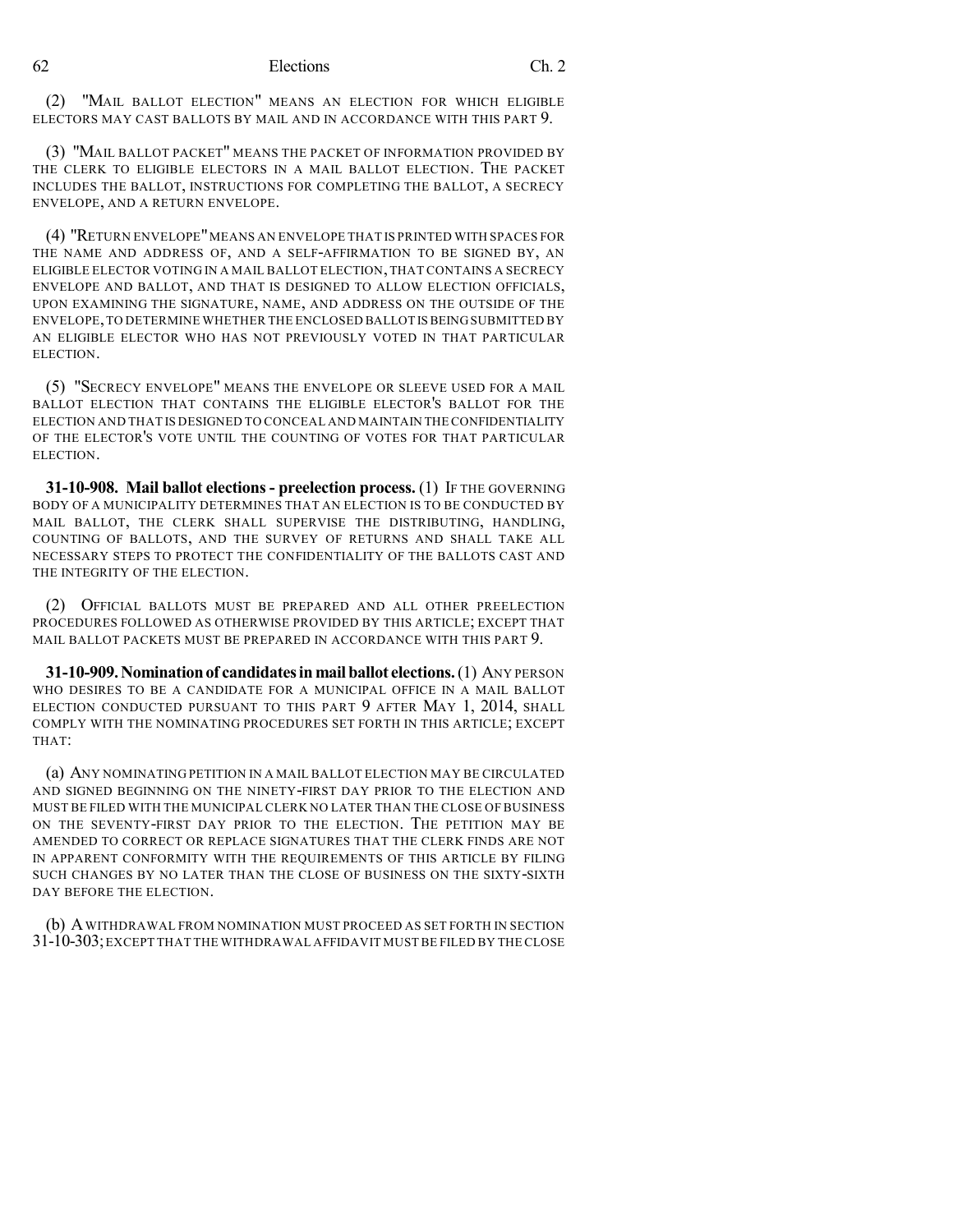OF BUSINESS ON THE SIXTY-THIRD DAY PRIOR TO THE ELECTION.

(c) IF ANY CANDIDATE DIES OR WITHDRAWS FROM NOMINATION PRIOR TO THE CLOSE OF BUSINESS ON THE SIXTY-THIRD DAY PRIOR TO THE ELECTION, THE VACANCY IN NOMINATION IS FILLED AS SET FORTH IN SECTION 31-10-304.

**31-10-910. Procedures for conducting mail ballot election. (1) (a) NO LATER** THAN THIRTY DAYS PRIOR TO ELECTION DAY, THE COUNTY CLERK AND RECORDER SHALL SUBMIT TO THE CLERK CONDUCTING THE MAIL BALLOT ELECTION A COMPLETE PRELIMINARY LIST OF REGISTERED ELECTORS.

(b) NO LATER THAN TWENTY DAYS PRIOR TO ELECTION DAY, THE COUNTY CLERK AND RECORDER SHALL SUBMIT TO THE CLERK A SUPPLEMENTAL LIST OF THE NAMES OF ELIGIBLE ELECTORS WHO REGISTERED TO VOTE ON OR BEFORE TWENTY-TWO DAYS BEFORE THE ELECTION WHOSE NAMES WERE NOT INCLUDED ON THE PRELIMINARY LIST.

(c) ALL LISTS OF REGISTERED ELECTORS PROVIDED TO A CLERK UNDER THIS SECTION MUST INCLUDE THE LAST MAILING ADDRESS OF EACH ELECTOR.

(2) (a) NOT SOONER THAN TWENTY-TWO DAYS BEFORE AN ELECTION, AND NO LATER THAN FIFTEEN DAYS BEFORE AN ELECTION, THE CLERK SHALL MAIL TO EACH ACTIVE ELIGIBLE ELECTOR, AT THE LAST MAILING ADDRESS APPEARING IN THE REGISTRATION RECORDS AND IN ACCORDANCE WITH UNITED STATES POSTAL SERVICE REGULATIONS, A MAIL BALLOT PACKET MARKED "DO NOT FORWARD. ADDRESS CORRECTION REQUESTED.", OR ANY OTHER SIMILAR STATEMENT THAT IS IN ACCORDANCE WITH UNITED STATES POSTAL SERVICE REGULATIONS.

(b) A BALLOT OR BALLOT LABEL MUST CONTAIN THE FOLLOWING WARNING:

#### WARNING:

ANY PERSON WHO,BY USE OF FORCE OR OTHER MEANS,UNDULY INFLUENCES AN ELIGIBLE ELECTOR TO VOTE IN ANY PARTICULAR MANNER OR TO REFRAIN FROM VOTING, OR WHO FALSELY MAKES, ALTERS, FORGES, OR COUNTERFEITS ANY MAIL BALLOT BEFORE OR AFTER IT HAS BEEN CAST, OR WHO DESTROYS, DEFACES, MUTILATES, OR TAMPERS WITH A BALLOT IS SUBJECT, UPON CONVICTION, TO IMPRISONMENT, OR TO A FINE, OR BOTH.

(c) (I) A RETURN ENVELOPE MUST HAVE PRINTED ON IT A SELF-AFFIRMATION SUBSTANTIALLY IN THE FOLLOWING FORM:

STATE OF .... MUNICIPALITY OF ...., COUNTY OF ....

I, ...., AFFIRM AND SAY THAT I AM A QUALIFIED AND REGISTERED ELECTOR IN THE MUNICIPALITY OF .... AND STATE OF COLORADO; THAT MY RESIDENTIAL ADDRESS IS ....; AND THAT I HEREIN ENCLOSE MY BALLOT IN ACCORDANCE WITH THE PROVISIONS OF THE "COLORADO MUNICIPAL ELECTION CODE OF 1965". I REALIZE THAT IF ANY FALSE STATEMENTS ARE CONTAINED HEREIN THAT I SHALL BE SUBJECT TO PROSECUTION FOR CRIMINAL ACTION.

............................. ............................. SIGNATURE OF VOTER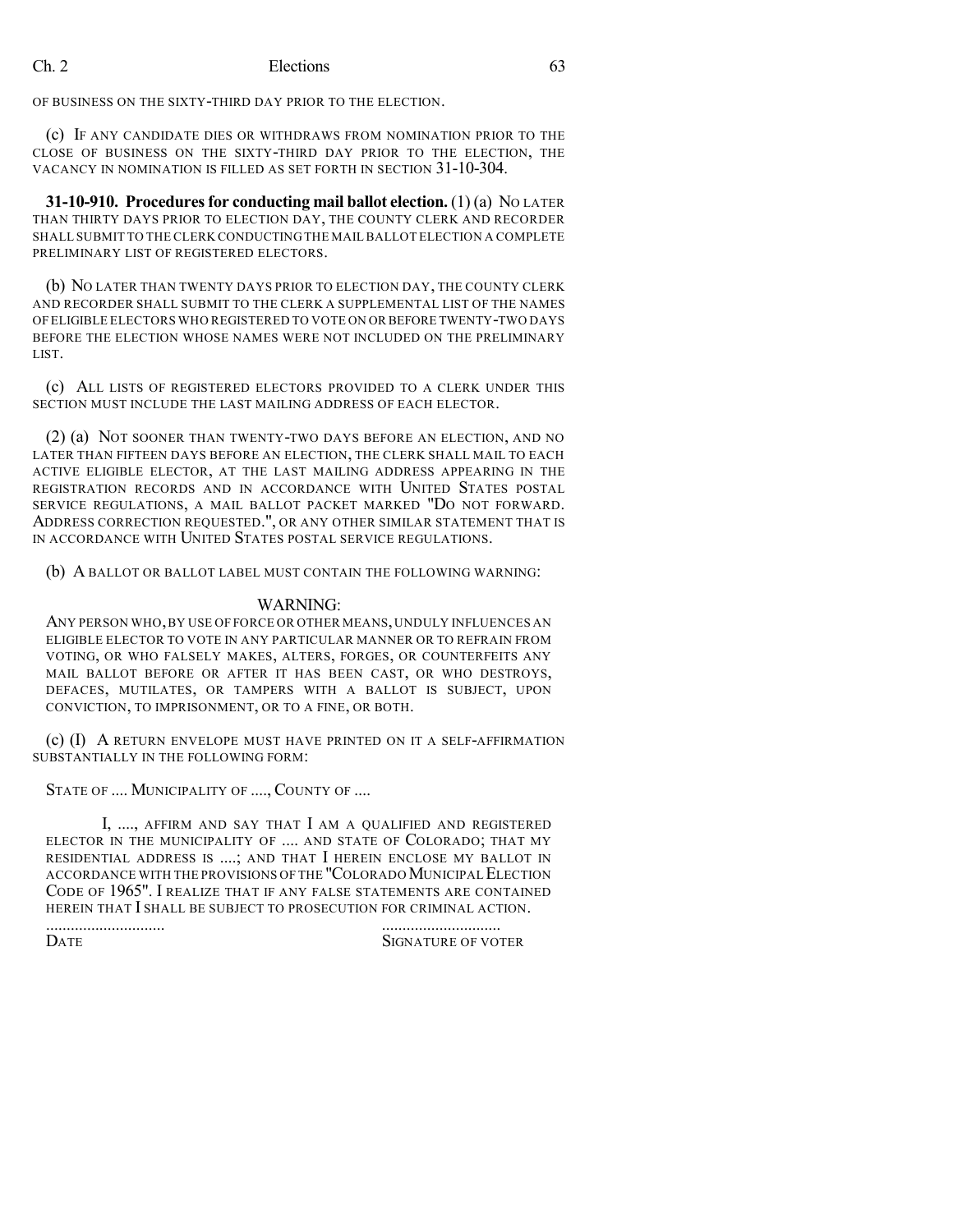(II) THE SIGNING OF THE SELF-AFFIRMATION ON THE RETURN ENVELOPE DESCRIBED IN SUBPARAGRAPH (I) OF THIS PARAGRAPH (c) CONSTITUTES AN AFFIRMATION BY THE ELIGIBLE ELECTOR, UNDER PENALTY OF PERJURY, THAT THE FACTS STATED IN THE SELF-AFFIRMATION ARE TRUE. IF THE ELIGIBLE ELECTOR IS UNABLE TO SIGN, THE ELIGIBLE ELECTOR MAY AFFIRM BY MAKING A MARK ON THE SELF-AFFIRMATION, WITH OR WITHOUT ASSISTANCE, WITNESSED BY ANOTHER PERSON.

(III) A RETURN ENVELOPE IS NOT REQUIRED TO HAVE A FLAP COVERING THE SIGNATURE.

(d) NO SOONER THAN TWENTY-TWO DAYS PRIOR TO ELECTION DAY, AND UNTIL 7 P.M. ON ELECTION DAY, MAIL BALLOTS MUST BE MADE AVAILABLE AT THE CLERK'S OFFICE FOR ELIGIBLE ELECTORS WHO REQUEST A BALLOT.

(e) (I) AN ELIGIBLE ELECTOR MAY OBTAIN A REPLACEMENT BALLOT IF THE BALLOT WAS DESTROYED, SPOILED, LOST, OR FOR SOME OTHER REASON NOT RECEIVED BY THE ELIGIBLE ELECTOR.AN ELIGIBLE ELECTOR MAY OBTAIN A BALLOT IF A MAIL BALLOT PACKET WAS NOT SENT TO THE ELECTOR BECAUSE THE ELIGIBILITY OF THE ELECTOR COULD NOT BE DETERMINED AT THE TIME THE MAIL BALLOT PACKETS WERE MAILED. IN ORDER TO OBTAIN A BALLOT IN SUCH CASES, THE ELIGIBLE ELECTOR MUST SIGN A SWORN STATEMENT SPECIFYING THE REASON FOR REQUESTING THE BALLOT. THE STATEMENT MUST BE PRESENTED TO THE CLERK NO LATER THAN 7 P.M. ON ELECTION DAY. THE CLERK SHALL KEEP A RECORD OF EACH BALLOT ISSUED IN ACCORDANCE WITH THIS PARAGRAPH (e) TOGETHER WITH A LIST OF EACH BALLOT OBTAINED PURSUANT TO PARAGRAPH (d) OF THIS SUBSECTION (2).

(II) THE CLERK SHALL NOT TRANSMIT A MAIL BALLOT PACKET UNDER THIS PARAGRAPH (e)UNLESS A SWORN STATEMENT REQUESTING THE BALLOT IS RECEIVED ON OR BEFORE ELECTION DAY. A BALLOT MAY BE TRANSMITTED DIRECTLY TO THE ELIGIBLE ELECTOR REQUESTING THE BALLOT AT THE CLERK'S OFFICE OR MAY BE MAILED TO THE ELIGIBLE ELECTOR AT THE ADDRESS PROVIDED IN THE SWORN STATEMENT. BALLOTS MAY BE CAST NO LATER THAN 7 P.M. ON ELECTION DAY.

(3) (a) UPON RECEIPT OF A BALLOT, THE ELIGIBLE ELECTOR SHALL MARK THE BALLOT, SIGN AND COMPLETE THE SELF-AFFIRMATION ON THE RETURN ENVELOPE, AND COMPLY WITH THE INSTRUCTIONS PROVIDED WITH THE BALLOT.

(b) THE ELIGIBLE ELECTOR MAY RETURN THE MARKED BALLOT TO THE CLERK BY UNITED STATES MAIL OR BY DEPOSITING THE BALLOT AT THE OFFICE OF THE CLERK OR ANY PLACE DESIGNATED AS A DEPOSITORY BY THE CLERK. THE BALLOT MUST BE RETURNED IN THE RETURN ENVELOPE. IF AN ELIGIBLE ELECTOR RETURNS THE BALLOT BY MAIL, THE ELECTOR MUST PROVIDE POSTAGE. THE BALLOT MUST BE RECEIVED AT THE CLERK'S OFFICE OR A DESIGNATED DEPOSITORY, WHICH MUST REMAIN OPEN UNTIL 7 P.M. ON ELECTION DAY. THE DEPOSITORY MUST BE DESIGNATED BY THE CLERK AND LOCATED IN A SECURE PLACE UNDER THE SUPERVISION OF THE CLERK,AN ELECTION JUDGE,OR ANOTHER PERSON DESIGNATED BY THE CLERK.

(4) ONCE THE BALLOT IS RETURNED, AN ELECTION JUDGE SHALL FIRST QUALIFY THE SUBMITTED BALLOT BY COMPARING THE INFORMATION ON THE RETURN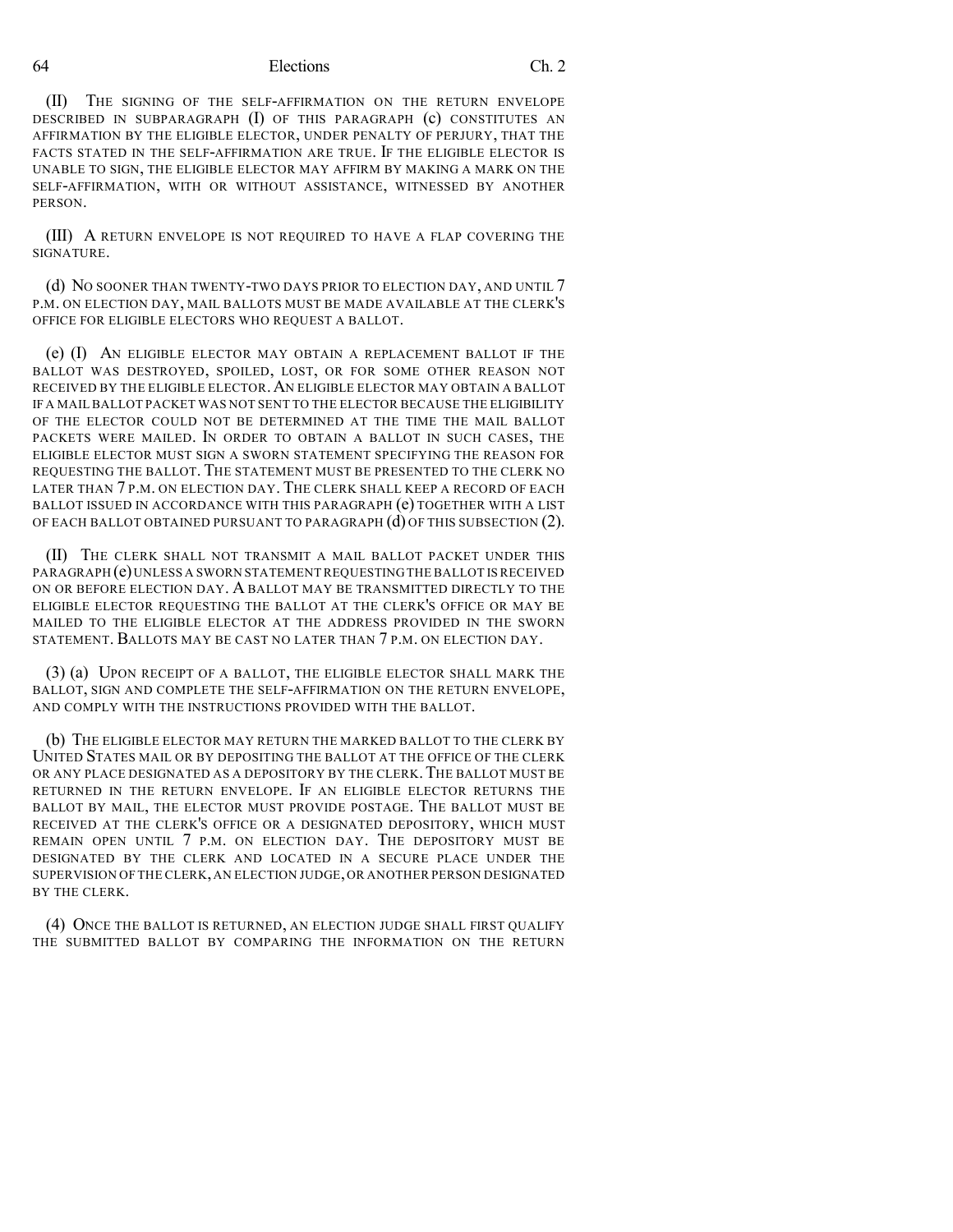ENVELOPE WITH THE REGISTRATION RECORDS TO DETERMINE WHETHER THE BALLOT WAS SUBMITTED BY AN ELIGIBLE ELECTOR WHO HAS NOT PREVIOUSLY VOTED IN THE ELECTION. IF THE BALLOT SO QUALIFIES AND IS OTHERWISE VALID, THE ELECTION JUDGE SHALL INDICATE IN THE POLLBOOK THAT THE ELIGIBLE ELECTOR CAST A BALLOT AND DEPOSIT THE BALLOT IN AN OFFICIAL BALLOT BOX.

(5) ALL DEPOSITED BALLOTS MUST BE COUNTED AS PROVIDED IN THIS ARTICLE. A MAIL BALLOT IS VALID AND COUNTED ONLY IF IT IS RETURNED IN THE RETURN ENVELOPE, THE SELF-AFFIRMATION ON THE RETURN ENVELOPE IS SIGNED AND COMPLETED BY THE ELIGIBLE ELECTOR TO WHOM THE BALLOT WAS ISSUED, AND THE INFORMATION ON THE RETURN ENVELOPE IS VERIFIED IN ACCORDANCE WITH SUBSECTION (4) OF THIS SECTION. MAIL BALLOTS MUST BE COUNTED IN THE SAME MANNER PROVIDED BY SECTION 31-10-610 FOR COUNTING PAPER BALLOTS OR SECTION 31-10-811 FOR COUNTING ELECTRONIC BALLOTS. IF THE ELECTION OFFICIAL DETERMINES THAT AN ELIGIBLE ELECTOR TO WHOM A REPLACEMENT BALLOT HAS BEEN ISSUED HAS VOTED MORE THAN ONCE, THE FIRST BALLOT RETURNED BY THE ELECTOR IS CONSIDERED THE ELECTOR'S OFFICIAL BALLOT. REJECTED BALLOTS ARE HANDLED IN THE SAME MANNER AS PROVIDED IN SECTION 31-10-612.

**31-10-911. Counting mail ballots.** THE ELECTION OFFICIALS AT THE MAIL BALLOT COUNTING CENTER MAY RECEIVE AND PREPARE MAIL BALLOTS DELIVERED AND TURNED OVER TO THEM BY THE CLERK FOR COUNTING.COUNTING OF THE MAIL BALLOTS MAY BEGIN FIFTEEN DAYS PRIOR TO THE ELECTION AND CONTINUE UNTIL COUNTING IS COMPLETED. THE ELECTION OFFICIAL IN CHARGE OF THE MAIL BALLOT COUNTING CENTER SHALL TAKE ALL PRECAUTIONS NECESSARY TO ENSURE THE SECRECY OF THE COUNTING PROCEDURES, AND THE ELECTION OFFICIALS OR WATCHERS SHALL NOT RELEASE ANY INFORMATION CONCERNING THE COUNT UNTIL AFTER 7 P.M. ON ELECTION DAY.

**31-10-912. Write-in candidate affidavitin mail ballot elections.** NO WRITE-IN VOTE FOR ANY OFFICE SHALL BE COUNTED UNLESS AN AFFIDAVIT OF INTENT TO BE A WRITE-IN CANDIDATE HAS BEEN FILED WITH THE CLERK BY THE PERSON WISHING TO BE A WRITE-IN CANDIDATE NOT LATER THAN SIXTY-FOUR DAYS BEFORE THE DAY OF THE ELECTION. THE AFFIDAVIT OF INTENT MUST INDICATE THE OFFICE TO WHICH THE AFFIANT DESIRES ELECTION AND THAT THE AFFIANT IS QUALIFIED TO ASSUME THE OFFICE IF ELECTED.

**31-10-913. Challenges.** ANY MAIL BALLOT ELECTION HELD PURSUANT TO THIS PART 9 SHALL NOT BE INVALIDATED ON THE GROUNDS THAT AN ELIGIBLE ELECTOR DID NOT RECEIVE A BALLOT SO LONG AS THE CLERK ACTED IN GOOD FAITH IN COMPLYING WITH THE PROVISIONS OF THIS PART 9.

**SECTION 21.** In Colorado Revised Statutes, **amend** 31-10-1002 as follows:

**31-10-1002. Application for absentee voter's ballot - permanent absentee voter status - ballot delivery - list of absentee voters.** (1) Requests for an application for an absentee voter's ballot may be made orally or in writing. Applications for absent ABSENTEE voters' ballots shall be filed in writing and shall be personally signed by the applicant or a family member related by blood, or marriage, CIVIL UNION, OR ADOPTION to the applicant. If the applicant is unable to sign the application, the applicant shall make such applicant's mark on the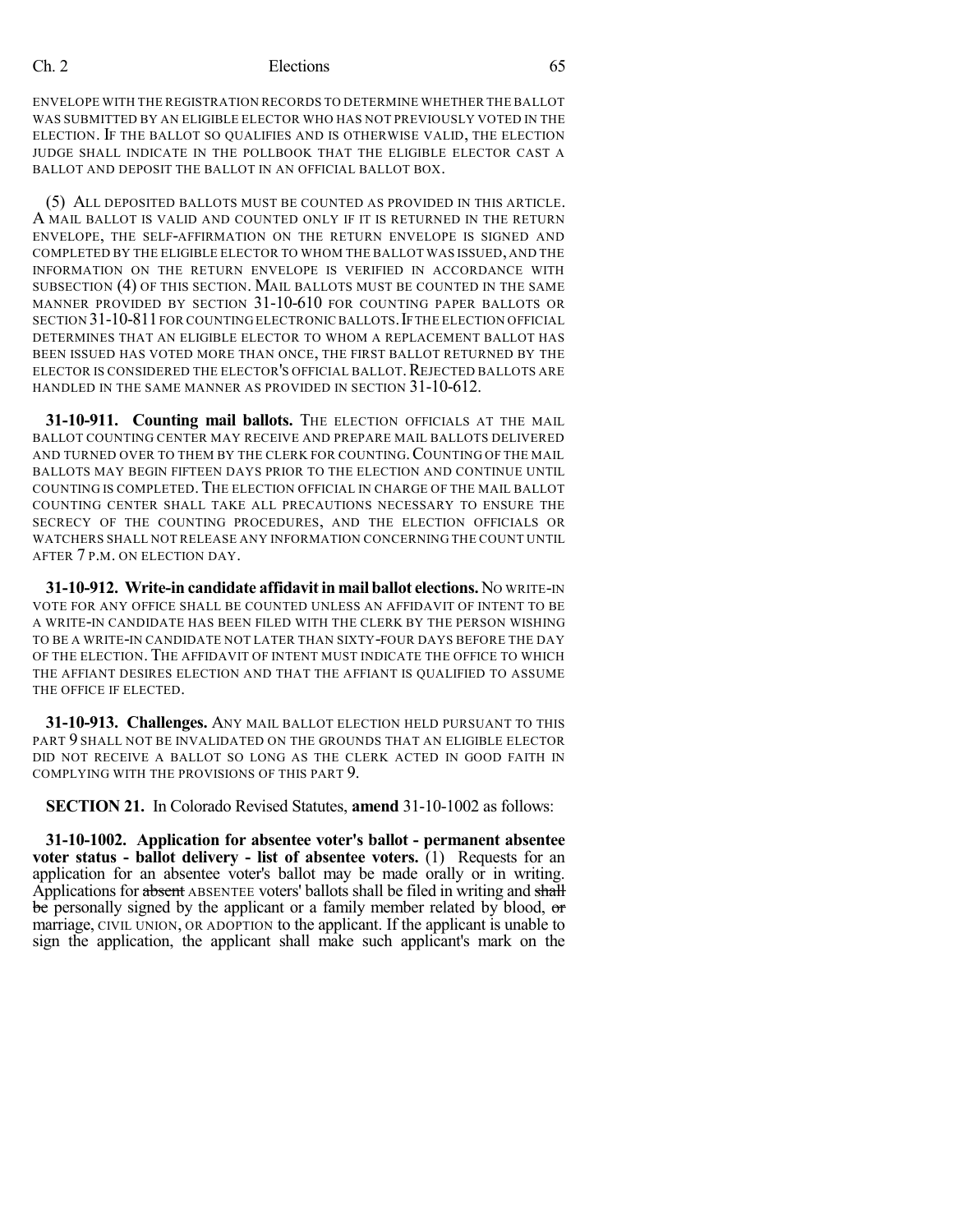application, which shall be witnessed by another person. Such THE application shall be filed with the clerk not earlier than ninety days before and not later than the close of business on the Friday immediately preceding such regular or special election. The application may be in the form of a letter.

(2) Upon receipt of an application for an absent ABSENTEE voter's ballot within the proper time, the clerk receiving it shall examine the records of the county clerk and recorder to ascertain whether or not the applicant is registered and lawfully entitled to vote as requested, and, if found to be so, the clerk shall deliver, as soon as practicable, but not more than seventy-two hours after the ballots have been received, to the applicant personally in the clerk's office or by mail to the mailing address given in the application an official absent ABSENTEE voter's ballot, an identification return envelope with the affidavit thereon properly filled in as to precinct and residence address as shown by the records of the county clerk and recorder, and an instruction card.

(2.3) THE CLERK SHALL KEEP A LIST OF NAMES OF ELIGIBLE ELECTORS WHO HAVE APPLIED FOR ABSENTEE BALLOTS AND, IF APPLICABLE, OF PERMANENT ABSENTEE VOTERS PURSUANT TO SUBSECTION (2.5) OF THIS SECTION, WITH THE DATE ON WHICH EACH APPLICATION WAS MADE,THE DATE ON WHICH THE ABSENTEE VOTER'S BALLOT WAS SENT, AND THE DATE ON WHICH EACH ABSENTEE VOTER'S BALLOT WAS RETURNED.IF AN ABSENTEE VOTER'S BALLOT IS NOT RETURNED, OR IF IT IS REJECTED AND NOT COUNTED, THAT FACT WILL BE NOTED ON THE LIST. THE LIST IS OPEN TO PUBLIC INSPECTION UNDER PROPER REGULATIONS.

 $(2.5)(a)$  In addition to the requirements of subsection  $(2)$  of this section, the clerk shall also deliver, as soon as practicable after the ballots are received, to each municipal elector whose status as a permanent mail-in voter is indicated in the voter registration records of the county elerk and recorder, an official absent voter's ballot, an identification return envelope with the affidavit thereon properly filled in as to precinct and residence address as shown by the records of the county clerk and recorder, and an instruction card THE CLERK MAY PERMIT AN ELIGIBLE ELECTOR TO REQUEST PERMANENT ABSENTEE VOTER STATUS.

(b) UPON RECEIPT OF AN APPLICATION FOR PERMANENT ABSENTEE VOTER STATUS, THE CLERK SHALL PROCESS THE APPLICATION IN THE SAME MANNER AS AN APPLICATION FOR AN ABSENTEE VOTER'S BALLOT. IF THE CLERK DETERMINES THAT THE APPLICANT IS AN ELIGIBLE ELECTOR, THE CLERK SHALL PLACE THE ELIGIBLE ELECTOR'S NAME ON THE LIST MAINTAINED BY THE MUNICIPALITY PURSUANT TO SUBSECTION  $(2.3)$  OF THIS SECTION OF THOSE ELIGIBLE ELECTORS TO WHOM AN ABSENTEE VOTER'S BALLOT IS MAILED EVERY TIME THERE IS A POLLING PLACE ELECTION CONDUCTED BY THE MUNICIPALITY FROM WHICH THE ELIGIBLE ELECTOR HAS REQUESTED PERMANENT ABSENTEE VOTER STATUS.

(c) (I) AN ELIGIBLE ELECTOR WHOSE NAME APPEARS ON THE LIST MAINTAINED PURSUANT TO SUBSECTION (2.3)OF THIS SECTION AS A PERMANENT ABSENTEE VOTER MUST REMAIN ON THE LIST AND MUST BE MAILED AN ABSENTEE VOTER'S BALLOT FOR EACH POLLING PLACE ELECTION CONDUCTED BY THE MUNICIPALITY.

(II) AN ELIGIBLE ELECTOR MUST BE DELETED FROM THE PERMANENT ABSENTEE VOTER LIST IF: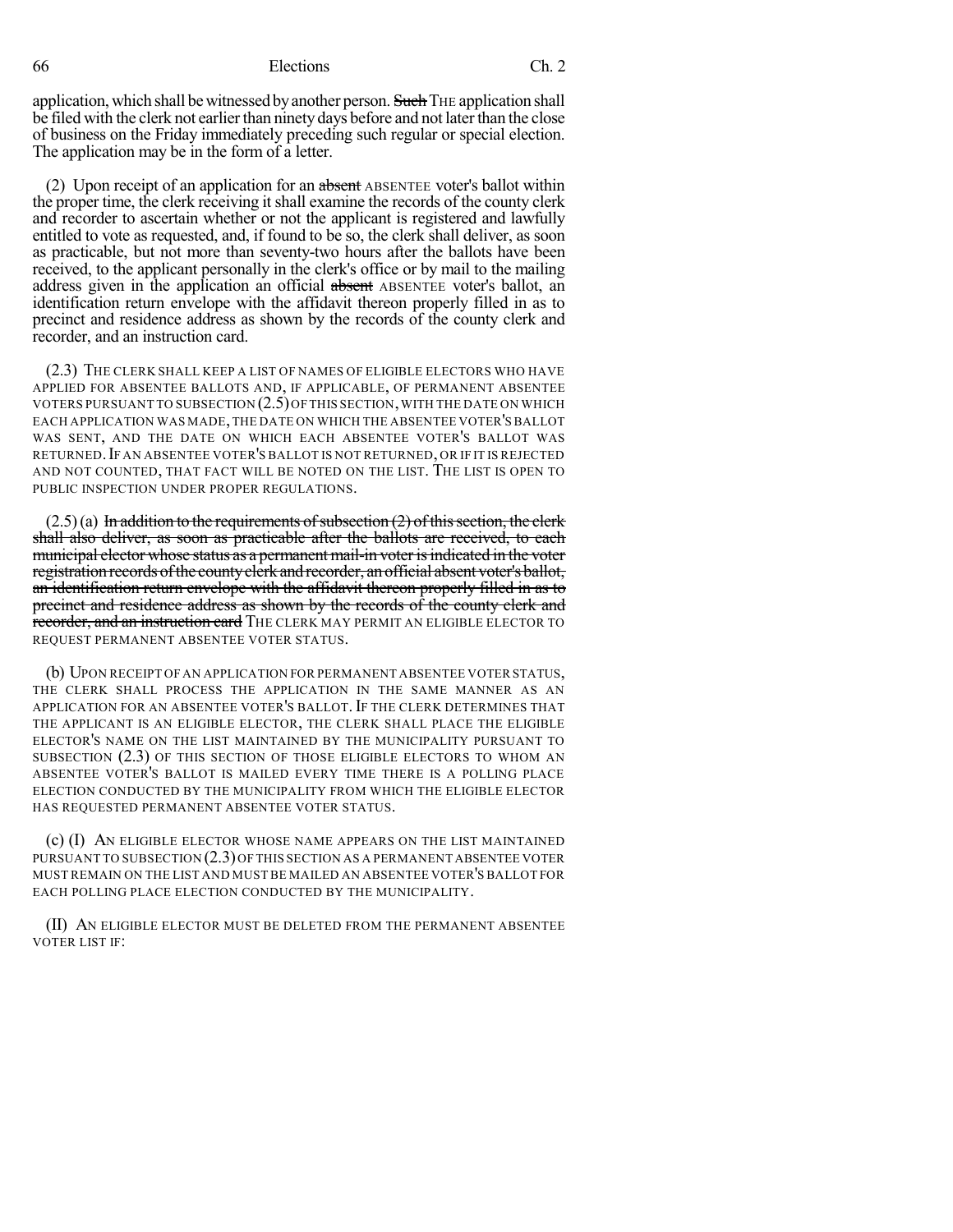(A) THE ELIGIBLE ELECTOR NOTIFIES THE CLERK THAT HE OR SHE NO LONGER WISHES TO VOTE BY ABSENTEE VOTER'S BALLOT; OR

(B) THE ABSENTEE VOTER'S BALLOT SENT TO THE ELIGIBLE ELECTOR IS RETURNED TO THE CLERK AS UNDELIVERABLE; OR

(C) THE PERSON IS NO LONGER ELIGIBLE TO VOTE IN THE POLITICAL SUBDIVISION.

(3) Before any absent ABSENTEE voter's ballot is delivered or mailed or before any registered elector is permitted to cast his OR HER vote on an absent voter's A voting machine, the clerk shall record such elector's name, the precinct number, and the number appearing on the stub of the ballot, together with the date the ballot is delivered or mailed. This information shall MUST be recorded on the registration record or registration list before the registration book or list is delivered to the judges of election. A separate list of the registered electors who have received absent ABSENTEE voters' ballots shall MUST be delivered to the judges of election in the precinct designated for counting absentee VOTERS' ballots, or, if the clerk elects to deliver absent ABSENTEE voters' envelopes received from electors of each precinct to the judges of election of such precinct, as provided by section 31-10-1006, a separate list of the registered electors of each precinct who have received absent ABSENTEE voters' ballots shall MUST be delivered to the judges of election of each such precinct.

(4) (Deleted by amendment, L. 91, p. 640, § 87, effective May 1, 1991.)

**SECTION 22.** In Colorado Revised Statutes, 31-10-1003, **amend** (1) as follows:

**31-10-1003. Self-affirmation on return envelope.** (1) The return envelope shall have printed on its face a self-affirmation substantially in the following form:

"State of .... Municipality of ...., County of ....

I, ..., affirm and say that I am a qualified and registered elector in precinct no. ..., THE municipality of .... and state of Colorado; that my residence and post-office address is ....; and that I herein enclose my ballot in accordance with the provisions of the "Colorado Municipal Election Code of 1965". I realize that if any false statements are contained herein that I shall be subject to prosecution for criminal action.

> ............................................................ Signature of voter"

**SECTION 23.** In Colorado Revised Statutes, 31-10-1007, **amend** (1) as follows:

**31-10-1007. Casting and counting absentee ballots.** (1) If the self-affirmation on the envelope containing the absent ABSENTEE voter's ballot is properly sworn to, one of the judges shall open such voter's identification envelope in the presence of a majority of the judges, and, after announcing in an audible voice the name of such absent ABSENTEE voter, he OR SHE shall tear open such envelope without defacing the self-affirmation printed thereon or mutilating the enclosed ballot. Such ballot shall MUST then be cast and counted in the same manner as if such absent ABSENTEE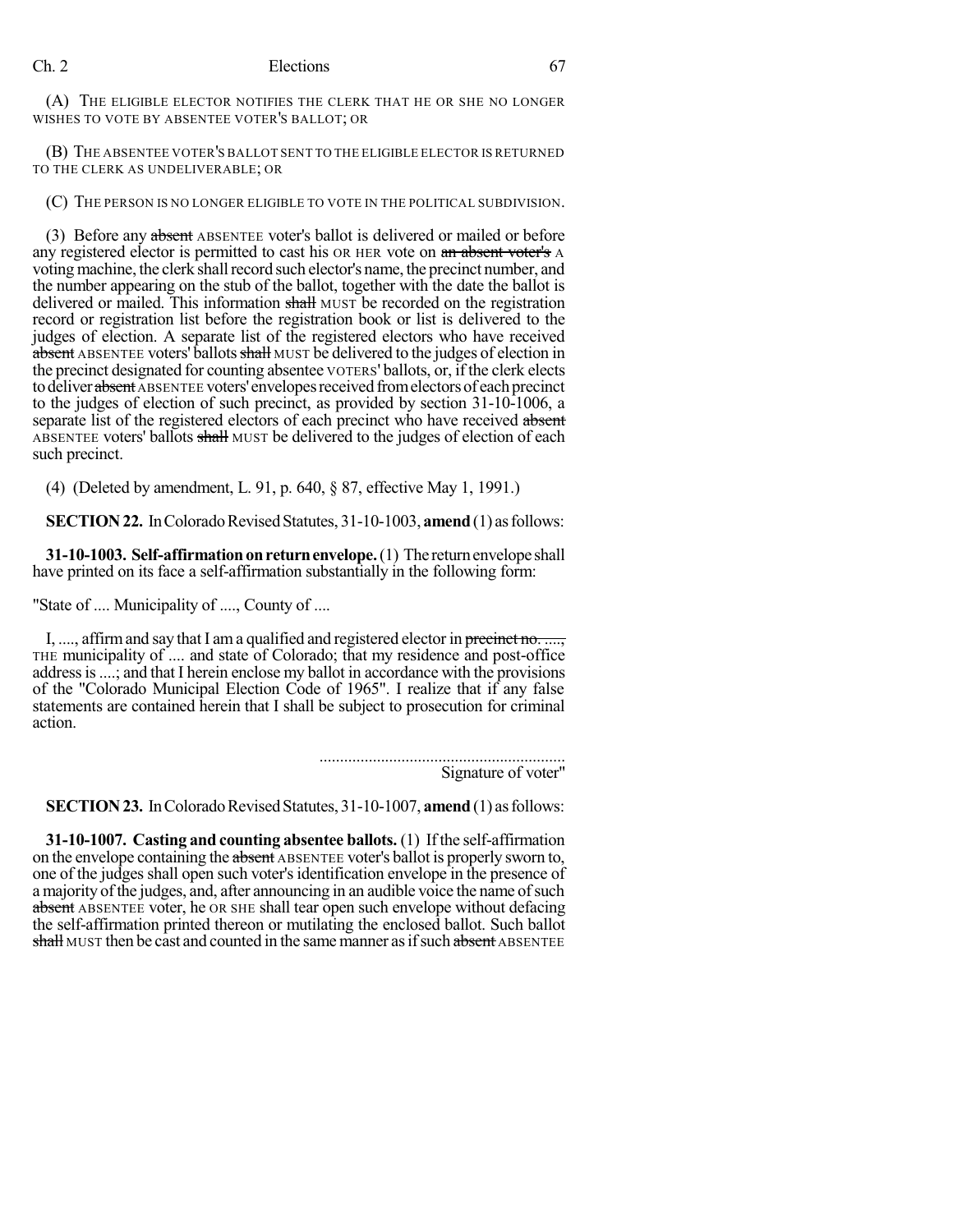voter had been present in person; except that one of the judges shall deposit the ballot in the ballot box without unfolding it. If the absent ABSENTEE voters' ballots are delivered to the judges of one precinct selected by the clerk as provided by section 31-10-1006, the absentee vote shall MUST be certified separately from the vote of the precinct where it is counted.

**SECTION 24.** In Colorado Revised Statutes, **amend** 31-10-1008 as follows:

**31-10-1008. Challenge of absentee ballots - rejection - record.** (1) The vote of any absent ABSENTEE voter may be challenged in the same manner as other votes are challenged, and the judges of election shall have power to determine the legality of such ballot. If the challenge is sustained or if the judges determine that the self-affirmation accompanying the absent ABSENTEE voter's ballot is insufficient or that the voter is not a registered elector, the envelope containing the ballot of such votershall not be opened, and the judgesshall endorse on the back of the envelope the reason therefor. When it ismade to appear to the judges of election by sufficient proof that any absent ABSENTEE voter who has marked and forwarded his OR HER ballot has died, the envelope containing the ballot of such deceased voter shall not be opened, and the judges shall make proper notation on the back of such envelope. If an absent ABSENTEE voter's envelope contains more than one marked ballot of any one kind, none of such ballots shall be counted, and the judges shall make notation on the back of the ballots the reason therefor. Judges of election shall certify in their returns the number of absent ABSENTEE voters' ballots cast and counted and the number of such ballots rejected.

(2) All absent ABSENTEE voters' identification envelopes, ballot stubs, and absent ABSENTEE voters' ballots rejected by the judges of election in accordance with the provisions of this section shall be returned to the clerk. All absent ABSENTEE voters' ballots received by the clerk after  $7 p.m.$  the day of the election, together with those rejected and returned by the judges of election, as provided in this section, shall remain in the sealed identification envelopes and be destroyed later, as provided in section 31-10-616.

(3) If an absent ABSENTEE voter's ballot is not returned or if it isrejected and not counted, such fact shall be noted on the record kept by the clerk. Such record shall be open to public inspection under proper regulations.

**SECTION 25.** In Colorado Revised Statutes, **amend** 31-10-1101 as follows:

**31-10-1101. No voting unless registered.** Unless otherwise permitted pursuant to section 31-10-203, no person shall be permitted to vote at any regular or special election unless his OR HER name is found on the registration list or official registration book or unless registration in that precinct is confirmed orally as provided by section 31-10-606 (1).

**SECTION 26.** In Colorado Revised Statutes, 31-10-1104, **amend** (4) and (5) as follows:

**31-10-1104. Challenge questions asked voter.** (4) If the person is challenged as unqualified on the ground that he or she has not resided in this state for thirty TWENTY-TWO daysimmediately preceding the election, the judges, or one of them,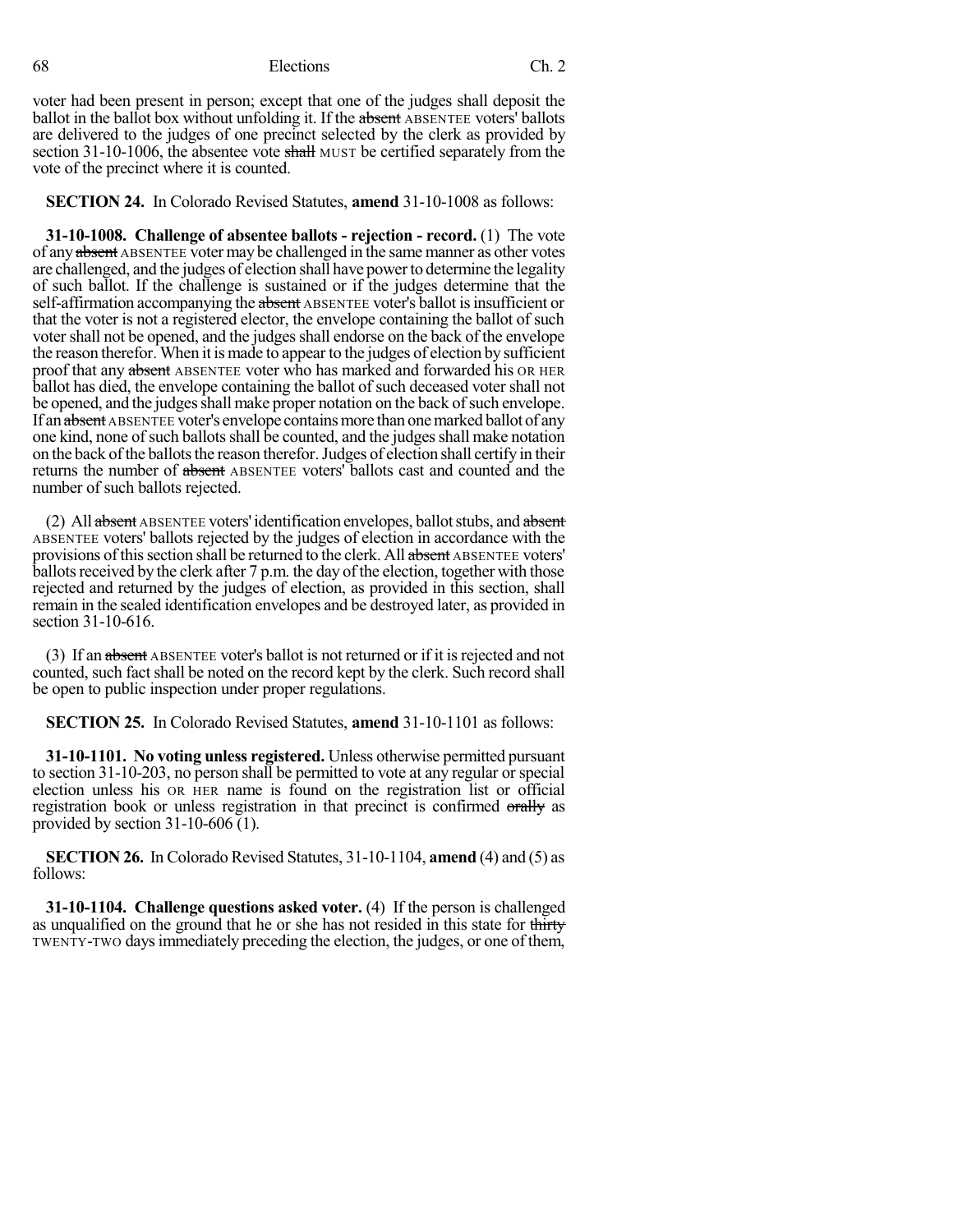shall put the following questions:

(a) "Have you resided in this state for  $\frac{1}{\text{Hint}}$  TWENTY-TWO days immediately preceding this election?"

(b) "Have you been absent from this state within the thirty TWENTY-TWO days immediately preceding this election, and during that time have you maintained a home or domicile elsewhere?"

(c) "If so, when you left, was it for a temporary purpose with the design of returning, or did you intend to remain away?"

(d) "Did you, while absent, look upon and regard this state as your home?"

(e) "Did you, while absent, vote in any state or territory?"

(5) If the person is challenged on the ground that he orshe has not resided in the precinct for thirty days MUNICIPALITY, one of the judges shall question the person as to his or her residence in the precinct in a manner similar to the method of questioning a person as to his or her residence in this state.

**SECTION 27.** In Colorado Revised Statutes, 31-10-1105, **amend** (1) as follows:

**31-10-1105. Oath of challenged voter.** (1) If the challenge is not withdrawn after the person offering to vote has answered the questions put to him or her, one of the judges shall tender the following oath:

"You do solemnly swear or affirm that you are a citizen of the United States of the age of eighteen years or over; that you have been a resident of this state for thirty TWENTY-TWO days next preceding this election and have not retained a home or domicile elsewhere; that you have been for the last thirty days, and now are a resident of this precinct or have removed therefrom not more than thirty days as provided in section 31-10-201 MUNICIPALITY; that you are a registered elector of this precinct; and that you have not voted at this election."

**SECTION 28.** In Colorado Revised Statutes, 31-25-1209, **amend** (1) (d) as follows:

**31-25-1209. Board of directors - duties.** (1) (d) If the petition initiating the organization of the district or any subsequent petition signed by persons who own real or personal property in the service area of the proposed district having a valuation for assessment of not lessthan fifty percent, orsuch greater amount asthe governing body may provide by ordinance, of the valuation for assessment of all real and personal property in the service area of the proposed district and who own at least fifty percent, orsuch greater amount asthe governing body may provide by ordinance, of the acreage in the proposed district so specifies, the members of the board of the district shall be elected by the electors of the district. If such a petition is approved, the terms of members of the board shall MUST be specified by ordinance of the governing body and shall be the same as the terms of directors of special districts pursuant to article 1 of title 32, C.R.S. The initial election for members of the board shall MUST be held within sixty NINETY days after approval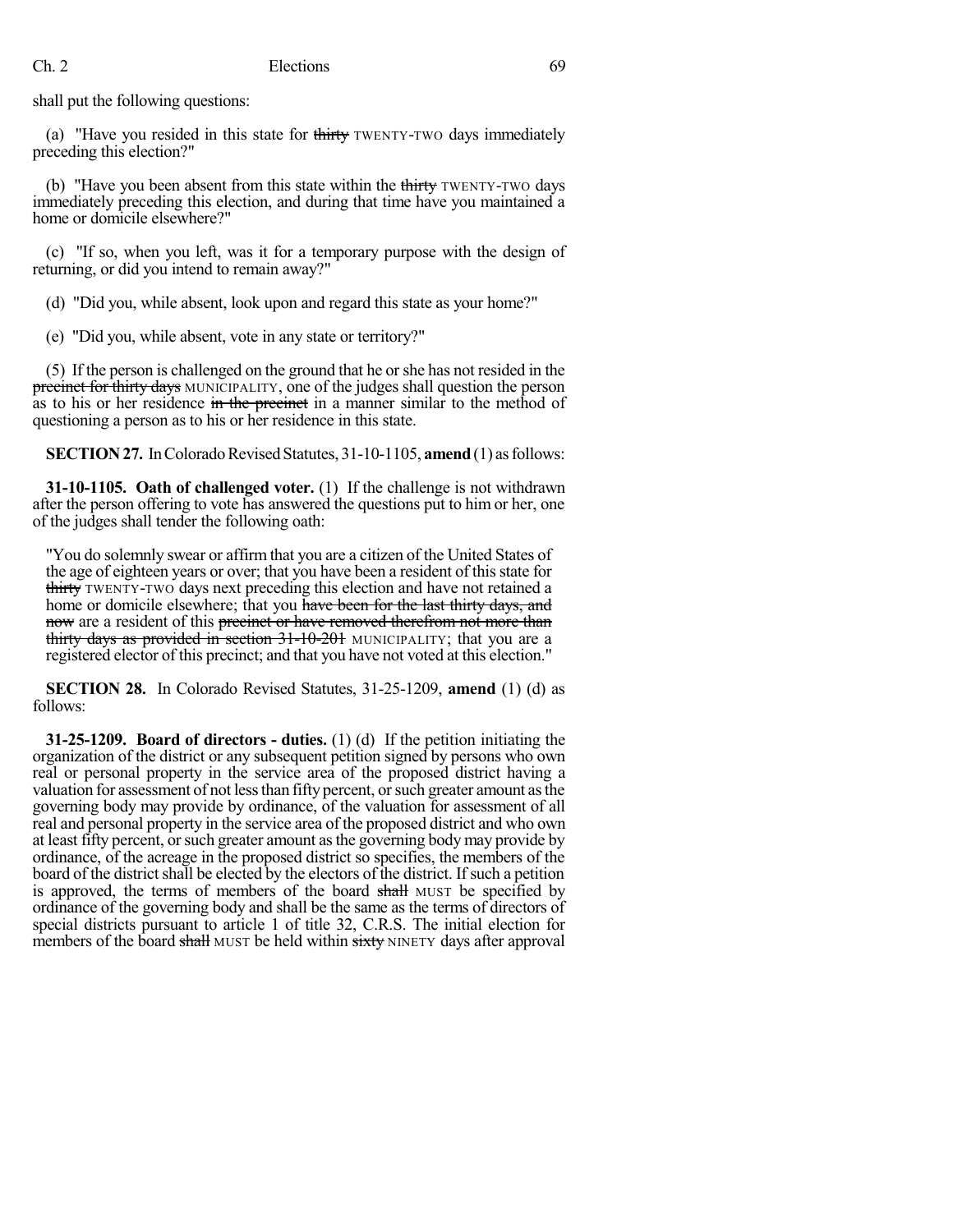of the ordinance organizing the district or the filing of any subsequent petition. All subsequent elections for members of the board shall MUST be on the regular election date specified in article 1 of title 32, C.R.S., for special districts. The number of directors, the quorum requirements, and the oaths of office shall be the same as those provided for directors of special districts pursuant to article 1 of title 32, C.R.S. Any vacancy on the board shall MUST be filled in the same manner as provided in paragraph (b) of this subsection  $(1)$ . Until the members of the board are elected and qualified, the governing body shall serve as the board of the district. Elections pursuant to this paragraph (d) shall MUST be held in accordance with the provisions of part 8 of article 1 of title 32, C.R.S. The cost of any election held pursuant to this paragraph (d) shall MUST be borne by the district.

**SECTION 29.** In Colorado Revised Statutes, 32-1-103, **amend** (5) (a), (5) (e), and  $(23)$  (a) as follows:

**32-1-103. Definitions.** As used in this article, unless the context otherwise requires:

(5) (a) "Eligible elector" means a person who, at the designated time or event, is registered to vote pursuant to the "UniformElectionCode of 1992", articles 1 to 13 of title 1, C.R.S., and:

(I) Who has been IS a resident of the special district or the area to be included in the special district; for not less than thirty days; or

(II) Who, or whose spouse OR CIVIL UNION PARTNER, owns taxable real or personal property situated within the boundaries ofthe special district or the area to be included in the special district, whether said person resides within the special district or not.

(e) In the event that the board, by resolution, ends business personal property taxation by the district pursuant to subsection  $(8)(b)$  of section 20 of article X of the state constitution, persons owning such property and spouses thereof OR CIVIL UNION PARTNERS OF SUCH PERSONS shall not be eligible electors of the district on the basis of ownership of such property.

(23) (a) "Taxpaying elector" means an eligible elector of a special district who, or whose spouse OR CIVIL UNION PARTNER, owns taxable real or personal property within the special district or the area to be included in or excluded from the special district, whether the person resides within the special district or not.

**SECTION 30.** In Colorado Revised Statutes, 32-1-305.5, **amend** (1) and (4) as follows:

**32-1-305.5. Organizational election - new special district - first directors.** (1) In the order authorizing the election, the court shall name either the clerk and recorder of the county in which the district is to be or another eligible elector OF THE STATE as the designated election official responsible for the conducting of the election.

(4) A nomination for director to serve for either term may be made by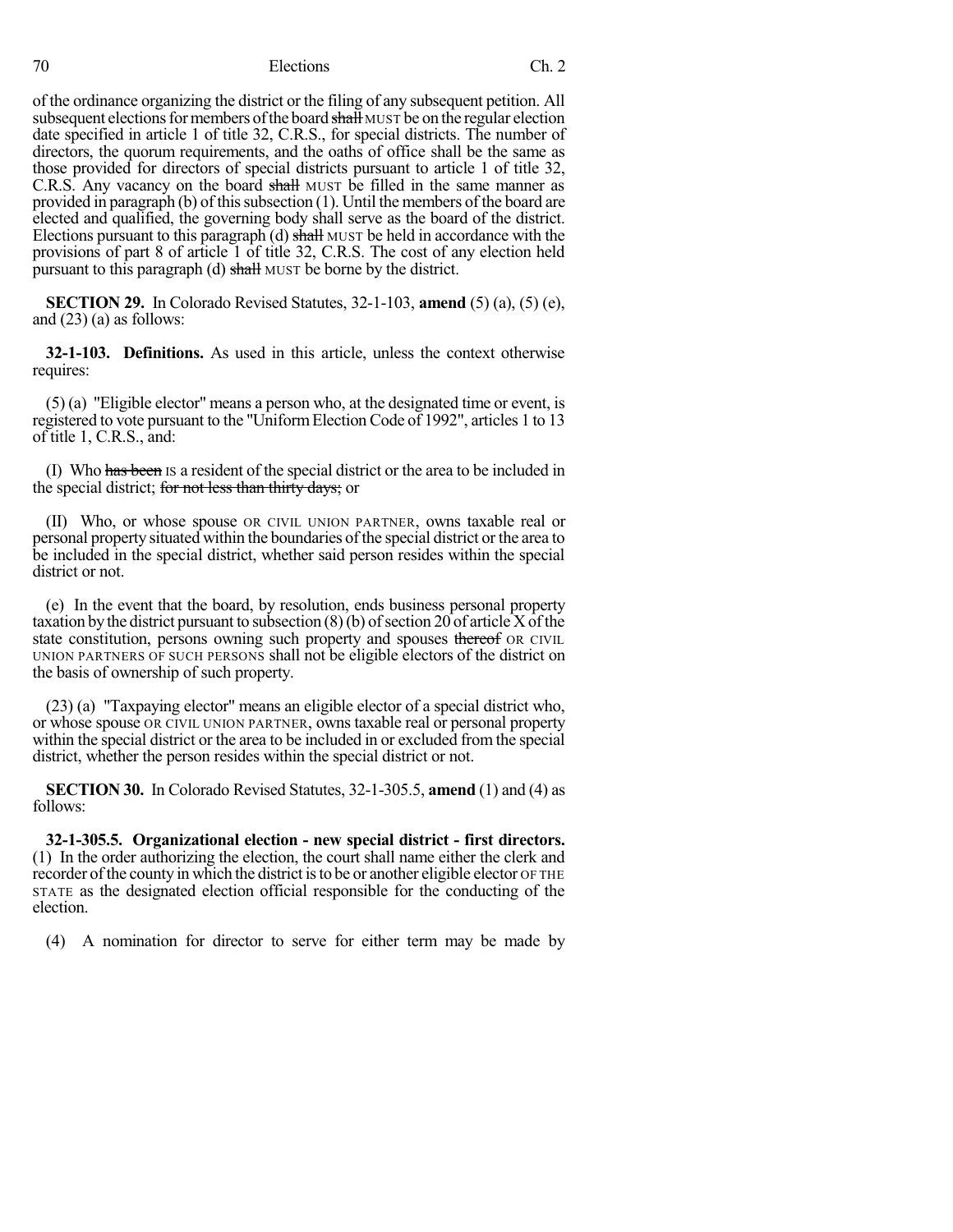self-nomination and acceptance form or letter, as provided in section 32-1-804.3 SECTION 1-13.5-303,C.R.S., with the time and manner of filing such form or letter as directed in the order of the district court authorizing the election.

**SECTION 31.** In Colorado Revised Statutes, **amend** 32-1-803.5 as follows:

**32-1-803.5. Organizational election - new special district.** At any election for the organization of a new special district, the court shall also order the submission of the proposition of issuing general obligation bonds or creating other general obligation indebtedness or any question or questions necessary to implement the provisions of section 20 of article X of the Colorado STATE constitution as applied to the new special district, if the petition filed pursuant to section 32-1-301 requests that such questions be submitted at the organizational election. The order of the court shall make the determinations required by section 32-1-1101 (2) and (3) (a) and require the clerk of the DESIGNATED ELECTION OFFICIAL APPOINTED BY THE court PURSUANT TO SECTION 32-1-305.5 (1) to conduct the election in accordance with section 20 of article X of the Colorado STATE constitution.

**SECTION 32.** In Colorado Revised Statutes, 32-1-809, **amend** (1)(g); and **add**  $(1)$  (j) as follows:

**32-1-809. Notice to electors.** (1) No more than sixty days prior to and not later than January 15 of each year, the board shall provide notice to the eligible electors of the special district in the manner set forth in subsection (2) of this section. The notice shall contain the following:

(g) Information on the procedure and time for an eligible elector of the special district to submit a self-nomination form for election to the board pursuant to section 32-1-804.3 SECTION 1-13.5-303, C.R.S.; and

(j) INFORMATION ON THE PROCEDURE FOR AN ELIGIBLE ELECTOR TO APPLY FOR A PERMANENT ABSENTEE VOTER STATUS AS DESCRIBED IN SECTION 1-13.5-1003, C.R.S., WITH THE SPECIAL DISTRICT.

**SECTION 33.** In Colorado Revised Statutes, 1-1-104, **amend** (11) as follows:

**1-1-104. Definitions.** As used in this code, unlessthe context otherwise requires:

(11) "Election records" includes but is not limited to accounting forms, certificates of registration, pollbooks, certificates of election, signature cards, all affidavits, mail-in voter applications, mail-in OTHER voter lists and records, mail-in voter MAIL BALLOT return envelopes, voted ballots, unused ballots, spoiled ballots, and replacement ballots.

**SECTION 34.** In Colorado Revised Statutes, 1-2-210.5, **amend** (1) and (5) (b) (I) (B) as follows:

**1-2-210.5. Registration of and voting by persons in custody of division of youth corrections - definitions.** (1) In the case of any individual committed to a juvenile facility and in the custody of the division of youth corrections in the department of human services created in section 19-2-203 (1), C.R.S.,who is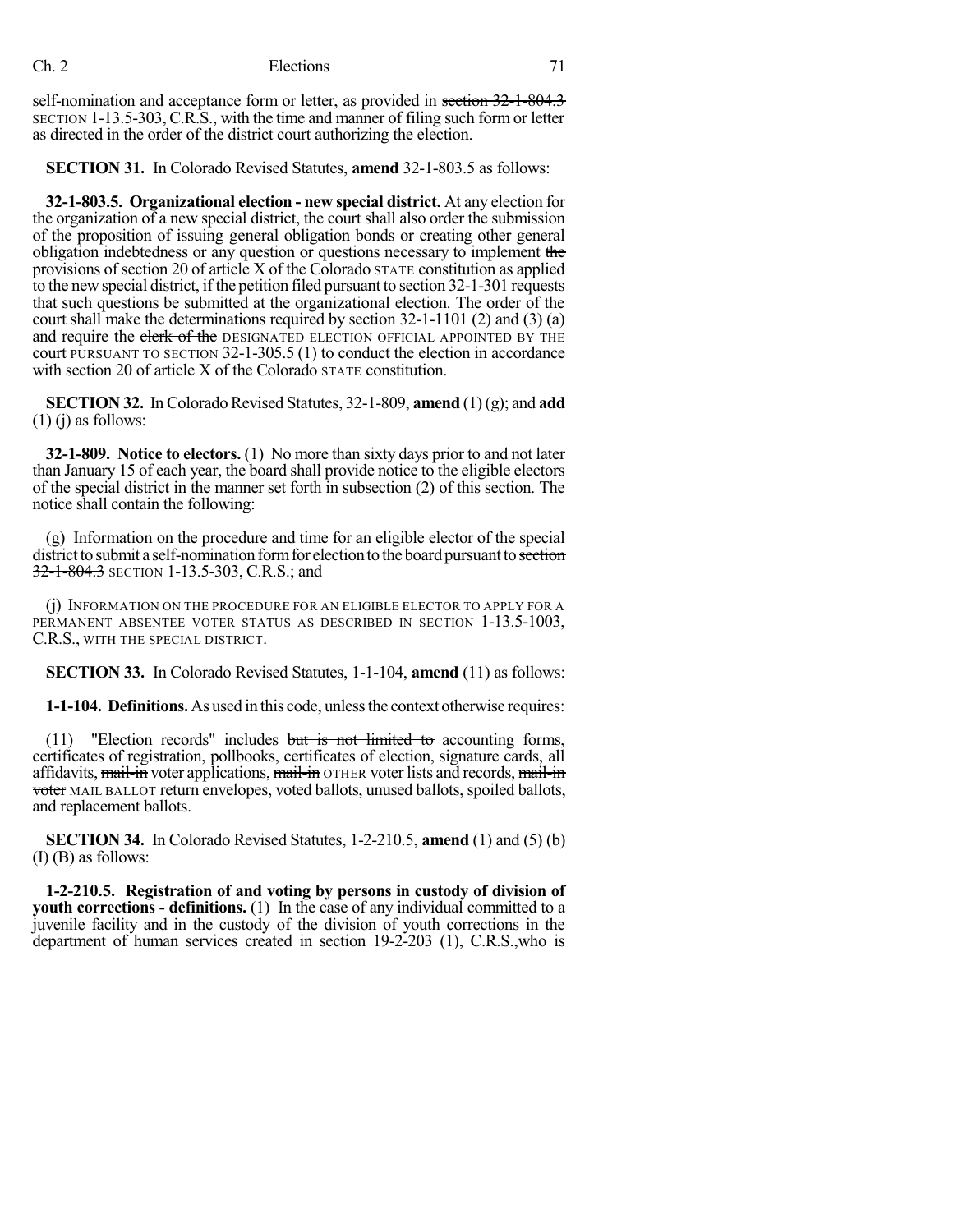eighteen years of age or older on the date of the next election, the administrator of the facility in which the individual is committed shall facilitate the registration for voting purposes of, and voting by, the individual. In connection with this requirement, the administrator shall provide the individual information regarding his or her voting rights and how the individual may register to vote and cast a mail or mail-in ballot, provide the individual with voter information materials upon the request of the individual, and ensure that any mail or mail-in ballot cast by the individual is timely delivered to the designated election official.

(5) (b) (I) "Voter information materials" means the following documents, as applicable to the election for which the individual seeks to register to vote and cast a ballot:

(B) An application for a mail-in MAIL ballot pursuant to section  $1-8-104$  SECTION 1-13.5-1002;

**SECTION 35.** In Colorado Revised Statutes, 1-2-301, **amend** (4) (a) (II) as follows:

**1-2-301. Centralized statewide registration system - secretary of state to maintain computerized statewide voter registration list - county computer records- agreement to match information.** (4) (a)(II) The centralized statewide registration system shall enable county clerk and recorders to maintain voter registration information and shall include such additional capabilities as may be necessaryor desirable to enable countyclerk and recorders and the secretaryofstate to carry out their responsibilities related to the conduct of elections. Such additional capabilities may include but need not be limited to the preparation of ballots, the identification of voting districts for each address, access by county clerk and recorders to the master list of registered electors and, on or after January 1, 2006, the computerized statewide voter registration list maintained pursuant to this section and section 1-2-302, the management of mail-in and mail ballots, the preparation of official abstracts of votes cast, the transmission of voting data from county clerk and recorders to the secretary of state, and reporting of voting results on election night. County clerk and recorders shall have access to the digitized signatures of electors in the centralized statewide registration system for the purpose of comparing an elector's signature in the system with the signature on the return envelope of a mail-in ballot or mail ballot, including by using a signature verification device in accordance with sections SECTION 1-7.5-107.3 (5). and  $1-8-114.5$  (5).

**SECTION 36.** In Colorado Revised Statutes, **amend** 1-4-503 as follows:

**1-4-503. Method of nomination for nonpartisan candidates.** Except as provided for the nomination of special district directors in section 32-1-804.3, C.R.S., Nominations for all elected nonpartisan local government officials shall MUST be by petition for nomination as provided in part 8 of this article.

**SECTION 37.** In Colorado Revised Statutes, **amend** 1-7.5-113 as follows:

**1-7.5-113. Voting at group residential facilities.** (1) If a group residential facility does not have mail boxes in which a representative of the United States postal service may directly deposit mail, and more than seven mail ballots are to be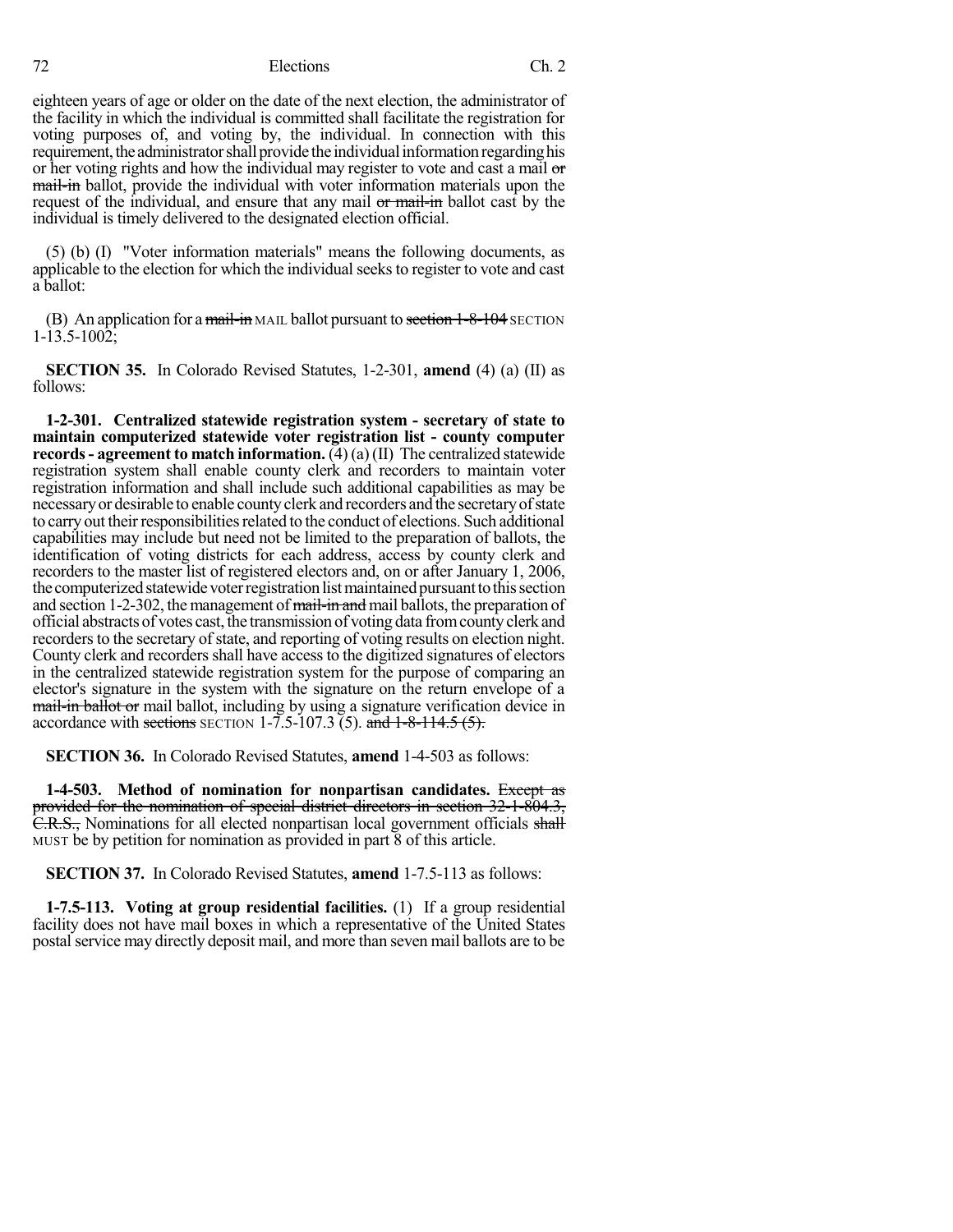sent to that group residential facility, a committee consisting of one employee of the county clerk and recorder of the county in which the facility is located and, where available, a representative appointed by each of the major political parties shall deliver the mail ballots and return those THE VOTED ballots to the office of the county clerk and recorder.

(2) For nonpartisan elections, INCLUDING INDEPENDENT MAILBALLOT ELECTIONS CONDUCTED PURSUANT TO PART 11 OF ARTICLE 13.5 OF THIS TITLE, the designated election official may SHALL appoint a committee that consists of two or more election judges or employees or representatives of the designated election official. THE VOTED BALLOTS MUST BE RETURNED TO THE OFFICE OF THE DESIGNATED ELECTION OFFICIAL.

**SECTION 38.** In Colorado Revised Statutes, 1-7.5-116, **amend** (1) (a) as follows:

**1-7.5-116. Applications for absentee ballot.** (1) (a) An application for an absentee ballot must be made in writing, by electronic mail, or by fax, using the application form furnished by the designated election official or in the form of a letter that includes the applicant's printed name, signature, residence address, mailing address if the applicant wishes to receive the mail-in MAIL ballot by mail, and date of birth.

**SECTION 39.** In Colorado Revised Statutes, 1-8.3-103, **add** (1) (d) as follows:

**1-8.3-103. Elections covered.** (1) The voting proceduresin this article apply to:

(d) AN ELECTION CONDUCTED UNDER ARTICLE 13.5 OF THIS TITLE.

**SECTION 40.** In Colorado Revised Statutes, 1-8.3-108, **amend** (1) as follows:

**1-8.3-108. Methods of applying for ballot - definition.** (1) A covered voter who is registered to vote in this state may apply for a ballot using either the regular mail ballot application in use in the voter's jurisdiction under  $\frac{\text{article } 8 \text{ ARTICLE} 13.5}{\text{m}^2}$ of this title or the federal postcard application or the application's electronic equivalent.

**SECTION 41.** In Colorado Revised Statutes, 1-8.3-115, **amend** (2) as follows:

**1-8.3-115. Use of covered voter's electronic-mail address.** (2) Unless a covered voter applies to be a permanent mail-in MAIL voter pursuant to section 1-8-104.5 SECTION 1-13.5-1003, the covered voter who provides an electronic-mail address may request that the voter's application for a military-overseas ballot be considered a standing request for electronic delivery of a ballot for all elections held through December 31 of the year following the calendar year of the date of the application or another shorter period the voter specifies. An election official shall provide a military-overseas ballot to a voter who makes a standing request for each election to which the request is applicable. A covered voter who is entitled to receive a ballot for a primary election under this subsection (2) is entitled to receive a ballot for the general election.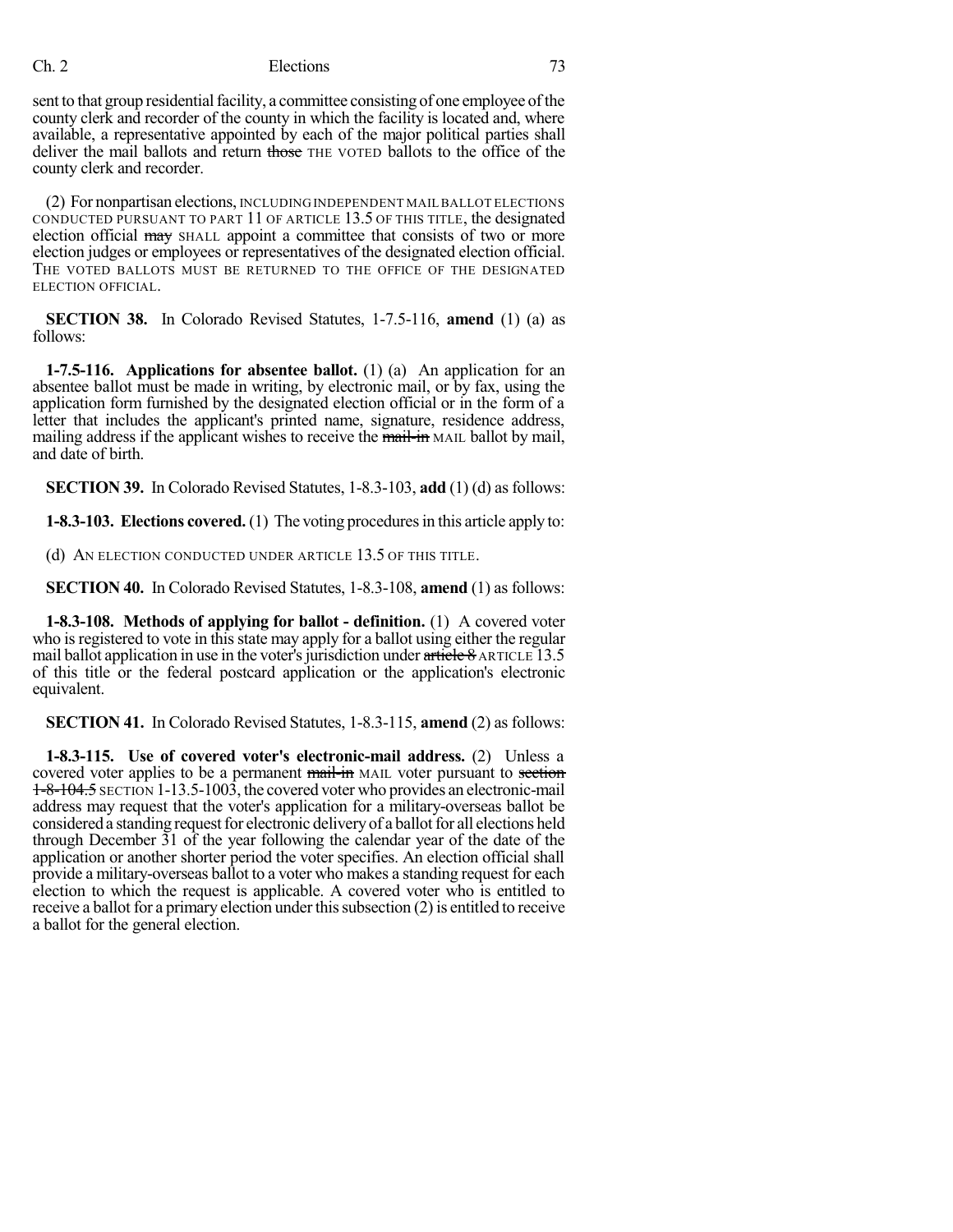**SECTION 42.** In Colorado Revised Statutes, **amend** 1-9-210 as follows:

**1-9-210. Copy of challenge delivered to elector.** When a challenge is made to a person who cast a mail-in ballot, mail ballot or provisional ballot and the person was not present at the time of the challenge, the county clerk and recorder or designated election official shall notify and mail a copy of the challenge to the person challenged in accordance with the rules of the secretary of state.

**SECTION 43.** In Colorado Revised Statutes, **amend** 1-13-803 as follows:

**1-13-803. Offenses relating to voting by mail ballot.** Any election official or other person who knowingly violates article 7.5 or  $\frac{arite}{e}$  8 13.5 of this title relative to the casting of mail ballots or mail-in voters' ballots or who aids or abets fraud in connection with any vote cast, to be cast, or attempted to be cast by a mail or mail-in voter shall be punished by a fine of not more than five thousand dollars or by imprisonment in the county jail for not more than eighteen months, or by both such fine and imprisonment.

**SECTION 44.** In Colorado Revised Statutes, 1-45-110, **amend** (1) as follows:

**1-45-110. Candidate affidavit-disclosure statement.**(1) When anyindividual becomes a candidate, such individual shall certify, by affidavit filed with the appropriate officer within ten days, that the candidate isfamiliarwith the provisions of this article; except that an individual who is a candidate in a special legislative election that filed a candidate affidavit for the preceding general election shall not be required to comply with the provisions of this section, and except that a candidate in a special district election shall file the candidate affidavit or, alternatively, a copy of the candidate's self-nomination and acceptance form or letter submitted in accordance with section 32-1-804.3, C.R.S. SECTION 1-13.5-303, if such form or letter contains a statement that the candidate is familiar with the provisions of this article, no later than the date established for certification of the special district's ballot pursuant to section 1-5-203 (3) (a). A candidate in a municipal election may comply with this section by filing a candidate affidavit pursuant to section  $31-10-302(6)$ , C.R.S., if such affidavit contains a statement that the candidate is familiar with the provisions of this article.

**SECTION 45.** In Colorado Revised Statutes, 19-2-203, **amend** (3) (b) as follows:

**19-2-203. Division of youth corrections - created - interagency agreements - duties of administrators offacilitiesin connection with voter registration and casting of ballots - definitions.** (3) (b) The administrator of a facility in which an individual described in paragraph (a) of this subsection (3) is committed shall facilitate the voting rights of the individual. In connection with such requirements, the administratorshall provide the individualinformationregardinghisor her voting rights and how the individual may register to vote and cast a mail or mail-in ballot, provide the individual with voter information materials upon the request of the individual, and ensure that any mail or mail-in ballot cast by the individual is timely delivered to the designated election official. For purposes of this subsection (3), "administrator" and "voter information materials" have the same meaning as set forth in section 1-2-210.5 (5), C.R.S. Notwithstanding any other provision of law,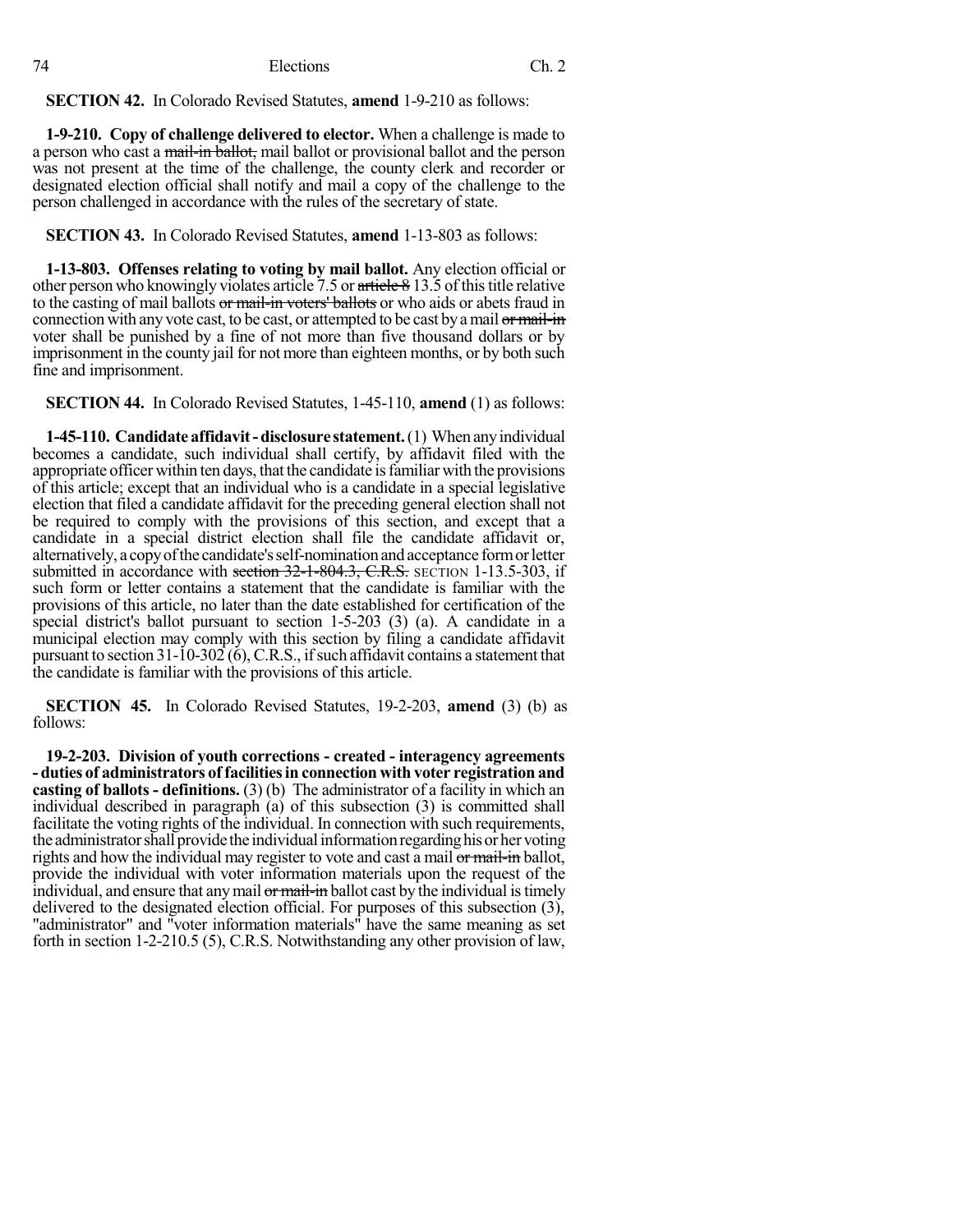## Ch. 2 Elections 75

to satisfy the requirements of this paragraph (b), the administrator is exempt from any restriction under law on the number of mail or mail-in ballots an eligible elector may deliver in person to the designated election official.

**SECTION 46.** In Colorado Revised Statutes, 32-1-806, **amend** (3) as follows:

**32-1-806. Persons entitled to vote atspecial district elections.**(3) For electors who vote at any election by  $\frac{1}{m}$ -in ballot or mail ballot, the affidavit on the envelope of the ballot as required by title 1, C.R.S., may be substituted for the self-affirming oath or affirmation required by subsection (2) of this section.

**SECTION 47.** In Colorado Revised Statutes, 32-1-808, **amend** (2) (a) (IV) as follows:

**32-1-808. Transfer of property title to qualify electors - limitations.** (2) (a) (IV) On or after the day after the filing deadline for self-nomination and acceptance forms or letters pursuant to section 32-1-804.3 SECTION 1-13.5-303, C.R.S., before any regular special district election, the number of otherwise qualified eligible electors who have filed self-nomination and acceptance forms or letters pursuant to section 32-1-804.3 SECTION 1-13.5-303, C.R.S., is less than the number of special district director offices to be voted upon at the election.

**SECTION 48.** In Colorado Revised Statutes, 37-46-137, **amend** (3), (5), (7) introductory portion, (8), and (9) as follows:

**37-46-137. Conduct of election.** (3) An elector of the district may vote in any election by absent ABSENTEE voter's ballot under such terms and conditions, and in substantially the same manner insofar as is practicable, as prescribed in  $\frac{\text{article } 8}{\text{article } 8}$ ARTICLE 13.5 of title 1, C.R.S., of the "Uniform Election Code of 1992", except as specifically modified in this article.

(5) Application may be made for an absent ABSENTEE voter's ballot not more than twenty days and not less than four days before the election.

(7) The return envelope for the absent ABSENTEE voter's ballot shall MUST have printed on its face an affidavit substantially in the following form:

(8) In any such election at which voting machines are used, the board of directors shall provide paper ballots for absent ABSENTEE voters containing the same question as is to be submitted to the electors by the voting machines, subject to the provisions of subsection (9) of this section.

(9) The district or subdistrict may provide for  $\frac{1}{\text{mail-in}}$  MAIL voters to cast their mail-in MAIL voters' ballots on voting machines expressly provided for that purpose, if each mail-in MAIL voter indicates by affidavit that he orshe is qualified to vote at the election and will be a mail-in MAIL voter, pursuant to section 1-8-102, C.R.S., of the "Uniform Election Code of 1992" ARTICLE 13.5 OF TITLE 1, C.R.S., and all laws supplemental thereto.

**SECTION 49.** In Colorado Revised Statutes, 37-47-137, **amend** (3), (5), (7) introductory portion, (8), and (9) as follows: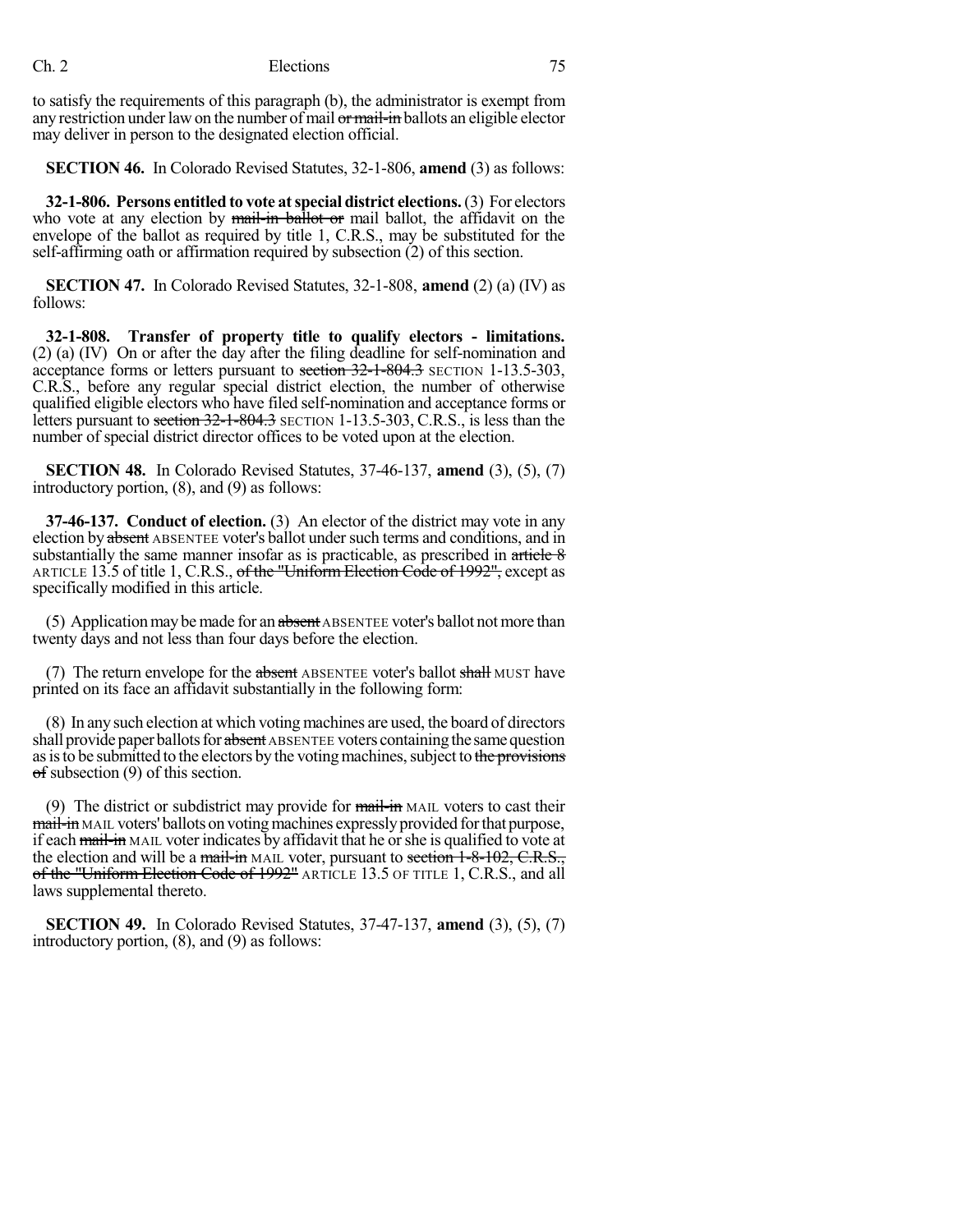76 Elections Ch. 2

**37-47-137. Conduct of election.** (3) An elector of the district may vote in any election by absent ABSENTEE voter's ballot under such terms and conditions, and in substantially the same manner insofar as is practicable, as prescribed in article 8 ARTICLE 13.5 of title 1, C.R.S., of the "Uniform Election Code of 1992", except as specifically modified in this article.

(5) Application may be made for an absent ABSENTEE voter's ballot not more than twenty days and not less than four days before the election.

(7) The return envelope for the absent ABSENTEE voter's ballot shall have printed on its face an affidavit substantially in the following form:

(8) In any such election at which voting machines are used, the board of directors shall provide paper ballots for absent ABSENTEE voters containing the same question as is to be submitted to the electors by the voting machines, subject to the provisions of subsection (9) of this section.

(9) The district or subdistrict may provide for  $\frac{1}{\text{mail-in}}$  MAIL voters to cast their mail-in MAIL voters' ballots on voting machines expressly provided for that purpose, if each mail-in MAIL voter indicates by affidavit that he or she is qualified to vote at the election and will be a mail-in MAIL voter, pursuant to section 1-8-102, C.R.S., of the "Uniform Election Code of 1992" ARTICLE 13.5 OF TITLE 1, C.R.S., and all laws supplemental thereto.

**SECTION 50.** In Colorado Revised Statutes, 37-48-179, **amend** (3), (5), (7) introductory portion, (8), and (9) as follows:

**37-48-179. Conduct of election.** (3) An elector of the district may vote in any election by absent ABSENTEE voter's ballot under such terms and conditions, and in substantially the same manner insofar as is practicable, as prescribed in  $\ar{t}\leftarrow 8$ ARTICLE 13.5 of title 1, C.R.S., of the "Uniform Election Code of 1992", except as specifically modified in this article.

(5) Application may be made for an absent ABSENTEE voter's ballot not more than twenty days and not less than four days before the election.

(7) The return envelope for the absent ABSENTEE voter's ballot shall have printed on its face an affidavit substantially in the following form:

(8) In any such election at which voting machines are used, the board of directors shall provide paper ballots for absent ABSENTEE voters containing the same question as is to be submitted to the electors by the voting machines, subject to the provisions of subsection (9) of this section.

(9) The district or subdistrict may provide for  $\frac{1}{\text{mail-in}}$  MAIL voters to cast their mail-in MAIL voters' ballots on voting machines expressly provided for that purpose, if each mail-in MAIL voter indicates by affidavit that he orshe is qualified to vote at the election and will be a mail-in MAIL voter, pursuant to section 1-8-102, C.R.S., of the "Uniform Election Code of 1992" ARTICLE 13.5 OF TITLE 1, C.R.S., and all laws supplemental thereto.